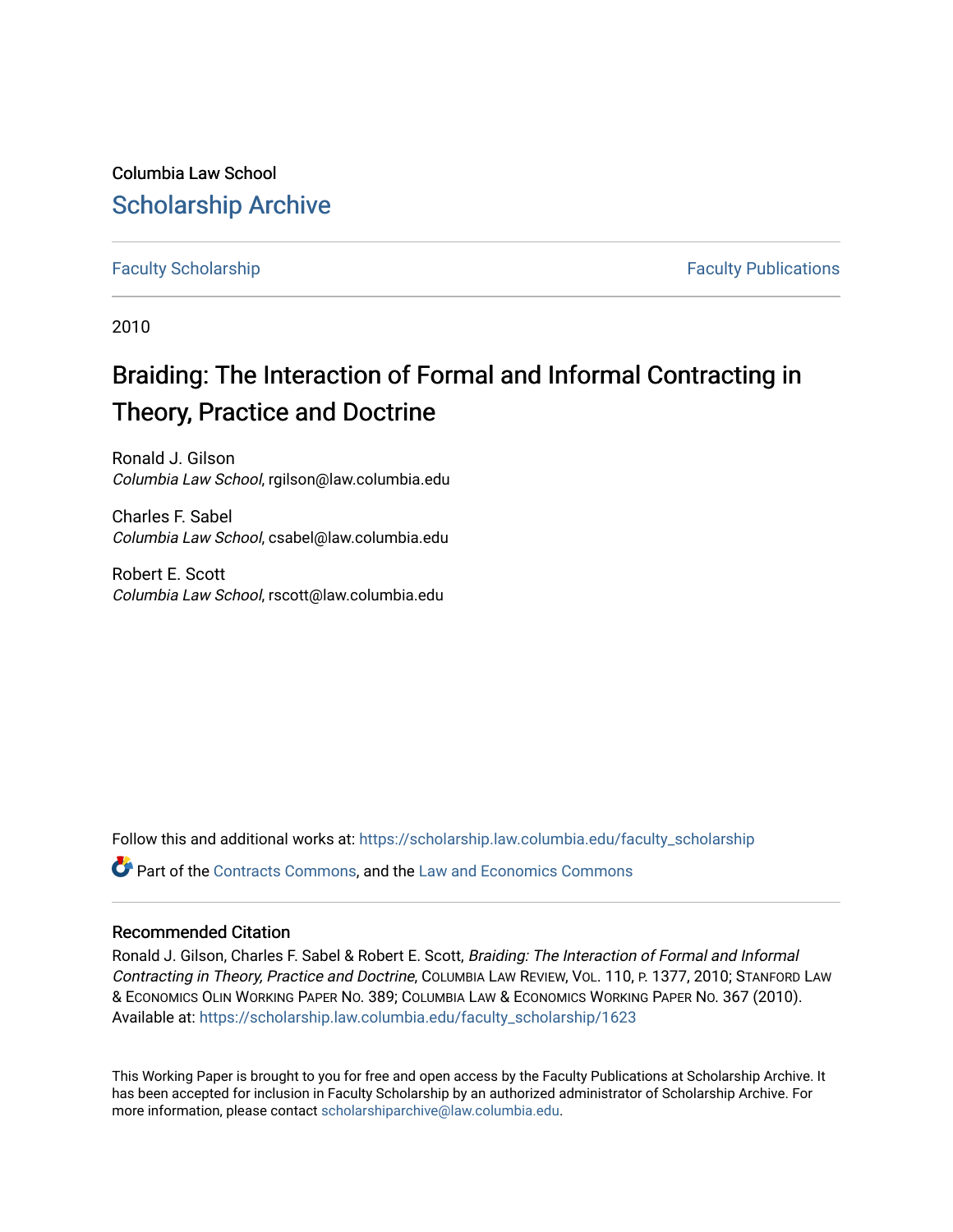# **BRAIDING: THE INTERACTION OF FORMAL AND INFORMAL CONTRACTING IN THEORY, PRACTICE AND DOCTRINE.**

*Ronald J. Gilson, \* Charles F. Sabel\*\* & Robert E. Scott\*\*\**

*This article studies the relationship between formal contract enforcement, where performance is encouraged by the prospect of judicial intervention, and informal enforcement, where performance is motivated by the threat of lost reputation and expected future dealings or a taste for reciprocity. The incomplete contracting literature treats the two strategies as separate phenomena. By contrast, a rich experimental literature considers whether the introduction of formal contracting and state enforcement "crowds out" or degrades the operation of informal contracting. Both literatures, however, focus too narrowly on formal contracts as a system of incentives for inducing parties to perform substantive actions, while assuming that the effectiveness of informal enforcement depends on pre-existing levels of trust. As a result, current scholarship misses the relationship between formal and informal contract mechanisms characteristic of contemporary contracting in practice. Parties are responding to rising uncertainty by writing contracts that intertwine formal and informal mechanisms – what we call "braiding" -- in a way that allows each to assess the disposition and capacity of the other to respond cooperatively and effectively to unforeseen circumstances. These parties agree on formal contracts for exchanging information about the progress and prospects of their joint activities, and it is this information sharing regime that "braids" the formal and informal elements of the contract and endogenizes trust. We argue that the low-powered enforcement associated with the formal governance structure in these braided contracts complements rather than crowds out the informal mechanisms that rely on increasing levels of trust. We examine the braiding phenomenon in a variety of contexts characterized by rising uncertainty. These range from the uncertainties of technological innovation to commercial ventures and corporate acquisitions where the uncertainty centers on the importance of the search for new partners. In each instance, courts appear to have harnessed the braiding phenomenon by using low-powered sanctions to protect formal contractual "preliminaries" without creating potential liability that will crowd out informal contracting. This technique allows potential collaborators to explore and develop their relations but it does not impose mutually enforceable obligations to pursue a particular project. But despite the wisdom of temperate enforcement of braided contracts, courts that emphasize the contemporary duty to negotiate in good faith are often tempted to expand the legal sanction and thereby unwittingly undermine the very informal arrangements that braided obligations are designed to support. We conclude, therefore, by explaining how courts can best support the braiding strategies that are critical to the success of an integrated regime of formal and informal contracting.* 

 <sup>\*</sup> Marc and Eva Stern Professor of Law and Business, Columbia University; Charles J. Meyers Professor of Law and Business, Stanford University; European Corporate Governance Institute.

<sup>\*\*</sup> Maurice T. Moore Professor of Law, Columbia University.

<sup>\*\*\*</sup> Alfred McCormack Professor of Law and Director, Center for Contract and Economic Organization, Columbia University.

We are grateful to Barry Adler,Patrick Bolton, Albert Choi, Mitu Gulati, Gillian Hadfield, Michael Knoll, David Snyder, George Triantis, Yane Svetiev, Noriyuki Yanagawa, and participants at faculty workshops at Columbia, Virginia, N.Y.U., American and Duke Law Schools and at the conference on Business Law and Innovation, sponsored by Hitotsubashi University, RIETI and Waseda University, in Tokyo, Japan for helpful comments on an earlier draft.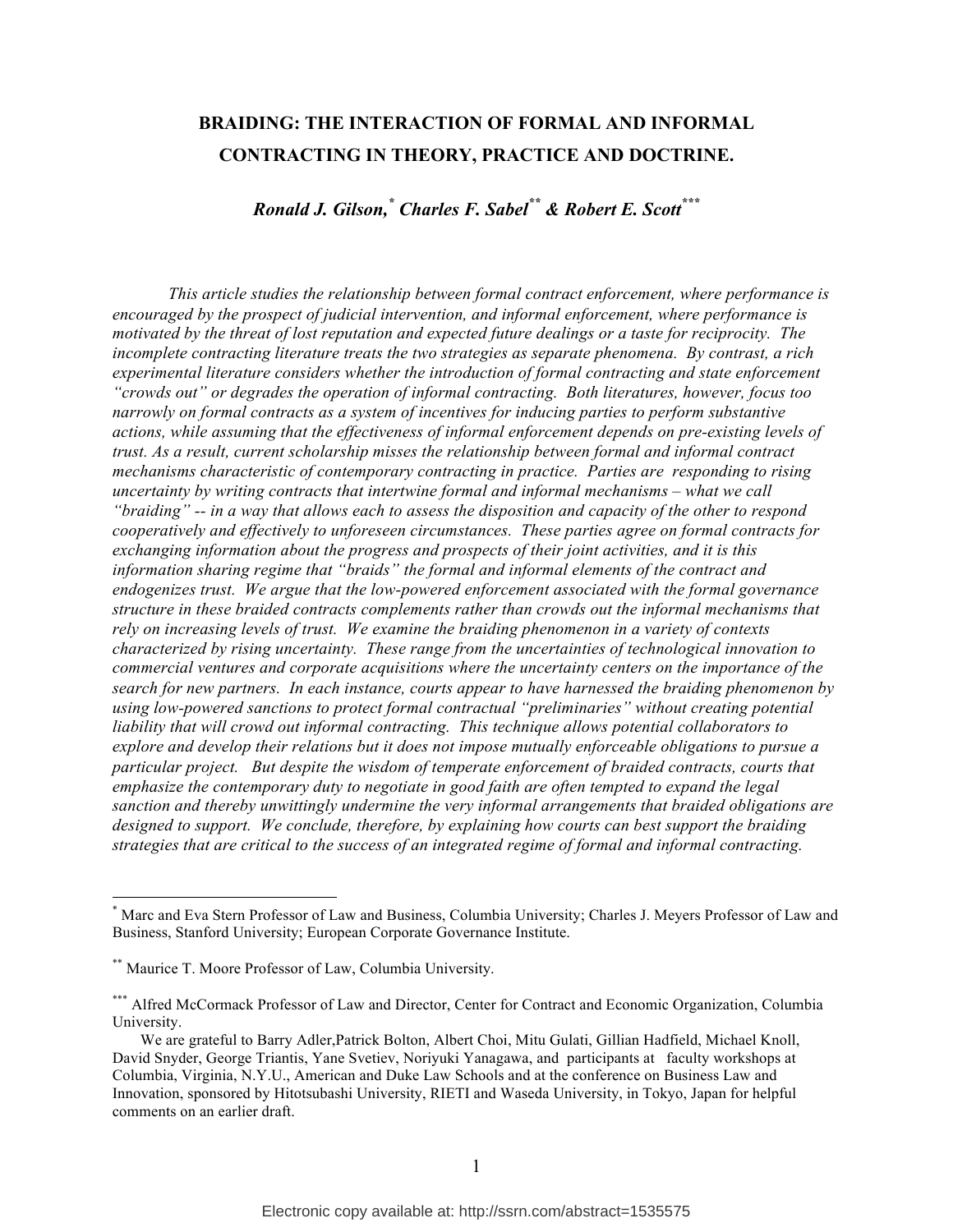#### **INTRODUCTION**

This article is a study in the relationship of formal and informal contract enforcement. Traditional analysis has contracting parties choosing between two modes of encouraging performance of obligations and enforcing those obligations in the event of non-performance. They may choose by formal contract to enlist the state through the judicial system to assess the parties' performance of their specified rights and obligations and impose remedies in the event of breach. In turn, the expectation of formal enforcement creates incentives for parties to perform their obligations. Alternatively, parties can agree informally to an exchange or collaboration and enforce the agreement informally by their actions alone, without judicial intervention. In this case, the fear of losing expected future dealings with the counterparty, the threat of loss of reputation with the resulting reduction in future business with other potential counterparties in the relevant economic and social communities, or an individual taste for reciprocity encourages performance and penalizes breach.

A burgeoning literature recognizes the distinction between the two strategies, but the two main strands of the literature approach the problem of enforcement with different emphases. The theoretical literature on incomplete contracting regards formal and informal contracting as separate phenomena. Here the focus is either on how parties with incomplete information can write formal contracts so that powerful courts can compel efficient trade<sup>1</sup> or, in the alternative, how parties can harness reputational constraints and the discipline of repeated dealings to secure voluntary enforcement when formal enforcement is ineffective.<sup>2</sup> Both lines of analysis,

 <sup>1</sup> *See*, *e.g.*, Jean Tirole, *Incomplete Contracts: Where Do We Stand?,* 67 Econometrica 741 (1999); Benjamin Hermalin & Michael Katz, *Judicial Modification of Contracts Between Sophisticated Parties: A More Complete View of Incomplete Contracts and Their Breach,* 9 J.L. ECON. & ORG. 98 (1993); Sanford J. Grossman & Oliver D. Hart, *The Costs and Benefits of Ownership: A Theory of Vertical and Lateral Integration*, 94 J. POL. ECON. 691 (1986); Oliver D. Hart & John Moore, *Property Rights and the Nature of the Firm*, 98 J. POL. ECON. 1119 (1990); Aaron S. Edlin & Stefan Reichelstein, *Holdups, Standard Breach Remedies, and Optimal Investment*, 86 AM. ECON. REV. 478 (1996).

<sup>2</sup> *See, e.g.,* Benjamin Klein, *Why Hold-Ups Occur: The Self-Enforcing Range of Contractual Relationships*, 34 ECON. INQUIRY 444 (1996); Robert E. Scott, *Conflict and Cooperation in Long-Term Contracts*, 75 CAL. L. REV. 2005, 2039-2050 (1987).; Janet Landa, *A Theory of the Ethnically Homogenous Middleman Group: An Institutional Alternative to Contract Law*, 10 J. LEGAL STUD. 349 (1981). An excellent survey of early informal enforcement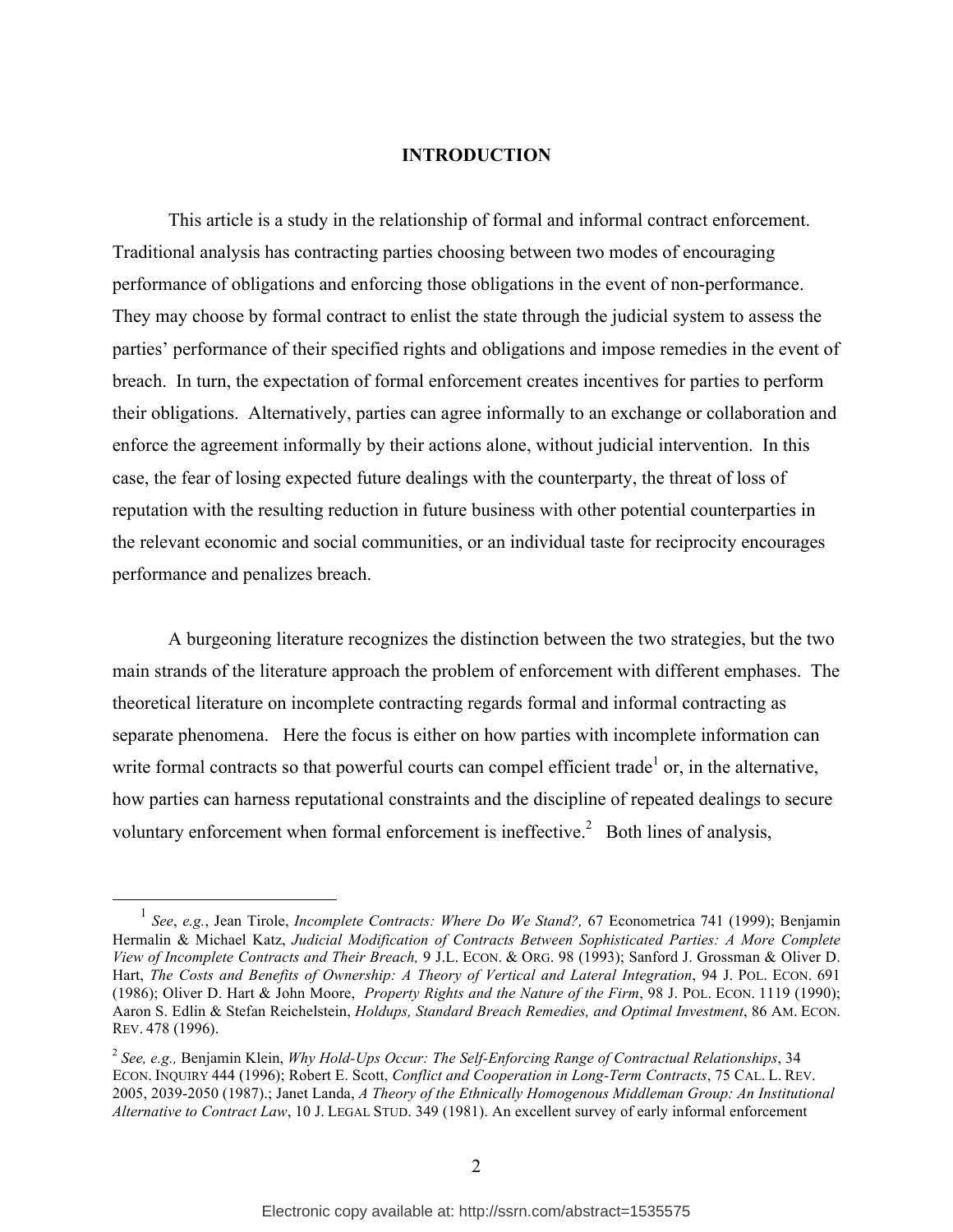however, pay scant attention to the relationship between the two types of enforcement, and particularly how reliance on one type interacts with reliance on the other.<sup>3</sup>

By contrast, a rich experimental literature explicitly considers the interaction between formal and informal enforcement.<sup>4</sup> The central question here is whether the introduction of formal contracting and state enforcement "crowds out" or degrades the operation of informal contracting. For example, informal sanctions based on reputation may be displaced when the existence of a formal obligation turns a normative duty into a calculation of self-interest—a Holmesian choice between two legal rules without reputational implications. In such cases of crowding out the two enforcement strategies are substitutes. Alternatively, the two techniques are complements when each strategy reinforces the effectiveness of the other. Thus, an explicit contract that can cover most but not all of the parties' obligations is complimented if the remaining obligations can be enforced informally and the contract as a whole is workable, whereas its components taken separately were not. This experimental literature recounts much evidence of substitution but much less of complementarities.<sup>5</sup>

 mechanisms is Avner Grief, *Informal Contract Enforcement: Lessons from Medieval Trade* in 2 THE NEW PALGRAVE DICTIONARY OF ECONOMICS AND LAW 287 (Peter Newman, ed. 1998).

3 For exceptions, *see* George Baker, Robert Gibbons & Kevin Murphy, *Relational Contracts and the Theory of the Firm,* 117 Q. J. Econ. 39 (2006); George Baker, Robert Gibbons & Kevin Murphy, Contracting for Control, (March 21, 2006) available at http://www.law.columbia.edu/null/Contracts+Conf+-+April+7-8,+2006; Ronald H. Gilson, *Engineering a Venture Capital Market: Lessons from the American Experience*, 55 STAN. L. REV. 1067 (2003) (mixed formal and informal contracting in venture capital); Robert E. Scott, *A Theory of Self-Enforcing Indefinite Agreements,* 103 Colum. L. Rev. 1641 (2003) (discussing the rivalrous relationship between formal and informal enforcement of deliberately indefinite agreements); ROBERT E. SCOTT & PAUL B. STEPHAN, THE LIMITS OF LEVIATHAN: CONTRACT THEORY AND THE ENFORCEMENT OF INTERNATIONAL LAW 88--110 (Cambridge 2006) (same).

<sup>4</sup> *See e.g*., Ernst Fehr, Alexander Klein & Klaus M. Schmidt *Fairness and Contract Design,* 75 Econometrica 121 (2007); Ernst Fehr & Klaus M. Schmidt, *Adding a Stick to the Carrot? The Interaction of Bonuses and Fines,* 97 Amer. Econ. Rev. 177 (2007); Ults Martin Brown, Armin Falk & Ernst Fehr, Incomplete Contracts and the Nature of Market Interactions, Institute for Empirical Research in Economics, University of Zurich, Working Paper No. 38 (2001). *See also* Ernst Fehr & Klaus M. Schmidt, Theories of Fairness and Reciprocity B Evidence and Economic Applications, University of Zurich, Institute for Empirical Research in Economics, Working Paper No. 75, at 6-7 (2001); Ernst Fehr, Simon Gächter & Georg Kirchsteiger, *Gift Exchange and Reciprocity in Competitive Experimental Markets,* 42 Eur. Econ. Rev. 1 (1998); Gary Charness, *Responsibility and Effort in an Experimental Labor Market*, 42 J. Econ. Behav. & Org. 375 (2000); Ernst Fehr & Armin Falk, *Wage Rigidity in a Competitive Incomplete Contract Market,* 107 J. Pol. Econ. 106 (1999); Simon Gächter & Armin Falk, Reputation or Reciprocity, Institute for Empirical Research in Economics, University of Zurich, Working Paper No. 19 (1999).

<sup>5</sup> Compare the following studies finding evidence of crowding out, Daniel Houser, Erte Xiao, Kevin McCabe  $\&$ Vernon Smith, *When Punishment Fails: Research on Sanctions, Intentions and Non-Cooperation, 62 Games &* Econ. Behav. 509 (2008); Ernst Fehr & Simon Gachter, *Do Incentive Contracts Crowd Out Voluntary Cooperation?*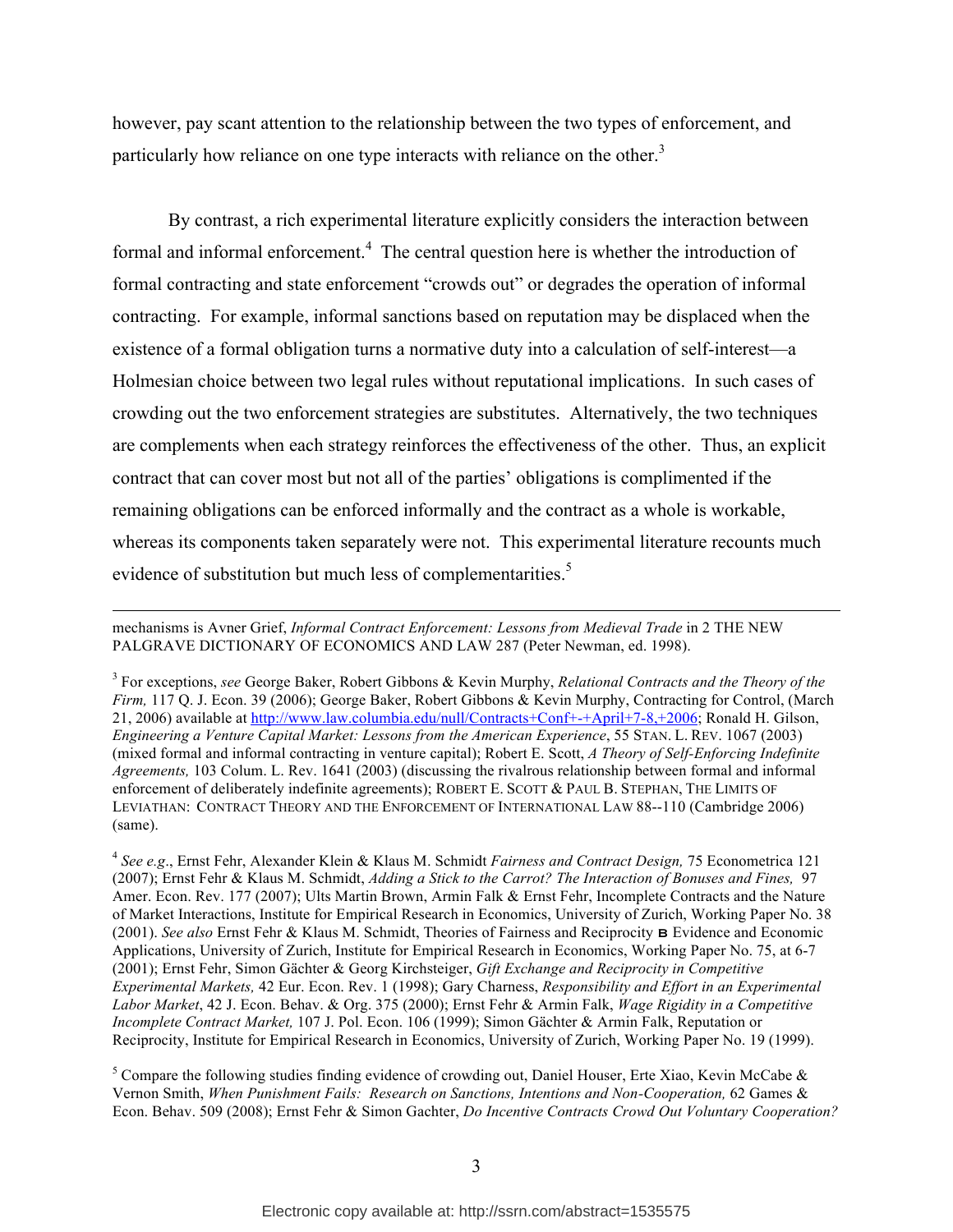For all of their vibrancy, moreover, the incomplete contracting and experimental literatures fail to explain key elements of contemporary contracting. What the literatures do not explain in theory, real businesses are accomplishing in practice: Parties in rapidly innovating industries are responding to rising uncertainty and the need to access important competencies from outside the firm. These parties write contracts that intertwine formal and informal contract mechanisms in a way that allows each to assess the disposition and capacity of the others to respond cooperatively and effectively to unforeseen circumstances.<sup>6</sup> Here the informal obligations interact within a formal governance structure that regulates the exchange of highly revealing information but does not necessarily impose legally enforceable obligations to buy or sell anything. All of these efforts share a common focus: collaborative innovation.

 In a recent article, we called attention to how this growing uncertainty— the ever more opacity of what the future holds —has stimulated broad changes in industrial organization.<sup>7</sup> We observe the vertical dis-integration of firms, the expansion of collaborative research and development across firm boundaries, and at the intersection of these, the rise of platform production (where the "operating system" and the "applications" it integrates are co-developed by independent producers). The development of the Boeing 787 aircraft is a good example of this phenomenon and of its challenges. Innovation in the design and manufacture of the wing is the

 $6$  See examples of collaborative contracts and supporting sources in note --- infra and accompanying text.

University of Zurich, Institute for Empirical Research in Economics (2000); Iris Bohnet, Bruno Frey, & Steffen Huck, *More Order with Less Law: On Contract Enforcement, Trust and Crowding*, 95 Am. Pol. Sci. Rev. 131 (2001); Uri Gneezy & Aldo Rustichini, *A Fine is a Price,* 29 J. Legal Stud. 1 (2000); Edward L. Deci, R. Koestner, & Richard M. Ryan, *A Meta-Analytic Review of Experiments Examining the Effects of Extrinsic Rewards on Intrinsic Motivation,*125 Psych Bull. 627 (1999) *with* several studies finding complementarity: Sergio Lazzarini, Gary J. Miller & Todd R. Zenger, *Order with Some Law: Complementarity versus Substitution of Formal and Informal Arrangements,* 20 J. L. Econ. & Org. 261 (2004); and Mary Rigdon, *Trust and Reciprocity in Incentive Contracting,* 70 J. Econ. Behav. & Org. 93 (2009).

<sup>7</sup> Ronald J. Gilson, Charles F. Sabel & Robert E. Scott, *Contracting for Innovation: Vertical Disintegration and Interfirm Collaboration,* 109 Colum. L. Rev. 431 (2009). In this article, as in our earlier article, we define uncertainty in Knightian terms. See generally FRANK H. KNIGHT, RISK, UNCERTAINTY AND PROFIT (1921). In Knight's usage, uncertainty is distinguished from risk. Risk exists when alternative future states of the world occur with quantifiable probability: The future can be expressed as a probability distribution. Uncertainty exists when alternative future states of the world do not occur with quantifiable probability. The distinction between risk and uncertainty is a useful way to illustrate the manner in which accelerating technology and global competition have created unique circumstances that resist probabilistic classification.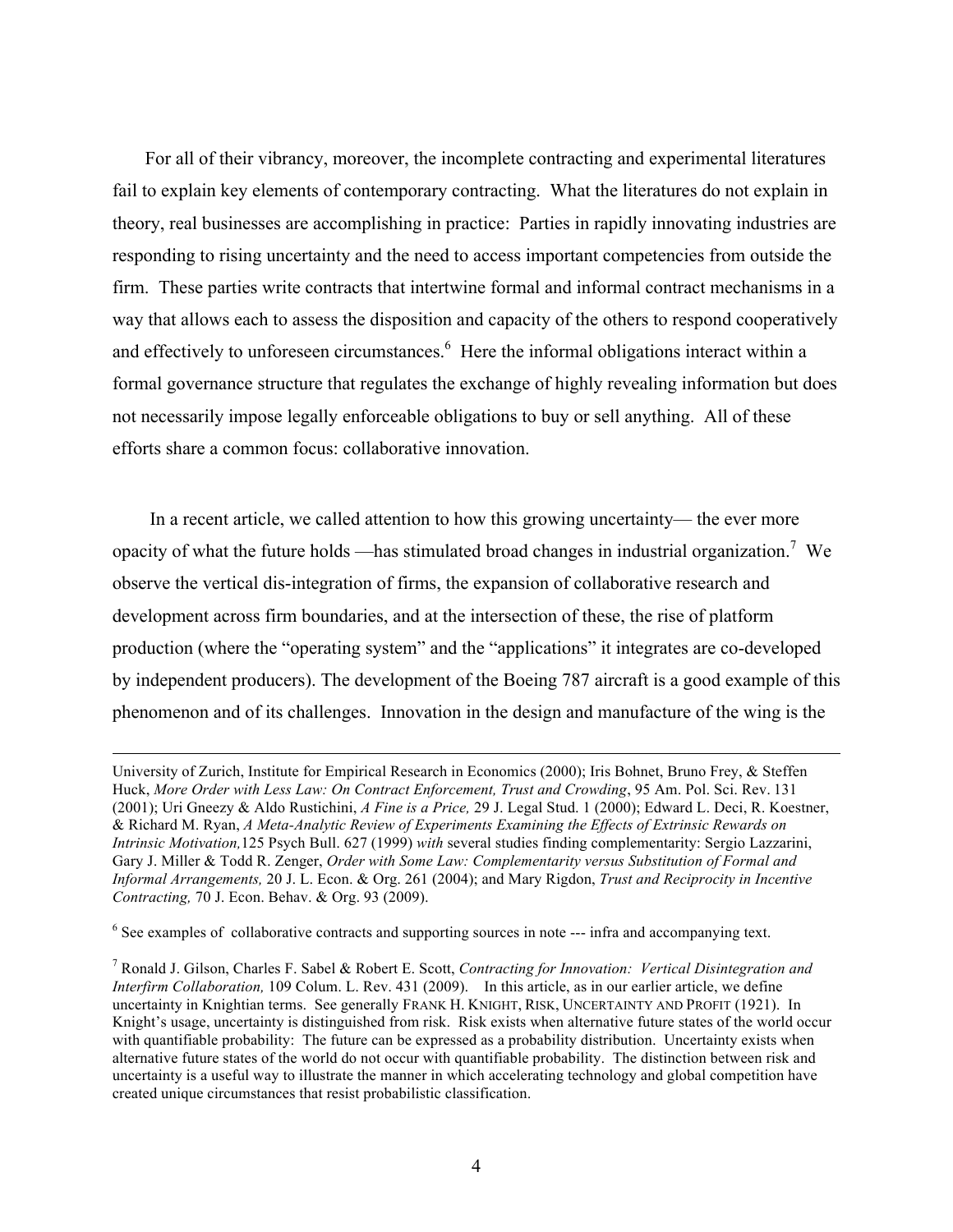province of one supplier (or group of suppliers) and is dependent on the design and manufacture of the fuselage, which is the province of a different supplier (or group of suppliers), and vice versa. Thus, innovation in one structure must mesh with innovation in the other in order for either to be successful, a process with great promise in joining cutting edge technologies, but which presents great challenges in coordinating the effort. In diverse industries ranging from contract manufacturing to supply chain contracts between manufacturers and suppliers to pharmaceutical collaborations, these changes are accompanied by an increase in inter-firm relations with both parties expecting to innovate jointly. $8$ 

 We call the legal instrument that facilitates this interfirm collaboration a contract for innovation, and show that it aims to build trust, and problem-solving capacity more generally, by a combination of formal and informal contracting techniques we call "braiding."<sup>9</sup> Contracting for innovation supports iterative collaboration between firms by interweaving formal and informal terms that respond to the uncertainty inherent in the innovation process: The inability of the parties to specify ex ante the nature of the product to be produced or its performance characteristics means that the terms of performance will be determined by the very governance process the contract creates.<sup>10</sup>

In some markets and for some products, increases in the complexity of the technology and in the rate of change have made it difficult for a single firm to sustain state-of-the-art capacity across all the technologies necessary for successful product development. The response has been collaborative innovation across organizational boundaries with, for example, upstream and downstream participants in the supply chain specializing in particular technologies and the ultimate product resulting from cooperation among different organizations, each having contributed its special expertise…. In the new arrangements, innovation is the product of a joint effort by two or more organizations; it is metaphorically situated between them and is dependent on both. Innovation is thus a collaborative and iterative process rather than a discrete product supplied by a party upstream in the supply chain according to specifications set by a downstream customer....

[T]the transactions governed by these contracts share a number of characteristics. First, the primary output is an innovative "product," one whose characteristics, costs, and manufacture, because of uncertainty, cannot be specified ex ante. Second, neither party alone has the capacity to specify and develop the product's characteristics, costs, and methods of manufacture; hence, there must be collaboration among companies with different capabilities. Third, the process of specification and development will be iterative: Individual design elements will depend on the recurrent input from those working upstream or downstream and from those working on other design elements. Thus, central to these transactions are communication and cooperation across the two (or more) firms—the design, specification, and determination of manufacturing

 $\frac{1}{8}$ <sup>8</sup> For discussion of the core contractual features characteristic of these various exemplars, see id at 458-71.

<sup>&</sup>lt;sup>9</sup> Id. at 435, 486-89.

 $10$  Id. at 435. In our earlier article, we described in the following terms the character of the contracting problem facing parties in the rapidly innovating industries that we investigated: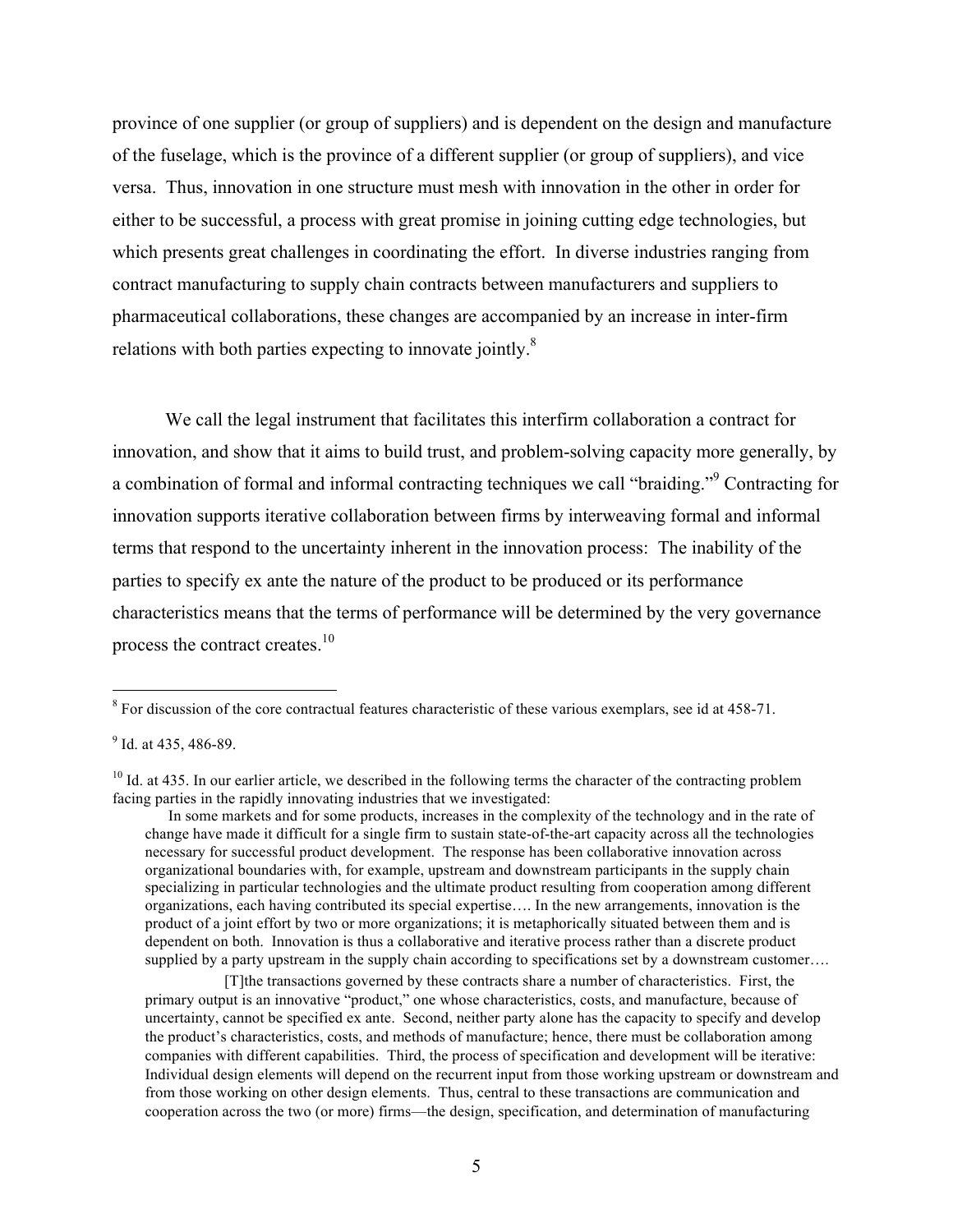This interaction and the contracting methods on which it is based are simply not contemplated by contract theory. And while the growing literature that uses experimental techniques to explore informal contracting does contemplate the potential for parties to combine formal and informal contracting, these studies all assume that the effectiveness of informal enforcement of a particular contract is exogenous: a feature or endowment of the setting or the parties, not a result of the relation they deliberately create amongst themselves.<sup>11</sup> Put differently, in this literature the parties' contract in light of the pre-existing level of trust between them, rather than with a view to creating it.

In this article, we take a wider view of formal and informal contract mechanisms and the relations between them than that afforded either by current contract theory or by the experimental investigations. More specifically, we argue that current scholarship focuses too narrowly on formal contracts as a system of incentives for inducing parties to perform substantive actions, while assuming that the effectiveness of informal enforcement depends on pre-existing levels of trust. In doing so, the discussion overlooks the possibility that the parties can and do agree on formal contracts for exchanging information about the progress and prospects of their joint activities, and that these same information exchanges provide the foundation for increasing the pre-existing level of trust. It is this information sharing regime that "braids" the formal and informal elements of the contract and endogenizes trust.<sup>12</sup>

Id. at 448-51.

1

characteristics will be the result of repeated interactive collaborative efforts by employees of separate firms with distinct capabilities.

 $11$  As we discuss below, there are two separate strands of the informal enforcement literature: one strand relies on reputation and/or the anticipation of future dealings and the other relies on character – either a taste for reciprocity independent of an economic return to that behavior or those who by character do not behave opportunistically. *See*  TAN infra *and* sources cited i*n* notes 2 and 4 supra*.* If one is starting from an assumption that these factors are exogenous, then maintaining the distinction among each strand is relevant. But as we show, the key element in contracting for innovation is a braiding mechanism in which the various strands of informal enforcement evolve: they are endogenous and as such they are complementary. Thus, while the categories of informal enforcement mechanisms are conceptually distinctive, because of their complementarity they are not distinctive in operation.

 $12$  The concept of trust is famously hard to define. In this article, we extend the generic term "trust" in two ways; first, to refer to the complementary combination of informal mechanisms –reputation, continuing relations and reciprocity--that evolve through the actions of the parties in implementing their substantive goals under the agreement; and second, in the increasing confidence of each party in the ability of the other to actually perform as the agreement requires.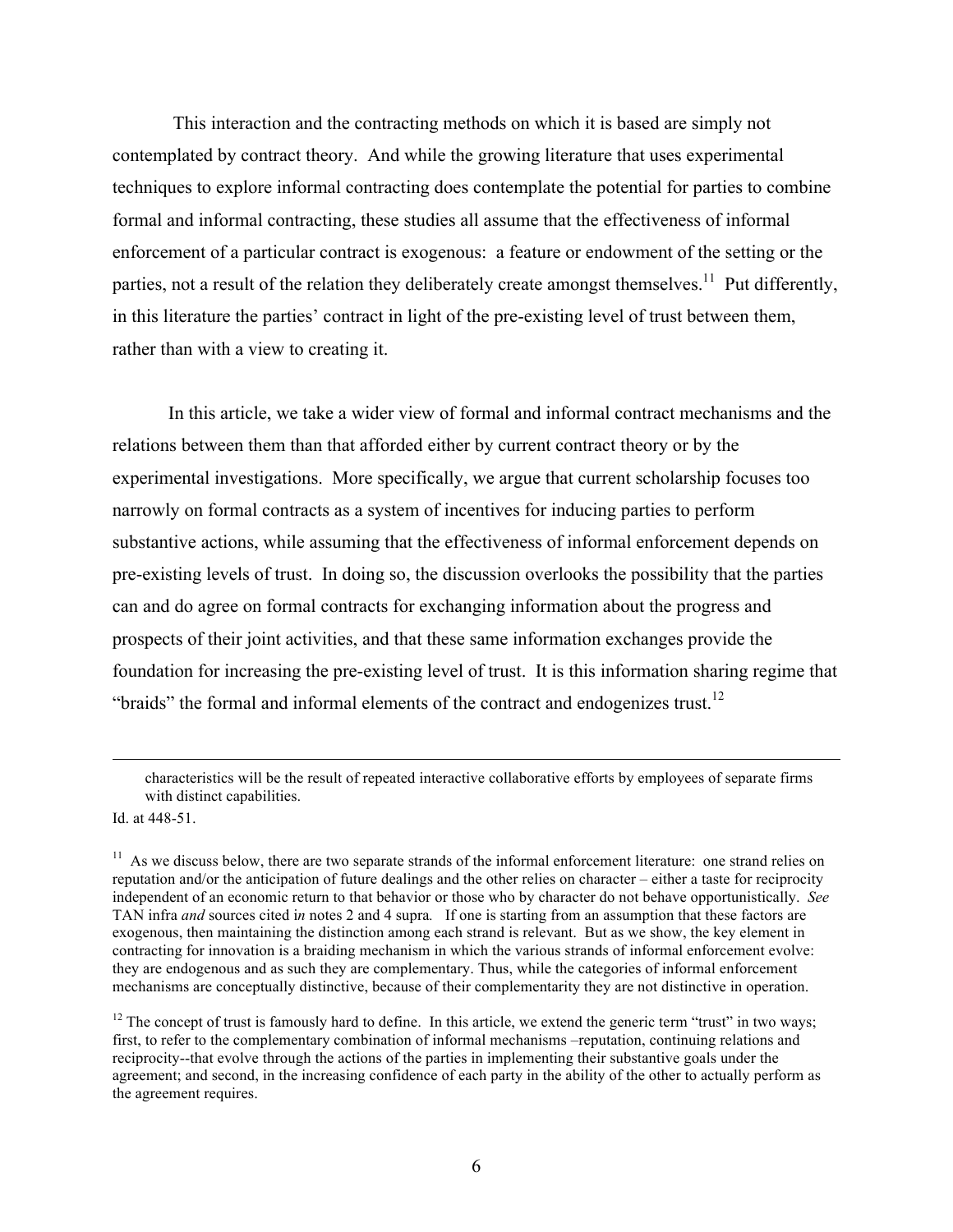In the prototypical case, the information regime characteristic of these braided contracts is designed to make it easy for each party—through representatives actually engaged in the collaboration—to request clarification from the other, but make it difficult to hold obstinately to convictions in the face of compelling information to the contrary. Thus, the information regime allows for the joint interpretation of ambiguity, and makes observable to the parties actions that would be opaque in an unstructured, informal exchange.<sup>13</sup> This heightened, mutual observability allows the parties to learn about their respective capabilities as well as their disposition to cooperate. Under these conditions, continuing cooperation builds trust (in the narrow sense of confidence that the other party will not take advantage of vulnerabilities created by mutual dependence) and, as we will explain below, protects each party's reliance on that trust in its substantive performance by increasing the parties' switching costs—the costs of finding an alternative partner capable of reliably doing, and learning, as much as the current one.

The information exchange that braids formal and informal elements is itself neither fully formal nor fully informal by conventional criteria, but rather is a mixture or hybrid of both types. It is not a formal incentive system in the conventional sense; neither party secures a calculable benefit by meeting its terms. In the early and often prolonged stages of joint innovation, each party is typically free to discontinue the relationship in light of the information that is furnished. Moreover, there are no penalties for a failure to comply other than discontinuance of the relationship, unless the deficient party engages in "red-faced" cheating (for instance, secretly disclosing to a competitor information obtained from the exchange) or otherwise makes blatantly strategic use of the information acquired.<sup>14</sup> Nor is the information exchange regime a simple declaration of a duty of reciprocity, or, as it is often called, a gift relation, in which the parties simply and generally pledge to exchange like (information) for like.<sup>15</sup> On the contrary, in a

<sup>&</sup>lt;sup>13</sup> See TAN infra.

<sup>&</sup>lt;sup>14</sup> See e.g., TAN infra at --- and the discussion of Eli Lilly & Co. v. Emisphere Technologies Inc., 408 F. Supp. 2d 608 (S.D. Ind. 2006).

<sup>&</sup>lt;sup>15</sup> The experimental literature has focused significant attention on so-called "gift exchange" relations. The Gift Exchange Game, for example, demonstrates that a large number of responders will voluntarily reward actions that they perceive as generous or fair. In the game, the Proposer offers a sum of money between 1 and 10 units (imagine that it is a salary offer). The Responder can either accept or reject the offer. If she rejects both subjects receive nothing. If the Responder accepts, she must then expend some amount of effort (think of it as job performance) that is costly to her. Standard rational choice theory predicts an equilibrium in which the Responder will always choose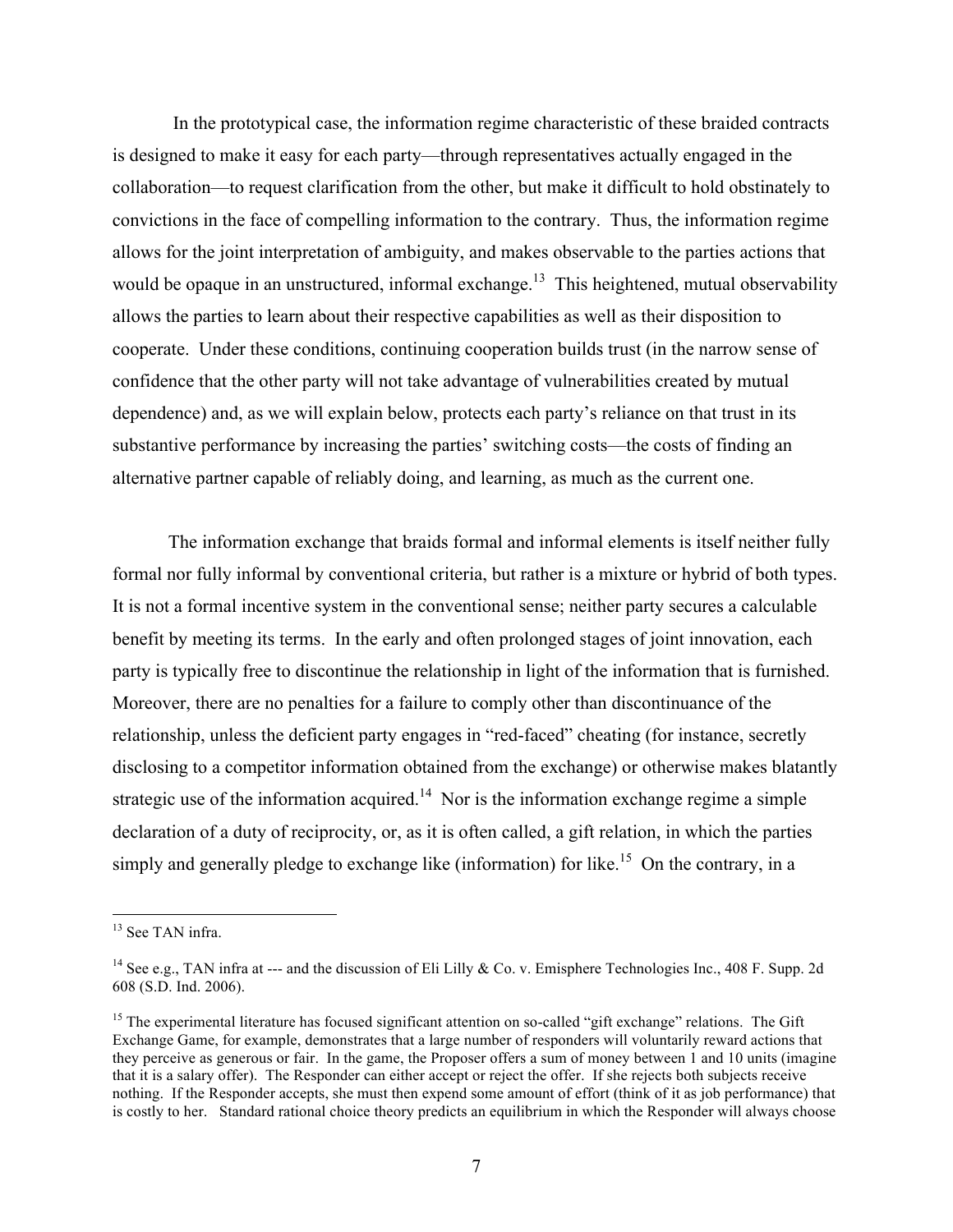braided contract the parties formally obligate themselves to provide certain kinds of information, at specified intervals, at generally agreed levels of resolution. Economists call such qualified relations of reciprocity "quasi-gift" exchanges, and speak of "low-powered" incentives to describe systems of reward and penalty aimed at orienting behavior toward ongoing collaboration rather than directing action to contractually specified tasks.<sup>16</sup> By establishing mechanisms that allow the parties to learn each other's capabilities and character, the braiding regime connects both the formal and informal components of contracting but is reducible to neither.

Beyond showing how the braiding of formal and informal contracting improves the performance of both techniques, a second aim of this article is to extend the reach of our earlier work. The focus in our first article was on technological innovation. Here we consider innovation more broadly as including projects in non-technology settings that share with technology projects a common feature: the project's precise goal and manner of development only become clear in the course of the parties' collaboration.<sup>17</sup> We show that in a variety of contexts, ranging from preliminary agreements to pursue jointly a project that cannot be defined ex ante to the desire to stimulate synergies through corporate acquisitions, it is this uncertainty about future states of the world, and not some attribute of technical knowledge, which gives rise

 the lowest possible effort level. Anticipating this, the Proposer will always propose the lowest possible salary offer. But the results directly contradict the self-interest hypothesis. All of the studies confirm that the average effort is positively correlated to the offered wage. This implies that responders, on average, will reward generous salary offers with generous efforts even when it is costly for them to do so. Ernst Fehr & Klaus M. Schmidt, *Theories of Fairness and Reciprocity –Evidence and Economic Applications,* in ADVANCES IN ECONOMIC THEORY, EIGHTH WORLD CONGRESS OF THE ECONOMETRIC SOCIETY 208 (2003), also available at University of Zurich, Institute for Empirical Research in Economics, Working Paper # 75 2-3 (2001); Fehr, Kirchsteiger & Reidl, *Gift Exchange and Reciprocity in Competitive Experimental Markets,* 42 Eur. Econ. Rev. 1 (1998); Gary Charness, *Responsibility and Effort in an Experimental Labor Market,* 42 J. Econ. Behav. & Org. 375 (2000); Ernst Fehr & Armin Falk, *Wage Rigidity in a Competitive Incomplete Contract Market,* 107 J. Pol. Econ. 106 (1999); Simon Gachter & Armin Falk, *Reputation or Reciprocity*, Institute for Empirical Research in Economics, University of Zurich, Working Paper # 19 (1999).

<sup>16"</sup>Low powered" incentives motivate parties to engage in mutually cooperative behavior as distinct from "high powered" incerntives that induce parties to perform tasks that produce specific substantive outcomes. For discussion, see David Guest, *Management and the Insecure Workforce: The Search for a New Psychological Contract*, in EDMUND HEERY AND JOHN SALMON, EDS., THE INSECURE WORKFORCE*,* 140–54 (2000); David Marsden, The Network Economy and Models of the Employment Contract, LSE Research Online (August 2005), available at http://eprints.lse.ac.uk/archive/00000355.

<sup>17</sup> As discussed in more detail TAN  $\frac{1}{2}$  infra, we mean to distinguish innovation from incremental improvements that grow out of existing technology or patterns.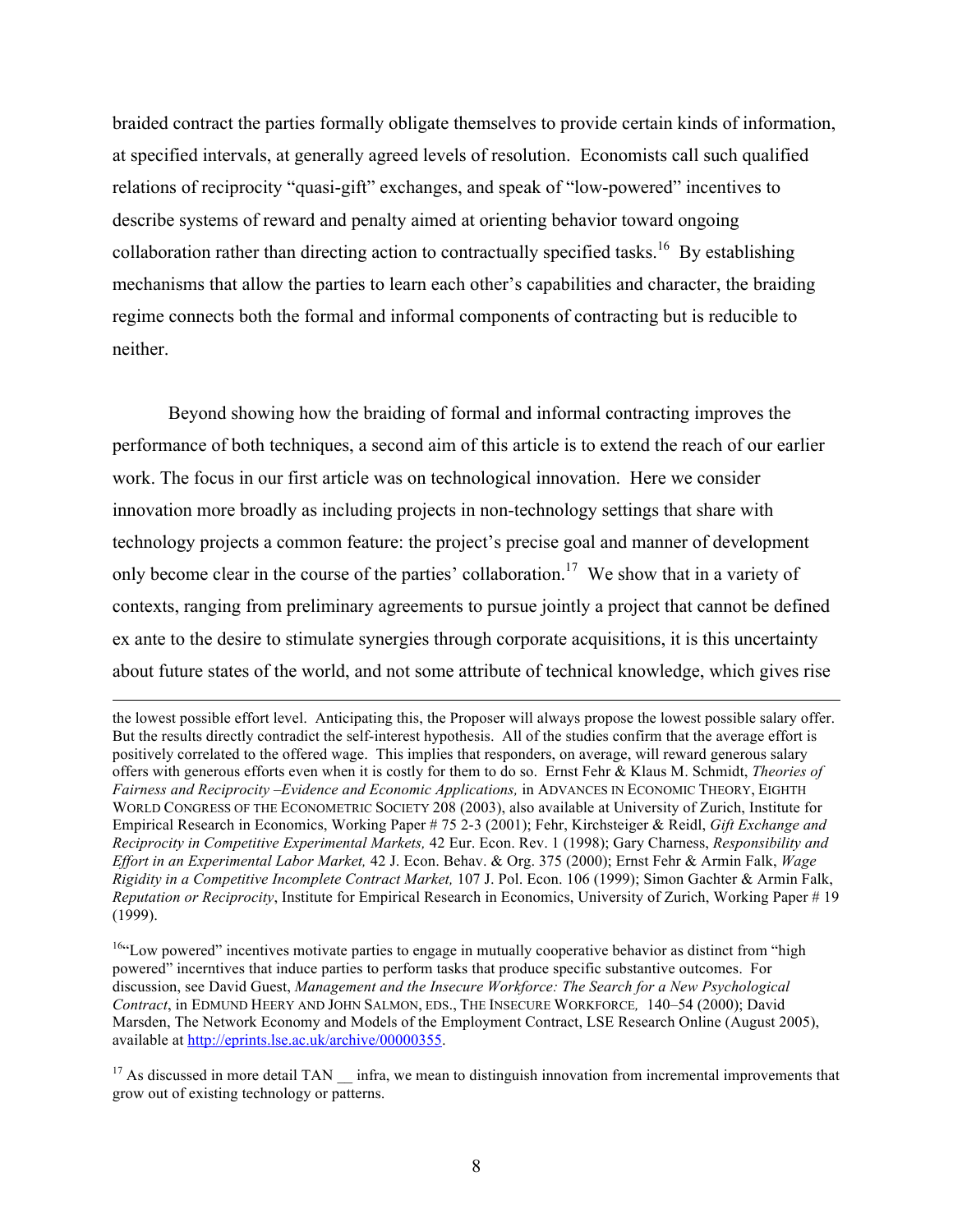to the braiding mechanisms in contracting for innovation. In investigating this more general case, moreover, we discover that courts are beginning to impose what we call "low-powered" legal enforcement of the formal elements of braided contracts. Sanctions are imposed, for example, in the guise of a duty to negotiate in good faith, while leaving the substantive obligations contemplated by the contact subject only to informal enforcement. Thus, the effort to bring both theory and experimental work current with contemporary practice also aims to provide guidance to courts in enforcing braided contractual strategies, where either too little or too much judicial involvement will undermine the interaction between formal and informal enforcement central to braiding.

The Article proceeds as follows. In Part I, we first show that formal and informal contracts are preferred in quite different situations. When outcomes can be verified by courts empowered to compel disclosure of relevant information, formal contracts are preferred; where outcomes are hard to characterize, and therefore difficult to verify, but the activity is observable to the parties, informal contracts are feasible. But when uncertainty increases, making it hard for the parties to observe whether particular actions are cooperative or not, *and* also hard for courts to determine ex post what counts as a good outcome, both informal and formal strategies can fail. The response to this breakdown might seem to lie in some fusion or hybrid of the formal and informal. But contract theory treats formal and informal contracting as separate domains and experimental economics by and large treats formal and informal mechanisms as rivalrous, the introduction of formal enforcement, as conventionally conceived, crowding out the informal mechanisms otherwise available to the contracting parties.<sup>18</sup>

<sup>&</sup>lt;sup>18</sup> The tendency for crowding out will become a near inevitability when, as currently the case in Anglo-American contract law, formal enforcement assigns responsibility for an eventual breach of the agreement to one and only one party. No party will want to bear the costs of being adjudged the sole breacher, so all compete to show compliance with the express terms of the contract; this competition distorts actual behavior and perceptions of it, devaluing or crowding out informal observation of actions and intentions as a means of contractual enforcement. See discussion TAN infra.

This kind of crowding out is a contemporary, micro-level variant of what has been repeatedly described as a society-wide or macro-level conflict between market-exchange and extra-market trust on which market exchange is based. An early and especially influential expression of this tension is Durkheim's argument that the interpretation of contracts depends on a social background of pre-contractual norms of reciprocity. See e.g., EMILE DURKHEIM, THE DIVISION OF LABOR IN SOCIETY 211-16 (George Simpson trans., 1964).For a contemporary version, see J.R. BECKERT, R. DIAZ-BONE, ET AL., MÄRKTE ALS SOZIALE STRUKTUREN (2007). Later variants include Polanyi's idea that market relations can only be effectively regulated when "embedded" in society, and Bell's concern that capitalism is imperiled by a "cultural contradiction," as the self-seeking encouraged by market participation inexorably undermines the solidarity values on which markets ultimately depend. See KARL POLANYI, THE GREAT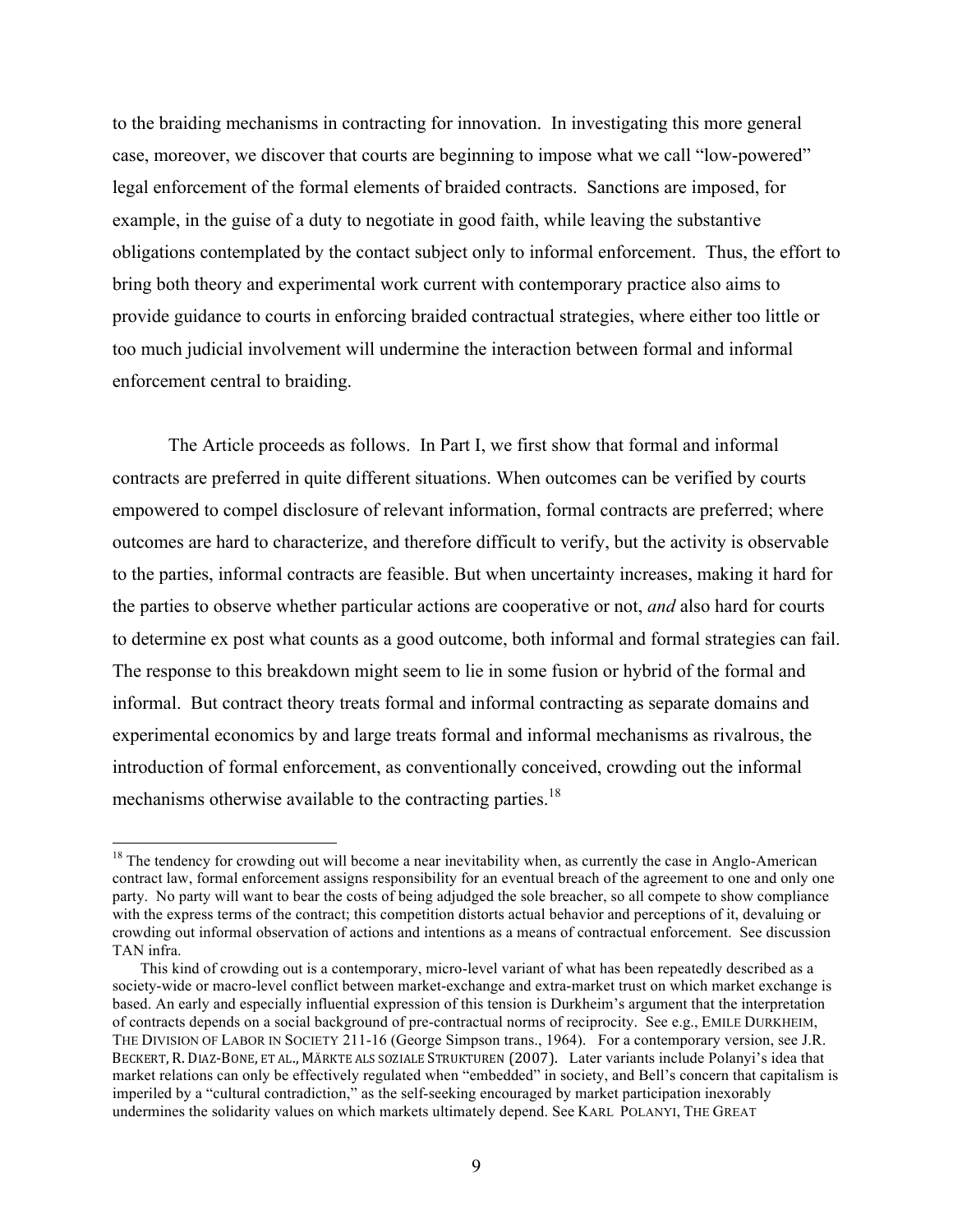To move beyond this long-standing impasse*,* Part II builds on the analysis of when formal contracting will crowd out informal contracting by introducing the concept of braiding using formal contracting to endogenize increased trust by making the parties' capabilities and character observable, which in turn serves to raise switching costs that support informal enforcement of the parties' substantive obligations. We argue here that the fact that the informal mechanisms are endogenous to the contract and largely a creature of the formal mechanism of information exchange may well eliminate the risk of crowding out. We show, moreover, that increasing switching costs gradually, by building trust and enhancing problem solving capacity incrementally, is much less risky than attempting to make switching costs prohibitively high either by entering binding, long-term agreements with particular partners or, equivalently, picking partners on the basis of a common culture of reciprocity. On the one hand, long-term binding agreements can create perverse incentives for the project partners to treat the collaboration as a dumping ground for problems internal to each. On the other hand, reliance on preexisting culture as a criterion of selection increases the chances that the counterparty will lack the capacity to meet the long run need to collaborate effectively, thus raising the costs of *not* switching partners and thereby lowering switching costs.<sup>19</sup>

Finally, in Part III we consider contexts in which courts appear to recognize and harness the braiding phenomenon through low powered judicial enforcement of the formal elements of a contract for innovation. We argue that in an uncertain world searching for (new) partners and learning their capabilities and characteristics are an important part of collaborative partnering. In a world where such search is pervasive, these courts use low-powered sanctions to protect formal contractual "preliminaries" without creating potential liability of a size that will crowd out the informal contracting necessary to the collaboration. This technique allows potential collaborators to explore and develop their relations but it does not impose mutually enforceable obligations to pursue a particular project. But despite the wisdom of temperate enforcement of

TRANSFORMATION: ECONOMIC AND POLITICAL ORIGINS OF OUR TIME (1944); and Daniel Bell, *The Cultural Contradictions of Capitalism,* 6 J. Aesthetic Ed. 11 (1972).

 $19$  Reliance on pre-existing culture obstructs the joint problem-solving activities needed to build the mutual capacity for adaptation necessary for successful long-term relations. See discussion TAN infra.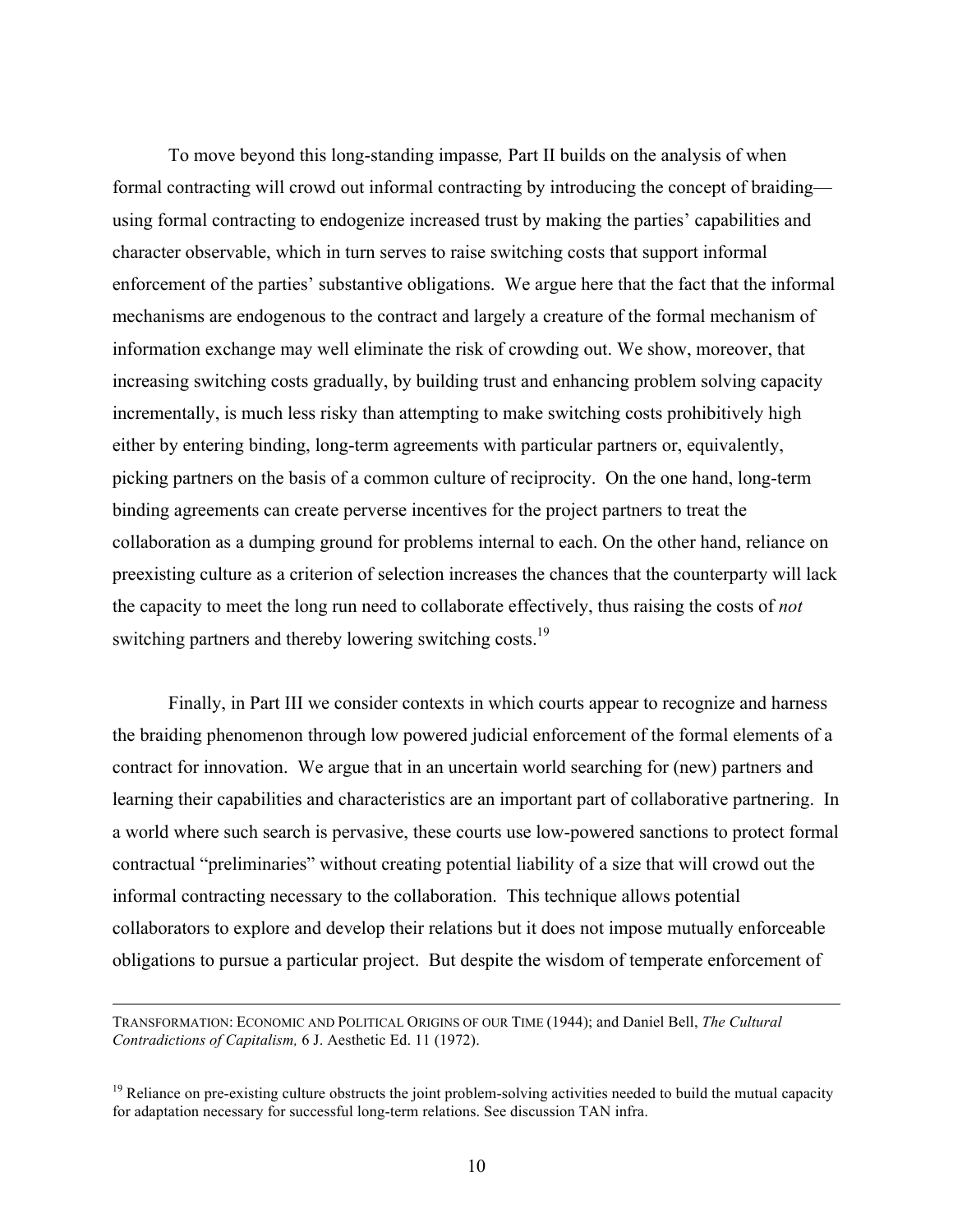braided contracts, courts that focus solely on the current legal doctrine (with its emphasis on the duty to negotiate in good faith) are often tempted to expand the legal sanction and thereby unwittingly undermine the very informal arrangements that braided obligations are designed to support. We conclude, therefore, by articulating a theory that explains how courts can best support the braiding strategies that are critical to the success of an integrated regime of formal and informal contracting.

### **I. THE ENFORCEMENT DILEMMA: THE PROBLEM OF UNCERTAINTY**

The academic literature long has recognized that there are two discrete methods of contracting —one formal and legally enforceable and the other informal and subject only to selfenforcement.<sup>20</sup> In discussing contract enforcement, however, contemporary contract theorists typically assume that formal and informal methods are distinct and separate responses to the problem of motivating relation-specific investments in a collective enterprise. If the threat of opportunism can be addressed by specifying state contingent outcomes or by assigning decision rights among the parties, then we observe formal contracting; if not, then we observe either selfenforcing informal contracts supported relationally or, if informal contracting cannot protect specific investment, we observe vertical integration.<sup>21</sup> The contract theory literature has thus contemplated a hierarchy of contractual supports for specific investment, leaving the possibility of interaction between formal and informal methods of enforcing contractual commitments to scholars working in experimental economics. This literature uses experiments to address whether the two strategies are substitutes, in the sense that the introduction of formal contracting

 <sup>20</sup> For a representative sampling of the literature, see Stewart Macaulay, *Non-Contractual Relations in Business: A Preliminary Study*, 28 Am. Soc. Rev. 55 (1963); Robert E. Scott, *Conflict and Cooperation in Long-Term Contracts*, 75 Calif. L. Rev. 2000 (1987); David Charny, *Non-Legal Sanctions in Commercial Relationships*, 104 Harv. L. Rev. 373 (1990); John McMillan & Christopher Woodruff, *Private Order Under Dysfunctional Public Order*, 98 Mich. L. Rev. 2421 (2000); Robert E. Scott, *A Theory of Self-Enforcing Indefinite Agreements*, 103 Colum. L. Rev. 1641 (2003).

<sup>21</sup> See e.g., Sanford J. Grossman & Oliver Hart, *The Costs and Benefits of Ownership: A Theory of Vertical and Lateral Integration*, 94 J. Pol. Econ. 691, 697–700 (1986); Oliver Hart & John Moore, *Property Rights and the Nature of the Firm,* 98 J. Pol. Econ. 1119, 1151 (1990); Oliver E. Williamson, *Transaction-Cost Economics: The Governance of Contractual Relations,* 22 J. L. & Econ. 233 (1979); Oliver Williamson, *Assessing Contract,* 1 J. L. Econ. & Org. 177 (1985); Benjamin Klein & Keith B. Leffler, *The Role of Market Forces in Assuring Contractual Performance,* 89 J. Pol. Econ. 615 (1981); L.G. Telser, *A Theory of Self-Enforcing Agreements,* 53 J. Bus. 27 (1980).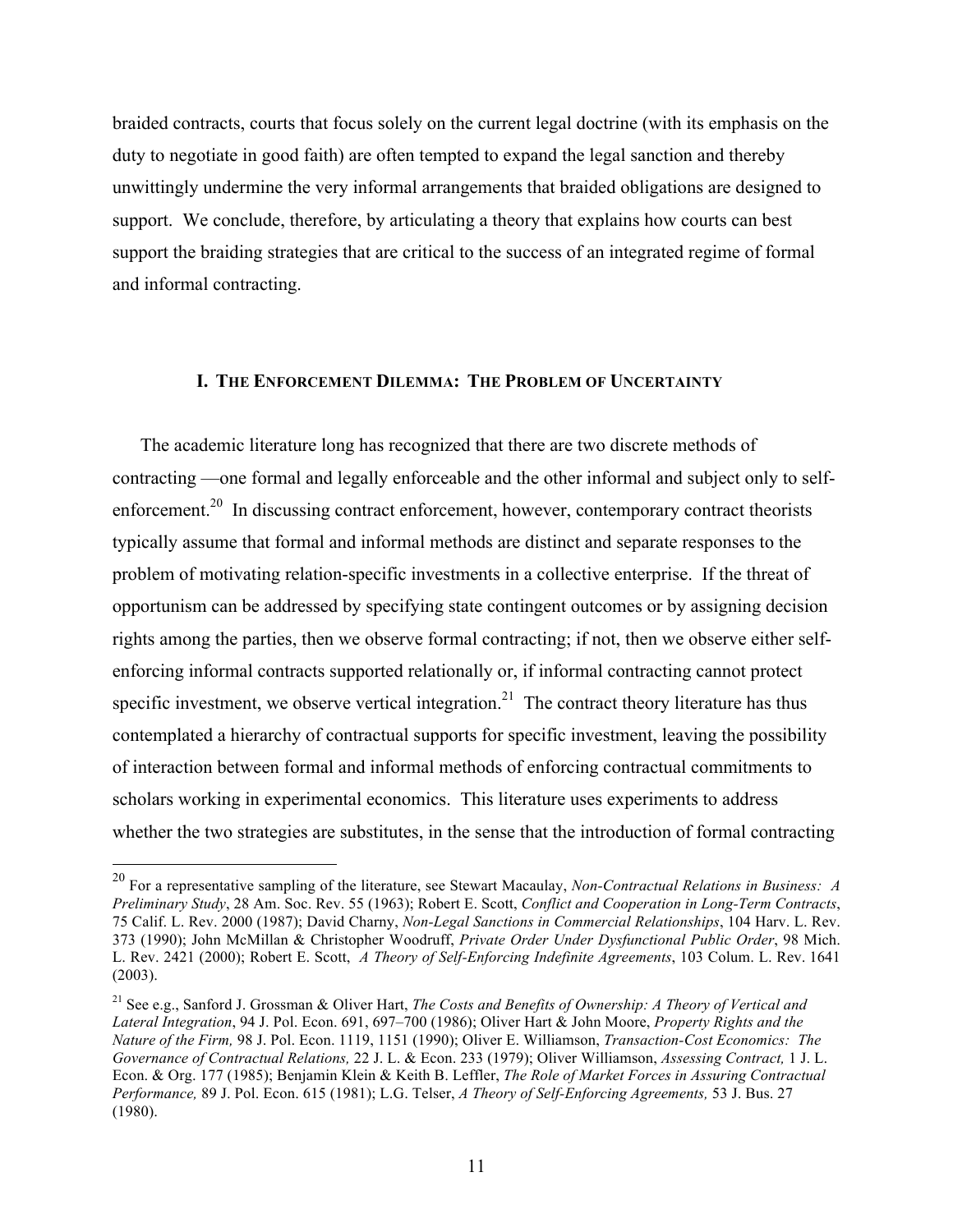degrades the operation of informal contracting, or complements that may mutually reinforce each strategy's effectiveness.<sup>22</sup> Here the literature is largely focused on reciprocity-based informal contracting, as opposed to relational contracting based on the expectation of future dealings.<sup>23</sup> What is broadly lacking in this literature, however, is a theory of when and why the two modes of enforcement are likely to be rivalrous and when parties can make use of both techniques to structure their arrangement. We provide a first step toward developing a theory of the complementary interaction of formal and informal contracting in Part II below. In this Part, we set the groundwork for the effort by examining in Part IA the limitations of both formal and informal enforcement as uncertainty increases; limitations that we then show in Part IB explain the reasons for their mutual exclusivity.

## **A. Formal and Informal Enforcement and their Limits.** 24

#### *1. Formal Enforcement and the Verifiability Problem.*

The capacity to compel disclosure of private information is the defining feature of formal, in contrast to informal, enforcement.<sup>25</sup> When formalized contractual exchanges break down due to the opacity of the interactions or the guile of one or more of the parties, courts (or arbitrators)<sup>26</sup> can serve a valuable function by unpacking complex behavior and assessing responsibility. Thus, they can detect a breach if there has been one, but also forestall disproportionate responses by an aggrieved party. To do this, courts must have better, or more precisely, more reliable information than was jointly available to the parties. But of course a judge, unlike, say, a basketball referee, cannot directly observe complex interactions on the field

<sup>25</sup> See TAN infra.

 $22$  See sources cited in note – infra.

<sup>23</sup> See generally, Martin Dufwenberg & Georg Kirchsteiger, *A Theory of Sequential Reciprocity,* 47 Games & Econ. Behav. 268 (2004); Ernst Fehr et al, *Reciprocity as a Contract Enforcement Device,* 65 Econometrica 833 (1997); Ernst Fehr & Klaus M. Schmidt, *A Theory of Fairness, Competition and Cooperation,* 114 Q. J. Econ. 817 (1999); David K. Levine, *Modeling Altruism and Spitefulness in Experiments,* 1 Rev. Econ. Dynamics 593 (1998); Mathew Rabin, *Incorporating Fairness into Game Theory and Economics,* 83 Am. Econ. Rev. 1281 (1993).

<sup>&</sup>lt;sup>24</sup> The discussion in this part draws on SCOTT AND STEPHAN, supra note – at 84 -109.

<sup>&</sup>lt;sup>26</sup> Arbitration remains a formal enforcement strategy. While arbitration displaces some of the legal rules associated with litigation, it still requires the intervention of the state to enforce the arbitration award.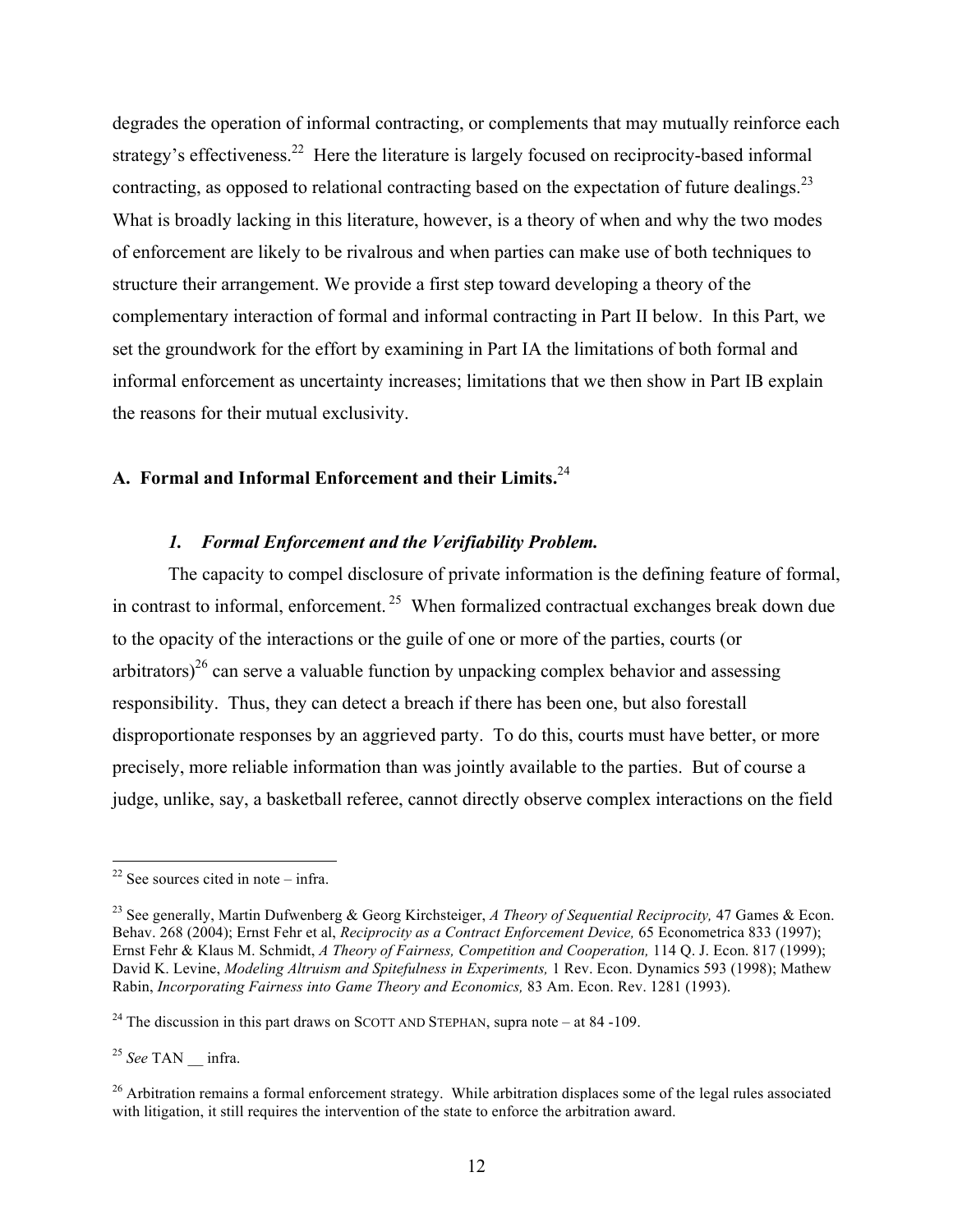of play and then declare fouls.<sup>27</sup> A legal referee must obtain information indirectly, from the very parties who dispute the facts of their "play." This requires that the court have the power to impose sanctions in order to extract essential information known only to the disputants themselves. Once the parties offer evidence, the court can then *verify* information each party may lack individually. But without a judicial sanction for non-production, and for misleading production favorable to a party's own position, no party would have an incentive to provide the truthful information that might harm his position. And without that information, the advantage of formal enforcement disappears: absent the court's power to sanction, a contracting party would be motivated to conceal evidence of any defection known only to it and the court would lack the ability to secure information even as good as the parties themselves possess.

But the power to compel disclosure is limited. An unlimited power to compel disclosure of all information potentially relevant to the resolution of a contractual dispute would impose intolerably costly burdens on the very parties who would invoke the court's jurisdiction. In practice, therefore, the expense of formal verification limits its use, and parties to formal contracts routinely aim to structure their relations to economize on the expected verification costs (to them). Their strategies for doing so are a central theme in contemporary contracts scholarship.<sup>28</sup>

Typically, these economizing strategies turn on the balance in contract design between broad standards of performance and precise, bright line rules specifying exactly the action the party must take. All else equal, it is harder, and therefore more costly, to verify application of a broad standard than application of a more precise contract term or rule. This is because in verifying a standard, the court first must determine an operative "proxy" against which to measure a party's performance: What observable (range of) outcomes should count in determining whether (a range of) unobservable behavior would be "reasonable?" The evidentiary proxies a court selects in applying a standard inevitably will be a noisier signal of a party's performance than either the

 $27$  For example, consider the spreading use of "instant replay" to supplement referees' information.

<sup>28</sup> *See* Robert E. Scott & George G. Triantis, *Anticipating Litigation in Contract Design,* 115 Yale L. J. 814 (2006).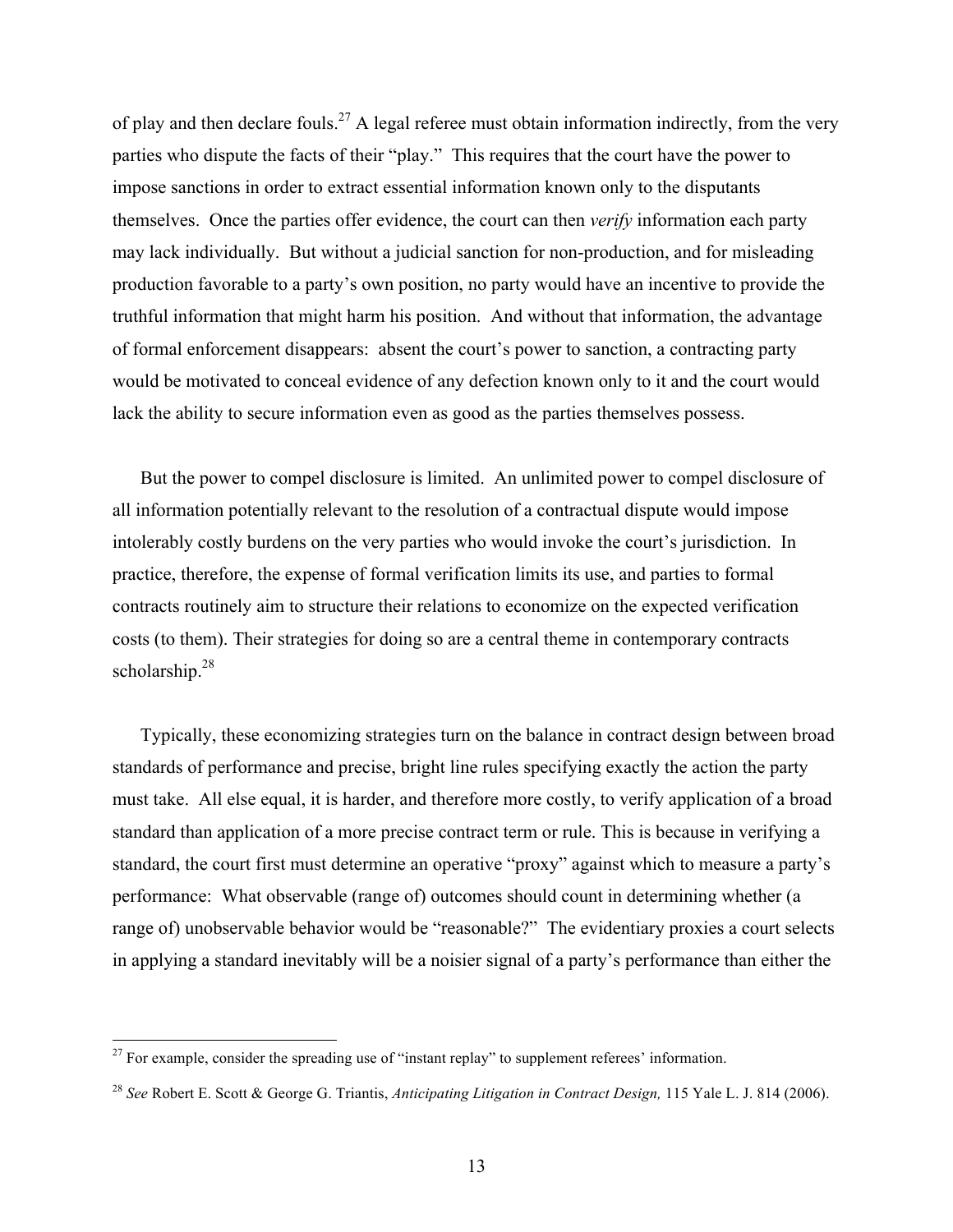parties' direct observation of their actual actions or a judicial determination of the conformity of an act to a rule specifying an action.<sup>29</sup>

 In general, therefore, contractual standards are more costly to verify than precise terms or rules because proxies must be selected and because whichever proxies are selected will differ from the unobservable conduct for which the proxies substitute. But standards often have distinct utility. Because courts give content to standards only after the relevant future events have come to pass, they permit the parties to harness the advantage of hindsight: the passage of time gives the court more information than the parties had at the time they drafted their contract. Thus, by trading off the informational advantage of standards (net of their difficulty of verification and the variability of the proxy chosen to measure performance with the standard) against the fact that compliance with rules is more easily verifiable, contracting parties can sometimes write more complete contracts and thus can enhance their incentives to make jointly beneficial investments. This makes possible a greater range of socially beneficial joint production $30$  and explains why formal contracts are widely used in transactional settings where outcomes are verifiable even though the parties' actual behavior is observable with difficulty, if at all. $31$ 

 $29$  Id. To illustrate this point, assume the parties wish to pair particular future contingencies to corresponding performance obligations, *i.e.*, when X occurs, the promisor must pay \$Y. The parties can define X in several different ways. X may be a rule, *i.e.*, a relatively specific fact, such as the delivery of a widget with a specified weight. Here the parties delegate to the court only the determination of what evidence is sufficient to satisfy X and trigger the promisor=s payment obligation. Alternatively, X can be a standard, such as the delivery of a widget in excellent condition. Here the court must determine not only what evidence is sufficient to establish the weight of the widget, but also the degree to which weight is relevant to the determination of whether the widget satisfies the standard. Scott & Triantis, supra note – at 826.

<sup>&</sup>lt;sup>30</sup> Given these tradeoffs, parties who rely on formal enforcement face a fundamental choice. If conditions are unlikely to change much in the future (the level of uncertainty is low), and thus the ex ante cost of writing contract rules is low relative to the anticipated gains, the parties' most cost effective strategy is to write a complex, rulesbased contingent contract. Such a contract will contain precise terms-- rules that pair particular contingencies with an appropriate contractual performance: if X occurs a party will take Y action. Assuming that the parties to such a contract can forestall (or otherwise control) renegotiation, they will have an incentive to make jointly beneficial investments (in the jargon of economics, the contingencies and their respective performance obligations are "contractible"). These complex contracts are well suited to formal enforcement because information concerning performance will be both observable and verifiable to the court at relatively low cost.

 $31$  Courts do not, however, always accept the parties' invitation to devise proxies for high-level standards. Where the standard is so devoid of substance that the court has no basis for choosing among conflicting proxies, it may simply apply the standard quite narrowly, and thereby advise parties contracting in that circumstance that it needs more detailed guidance. See note \_\_ infra.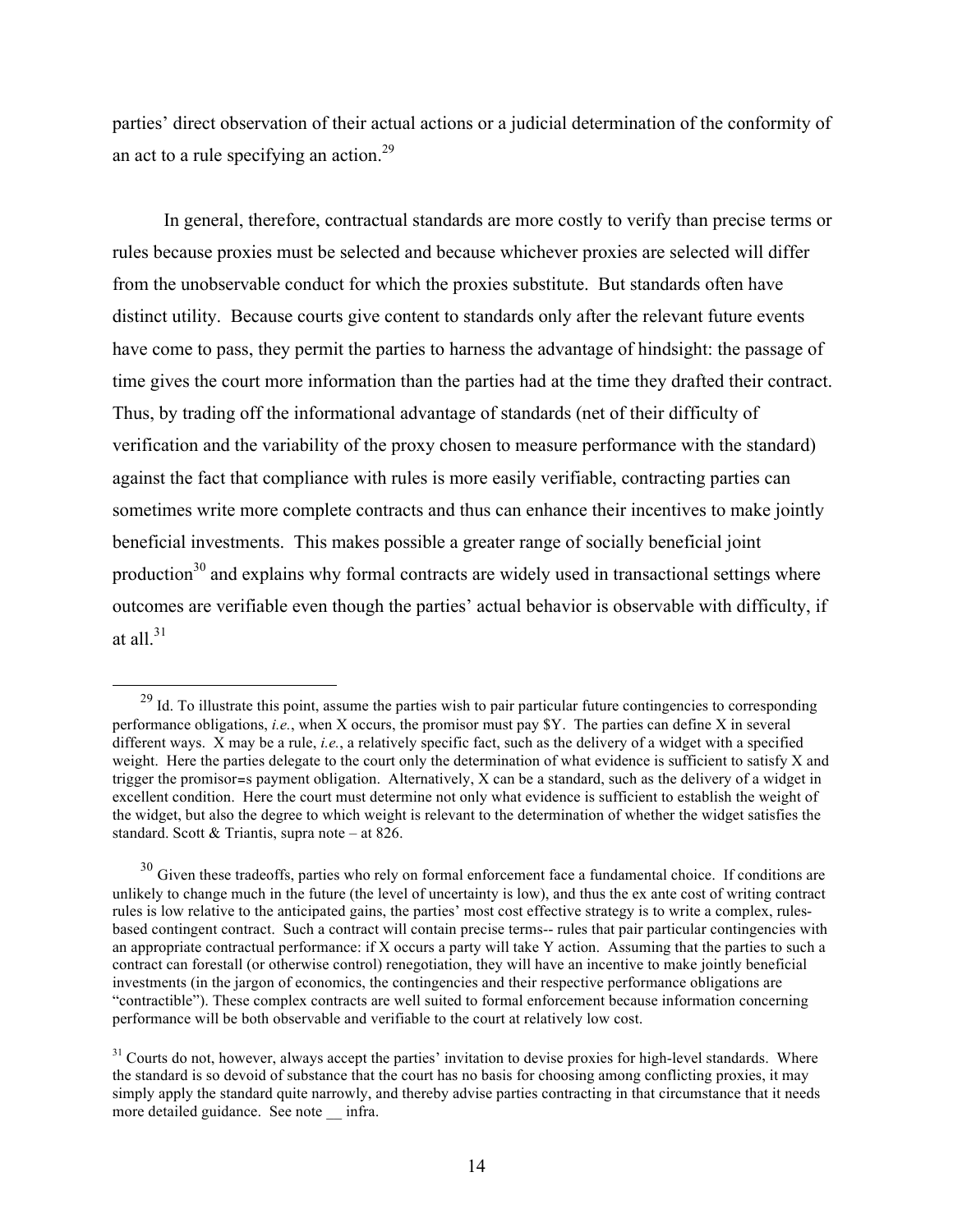Formal enforcement can break down, however, where the optimal actions for each party depend on the future state that materializes, but the future is uncertain, and it is therefore prohibitively costly or impossible to specify most future states, let alone the appropriate action that is to be taken if they occur. Under these conditions, parties relying on formal enforcement are confronted with two choices: the Scylla of "hard" terms (precise rules) and the Charybdis of "soft" terms (vague standards). Rule-based contracts will require renegotiation after the uncertainty is resolved, because their ex ante allocation of rights—including rights to the reallocation of control rights—will frequently turn out to be wrong ex post. This will allow the party favored by fate to renegotiate from strength, and thus undermine incentives to invest. Similarly, the costs of verifying standard-based contracts and the corresponding risk both of the court choosing the wrong proxy and even the best proxy's inadequacy increase rapidly under uncertainty, and so deter investment as well.<sup>32</sup> To be sure, parties writing more complex contracts can ameliorate this problem by using combinations of standards and rules, but high contracting costs can make this strategy infeasible, and ever more so as uncertainty increases.<sup>33</sup>

#### *2. Informal Enforcement and the Observability Problem*.

Where formal enforcement depends on court verification, informal enforcement depends entirely on private behavior—one party's ability to observe directly the other's actions, and the capacity to sanction misbehavior directly when it is observed. For example, parties to an agreement often can observe whether one of them has exercised "best efforts" to perform its

<u>.</u>

 $32$  To elaborate the point in text, parties can write simple contracts with hard terms that lump together many future states of the world and provide for the same obligations across the different states. But where the level of uncertainty is high, a simple contract containing only hard terms will likely be sub-optimal *ex post.* This is so because the contract specifies the same obligation for many different possible contingencies that ideally would require different obligations if the states could be anticipated and matched with appropriate actions. Alternatively, parties may respond to this high level of uncertainty by writing a contract that contains many vague standards that delegate to courts the task of finding proxies for the relevant contingencies and their respective performances. As discussed above, soft-term contracts take advantage of a court's ability to assess the respective contract performances after all uncertainties have been resolved. But the costs of writing soft-term contracts are severe verification problems. Unless there are objective proxies for the performances in question, simple contracts with soft terms raise the moral hazard risk that the promisor will always choose the performance proxy that is the least costly for him even where an alternative proxy under the same broad standard would be jointly profitable. For discussion, see Alan Schwartz & Robert E. Scott, *Contract Theory and the Limits of Contract Law,* 113 Yale L. J. 541, 601–05 (2003).

<sup>33</sup> Scott & Triantis, *Anticipating Litigation,* supra note – at 851-56.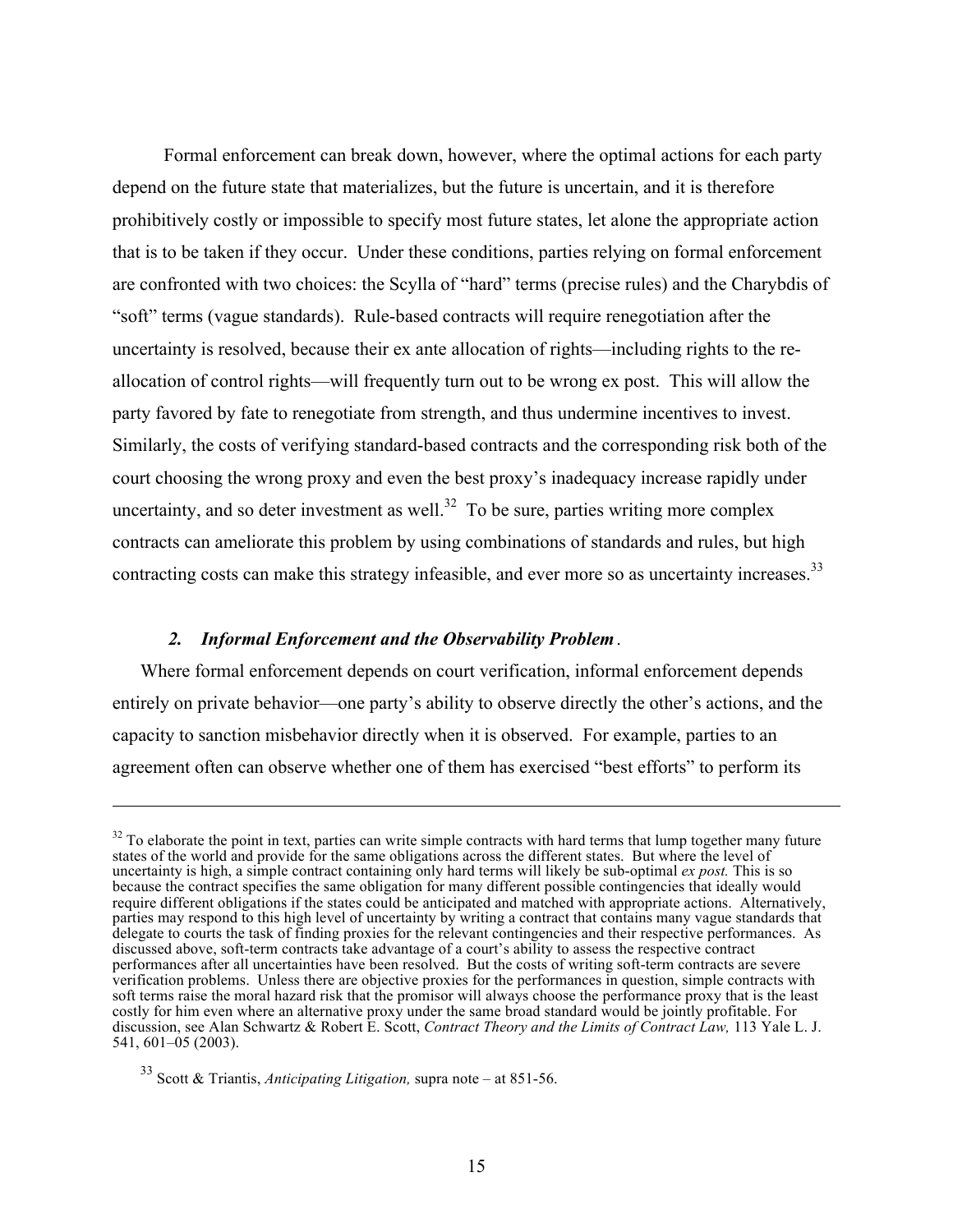obligation and can punish a slacker, even though it would be quite costly to marshal the evidence necessary to convince a court to impose an equivalent punishment. The non-state sanctions that make informal enforcement effective are generally thought to be of three types. These are mutually supportive at low to intermediate levels of uncertainty, increasing the actors' capacity to enforce contracts where behavior is directly observable to them, while outcomes are hard to verify. But as we will see, informal enforcement also breaks down at high levels of uncertainty, making it no substitute for formal enforcement when the actors are in significant ways ignorant of the future they intend to create. Put differently, collaborative innovation confronts the barrier that both familiar contracting strategies break down in just the circumstance that defines the environment of innovation.

One type of informal enforcement is the threat that one party to an informal contract will respond to its counterparty's breach by reducing or terminating future dealings. This tit-for-tat strategy imposes losses on the defector which, in prospect, create disincentives to breach in the first place.<sup>34</sup> Even where the particular parties do not expect to deal with each other in the future, the tit-for-tat informal enforcement structure will still work if one party will trade with others in the future -- that is, if trade will be multilateral rather than bilateral -- so long as the repeat play party's reputation, the collective experience of parties who have previously dealt with a person or firm, becomes known to future counterparties. The action of future counterparties then serves to discipline the misbehaving party.<sup>35</sup>

A second type of informal enforcement is normative or dispositional, supported either by the morality or tastes of the contracting parties rather than calculations of individual gain. Substantial experimental evidence shows that approximately half of the subjects do not behave opportunistically even when it is in their economic interest to do so and they are not under threat of punishment or retaliation.<sup>36</sup> Similarly, experimental evidence also indicates a widespread, but

 <sup>34</sup> See generally, ROBERT AXELROD, THE EVOLUTION OF COOPERATION 27–54 (1984) (explaining success of "titfor-tat" strategy—e.g., matching the cooperate/defect decision made by one's opponent in the previous round—in multi-round prisoner dilemma "tournaments").

 $35$  See note – infra and sources cited therein.

<sup>36</sup>*See*, *e.g*., Matthew Rabin, *Incorporating Fairness into Game Theory and Economics,* 83 Am. Econ. Rev. 1281 (1993); David K. Levine, *Modeling Altruism and Spitefulness in Experiments,* 1 Rev. Econ. Dynam. 593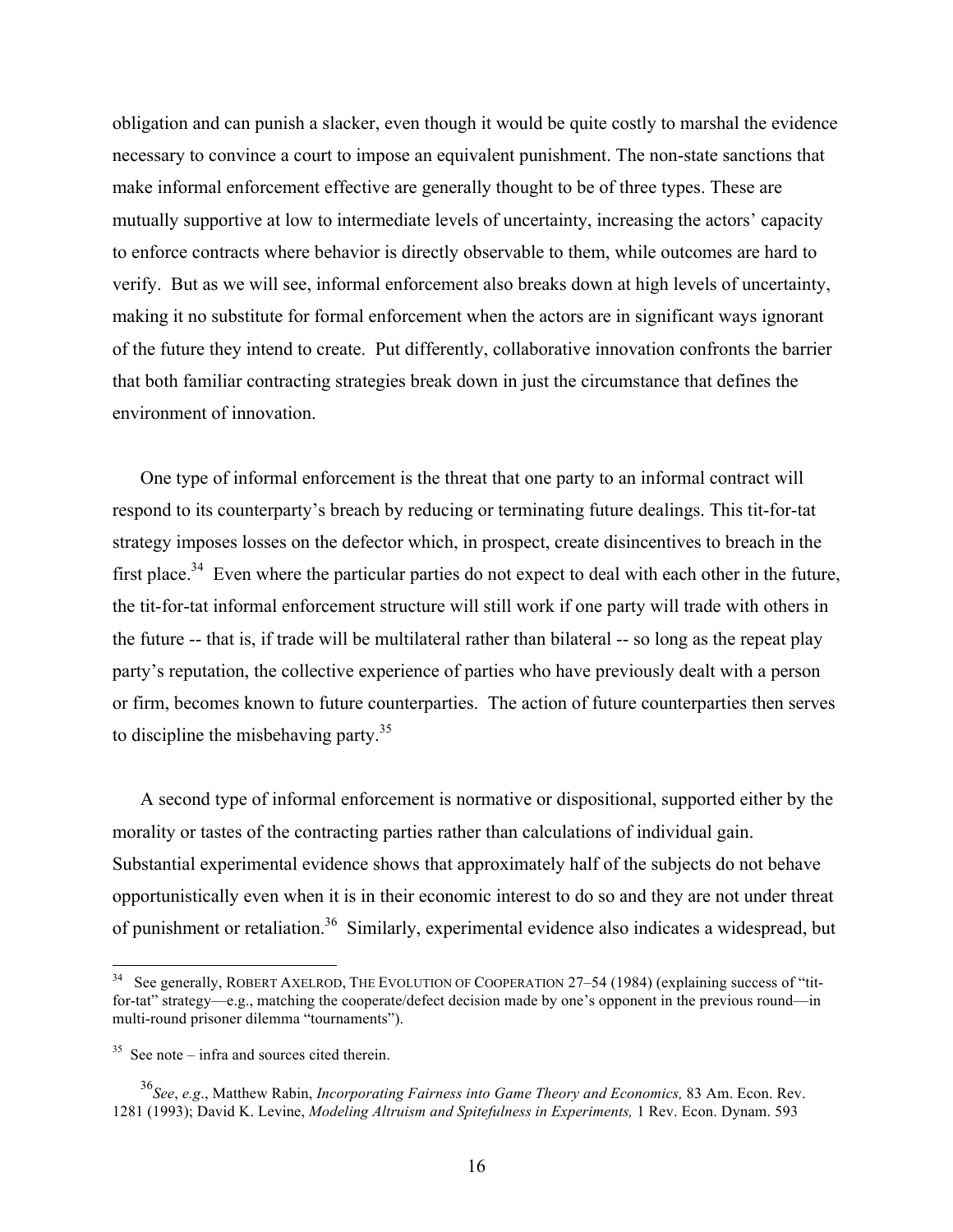not universal, taste for reciprocity-- an inclination to reward cooperators and punish opportunists even when the subjects derive no direct and particular benefits from doing so.<sup>37</sup> Like character, a preference for reciprocity provides one explanation for how (and why) this informal sanctioning works. Absent a taste for reciprocity, it may be irrational for individuals to absorb the costs of shaming, boycotting, and ostracizing.

Third, normative or dispositional informal sanctions can operate at the level of social groups rather than among individuals. In compact and homogenous communities, for instance, the community as a whole can sanction the breach of one member's obligation to another by ostracizing the malefactor, cutting off not just business ties but all the benefits of belonging to the group.<sup>38</sup>

The different supports for informal contracting generally complement each other, at least as the uncertainty—and with it the complexity—of transactions increases from low to moderate levels. But informal enforcement depends on clear observation of counterparty's actions:<sup>39</sup> the

38 See sources cited in note 39 infra.

 <sup>(1998);</sup> Ernst Fehr & Klaus Schmidt, *A Theory of Fairness, Competition and Cooperation,* <sup>114</sup> Q. J. Econ. 817 (1999); Ernst Fehr, Simon Gächter, & Georg Kirchsteiger, *Reciprocity as a Contract Enforcement Device: Experimental Evidence,* 65 Econometrica 833 (1997). For a review of the literature, *see* Ernst Fehr & Klaus Schmidt, Theories of Fairness and Reciprocity **B** Evidence and Economic Applications, University of Zurich, Institute for Empirical Research in Economics, Working Paper No. 75, at 2-3 (2001).

<sup>&</sup>lt;sup>37</sup> The experimental evidence on individuals' propensity to reciprocate yields two key findings. First, many people respond cooperatively to generous acts and, conversely, punish non-cooperative behavior. Second, the observed preference for reciprocity is heterogeneous. Some people exhibit reciprocal behavior and others are selfish. Taking all the experiments together, the fraction of reciprocally fair subjects ranges from 40 to 60% as does the fraction of subjects who are selfish. For discussion, *see* Ernst Fehr et al., *Reciprocity as a Contract Enforcement Device: Experimental Evidence*, 65 Econometrica 833, 850 (1997) (finding roughly half of subjects punishing shirkers, and roughly half rewarding non-shirkers); Ernst Fehr & Simon Gatcher, *Fairness and Retaliation: The Economics of Reciprocity,* 14 J. Econ. Persp. at 159, 162 (2000) ("Many studies have carried out detailed analyses of individual decisions and found that the fraction of subjects exhibiting reciprocal choices is between forty and sixty-six percent."); Mathew Rabin, *Incorporating Fairness into Game Theory and Economics,* 83 Am. Econ. Rev. 1281, 1283 (1993) (describing experiment showing contribution rate at forty to sixty percent of socially optimal level in one-shot public-goods-decision games). For applications of this experimental evidence to contract theory, see SCOTT & STEPHAN, THE LIMITS OF LEVIATHAN, supra note – at 88-94, 122-27; and Scott, *Indefinite Agreements*, supra note -- at 1661-75.

<sup>&</sup>lt;sup>39</sup> As a familiar example of the point in text, reputational sanctions work well when other parties can conveniently observe which of the parties in a dispute was responsible for the breakdown in cooperation (which in turn requires a shared expectation of what constitutes performance), and are able effectively to disseminate this information to others. The prospect of a withdrawal of future beneficial relations disciplines a party who otherwise is inclined to shirk. For discussion, *see* JANET TAI LANDA, TRUST, ETHNICITY, AND IDENTITY: BEYOND THE NEW INSTITUTIONAL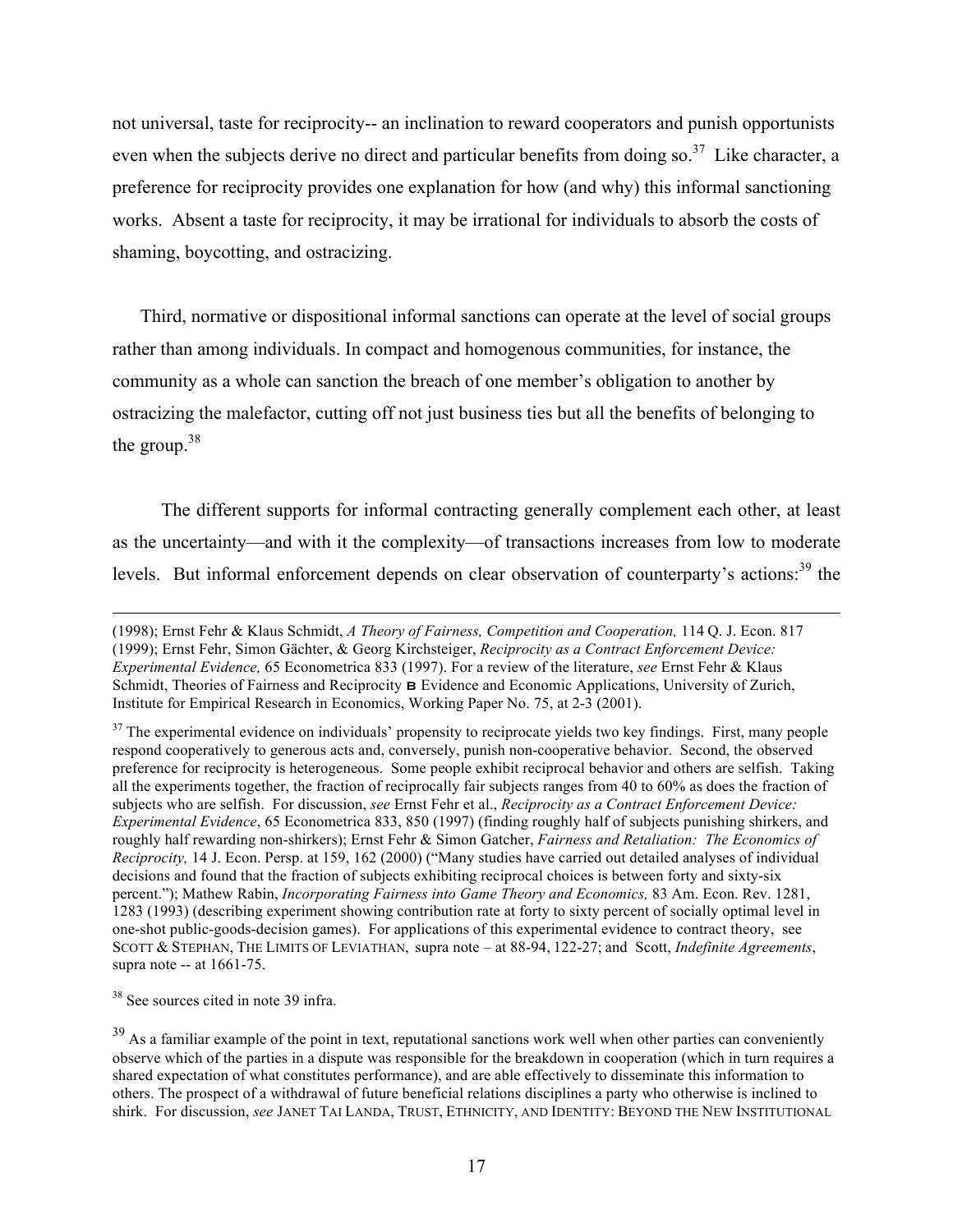simpler a party's action, the easier it is for the counterparty to observe and characterize. Thus, increasing complexity interferes with all types of informal enforcement. The probability of a mistake in playing tit-for-tat increases with the difficulty of assessing a counterparty's actions. And, by the same token, the capacity to assess whether one's counterparty has a taste for reciprocity, or is of a character to forgo opportunism, or is observing community norms also degrades in a complex environment: the match between a party's actual behavior and her character becomes more difficult to assess.

In a mistake-prone, or, as it is referred to in the game theory literature, "noisy" tit-for-tat environment,<sup>40</sup> misreading a counterparty's actions as opportunistic first leads to retaliation, which in turn leads to responsive retaliation and a cycle of opportunistic behavior that continues until another mistake resets the cooperative equilibrium. In such a setting, tit-for-tat is no longer the most effective strategy because it risks triggering a retaliatory cycle. The dominant strategy is more forgiving: it allows some percentage of the other party's defections to go unpunished.<sup>41</sup> This is where the complementarity of the supports for informal contracting becomes relevant. A significant probability that a counterparty has a taste for reciprocity, or that a counterparty's character dictates forgoing opportunism, makes it less threatening to be more forgiving of an apparent defection than it would be in the absence of an independent reason to trust the counterparty and a corresponding probability that the apparent defection was really a misunderstanding.

<sup>40</sup> Noise is defined as "discrepancies between intended and actual outcomes for an interaction partner due to unintended errors," Pam Van Lange, J.W. Ouwerkerk & M..A. Tazelaar, *How to Overcome Detrimental Effects of Noise in Social Interactions: The Benefits of Generosity,* 82 J. Pers. Soc. Psych. 768, \_\_\_ (2002).

ECONOMICS OF ETHNIC TRADING NETWORKS, CONTRACT LAW, AND GIFT EXCHANGE 112 (2001); Barak D. Richman, *Firms, Courts, and Reputation Mechanisms: Toward a Positive Theory of Private Contracting, 104* Colum L. Rev. 2328 (2004); Lisa Bernstein, *Merchant Law in a Merchant Court: Rethinking the Code=s Search for Immanent Business Norms*, 144 U. PA. L. REV. 1765 (1996); Lan Cao, *Looking at Communities and Markets*, 74 Notre Dame L. Rev. 841 (1999); Avner Greif, *Reputation and Coalitions in Medieval Trade: Evidence on the Magrebi Traders*, 49 J. Econ. Hist. 857 (1989); Eric A Posner, *The Regulation of Groups: The Influence of Legal and Nonlegal Sanctions on Collective Action*, 63 U. Chi. L. Rev. 133 (1996).

<sup>&</sup>lt;sup>41</sup> The literature is well-developed and uncontroversial: generous tit-for-tat strategies outperform simple tit-for-tat strategies in noisy environments. *See e.g.,* Van Lange et. al., supra note --; M. Nowack & K. Sigmund, *Tit for Tat in Heterogeneous Populations*, 364 Nature 56-58 (1992); H.C.J. Godfray, *The Evolution of Forgiveness,* 255 Nature 206 (1992); J. Bendor, R.M. Kramer, & S. Stout, *When in Doubt …: Cooperation in a Noisy Prisoner's Dilemma,* 35 J. Conflict Res. 691 (1991); Robert Axelrod & D. Dion, *The Further Evolution of Cooperation,* 242 Science 1385 (1988).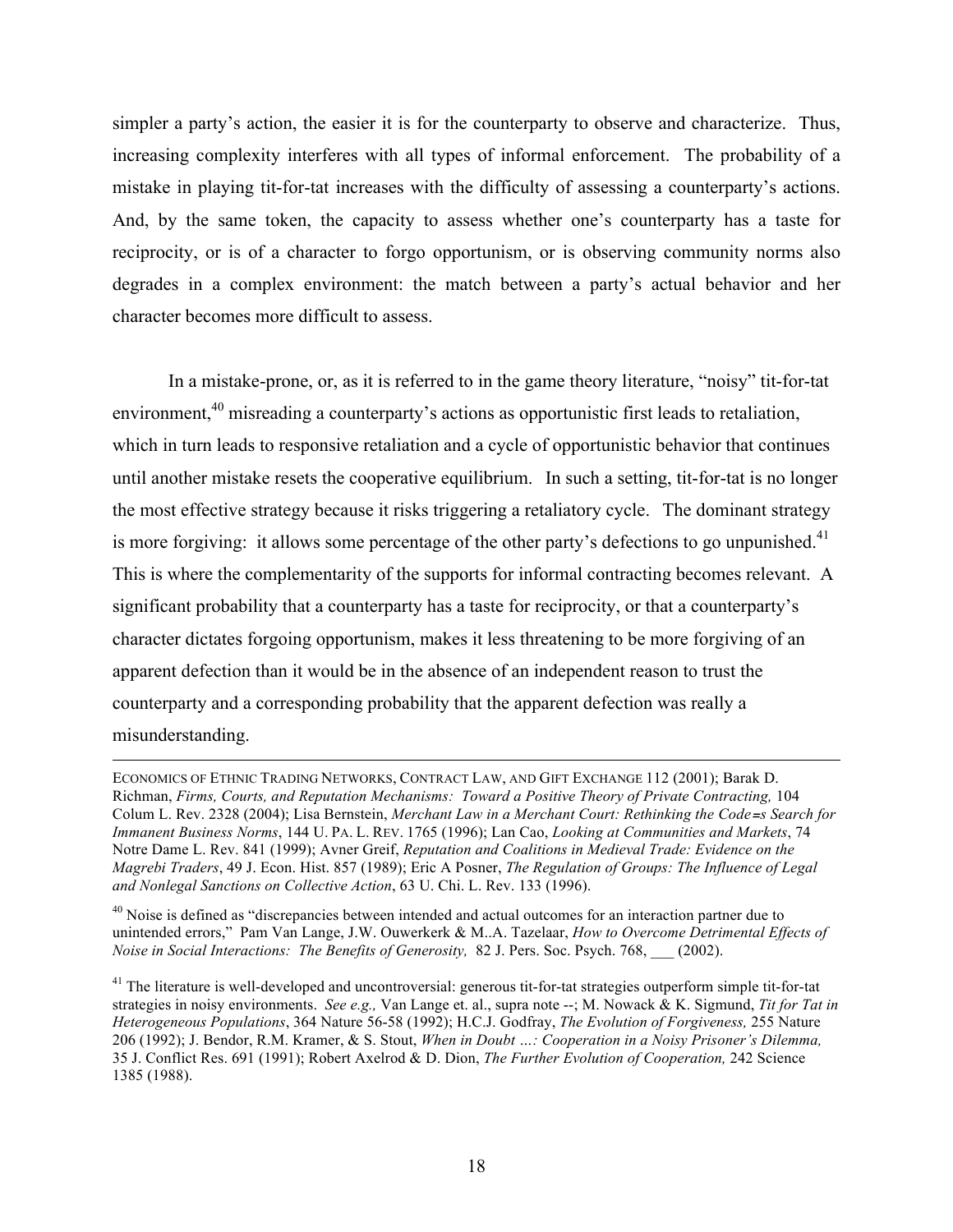Moreover, just as the normative or dispositional modes of informal enforcement can support tit-for-tat calculations of the value of ongoing relations when counterparty's actual behavior becomes less observable, so, too, the existence of ongoing relations can increase the effectiveness of normative enforcement. The presence of an ongoing relationship that allows for retaliation in the event of counterparty opportunism makes it less risky for a party to act on the probability that the counterparty values reciprocity or forgoes opportunism. In this sense, the existence of the continuing relationship allows the parties to learn about each other's tastes and character.42 The experimental literature supports this analysis. Repeated interactions cause a significant increase in the cooperative behavior of those who are inclined to cooperate in a oneshot, anonymous game.<sup>43</sup> Thus, we see a virtuous cycle, in which each of the mechanisms that support informal contracting reinforces the others by making the conduct of the counterparties more observable – less subject to mistaken assessment -- to each other.<sup>44</sup> Indeed, given the mutually supportive relation among the types of informal enforcement, we can think of them (at least within the domain where they do interact) as aspects of a single informal enforcement mechanism, one rooted in ongoing relations among parties bound by a (normative) disposition to reciprocity.

 $42$  Sylvain Chassang makes a similar point: "Distinguishing the availability of information and the ability to interpret it introduces the possibility of learning in an imperfect monitoring context." This learning then allows the relationship to better withstand "shocks" – significant changes in the economic environment that increases the difficulty of assessing counterparty's actions because greater knowledge concerning the counterparty allows a strategy more patient than one that retaliates in response to every perceived opportunistic action. Sylvain Chassang, Building Routines: Learning, Cooperation and the Dynamics of Incomplete Relational Contracts (working paper, February, 2009).

<sup>&</sup>lt;sup>43</sup> These experiments have compared the effort levels of subjects given a single, anonymous opportunity to respond to a generous offer with the effort levels in a similar game in which repeated interactions created an additional opportunity to retaliate against selfish behavior. Ults Martin Brown, Armin Falk & Ernst Fehr, Incomplete Contracts and the Nature of Market Interactions, Institute for Empirical Research in Economics, University of Zurich, Working Paper No. 38 (2001). *See also* Ernst Fehr & Klaus M. Schmidt, *Theories of Fairness and Reciprocity*, note -- *supra*, at 6-7; Ernst Fehr, Simon Gächter & Georg Kirchsteiger, *Gift Exchange and Reciprocity in Competitive Experimental Markets,* 42 Eur. Econ. Rev. 1 (1998); Gary Charness, *Responsibility and Effort in an Experimental Labor Market*, 42 J. Econ. Behav. & Org. 375 (2000); Ernst Fehr & Armin Falk, *Wage Rigidity in a Competitive Incomplete Contract Market,* 107 J. POL. ECON. 106 (1999); Simon Gächter & Armin Falk, Reputation or Reciprocity, Institute for Empirical Research in Economics, University of Zurich, Working Paper No. 19 (1999).

<sup>44</sup> SCOTT & STEPHAN, THE LIMITS OF LEVIATHAN, supra note --- at 577-79.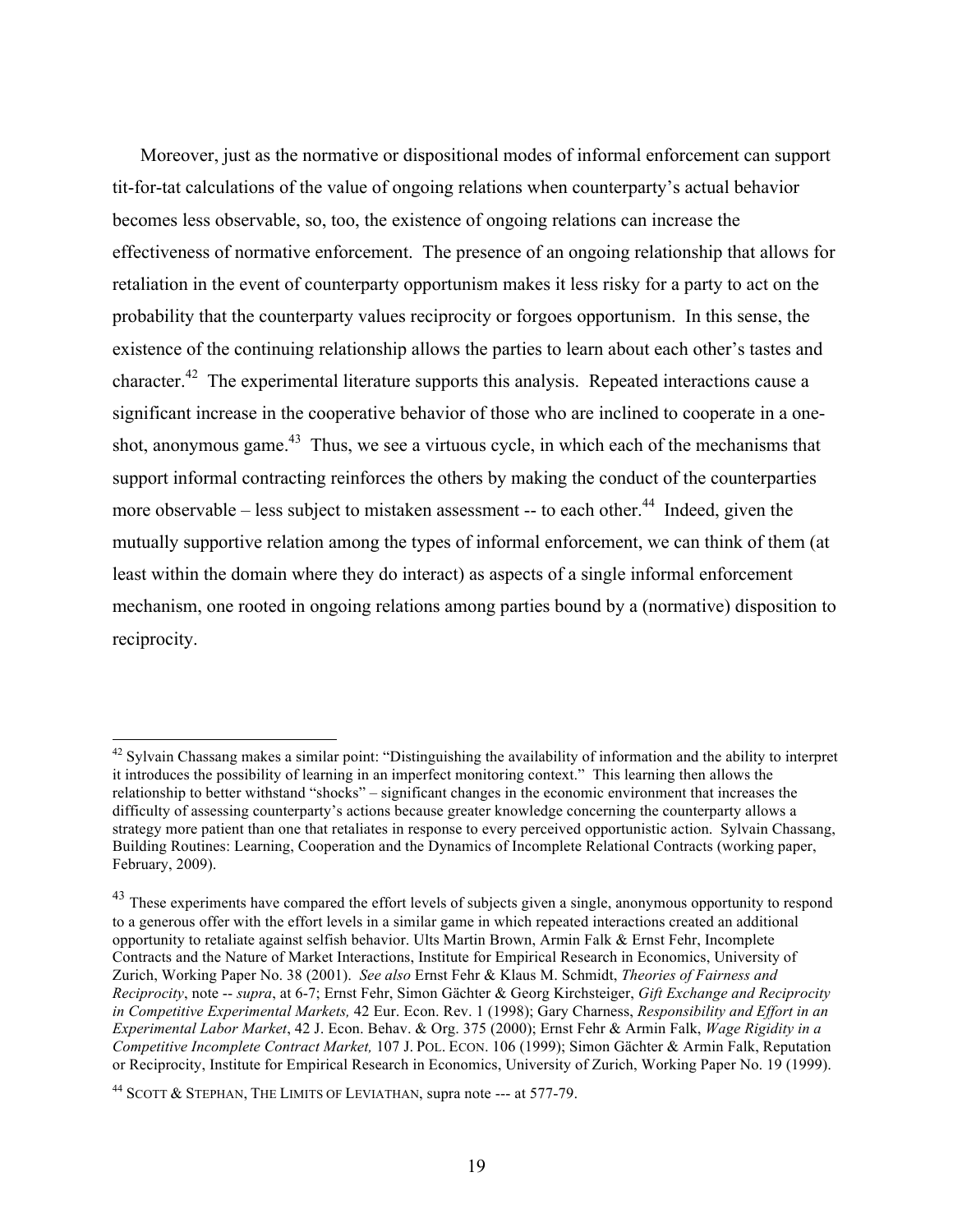The experimental evidence suggests, moreover, that informal enforcement, when it is effective, is both *cheaper* and *better* than formal enforcement. Informal enforcement is cheaper because a party only needs to expend costs to observe the other's behavior, while formal enforcement requires the parties to expend additional resources (attorneys fees, court costs, etc.,) in verifying that behavior to a court. Second, less obvious perhaps, is the fact that when informal enforcement works, it is also better. It permits parties to make credible promises regarding observable (and perhaps only observable with repetition) but non-verifiable measures of performance, thus allowing parties to avoid the risk of opportunism arising from formal enforcement of a precise rule or the moral hazard associated with the ex post application of a broad standard.<sup>45</sup> These advantages explain why, in commercial contracting, parties often rely on informal enforcement even when formal sanctions are available.<sup>46</sup>

 Even assuming, however, that these mechanisms of informal enforcement can operate among firms as opposed to among the independent individuals who are the subjects of the experiments reported in the literature,  $47$  they are subject to inherent limitations. Informal

<sup>&</sup>lt;sup>45</sup> Indeed, the experimental evidence indicates that it can pay to write agreements based on observable but non verifiable conduct even where the promisee is uncertain whether the promisor is a fair or selfish type. If the population is heterogeneous (*i.e.*, there is a significant fraction of parties with a taste for reciprocity in the population), informal enforcement yields better outcomes in experimental settings *on average* than does the alternative of formal enforcement. This result occurs because even selfish parties will respond reciprocally to an offer to enter into a trust contract where there is the positive probability that the counterparty will behave fairly. Theorists of cultural evolution also have adduced persuasive reasons why cultures generate norms of reciprocity. These norms are part of a process that selects for cooperative behaviors that favor particular groups or tribes over others. For a discussion of this literature and its implications, *see* Peter J. Richerson, Robert T. Boyd & Joseph Henrich, *Cultural Evolution of Human Cooperation* in GENETIC AND CULTURAL EVOLUTION OF COOPERATION 357 (2003). The existence of persistent differences among groups and conformity within groups thus supports the hypothesis that groups with more cooperative norms are more likely to prevail in group conflict, and thus that evolutionary pressures will lead to the selection of their norms. Ernst Fehr & Urs Fischbacher, *Social Norms and Human Cooperation,* in 8 TRENDS IN COGNITIVE SCIENCE 185, 189 (2004).

<sup>&</sup>lt;sup>46</sup> This insight was first explored in Macaulay's classic account of how commercial contractual relationships rely on informal enforcement even when the parties previously have entered into to a formal, legally enforceable contract. Macaulay, supra note ---.

<sup>&</sup>lt;sup>47</sup> The analysis becomes much more complicated when the individual making the decision whether or not to behave opportunistically is an employee acting on behalf of a firm. Then, the relationship between the employee and the firm is superimposed upon the relationship between the contracting parties. An individual employee thus may have two ways in which to behave opportunistically in connection with a particular transaction: she may cheat the counterparty when it is in the firm's interest, and she may cheat the counterparty when, because of the counterparty's retaliation, it is not in the firm's interest, but because of the employee's incentive structure it is in the employee's interest, perhaps because of a system of annual bonuses without reference to future periods when the retaliation against the firm will take place. Thus, David Kreps's classic characterization of a firm as a long-lived repository of reputation to allow it to use informal contracting, David Kreps, *Corporate Culture and Economic*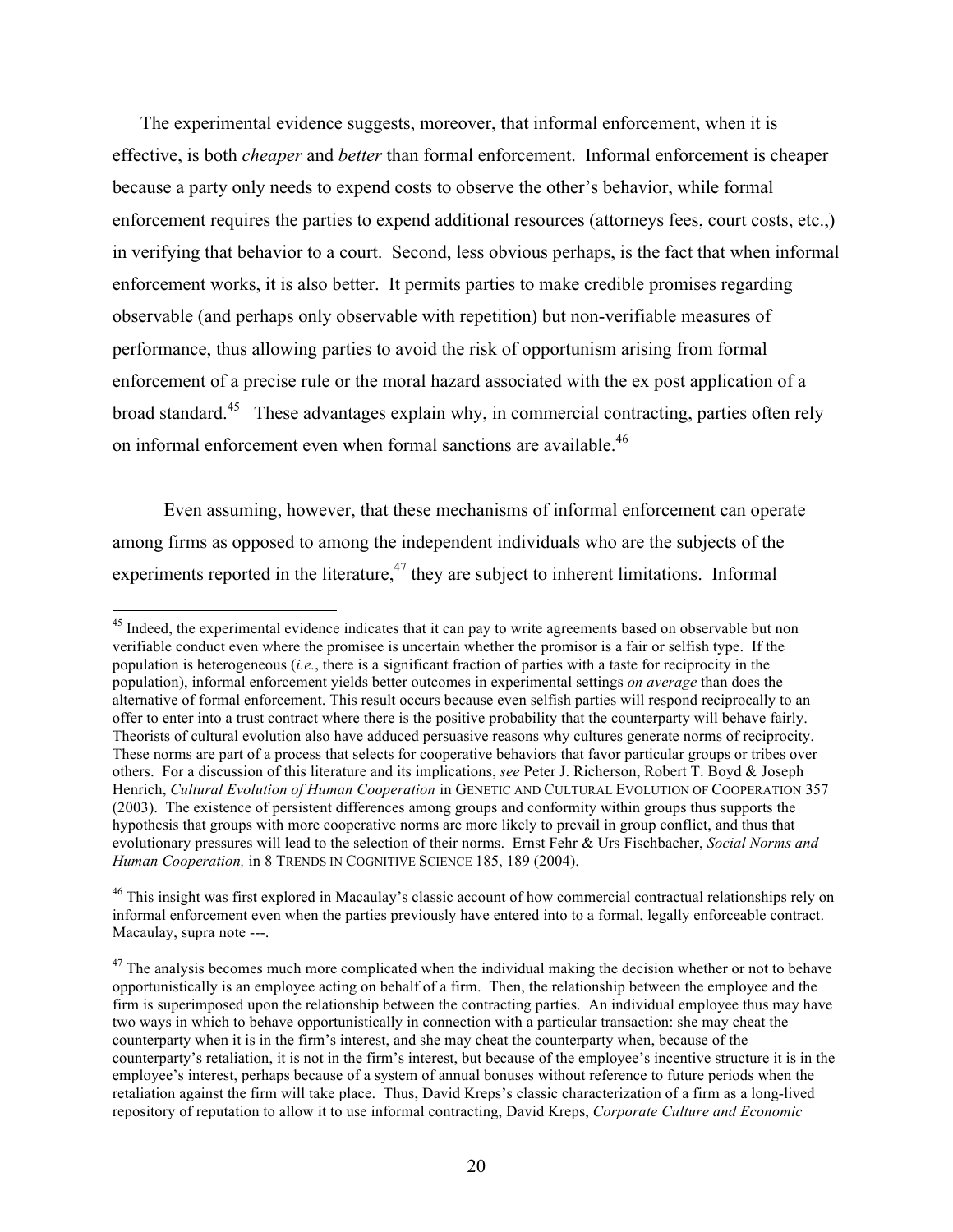contracting, even that supported by taste and character, works best with repeat play in the narrowest sense: the same actors doing the same things with each other again and again, makes conduct more observable, an indispensable element of informal contracting. The more actors undertake novel things with strangers—precisely the conditions of collaborative innovation we analyze here—the greater their chances either of mischaracterizing each other's acts and intentions, or of finding themselves incapable of characterizing what the others are doing at all. This is an especially alarming prospect given the absence of any formal contractual protection. When the transparency necessary for informal contracting is dissipated by changing sequences of novel performances among unfamiliar actors, the vicious cycles of mistake, retaliation and counter response are no longer interrupted by a switch to forgiving strategies, as they are at lower levels of uncertainty.<sup>48</sup> Instead, retaliations escalate and destroy the relation.<sup>49</sup>

In sum, formal contracting has an advantage where performance is verifiable ex post but not necessarily observable ex ante. Informal contracting has an advantage where performance is observable but costly to verify. But both can break down in the highly uncertain environments that are the domain of innovation. Might contract planners be able to address such circumstances by combining the two strategies in a fashion that is more effective than either standing alone? Before we see how they can, we look at theoretical and experimental considerations that suggest that they can't.

----------

1

*Theory*, in PERSPECTIVES ON POSITIVE POLITICAL THEORY 90 (James E. Alt & Kenneth A. Shepsle, eds., 1990), requires that there be an internal corporate incentive system that aligns the interest of the individual employee's incentive with those of the firm. Ronald J. Gilson, *Controlling Family Shareholders in Developing Countries*: *Anchoring Relational Exchange*, 60 Stan. L. Rev. 633, 640-41 (2007). For an example of how the "nenko" system of lock step employee promotion supports relationally based exchange among Japanese corporations, *see* Ronald J. Gilson, *Value Creation by Business Lawyers: Legal Skills and Asset Pricing*, 94 Yale L.J. 249 (1984).

 $48$  See TAN infra.

<sup>49</sup> Robert E. Scott & Paul B. Stephan, *Self-Enforcing International Agreements and the Limits of Coercion,* 2004 WIS. L. REV. 551, 568.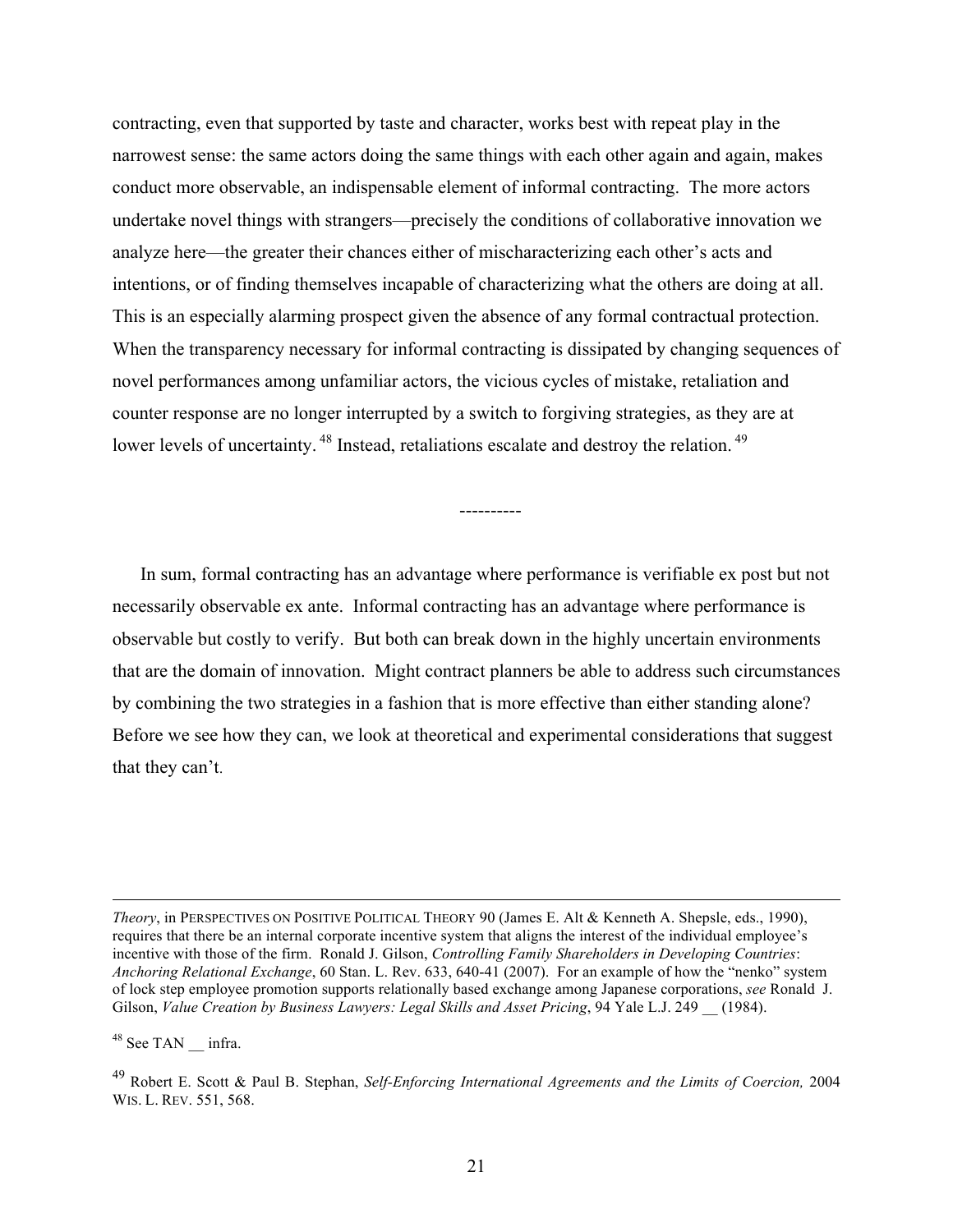# **B. Complements or Substitutes? Explaining the Rivalry between Formal and Informal Enforcement.**

The preceding discussion suggests that contracting parties should be motivated to capture the benefits of both formal and informal enforcement by relying on formal enforcement to solve complex problems with noisy interactions and on informal mechanisms (whether grounded in reputation, repeated interactions or reciprocity) to enforce contingencies that are difficult to verify but clear enough to be observable. The success of such a strategy turns ultimately on whether formal and informal enforcement mechanisms can be complements, and therefore a mixed strategy is feasible, or whether they are substitutes in that recourse to formal contracting and enforcement degrades -- "crowds out" – the operation of informal contracting and enforcement. Here the existing theory and evidence offer limited guidance. Experimental research has demonstrated that, in many instances, informal mechanisms operate as substitutes for formal enforcement.<sup>50</sup> But the fact that formal and informal means of enforcing private contracts are *potentially* rivalrous does not mean that a mixed strategy of contract enforcement is necessarily an inferior or impossible strategy. Predicting when the crowding out effect dominates complementarity requires an understanding of the mechanism through which formal enforcement degrades the operation of informal contracting.<sup>51</sup>

But how, then, do formal legal obligations to abide by the terms of a contract interact with compliance based on trust and reciprocity? Consistent with our analysis that the mechanisms that support informal contracting operate by making counterparties' actions more observable, here we argue that the crowding out effect results when the presence of a formal contract and the potential for high-powered legal sanctions *degrade* the information about the nature of the counterparties and the nature of their interactions.<sup>52</sup> In other words, we see crowding out when formal contracting makes the parties' actions and performance less

 $50$ See sources cited in note ---infra.

<sup>51</sup> Scott & Stephan, note --- *supra*, at 579-80.

 $52$  The distinction between high powered legal sanctions that drive out informal enforcement and low powered sanctions that, we argue below, do not result in crowding out is critical to our theory of how braiding works. High powered enforcement consists in the imposition of standard breach of contract remedies for a failure to perform specified contractual obligations. High powered enforcement, then, is tied to outcome variables and provides incentives that induce parties to take specified substantive actions designed to maximize expected surplus..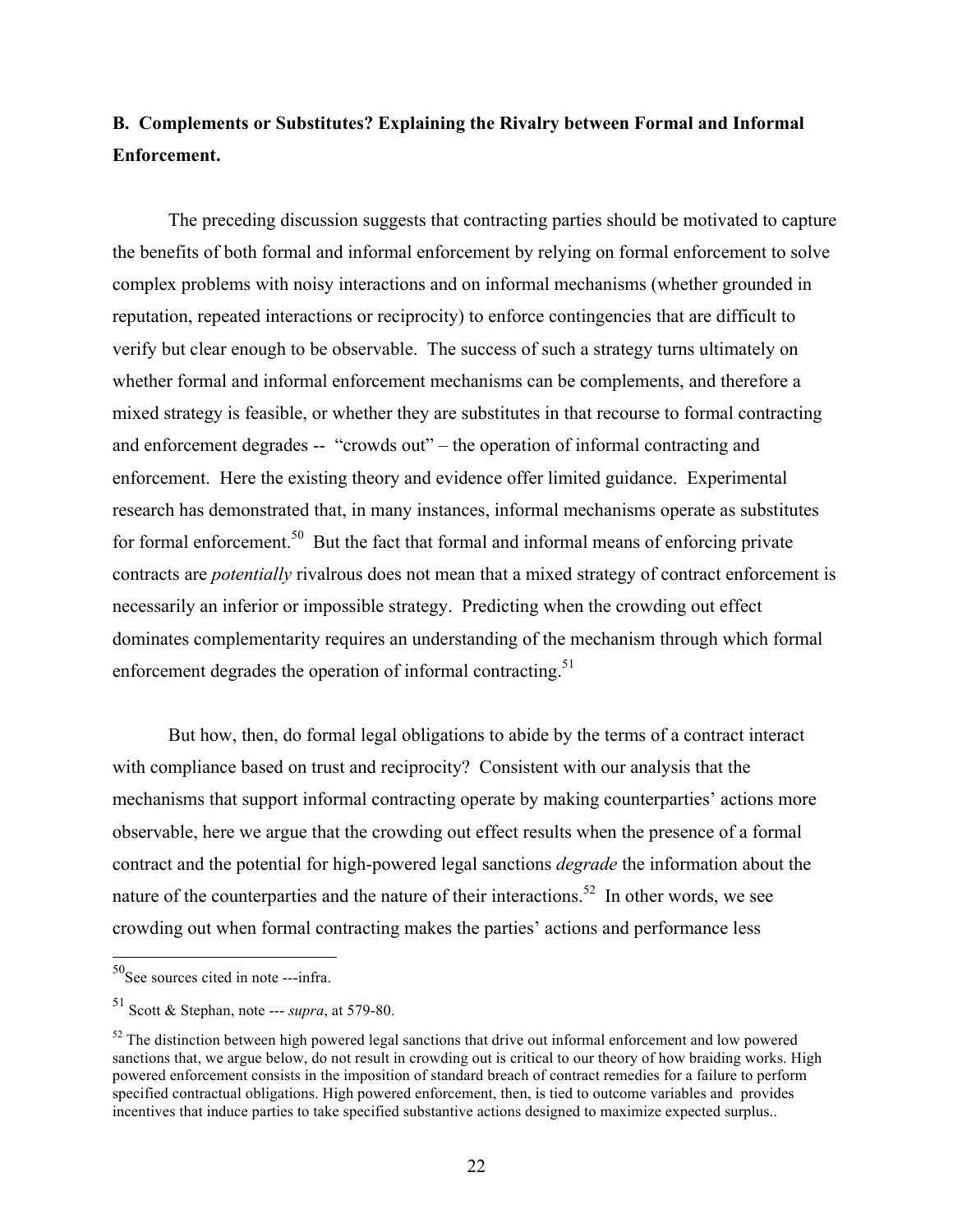observable. This occurs, we suggest, because of the effects of two interrelated factors: a) formal enforcement changes the way a party *perceives* the observed behavior of the counterparty and b) formal enforcement reduces the frequency, and thereby the number of observations, of the very behavior that signals an intention to cooperate.

First, consider the effects of introducing a legal sanction for breach of a performance obligation on how the participants perceive the nature of their interaction. Here there is evidence that the parties' behavior will change depending on whether they understand their interaction as norm-based or as exchange based. The most familiar example is the experiment of using formal sanctions to cause parents to be timely in picking up their children from nursery school. In an effort to improve punctuality, a fine was imposed to encourage compliance. But rather than increasing compliance, imposing a fine caused late pickups to increase. The formal fine "crowded out" the reputation-based norm by changing the parents' perception of their obligation from a commitment to the community to a price for additional day care.<sup>53</sup>

The experimental literature finds similar results in more commercial settings.<sup>54</sup> Studies indicate that when offered a contract whose performance is based only on trust, a substantial number of individuals will both pay higher prices and extend higher levels of effort than narrow self-interest would dictate. But when offered the same choices *plus* the possibility of having a third party impose a monetary sanction if the promisor fails to perform as promised, the average price offered and the average effort given declines significantly. The introduction of the formal enforcement option causes shirking to increase and trust -- either in the form of generous offers and/or reciprocating responses -- vanishes almost completely.<sup>55</sup> In effect, the introduction of a

 <sup>53</sup> Uri Gneezy & Aldo Rustichini, *A Fine is a Price,* 29 J. Legal Stud. 1 (2000). An extensive literature in social psychology also considers the crowding out of intrinsic motivations. *See* Edward L. Deci, R. Koestner & Richard M. Ryan, *A Meta-Analytic Review of Experiments Examining the Effects of Extrinsic Rewards on Intrinsic Motivations,* 125 Psych. Bull. 627 (1999).

<sup>54</sup> *See e.g.,* Iris Bohnet, Bruno S. Frey & Steffen Huck, *More Order with Less Law: On Contract Enforcement, Trust and Crowding,* 95 Am. Pol. Sci. Rev. 131 (2001).

<sup>55</sup> Ernst Fehr & Simon Gachter, *Do Incentive Contracts Crowd Out Voluntary Cooperation?* University of Zurich, Institute for Empirical Research in Economics, Working Paper No. 34, Apr. 2002) available at http://ssrn.com/abstract=313028. A similar result is reported by Daniel Houser, Erte Xiao, Kevin McCabe, & Vernon Smith, *When Punishment Fails: Research on Sanctions, Intentions and Non-Cooperation,* 62 Games & Econ. Behav. 509 (2008).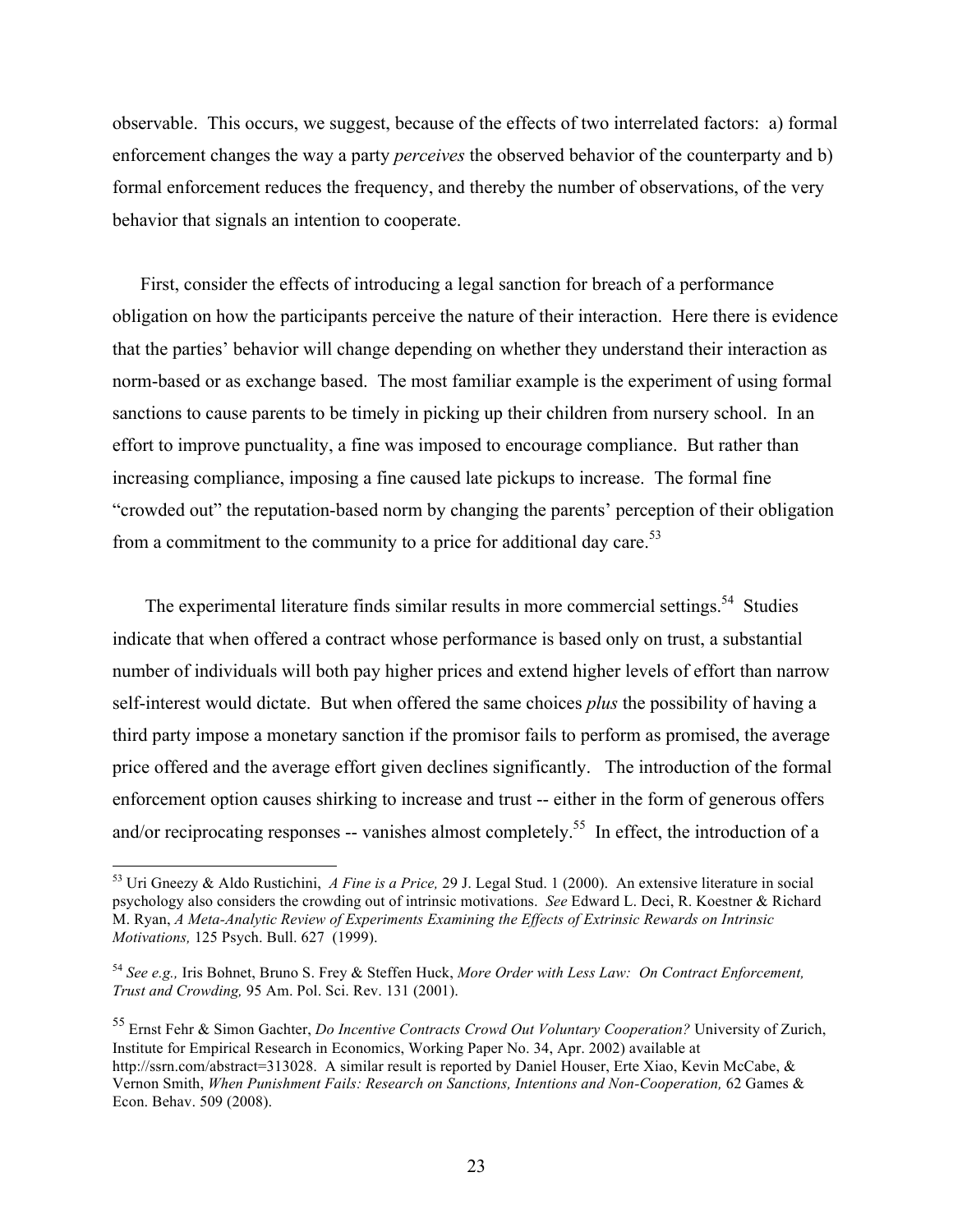formal sanction that governs all of the parties' actions under the contract results in a "cognitive shift that crowds out norm-based social behavior and increases the likelihood of income maximizing behavior."<sup>56</sup>

Moreover, in cases where the inclusion of explicit, formal penalties changes the parties' perception of their interaction, the change in the game also may be perceived as a signal of the taste or character of the party who proposed the formal penalty. A party may interpret the proposing party's willingness to expend resources to create a threat of significant damages for failure to perform the formal contract as a signal that the counterparty is less likely to be a reciprocator. The same uncertainty concerning the counterparty's character does not exist where the sanction is low-powered (say, terminating the relationship) and is imposed *ex post* and only after defection has been observed. In that sense, *ex post* punishment is less intrusive than is the *ex ante* announcement of large damages for breach of any of the contract's many obligations.<sup>57</sup> In the latter case, the information signaled by the proffered contract terms serves to generate a separating equilibrium that drives out informal contracting. Once a counterparty's character becomes less observable and (correctly or not) the party is identified as potentially opportunistic, only fully formal contacts will be chosen.

 A second factor contributing to the crowding out phenomenon is the impact of formal legal sanctions on the incidence of the behavior that supports informal contracting. A careful analysis of the nature of reciprocal behavior and the constraints of formal sanctions shows that when formal rules and associated sanctions occupy a relationship's entire domain—that is, when the sanctions are tied to outcome variables-- the "high powered" formal enforcement suppresses the production of information that supports reciprocity. Formal enforcement of contract terms is typically high powered: notwithstanding the many contract terms imposing performance duties on both parties, outcome variables are verified under a "breacher-status" rule: there is only one breacher and the breacher not only suffers the predetermined damages sanction but also

 <sup>56</sup> Houser et al, supra note—at---.

 $57$ Scott & Stephan, note --- supra at 580.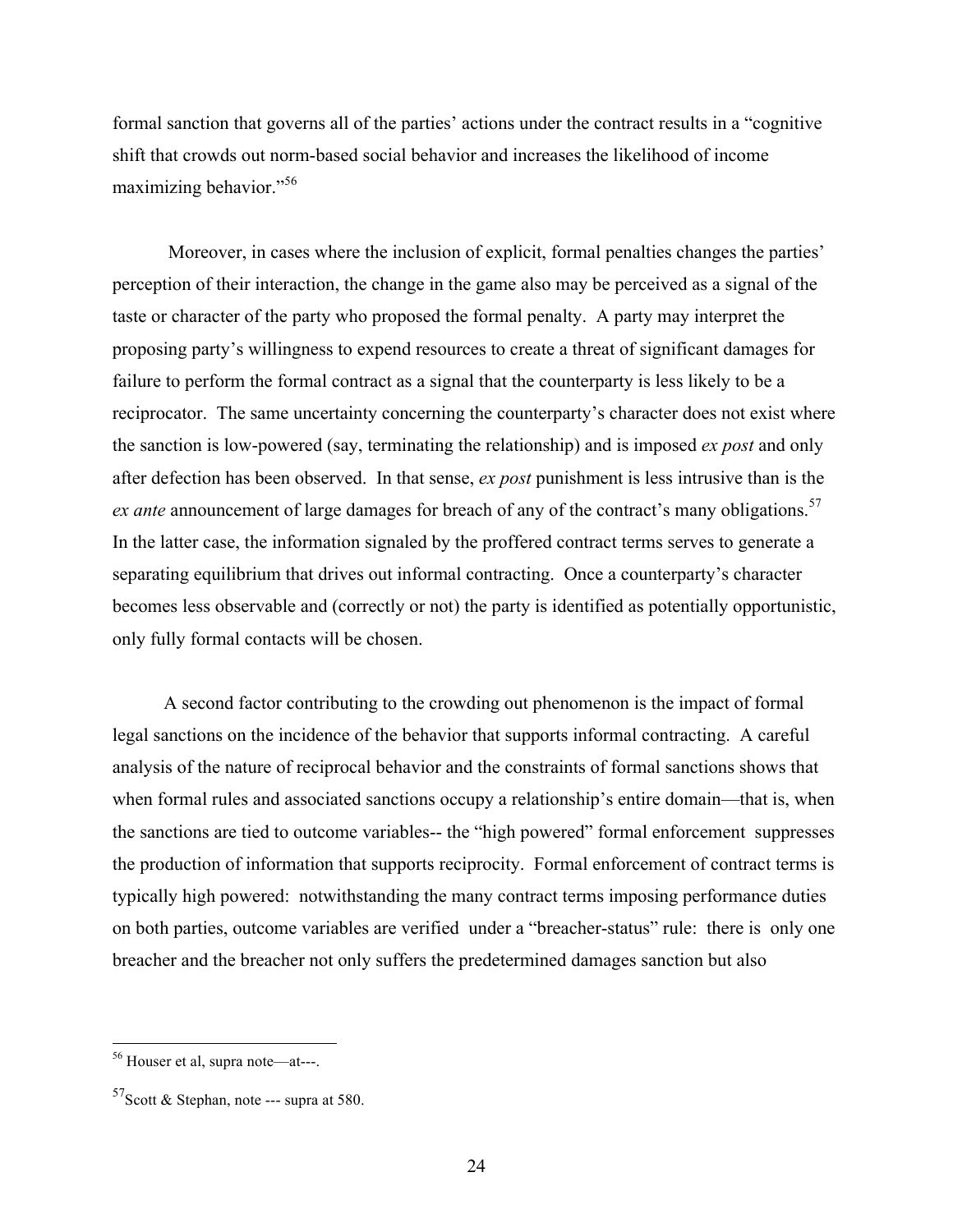sacrifices any benefits that otherwise have accrued under the contract.<sup>58</sup> In a sense, high powered legal enforcement that is designed to create efficient contractual incentives to maximize expected surplus functions as a "first strike" nuclear weapon in which the nonbreacher captures all of the contract gains and the breacher suffers all of the losses.<sup>59</sup> For example, a request for an adjustment of contractual duties by a promisor subsequently may be found to justify the promisee's declaring an anticipatory repudiation of the contract, thereby placing the promisor in breach. This "breacher-status" problem means each party continually faces the risk that a single misstep can transform a surplus-generating cooperative enterprise into a zero sum game.<sup>60</sup> This threat, in turn, deters actions—such as requests for mid course adjustment of the contract-- that invite a counterparty to reciprocate proportionally and informally. Actions that provide the counterparty the opportunity to reciprocate (or not) are simply too risky – if one guesses wrong about the counterparty's tastes or type an extraordinary penalty may be imposed. In short, high powered penalties dramatically raise the stakes associated with observability-based informal contracting, leaving the parties to rely on verifiable formal rules.

<sup>&</sup>lt;sup>58</sup> Two mandatory rules of contract law contribute to the conditions that typically impose high powered sanctions for breach of a formally enforceable contract. First, parties are constrained by unconscionability and related process doctrines from setting damages "too low." *See e.g.,* UCC § 2-718, Comment 1 (unreasonably small stipulated damages "might be stricken under the section on unconscionable contracts."). Second, proportional responses to non-performance are impeded by the "breacher-status"rule: there is only one breacher and the breacher is not only liable for compensatory damages but, in addition, also loses "an accrued interest in what may be extremely valuable return rights." Charles J. Goetz & Robert E. Scott, *The Mitigation Principle: Toward a General Theory of Contractual Obligation,* 69 Va. L. Rev. 967, 983 (1983).

<sup>59</sup> Scott, *Conflict and Cooperation*, supra note – at 2042-44*.*

 $60$  In addition to the notion that only one party can breach and that material breach results in compensatory damages as well as loss of accrued contract rights, rules governing insecurity and anticipatory breach permit one party to threaten these consequences whenever the other discloses anticipated difficulties in performance. In addition, the mitigation doctrine only operates once a party forfeits all rights by breaching. Until there is a breach, the counterparty can ignore requests for adjustments that might reduce the consequences of non-performance. The threat of the ultimate sanction thus deters parties from voluntarily revealing the information needed for the counterparty to adjust informally. Goetz & Scott, *The Mitigation Principle,* supra note --- at 1011 – 1018.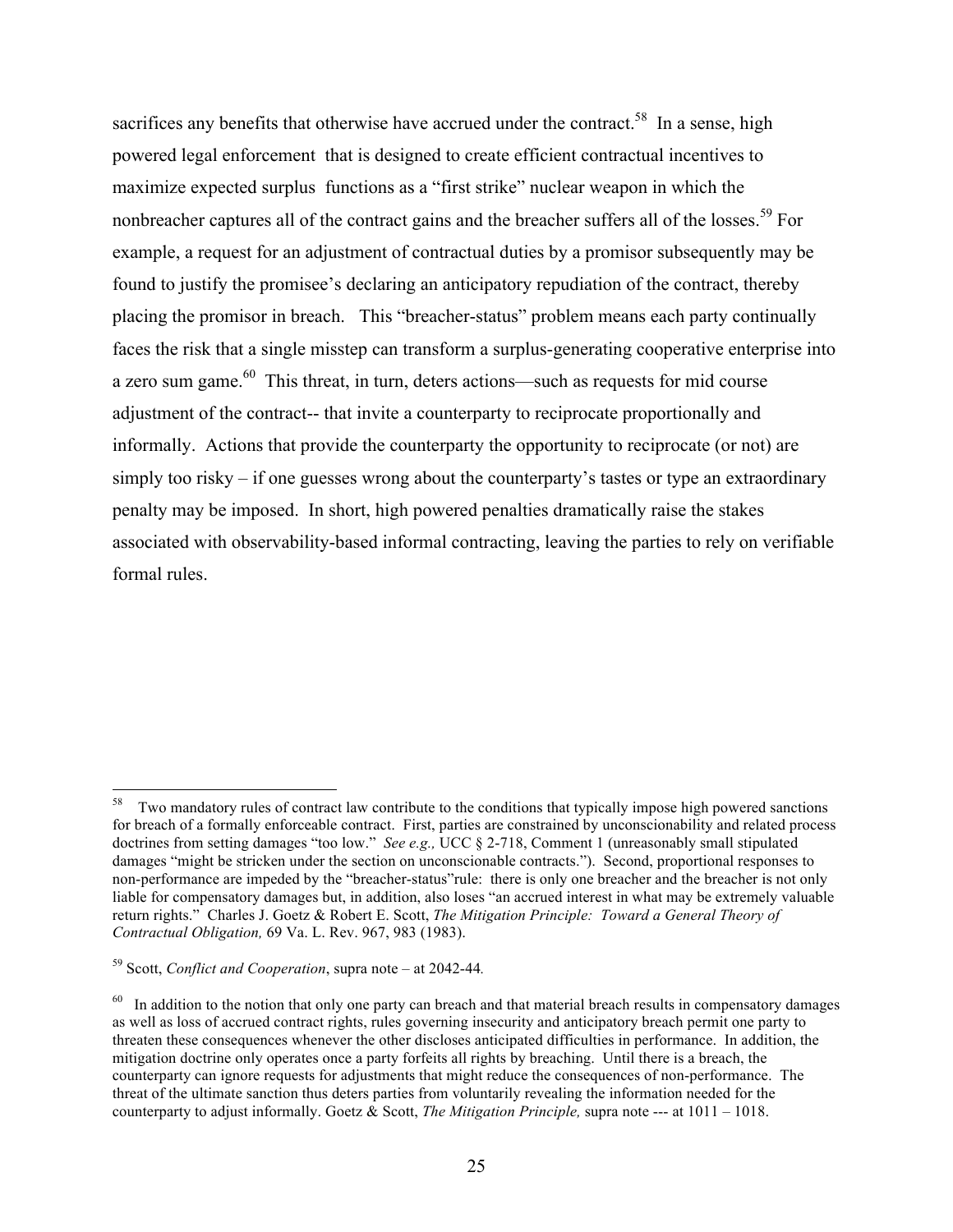# **II. BRAIDING IN PRACTICE: A PROTOTYPICAL EXAMPLE AND WHY THIS SOLUTION OUTPERFORMS ALTERNATIVES**

#### **A. Using Formal Enforcement to Support the Evolution of Informal Contracting**

In the previous Part, we saw that informal contracting is supported by mechanisms that operate to make observable actions that reveal both compliance and counterparty traits. But we also saw that these mechanisms fail when those actions are obscured by a noisy environment or by the introduction of high-powered formal enforcement. This is particularly the case when the object of the contractual relationship is highly innovative, so neither informal contracting nor formal contracting alone encourages the necessary relationship specific investments. The endogenous uncertainty of the ultimate goal of such a contract renders the parties' performance both difficult to observe and therefore unsuitable for informal contracting, and difficult to verify and therefore unsuitable for formal contracting.

This is the realm of "braiding," where, we argue, formal contracting establishes processes that make behavior observable enough to support informal contracting over the substance of the innovation.61 Braiding uses *formal* contracts to create governance processes which support iterative joint effort and low-powered enforcement techniques that only protect the commitment to collaborate, but don't control the course or the outcome of the collaboration. This formal mechanism has two closely linked components. The first is a commitment to an ongoing mutual exchange of information designed to determine if a project is feasible, and, if so, how best to implement the parties' joint objectives. The second mechanism is a procedure for resolving disputes arising from the first. Its key feature -- what we have called the "contract referee mechanism $16^{62}$  – is a requirement that the collaborators reach unanimous (or near unanimous) agreement on crucial decisions, with persistent disagreement resolved (or not) by unanimous agreement at higher levels of management from each firm. Requiring unanimity for project decisions makes it easy for reasonable skeptics to require more information from enthusiasts;

 $<sup>61</sup>$  Gilson, Sabel & Scott, supra note at 476-89.</sup>

 $62$  Id. at 479-81.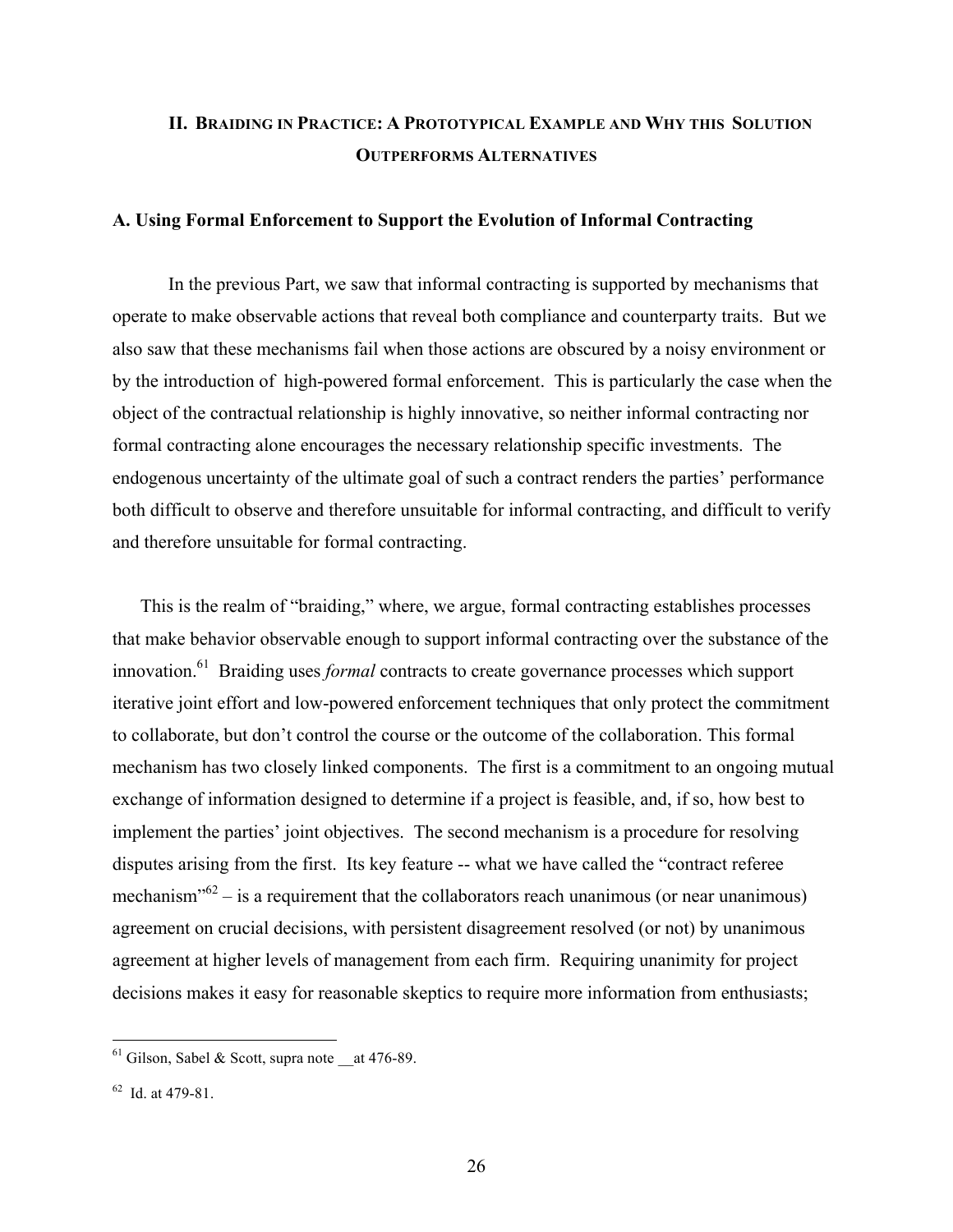bumping disagreements up to impatient superiors discourages obstinacy. Together these two mechanisms render observable, and forestall misunderstandings about, the character traits and substantive capabilities that support the *informal* contracting upon which the parties rely as, working under uncertainty, they encounter unanticipated problems that can only be solved jointly. At the same time, the parties' increasing knowledge of their counterparty's capacities and problem-solving type, a direct result of the processes specified in the formal contract, creates switching costs – the costs to each party of replacing its counterparty with another -- that constrain subsequent opportunistic behavior.

As we have noted, the experimental literature, and contemporary contracts scholarship more generally, ignore this possibility because of two, closely related assumptions. First, they assume that the level of trust—here, confidence in a partner's reliability, based on some combination of shared norms and the mutual observability of behavior—is an endowment of the actors, exogenous to the relation between them. $63$  Second, they assume that introducing formal elements to this informal relation will crowd trust out, either by inducing actors to make decisions based on (formal) incentives, rather than norms of reciprocity, or by causing them (again in response to formal incentives) to act in ways that make their behavior more opaque to the counterparty.<sup>64</sup>

In the real world of commercial contracting, in contrast, we observe that parties today often treat trust as endogenous, as an object of contracting rather than as a precondition. They write contracts in which they manifestly intend to establish a deeply collaborative relation, where little or none existed before, through a combination of formal and informal elements.<sup>65</sup>

 <sup>63</sup> See TAN supra.

<sup>&</sup>lt;sup>64</sup> See TAN supra.

<sup>&</sup>lt;sup>65</sup> A non-exhaustive and non-random sample of collaborative contracts that combine formal and informal elements can be found at onecle.com, http://www.onecle.com, and the Contracting and Organizations Research Institute, http://cori.missour.edu. See e.g., Data Management Outsourcing Agreement Between Allstate Insurance Company and Axciom Corporation (March 19, 1999) (contract for Axciom to develop a data acquisition system to support Allstate's underwriting of new business in auto and property insurance); Agreement between Phoenix Technologies Ltd. and Intel Corporation (December 1995) (supply contract for Phoenix to be a principal supplier of system-level software to Intel); General Terms Agreement between the Boeing Company and Spirit Aerosystems Inc. (June 30, 2006) (general terms agreement covering purchase orders by Boeing for particular product to be supplied by Spirit); Component Supply Agreement between American Axle & Manufacturing, Inc. and General Motors Corporation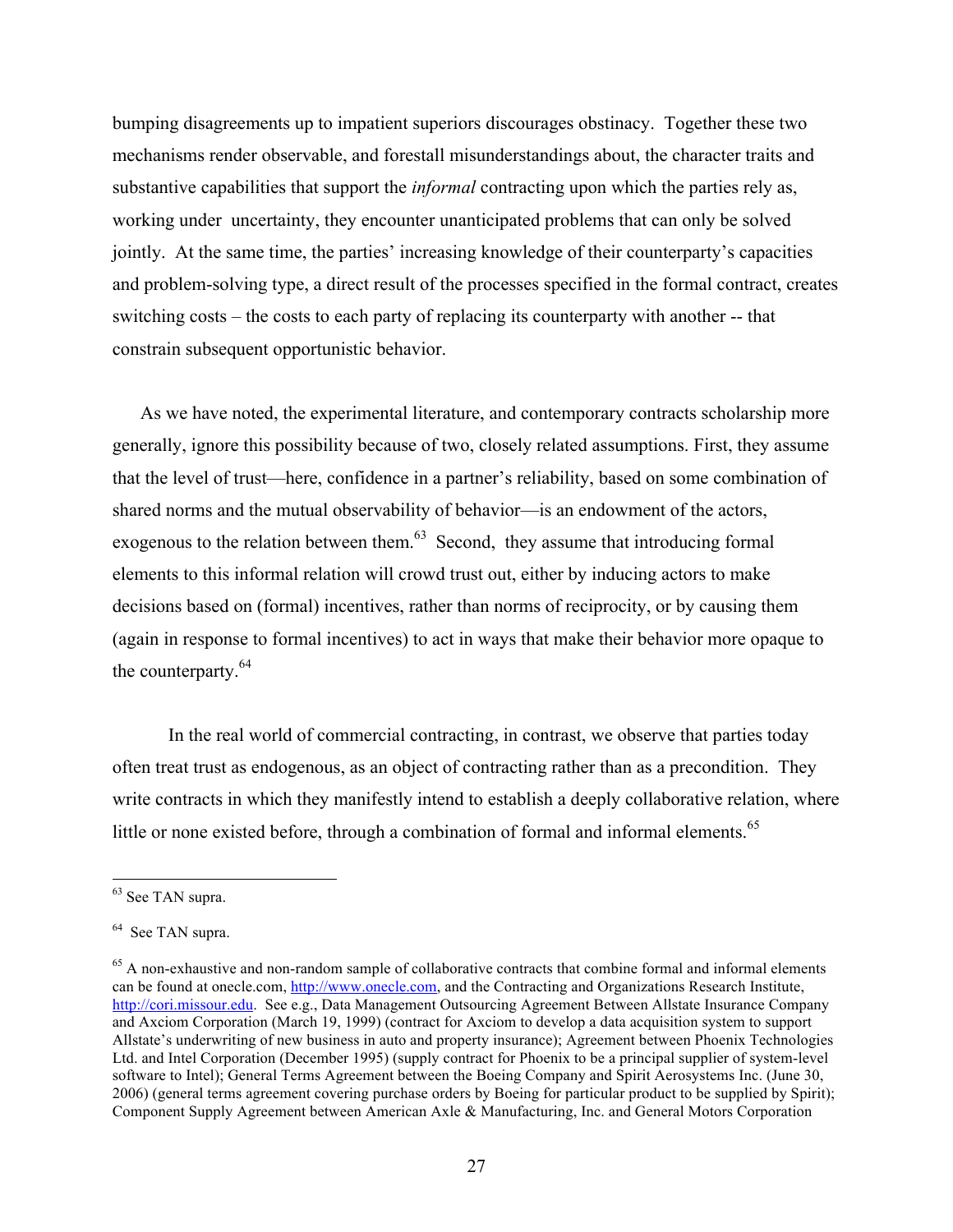Moreover, rather than writing high-powered formal contracts that tie incentives to outcome variables, these parties write formal contracts to motivate low-powered incentives to collaborate. In short, they braidformal and informal elements in ways that enhance the collaborative process, reducing the risk of opportunism and motivating the iterative exchange of private information. In the next section, we look in detail at one such counter-theoretic contract.

# *1. A Prototype: The Collaboration and License Agreement between Pharmacopeia, Inc. and Bristol-Myers Squibb Co.*

The pharmaceutical collaboration and licensing agreement between a "small pharma," Pharmacopeia (Pharma), and a "big pharma," Bristol-Meyers Squibb (BMS) illustrates the essentials of braiding.<sup>66</sup> We take this agreement to be prototypical, not representative, of contracts of its type: Its elements are not those most frequently to be found in an empirical survey of contracts with some features of braiding actually used in practice. Rather, the agreement contains the essential features that, in creating complementarities between formal and informal contracting, define the category. In this sense, the Pharma/BMS agreement is a prototype or central exemplar of a distinct class of contracts, in the way that robins and swallows are prototypes of birds, while chickens, ostriches and penguins, despite their many similarities to robins and swallows, are not.<sup>67</sup>

 <sup>(</sup>June 5, 1998) (requirements contract for motor vehicle components to be supplied by AAM to GMM); Development Agreement between Nanosys, Inc. and Matsushita Electric Works, Ltd. (Nov. 18, 2002) (collaboration agreement to develop photovoltaic devices with nano components in Asia); Fountain Manufacturing Agreement between Apple Computer, Inc. and SCI Systems, Inc (May 31, 1996) ( a contract manufacturing agreement for SCI to produce designated products at the Fountain, Colo., plant); Research, Development and License Agreement between Warner-Lambert Company and Ligand Pharmaceuticals Inc. ( Sept. 1, 1999) ( pharmaceutical research and development collaboration between "big pharma" and "little pharma"); Long Term Agreement between John Deere & Company and Stanadyne Corporation (5 year supply contract for the purchase of fuel filtration systems, injection nozzles and related products by Deere from Stanadyne).; Airbus A320 Purchase Agreement between AVSA S.A.R.L. and New Air Corporation (April 30, 1999) ) (JetBlue and Airbus purchasing agreement). See also examples of collaborative contracts cited in George S. Geis, *The Space Between Markets and Hierarchies,* 95 Va. L. Rev. 98 (2009).

<sup>&</sup>lt;sup>66</sup> This contract can be obtained by visiting one of two sources of contracts available on the internet: onecle.com, http://www.onecle.com, and the Contracting and Organizations Research Institute, http://cori.missour.edu. We are grateful to Victor Goldberg who made substantial contributions to the analysis of the Pharma/BMS contract.

 $67$  For other exemplars of contracts that deploy a similar braiding strategy, see note 64 supra.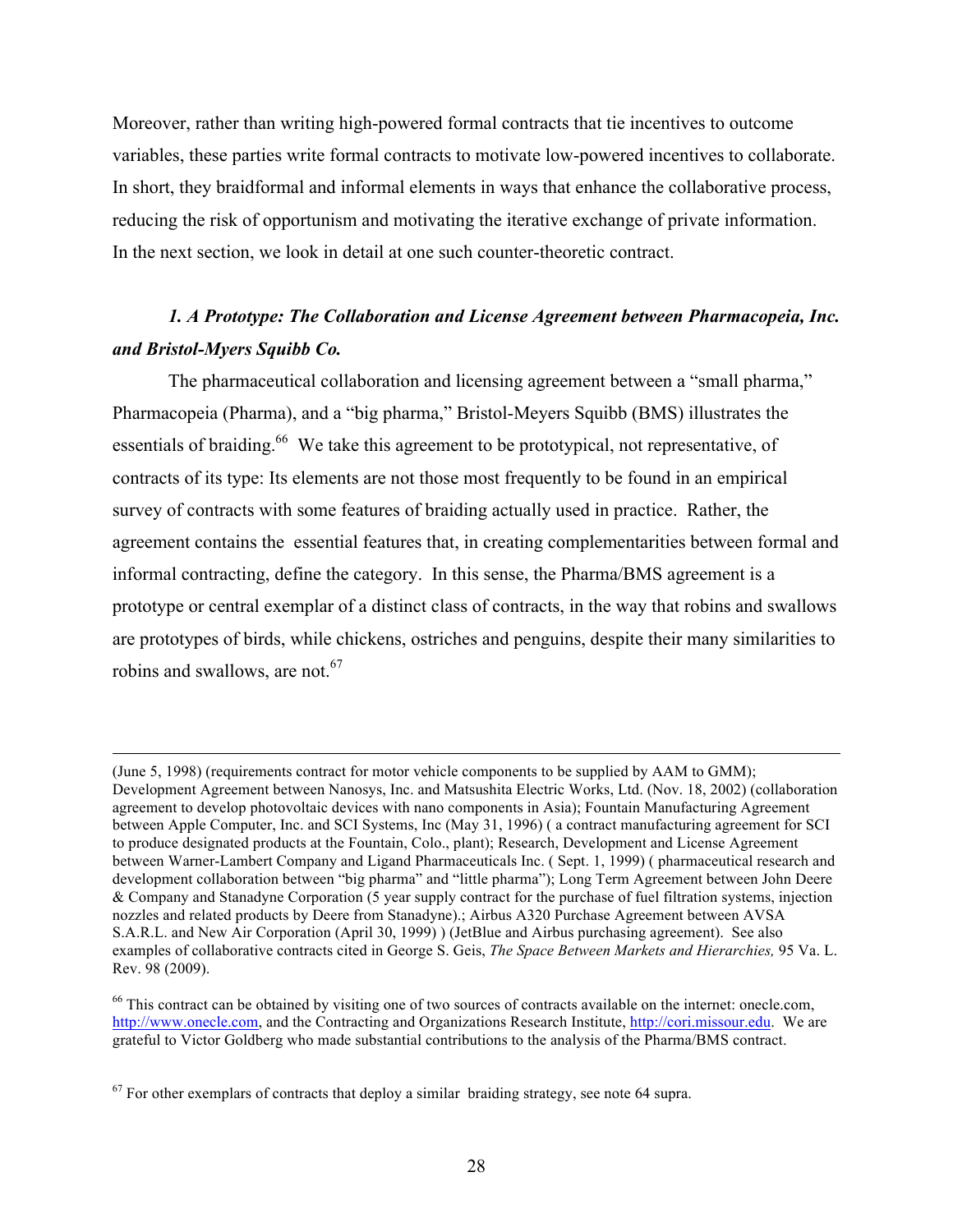The Pharma/BMS contract is an agreement to collaborate on procuring compound libraries to increase productivity in the drug discovery industry, coupled with a license to BMS to develop and commercialize therapeutic or prophylactic "products."68 The collaboration calls for the parties to conduct joint research under an annual research plan approved by the Research Steering Committee (RSC), with the goal of identifying one or more library compounds with "activity in the field."69 The collaboration is to proceed interactively, each party using "reasonable efforts" to perform the work under the plan, providing quarterly reports to the RSC, disclosing all inventions, keeping an open research laboratory for the other party to visit and permitting open inspection of all data and research materials.<sup>70</sup>

The annual research plan establishes specific benchmark objectives consistent with the BMS contract funding obligations. Each plan approved by the RSC is to be signed and dated by each representative.<sup>71</sup> The initial term of the research collaboration is three years, with an option to extend the collaboration for an additional two years by mutual agreement.<sup>72</sup> Either party can terminate for breach or insolvency, and BMS (the financing entity) can terminate if the CEOs cannot resolve a dispute under the contract's internal dispute resolution mechanism. Termination eliminates BMS funding obligations but BMS must pay a termination fee.<sup>73</sup>

Article 3 of the contract sets out the internal governance structure under which the collaboration process is monitored and controlled. The RSC consists of three members from each firm. It meets quarterly to review, approve and modify research plans, measuring research progress against benchmarks, and selecting the lead compounds for each target. It requires open

<sup>&</sup>lt;sup>68</sup> "Products" are defined as any product incorporating an active compound, i.e., a library compound --either the Pharma library or collaboration library--- with a set concentration of a patented compound and derivatives of these active compounds.

 $69$  Clause 2.1.

 $70$  Clause 2.7(b).

 $71$  Clause 2.3.

<sup>72</sup> Clauses 1.1.6 & 2.4.2.

 $^{73}$  Clauses 2.4.4(d). BMS funds the research plan according to a schedule of research phases at \$X per phase  $(7.2.1)$ .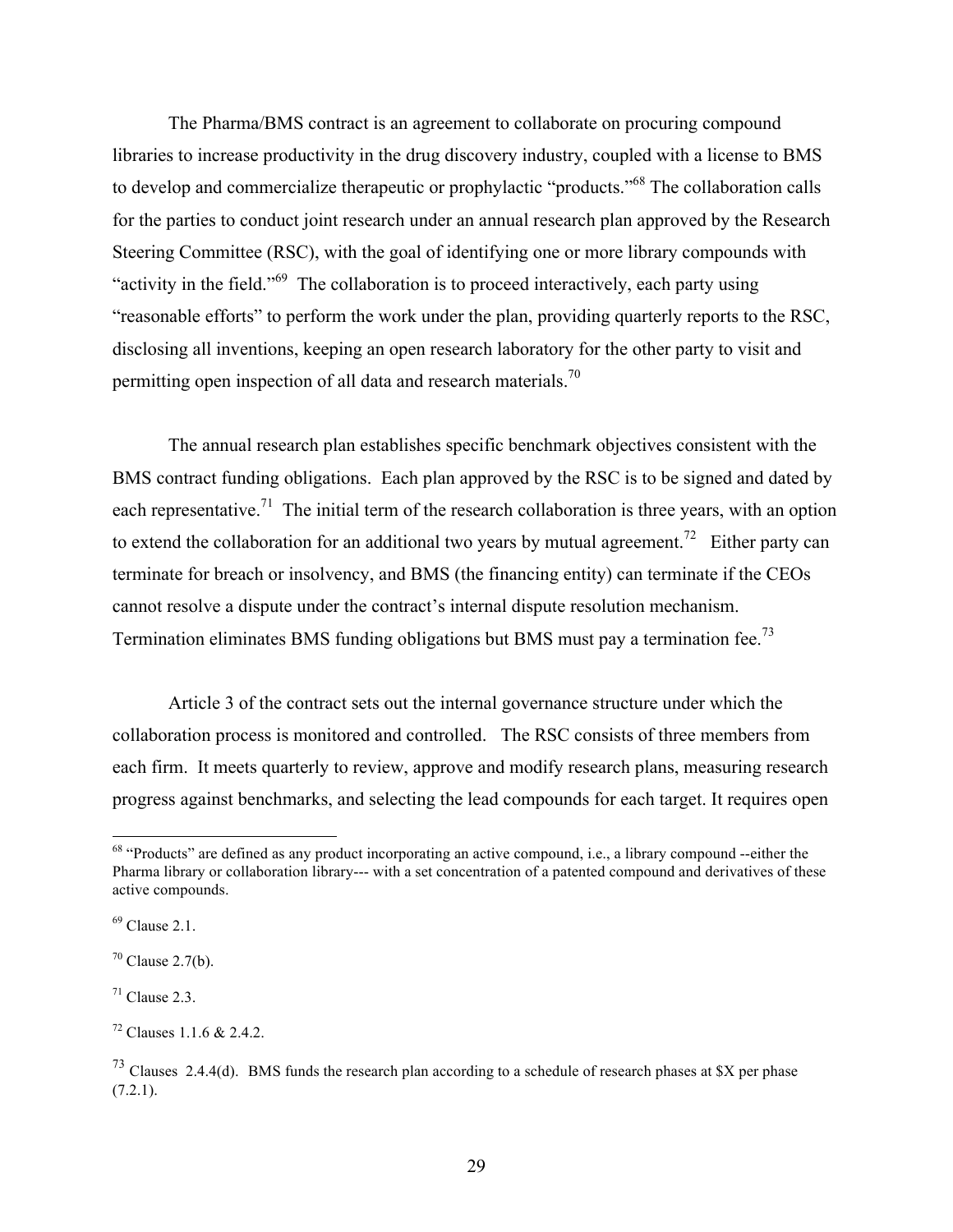information exchange and keeps detailed records of its own activities. Importantly, section 3.4 provides that all decisions of the RSC must be unanimous. If the RSC cannot reach unanimity on any matter, the issue is referred to senior Vice Presidents for each firm. If they disagree, then the decision-making process moves up the respective firms' hierarchy to the two CEO=s. Only if the CEO's fail to resolve the differences can BMS terminate its funding.<sup>74</sup>

As in many pharmaceutical research collaborations, the contract contemplates the commercialization of an eventual product of the collaboration by the funding entity, in this case BMS. In view of this possibility, Pharma grants BMS a world-wide license to make and develop all active and derivative compounds resulting from the research (and Aother compounds@ defined as those arising from the research but not anticipated as one of its original Atargets@), and to make and develop all products containing these compounds.<sup>75</sup> The license for any particular compound is limited to a term of years unless BMS has achieved certain milestones, including Phase III trials, NDA filing and NDA approval.<sup>76</sup> BMS is to pay a designated license fee on the effective date of the agreement, and BMS is to pay Pharma a designated royalty on aggregate net sales of the product.<sup>77</sup> Finally, BMS is to use **A**commercially reasonable efforts, $\omega$ 

 $^{75}$  Clause 6.1-3.

 $74$  We have previously described this procedure as a "contract referee mechanism":

This part of the governance structure typically combines three key elements: (a) the commitment to share and exchange information during the collaboration, (b) the assignment of decision rights to a joint project management team subject to a unanimity rule, and (c) the appointment of "referees"-- representatives from each firm charged with resolving disputes. This mechanism has several effects. First, the referees provide information concerning the nature of a complex interaction that others cannot obtain directly. A referee can clarify misunderstandings early, avoiding false negatives---i.e., the interpretation of the other's behavior as a defection. When she finds that a defection has indeed occurred, a referee can, by "blowing the whistle" while providing for a fast and low-cost resolution to the dispute, forestall disproportionate responses by the aggrieved party…. The referee also serves as an informal disciplining mechanism…. The subordinates' job was to resolve problems, not escalate them.

Gilson, Sabel & Scott, supra note – at 480.

If the CEO's fail to resolve disagreements, ongoing disputes are first subject to Mediation under the AAA rules prior to binding arbitration (3 expert arbitrators with streamlined procedures, all awards final and binding, no limitation or liquidation of damages). Clause 15.13.2.

<sup>&</sup>lt;sup>76</sup> NDA filing and NDA approval refer to the New Drug Application and Approval processes of the Food and Drug Administration that are a prerequisite to the marketing of a new drug therapy to the general public.

 $^{77}$  Net sales means invoice price of products sold (1.24). The parties agree that royalties are owed regardless of whether the product is covered by a patent since the principal contribution of Pharma is to accelerate the time to market.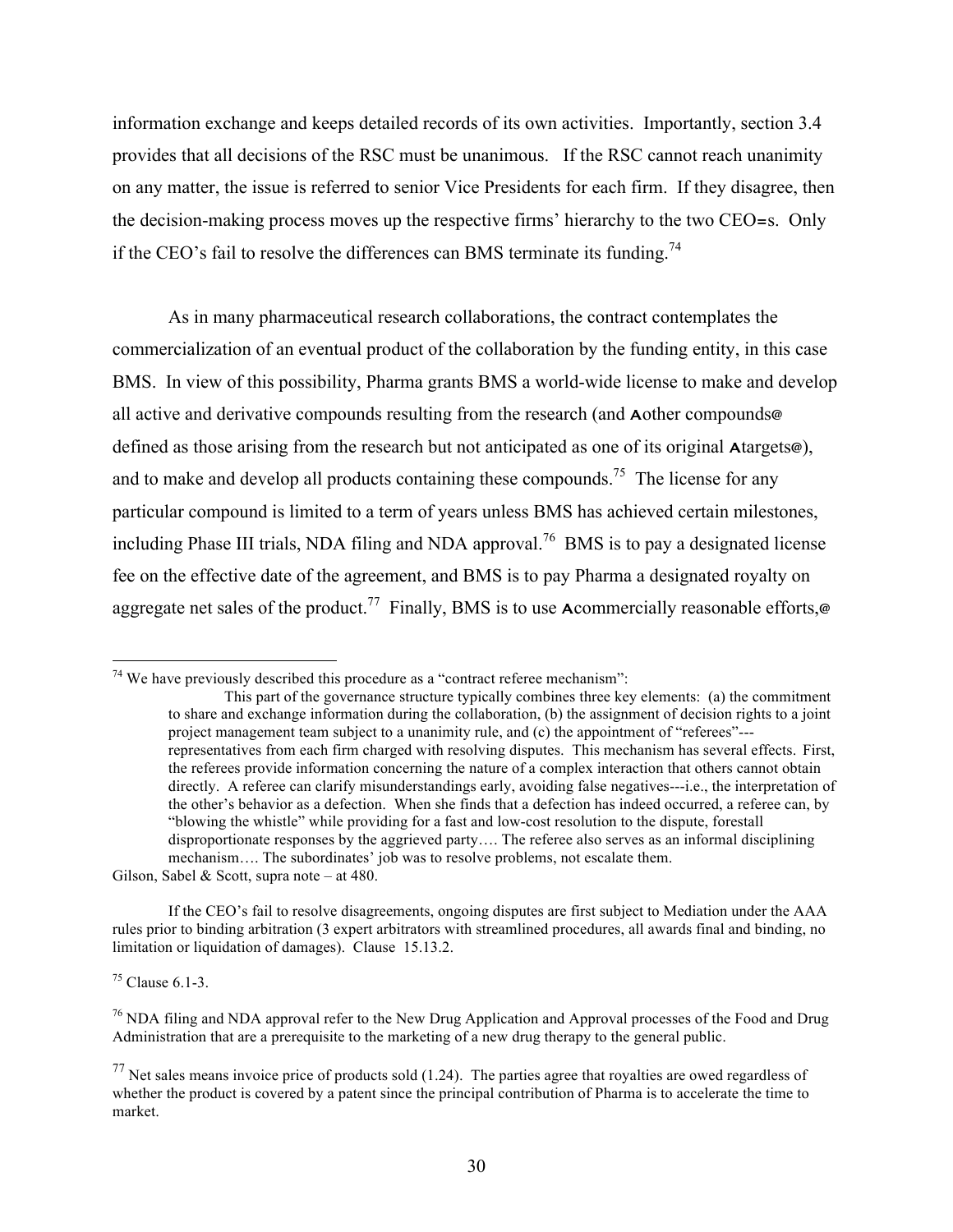comparable to those expended on its own products, to develop and commercialize active compounds.78

An important feature of the contract is the series of options granted to each party as the collaboration approaches the end of the research phase. Here, the period for collaboration has a predictable end, and the parties face a division of the surplus created by the collaboration. Once the period of collaboration ends, the potential for opportunism reemerges, but the need for collaboration and the uncertainty of outcome prevent the anticipation of a final period from causing unraveling through backward induction. At this stage, uncertainty is resolved and decision and control rights are contractible —they can thus be assigned by a high powered incentive contract. At the end of the research term, therefore, if BMS either fails to exercise the required diligence or discontinues development of any collaboration products, Pharma has the right to terminate all licenses granted to BMS and to seek an exclusive license to the applicable BMS technology. The parties are obligated to negotiate in good faith the terms of such a license. Thus, the contract gives BMS an initial option to attempt to commercialize the product of the research under the initial license and royalty arrangement. But if BMS either fails to pursue this option diligently or decides to abandon the option, then Pharma has the option to acquire the product at a price to be negotiated in good faith and to market it elsewhere.

### *2. How the Braided Contract Works*

1

The governance structure just described creates a process that builds consensus, enhances learning, minimizes misunderstanding, and the like. But why is this elaborate governance structure made part of a formal contract? Since this agreement contemplates collaborative research, the initial goals of the contract require collaboration over non-contractible objectives; so instead of specifying objectives, the contract establishes transparency through information exchange, open inspection and mutual learning. The key production function is determined collaboratively: the process of iterated cooperative adjustments leads to consensus, and any

 $^{78}$  Each firm owns the rights to intellectual property (IP) developed by their lab individually. Jointly developed IP is owned collectively. (10.1). Each firm undertakes to prosecute patent applications for its own IP and to keep other fully informed, each pays its own out-of-pocket costs.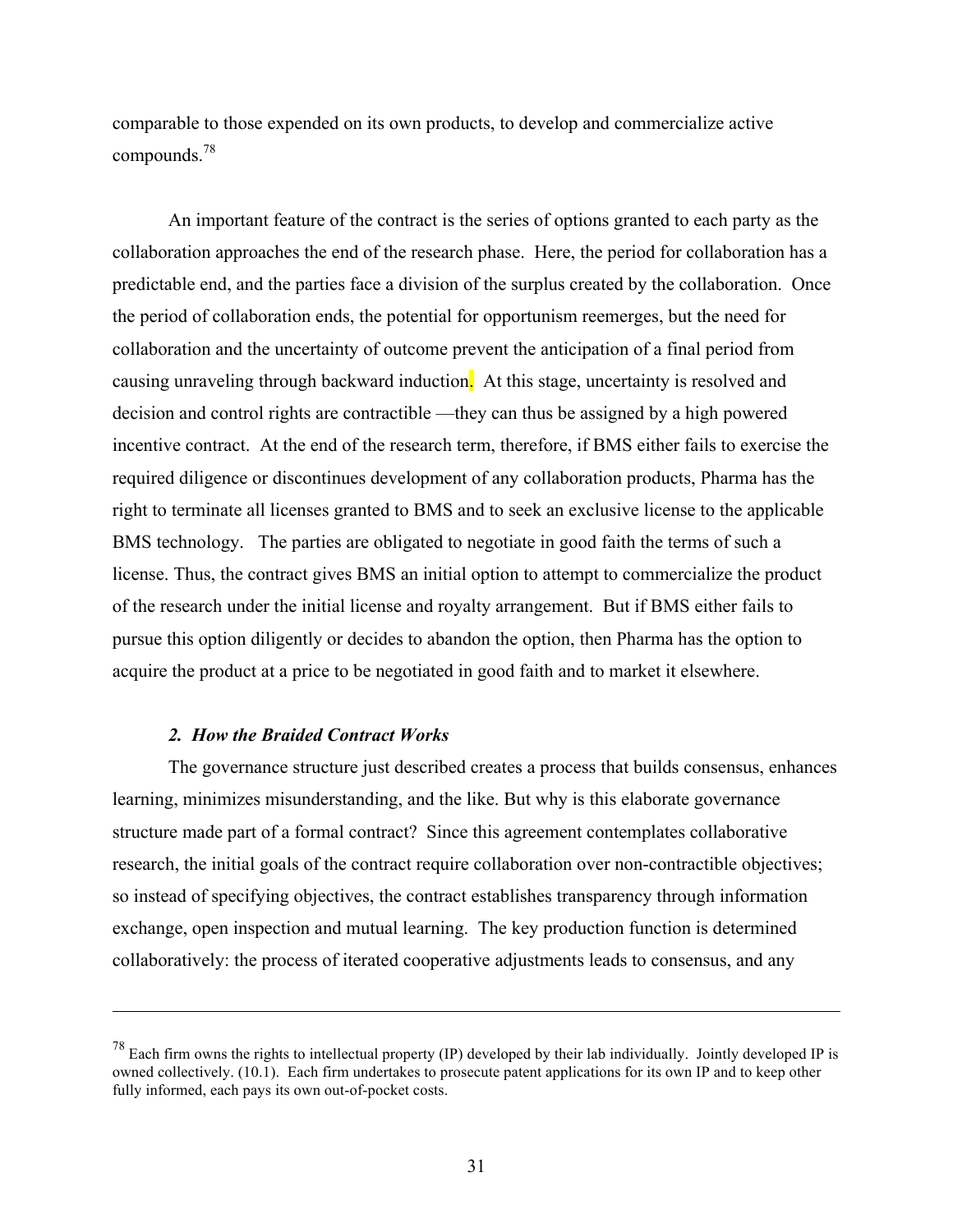disagreements are pushed up the firm hierarchy. The Research Plan structure thus depends on co-design and reciprocity. At first blush, therefore, it appears that adaptation and adjustment must be informal. But then the question recurs: if the deal only contemplates the use of informal sanctions to constrain opportunism then what is the function of the formalized governance structure?<sup>79</sup> To understand why the informal mechanisms are included in the formal contract we look at the role of the nested options and the resulting incentive contract that comes into play at the end of successful collaboration, and then generalize the explanation of their function to account for the formalization of the governance structure.

To grasp the function of the nested options, imagine that neither they, nor any other related terms, existed; that the contract made no provision at all for the end game--the successful pursuit of the collaborative goal. In that case, the better the collaboration went, the more anxiously and furtively the parties would look ahead, each fearing that the other might appropriate all the gains from the joint effort. The most obvious precaution would be to dissemble: conceal work product from the other party to forestall completion of the project, and to hold bargaining chips in case of a precipitous move by the collaborator. Success would thus become self limiting. To avoid this risk, the parties would quickly hit upon the expedient they in fact employ in the contract-- the nested options regulating the sequence and conditions under which the parties can claim the right to commercialize the product. Thus, the braided collaboration is followed by a contractual end game in which parties use options to induce investment in the now realized project. The important lesson of the Pharma/BMS agreement, therefore, is that the two elements—braided collaboration and high powered incentive contracting --can be combined so long as there is a separation between the braided agreement and the incentive-based contract. We can summarize this insight in the language of the discussion so far: a clear distinction between the information exchange and dispute resolution mechanisms that govern the search for a product and the high powered contractual regime that

 $<sup>79</sup>$  To be sure, at the end stage of the contract, after a product is produced, contracting problems are more readily</sup> solved by a series of options –giving BMS the right to abandon the project and Pharma the option to pick it up thereafter. At this end stage, therefore, we see a number of terms formally enforceable through high powered sanctions that allocate decision rights over bringing the product to market, pursuing inventions, control of intellectual property and the like. But even there, courts may be called upon to provide "low-powered" enforcement to the good faith obligation to negotiate over license terms of the abandoned option. See TAN infra.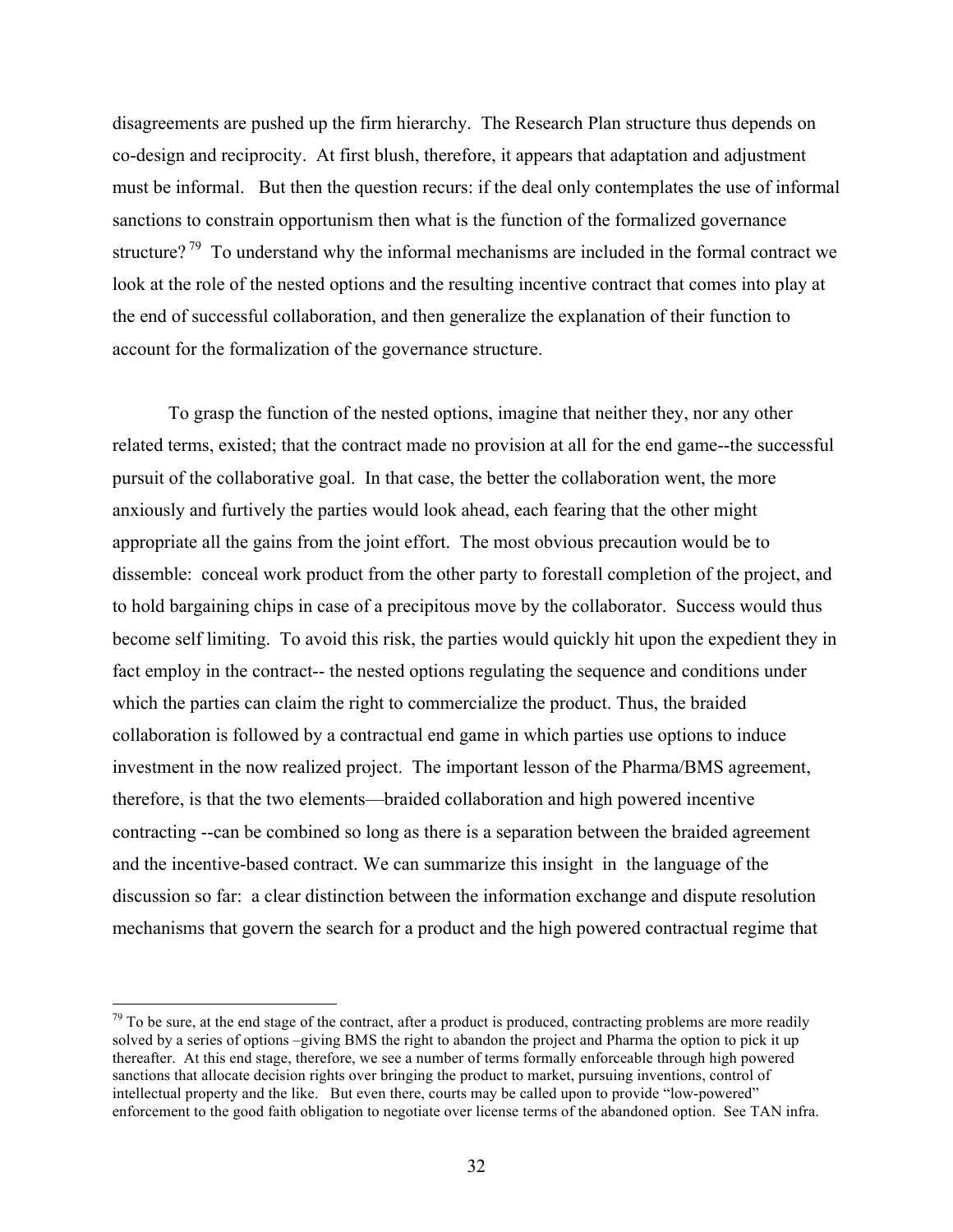governs its commercialization prevents the formal incentives of the latter from crowding out the informal behavior induced by the former.

A simple extension of this backward induction of contract design suggests an explanation for the incorporation of the informal governance mechanism into the formal structure of the agreement. If the parties can imagine success, then they just as well—perhaps even more easily—can imagine failure, and more exactly the possibility of disputes over the progress and promise of the project. In that case the CEO of BMS, the funding entity, will want the unilateral right to withdraw. But she will want to exercise that right only when it is, in fact, in the best interest of her company to do so. To this end, she will insist on a lower-level dispute resolution system that accomplishes two goals: First, the governance mechanism reduces the probability of conflict by making as much as possible of the collaborative behavior observable to the actual collaborators; and second, it reduces the costs of (and the risk of error in resolving) conflicts that nonetheless occur by making as much as possible of the collaborators' behavior verifiable to the reviewing authority. Insisting on this process will have the additional and indispensible benefit of reassuring her counterpart in dispute resolution, the CEO of Pharma, that the system is open and fair. Without this assurance the counterparty would have reason to act strategically in the collaboration, with the aim of reducing vulnerability to the final, unilateral authority of the CEO of BMS.

Thus, proceeding from the desire to collaborate, to the realization that collaboration could fail, to creation of a dispute-resolution system that minimizes the risk of erroneous judgments of failure, the institutional architects back into the governance structure that we observe. And just as the separation of the exploration from the commercialization regimes reduces the risk of crowding out, so does the creation of the information exchange and dispute resolution mechanisms. Notice that this solution combines, within an essentially private system, what had appeared to be the mutually exclusive advantages of verifiability (typically associated with

33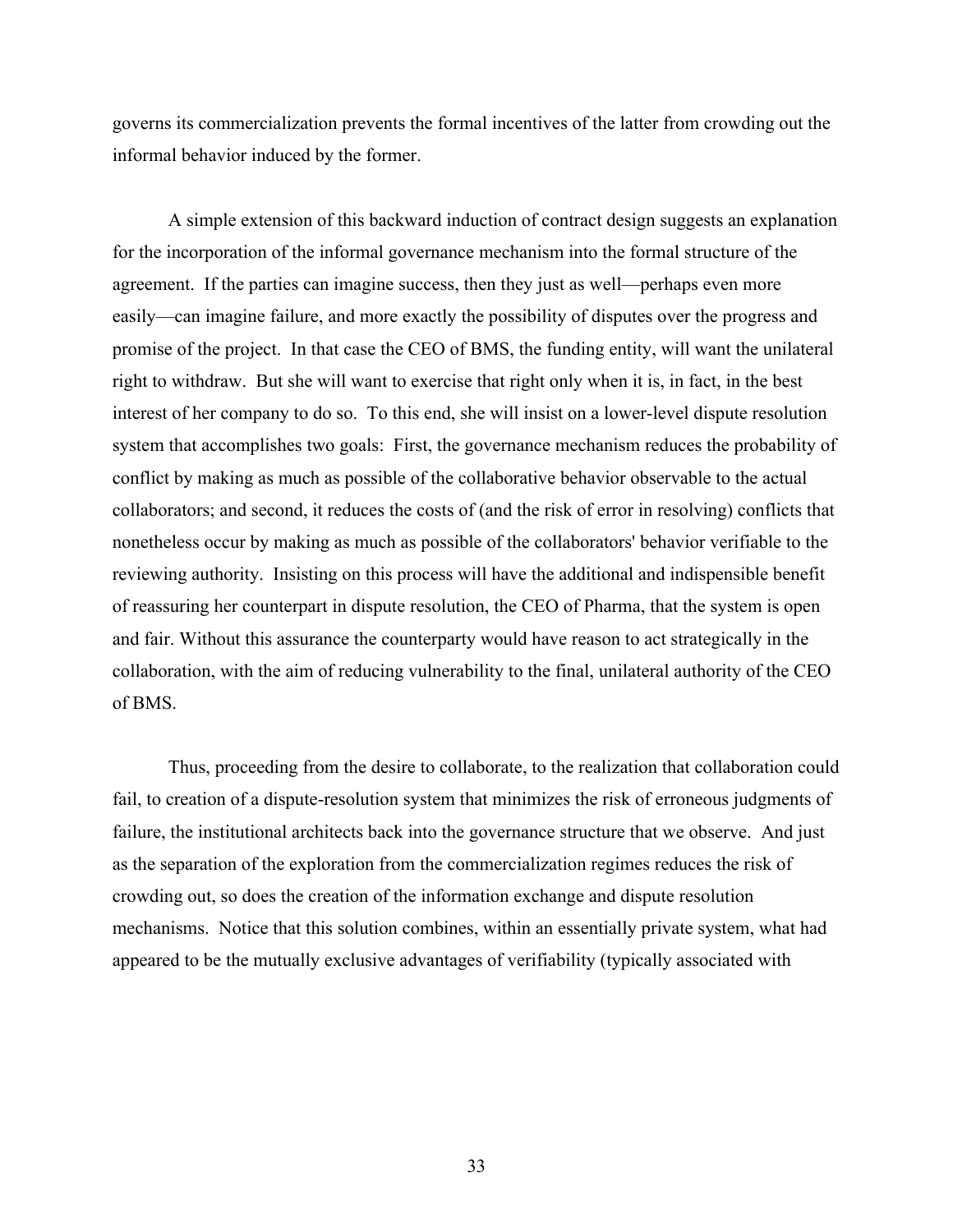public, formal enforcement) and observability (typically associated with enforcement by informal means). 80

To be sure, this is a just-so story. But it provides a plausible explanation of how a solution that probably emerged in practice, incrementally, could then be rationalized post hoc as an integrated system that provides the best possible information to high-level corporate decision makers.

To get another vantage point from which to understanding the operation of braiding mechanisms, in the following discussion we contrast the form of braiding in contracting for innovation, as typified in the BMS Pharma agreement, with an alternative approach to endogenizing the creation of trust that has performed well in other settings, but seems unsuited to the degree of uncertainty increasingly characteristic of commercial contracting.

### **B. An Alternative to Braiding and its Limits.**

To readers familiar with German and Japanese industrial structure— "organized, Rheinland" capitalism, <sup>81</sup> in contrast to the more contractual and fluid Anglo-American variety the creation of a governance structure to generate an information exchange regime that does not in the end obligate the parties to continue collaborating will seem like a roundabout, even baroque, way of building trust between collaborators. In these economies, an exchange of formal, long-term commitments to collaborate provides a more direct way of braiding formal and informal elements so as to engender trust.<sup>82</sup> This exchange locks the parties into a continuing relation, so constraining their choices that for each party the best strategy is to work at

 <sup>80</sup> See Lisa Bernstein, *Private Commercial Law in the Cotton Industry: Creating Cooperation Through Rules, Norms, and Institutions*, 99 Mich. L. Rev. 1724, 1745–54, 1762–87 (2001) (discussing existence and importance of institutional dispute-resolution conditions on reputation-based non-legal sanctions in cotton industry).

<sup>81</sup> P. HALL & D. SOSKICE, VARIETIES OF CAPITALISM (2001).

<sup>82</sup> See Wolfgang Streeck, *Co-determination: After Four Decades* in INTERNATIONAL PERSPECTIVES ON ORGANISATIONAL DEMOCRACY. INTERNATIONAL YEARBOOK OF ORGANISATIONAL DEMOCRACY 391 (1984); and Wolfgang Streeck, *Beneficial Constraints: On the Economic Limits of Rational Voluntarism* in CONTEMPORARY CAPITALISM: THE EMBEDDEDNESS OF INSTITUTIONS at 197–219 (1997).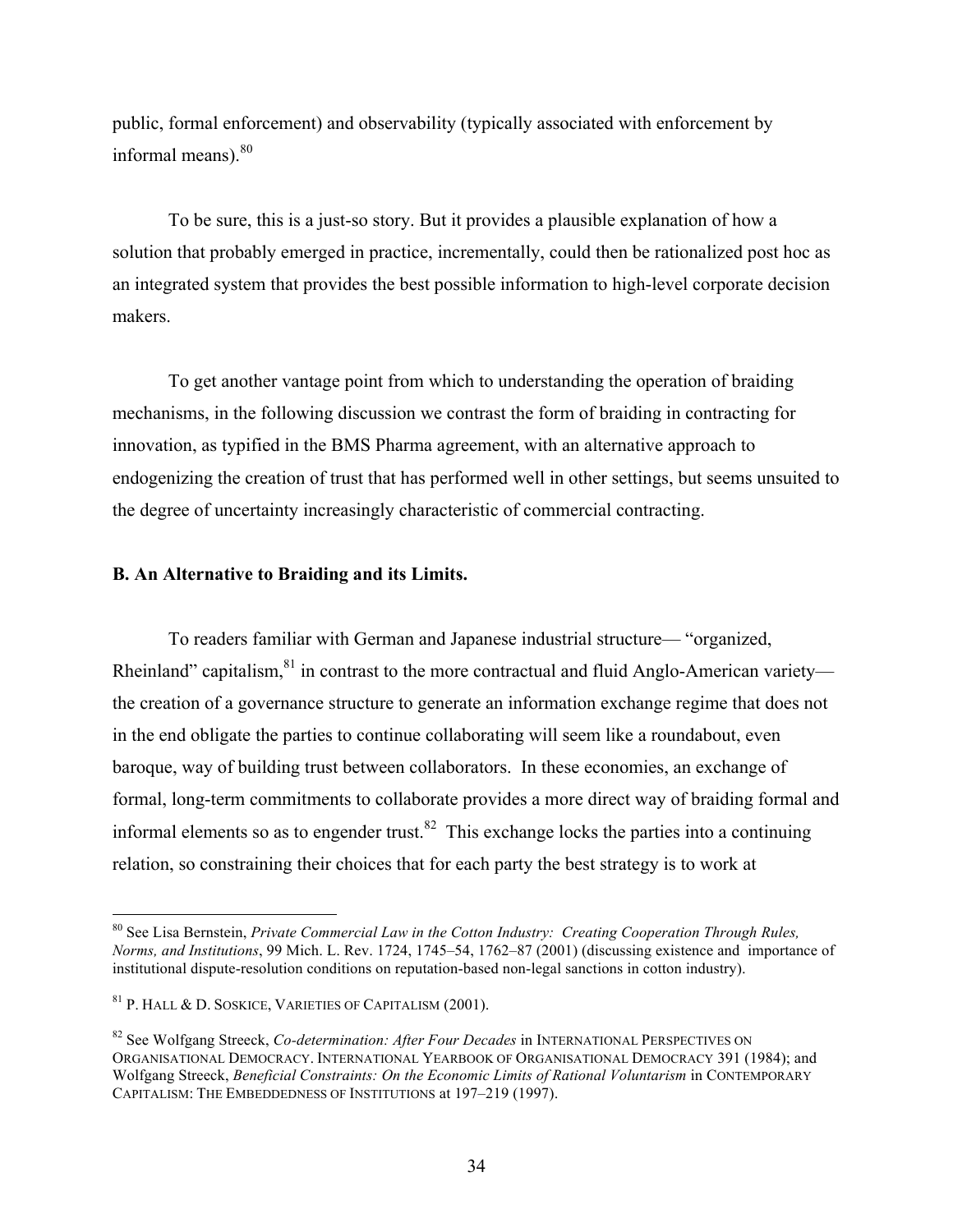cooperating with the other to make the collaboration succeed. The formal obligations thus induce informal behavior that makes performance observable, reducing the chances of misunderstanding, rendering mistakes more easily corrigible and so raising, endogenously, the level of trust.

The Japanese keiretsu, in which the collaborators formally mark their mutual commitment by cross-holdings of equity stakes, is a prominent example.<sup>83</sup> German economic history is replete with analogous organizational forms, often centered on a bank voting (and in some cases owning) equity stakes and making long-term loans to a network of related companies.<sup>84</sup> This is stakeholder, not shareholder capitalism: the parties to collaboration have long-term interests in enterprises on whose success their identity depends, not short-term financial interests in joint ventures. It is braiding by other means. Instead of using an information exchange regime and dispute resolution mechanism to raise switching costs, the parties raise switching costs—in effect prohibiting exit from the relation—and then devise ways of sharing information to work productively within the constraints they have imposed. Exponents of this form of economic organization speak of the mutual commitments between employees and firms and firms and their suppliers as "beneficial constraints": The mutual accommodations they entrain were thought to increase the adaptability of the whole economy, making it robust in circumstances where clashing, short-term calculations of interest create coordination problems in the seemingly more flexible contractual systems.<sup>85</sup>

This juxtaposition is, of course, overdrawn. In practice, suppliers in the Rhineland economies have to undergo a long period of qualification and careful scrutiny by their customers before achieving the status of long-term partner.<sup>86</sup> To the extent this is so, the relation is in part the outcome, not the sole cause, of collaborative behavior, and the difference between the

<sup>83</sup> MASHIKO AOKI, INFORMATION, INCENTIVES AND BARGAINING IN THE JAPANESE ECONOMY (1990).

<sup>&</sup>lt;sup>84</sup> G. HERRIGEL, INDUSTRIAL CONSTRUCTIONS: THE SOURCES OF GERMAN INDUSTRIAL POWER (2000).

<sup>85</sup> Wolfgang Streeck, *Beneficial Constraints: On the Economic Limits of Rational Voluntarism* in CONTEMPORARY CAPITALISM: THE EMBEDDEDNESS OF INSTITUTIONS at 197–219 (1997).

<sup>86</sup> Ken-ichi Imai, *Japan's Corporate Networks*, in, THE POLITICAL ECONOMY OF JAPAN, V. 3, CULTURE AND SOCIAL DYNAMICS 198, 217-218. (SHUMPEI KUMON & HENRY ROSOVSKY, EDS. 1992).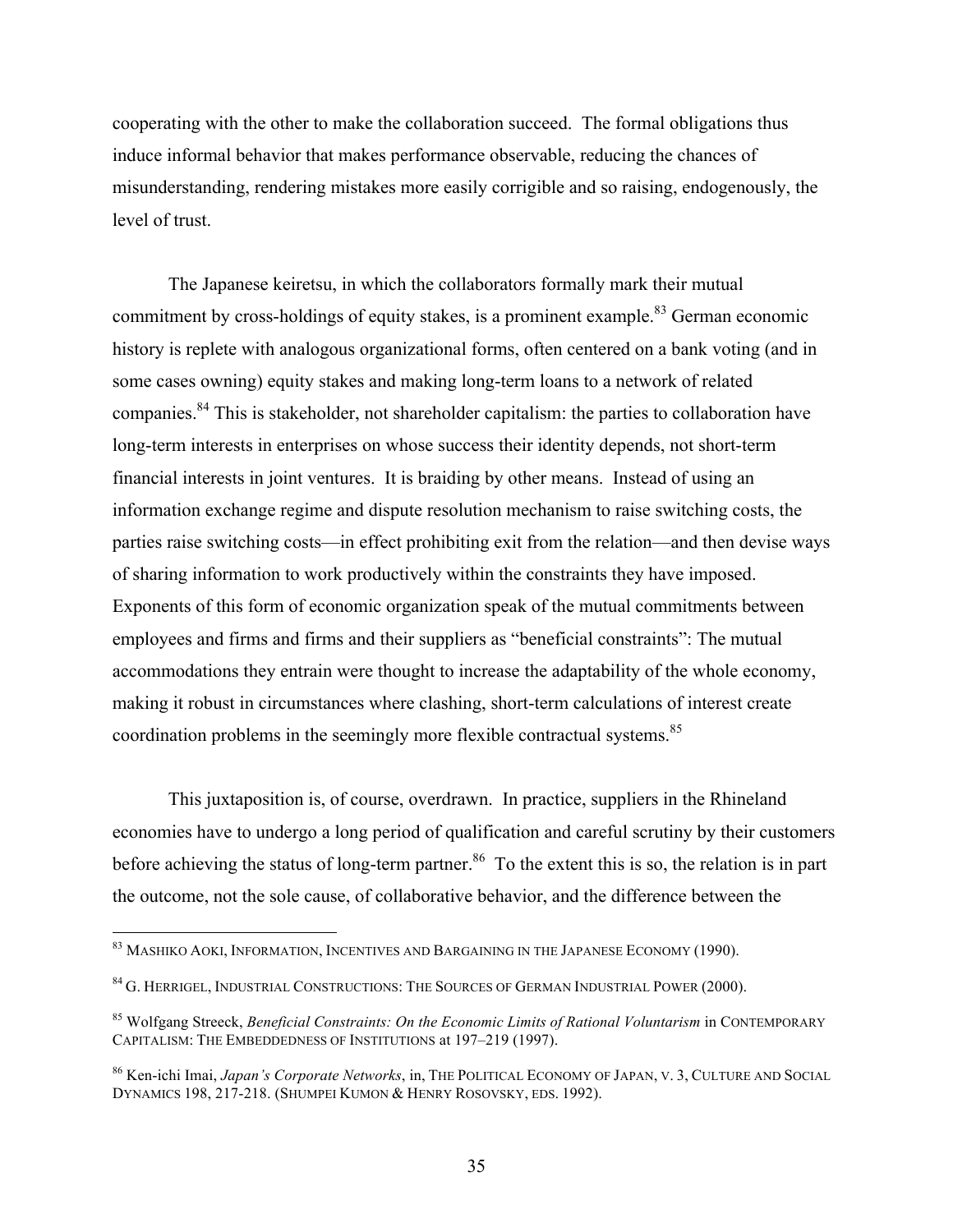systems diminishes. Additionally, these relationships are supported by other complementary features of the economy, including the structure of the labor and capital markets, which in turn limit the range of economic activities the economy can support. For example, such stakeholder economies are better suited to incremental innovation than to disruptive innovation.<sup>87</sup>

But even with this qualification, the existence of an alternative form of braiding building trust fundamentally through long-term obligations rather than incremental collaboration—raises a pertinent question: Are the two forms functionally equivalent, delivering the same results in equivalent economic settings? If so, then contracting for innovation should be understood as a particular, culturally-specific solution to a general governance problem: a solution, for instance, that prefers to see collaborators as shareholders rather than as stakeholders. If not, then what features of the economic setting will cause rational actors, regardless of such cultural preferences, to choose one form of braiding over the other?

In the absence of research directly comparing the explanatory power of the two hypotheses, our response is necessarily speculative. Nonetheless, we strongly incline to the view that the emergence of the form of braiding we observe in contracting for innovation is explained not by culture but by features of the setting. In particular, we suggest that braiding by incremental collaboration is explained by (increasingly) high levels of uncertainty as manifest in the need to search further afield—further away from the current trajectory of development—for partners in collaboration, precisely the opposite of the incremental innovation characteristic of the stakeholder economies. The increased probability of such distant and unforeseeable collaborations increases the risks of long-term commitments and correspondingly the attractiveness of an open-ended form of braiding that builds trust without relying on such commitments. Three considerations weigh in favor of that conclusion.

 <sup>87</sup> Peter A. Hall & David Soskice, An Introduction to Varieties of Capitalism, *in* VARIETIES OF CAPITALISM: THE INSTITUTIONAL FOUNDATIONS OF COMPARATIVE ADVANTAGE 50--54 (PETER A. HALL & DAVID SOSKICE EDS., 2001), makes this point with respect to Germany and Japan (calling them coordinated capitalism systems), but adds to the argument that the political systems of each country are also complementary to the stakeholder structure. Mashiko Aoki *Toward an Economic Model of the Japanese Firm,* 28 J. Econ. Lit. 1, 9 (1990), makes the same point with respect to Japan.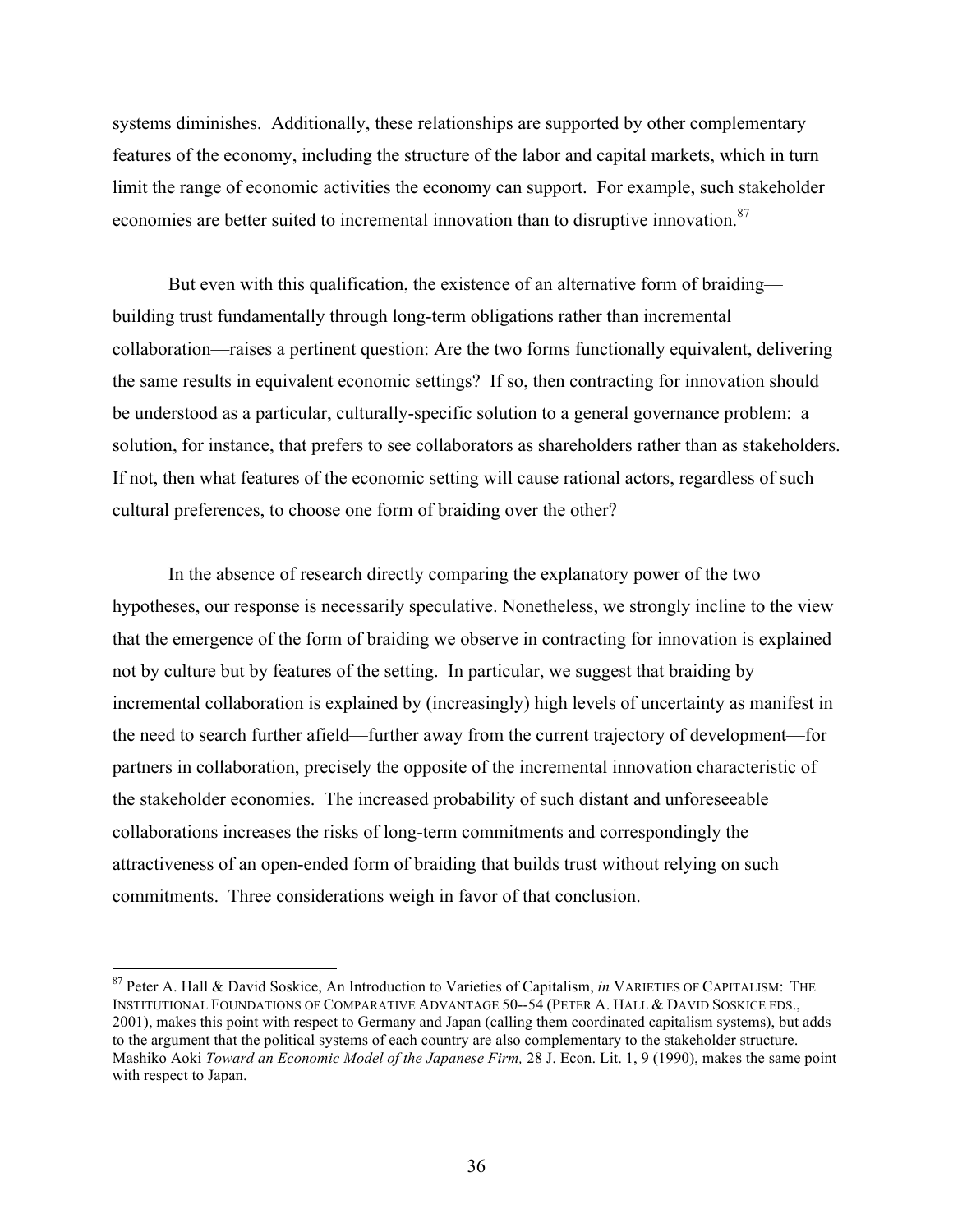First, formal, long-term collaborative relations among firms of the keiretsu type have been under strain for a decade or more, in Germany as well as Japan.<sup>88</sup> It is difficult to disentangle the various sources of this strain. Changes in capital markets, particularly the increased sources of capital, with complex implications for the utility of cross-holdings play a role, as do the impact of low stock prices and increased international capital requirements on the ability of Japanese banks to maintain cross-holdings.<sup>89</sup> Pressures for improved financial performance may cause firms to shift to low-cost suppliers, at the detriment of long-term relations with more capable collaborators. But there are consistent reports of strains within "vertical" keiretsu linking upstream suppliers and their downstream customers.<sup>90</sup> A careful study, for example, of the changing relation between Toyoda and Denso, its main supplier of electric and electronic components and systems, suggests that collaboration within the traditional framework is deeply troubled. Toyoda, which spun out Denso as an independent company in 1949, concluded by the late 1980s that it needed to build up its own internal expertise in electrical engineering and in the manufacture of electronic components in order to better monitor its partner. As part of the same effort to become a more active and capable collaborator, Toyoda began co-developing sophisticated equipment with Texas Instruments and other suppliers.<sup>91</sup>

Thus, the shift was neither towards more vertical integration nor short-term contracting, but rather in the direction of the "open" and deliberately monitored collaboration typical of incremental braiding in contracting for innovation. Studies of the reorganization of German

<sup>88</sup> For Germany, see G. HERRIGEL, MANUFACTURING POSSIBILITIES: CREATIVE ACTION AND INDUSTRIAL RE-COMPOSITION IN THE US, GERMANY AND JAPAN (2010). For Japan, see, for overviews, J. M. Dow, *Japanese Kieretsu: Past, Present, Future,* 26 Asia Pacific J. Mgmt 333 (2009), and Jean McGuire, S. D. & Toru Yoshikawa, A Comparison of Vertical and Horizontal Keiretsu, Proceedings, Academy of Management Meetings (Honolulu 2005).

<sup>89</sup> Hideaki Miyajima & Fumaki Kuroki, The Unwinding of Cross-Shareholdings in Japan: Causes, Effects, and Implications, in CORPORATE GOVERNANCE IN JAPAN: INSTITUTIONAL CHANGE AND ORGANIZATIONAL DIVERSITY (Masahiko Aoki, Gregory Jackson & Hideaki Miyajima eds., 2009).

<sup>90</sup> C. A. Lincoln, *Kieretsu, Governance, and Learning: Case Studies in Change from the Japanese Automobile Industry,* 12 Org. Sci. 451 (2001).

 $91$  Id.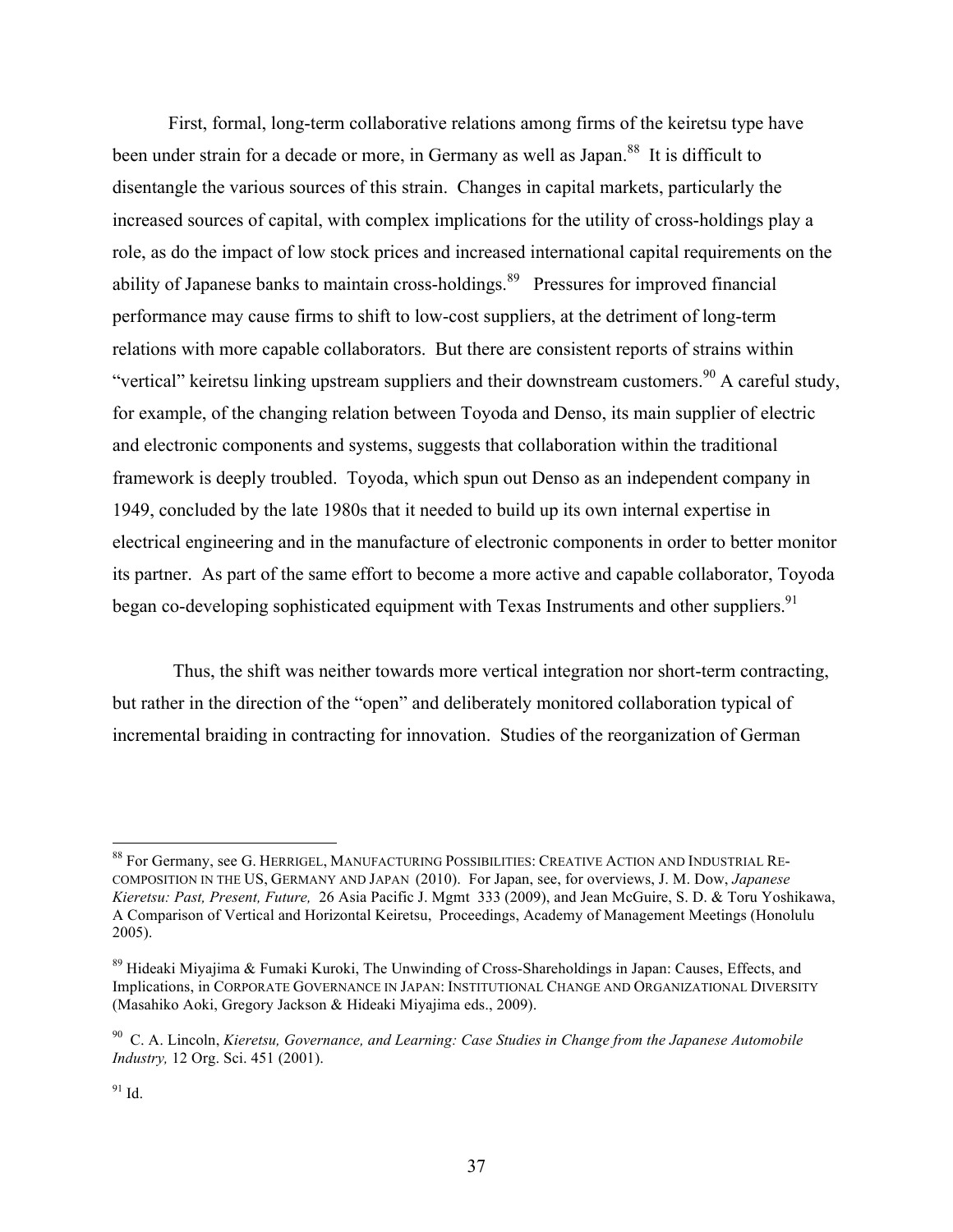customer-supplier relations report similar changes.<sup>92</sup> Moreover, a study of Taiwanese makers of advanced computer components and peripherals, who collaborate with both United States and Japanese customers, finds that the suppliers prefer the "American" approach of building relations through joint problem solving to the "Japanese" focus on deepening the mutual commitments of prior relations.<sup>93</sup> This is because problem-solving accelerates the firms' development of their own capacities. Indeed the CEO of one firm included in the study criticized the "Japanese" approach based on prior networks as creating dis-incentives to learn:

 "…say, whenever a problem arises, well, you simply assume that [a customer firm closely connected to his firm] can't quit you anyway. Then you won't bother to make any serious improvement. It's like, when we are dealing with our family, we are more relaxed."<sup>94</sup>

Suppliers that grew up with a restricted range of partners in such protected conditions were fragile,

like flowers in a greenhouse. They easily perish when problems arise. They haven't been tested or challenged in the real natural environment. They can't be strong. That's why we can't just confine ourselves to being the internal supplier of [the closely-connected customer firm mentioned above] or [another closelyconnected customer firm]. We have to reach out to serve other top-tier customers. Only then we will grow and our organization and operations will improve.<sup>95</sup>

Second, early efforts in the 1980s to institutionalize collaborative innovation in the United States in fact established long-term commitments on the assumption that this was important to building trust, and failed in no small measure because these very commitments created perverse incentives that undermined the intended cooperation. Again, the evidence is anecdotal but strongly suggestive. For example, a large joint-venture between a manufacturing firm and a computer services firm to co-develop advanced management systems created, in the words of one of the lawyers who designed the new entity, a "haven for shirkers and a Gulag for

 $94$  Id.

 $95$  Id.

 $92$  C. Liu, Collaboration on Thin Ground: Contract Production Arrangements Between Taiwanese Firms and Their American MNC Customers in the Personal Computer Industry, unpublished doctoral dissertation, Department of Sociology, University of Wisconsin-Madison (2009).

<sup>93</sup> Id. at Ch, 7.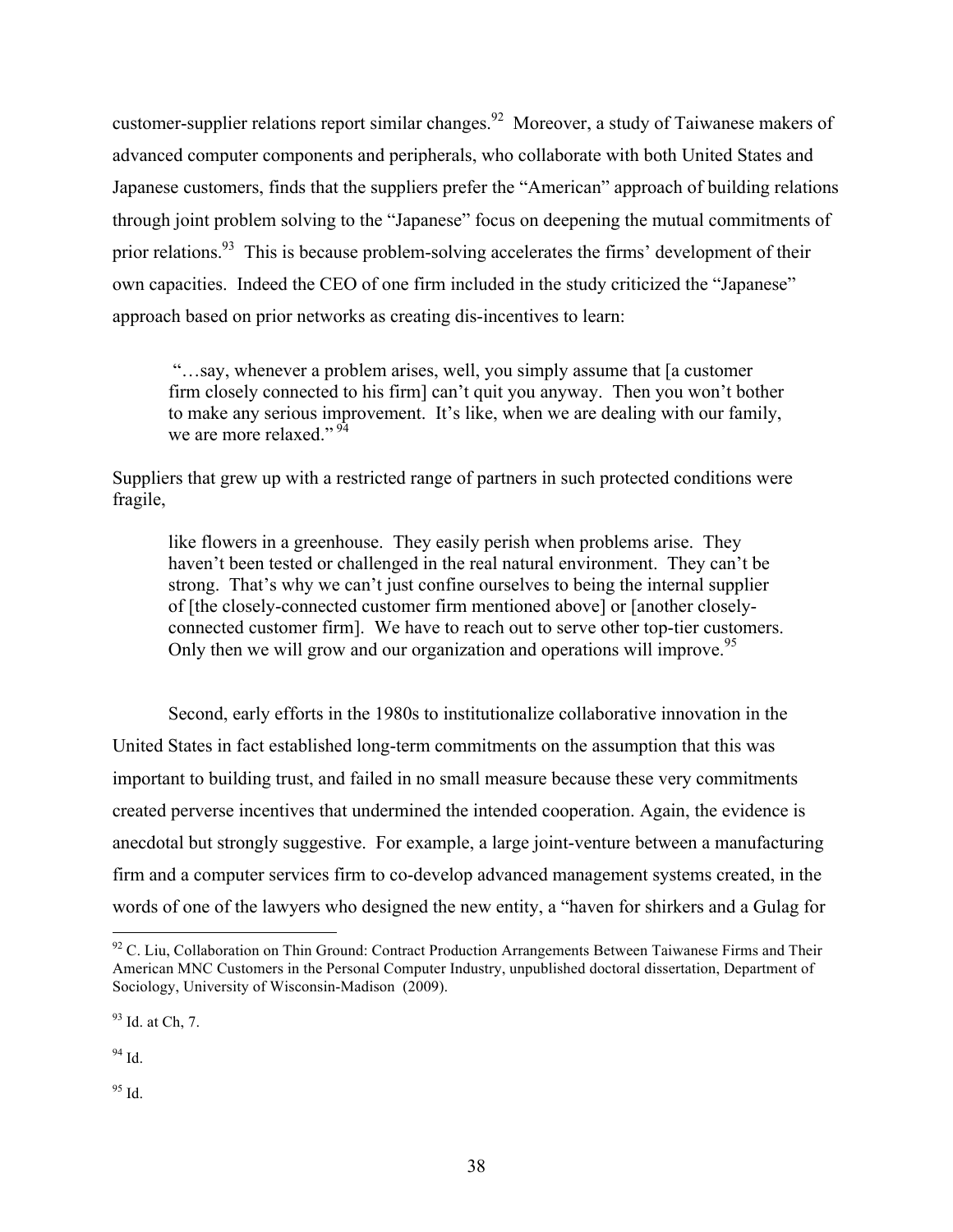innovative spirits."<sup>96</sup> The joint venture was a haven for shirkers because slackers in both of the joint-venture partners sought to transfer to the new entity in the (well-founded, as it turned out) expectation that their lack of engagement would be less easily detected in a new organization with fluid roles and job descriptions. It was a Gulag for innovative spirits because managers in both of the joint venture partners discovered that a convenient way of ridding themselves of irritatingly insistent proponents of new ideas was to transfer them to the new entity, where, it was to be presumed, novelty of all sorts was welcome.<sup>97</sup> Repetition of such experiences apparently played a part at the time in persuading lawyers engaged in many similar deals that it would be advantageous to build trust incrementally rather than by starting with long-term commitments.<sup>98</sup>

On the basis of such anecdotes we cannot, of course, rule out the possibility of cultural or other path dependent influences: German or Japanese employees and managers might have reacted differently in the same circumstances, and the path dependence resulting from sequential selection of complementary institutions makes the starting point very important.<sup>99</sup> But the anecdotes do point to specific mechanisms by which long-term formal obligations can create incentives for strategic behavior that crowd out the informal cooperation they were intended to encourage. In combination with the poor overall performance in recent decades of braiding through long-term commitments, these anecdotes suggest that this variant has important vulnerabilities in the contexts we examine, consistent with the limitations the literature highlights in economies characterized by this variant of braiding.

A third and crucial consideration in support of the view that braiding through iterated problem solving is a response to changes in context, not cultural preferences, is the emergence in the United States of similar regimes in a variety of settings where innovation is increasingly important, though not as closely tied to technological change as in the cases discussed so far. This has been accompanied by the recognition by courts and regulatory bodies that protection of

 $97$  Id.

 <sup>96</sup> Interview with Gregg Kirchoffer, Partner, Kirkland & Ellis, Chicago, Ill., April 10, 2009.

<sup>98</sup> Id.

<sup>99</sup> See Aoki, supra note \_\_; Paul Milgrom & John Roberts, *Complementarities and Systems: Understanding Japanese Economic Organization*, 9 Estudios Economicos 3 (1994).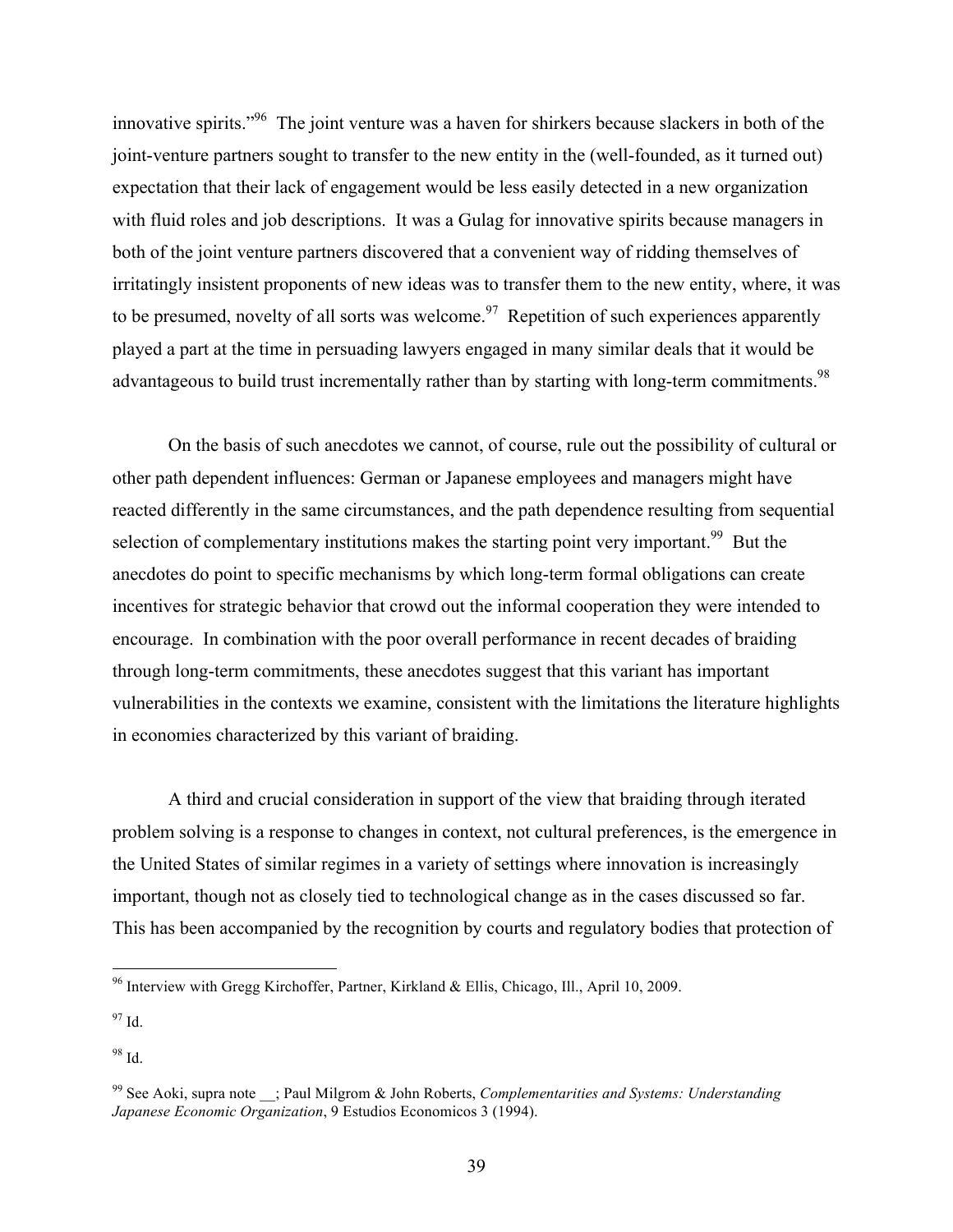such arrangements has become important to commercial exchange. The next Part, therefore, extends the discussion by examining braiding in some of these novel settings in order to indicate its general domain, and by distinguishing forms of judicial enforcement of the new regimes that further trust-building by avoiding crowding out from those that do not.

### **III. BRAIDING IN THE COURTS: FROM TECHNOLOGICAL TO ENTREPRENEURIAL INNOVATION**

### **A. Braiding's Domain: Supporting the Search for Partners in an Uncertain World**

Uncertainty has increased, we have argued, because parties can no longer expect the next generation of solutions to emerge directly from current practice--solutions can and do come from more and more unexpected places, off the trajectory of development. For that reason, parties constantly have to search for unexpected alternatives to current technique. Uncertainty and search are thus two sides of the same coin, and in an uncertain world the search for partners capable and willing to engage in incompletely specified collaboration becomes an essential part of doing business rather than an incidental preliminary. The primary actors have responded to these changes most explicitly with contracts for joint technological innovation that allow intensive scrutiny of partners while protecting against opportunism. But related changes are occurring incrementally, with less direct connection to technical development, in commercial contracting, corporate acquisitions and anti-trust, among other domains.<sup>100</sup> In these areas, too,

1

<sup>&</sup>lt;sup>100</sup> In construction, contractually specified information exchange regimes are now often used to facilitate coordination during complex projects, and especially to register emergent problems and respond effectively to them. See for example AGREEMENT by and between Georgetown 19th Street Development, LLC,(as authorized agent for HTRF Ventures, LLC) "Owner" and Turner Construction Company" The Construction Manager" for The West Side 18th and 19th Street Project located at 527-537 West 18th Street, New York, New York, Dated as of April 1, 2003 (on file with the authors). Article 5.2 of the Agreement provides

Throughout the Pre-Construction Services Phase and the Construction Services Phase of the Work, the Key Personnel, and the Construction Manager's Trade Contractors shall meet at leastonce a week (and more frequently if required by Owner) with Owner and the Architect for the purpose of (i) reviewing the Work, or any component thereof, in respect of design, construction, costs incurred and to be incurred, and progress, and (ii) preparing a list (to the extent reasonably foreseeable) of decisions or actions which Owner must make or take within the next sixty (60) Days to avoid delays in completion of the Work, or any component thereof.

For a detailed account of how such mechanisms function in practice, see ATUL GAWANDE, THE CHECKLIST MANIFESTO: HOW TO GET THINGS RIGHT 54-71(2009).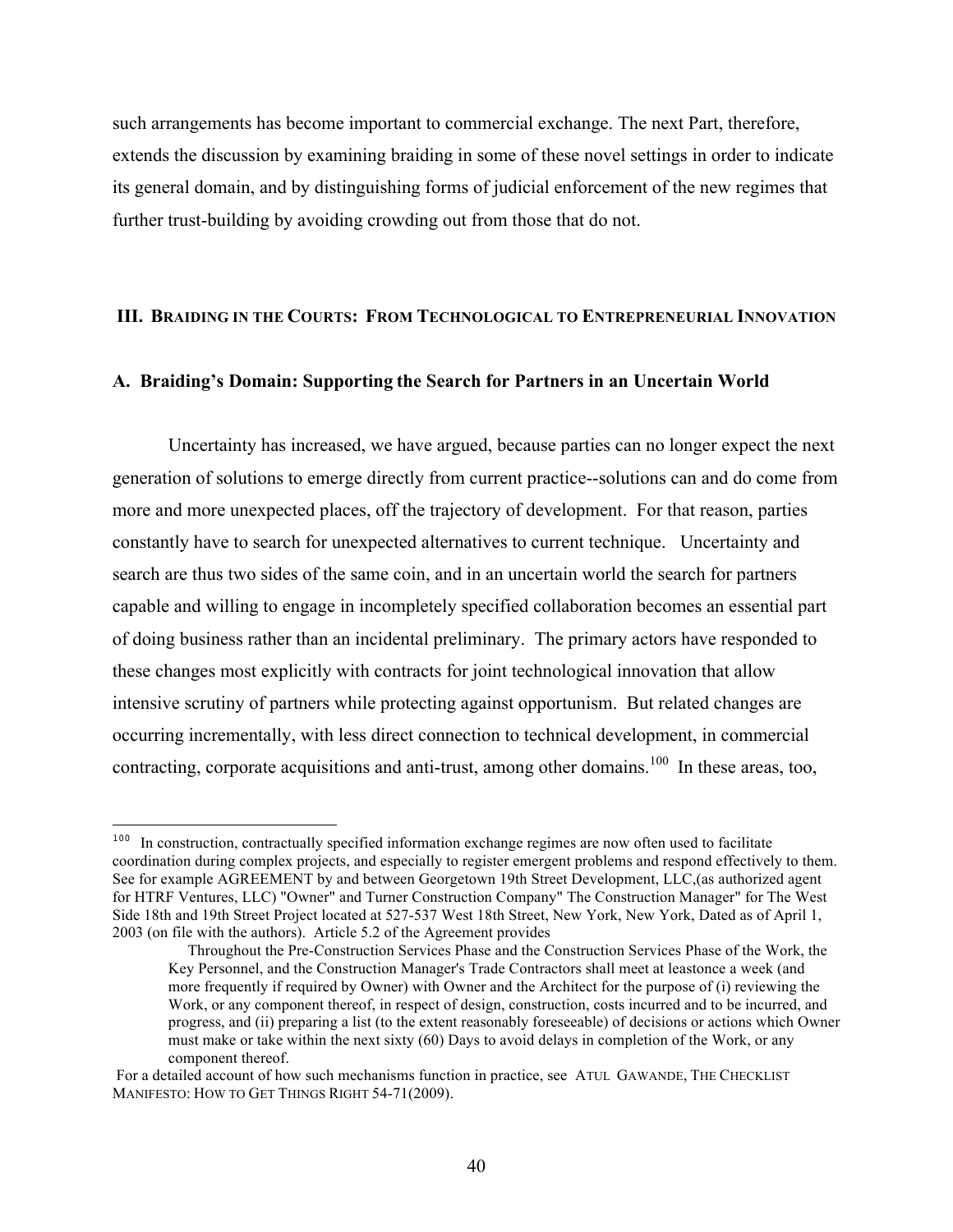the parties increasingly realize that the feasibility of many projects can only be determined by joint investment in the production of information to evaluate whether a project is profitable to pursue. Consequently, parties seek to distinguish agreement on the process of disciplined coevaluation from final agreement on an eventual project.

Ideally, courts would respond to the challenge of searching for partners in uncertain environments by enforcing the chosen methods of mutual cooperation on terms consistent with the arrangements themselves; that is, by imposing low-powered sanctions designed to encourage compliance with the information exchange regime (and the informal relations it supports) while avoiding high-powered sanctions that incentivize the behavior that crowds out informality and destroys the braid. And, indeed, this is what we are beginning to see: Courts in leading cases are sanctioning shamelessly selfish abuse of information-exchange regimes and sometimes deploring the unwillingness of the abusing party to make use of the joint problem solving mechanism that it has co-sponsored. Because the sanction is tied only to the commitment to collaborate, damages for breach of the agreement in these instances are limited in principle to the reliance costs incurred in the collaboration. In this way, the adaptation protocols can achieve their intended purpose of generating information and trust precisely because they never entail an obligation to continue collaborating beyond the period of joint exploration.

But as might be anticipated in an emergent area of law, the decisions of courts called on to enforce braided contracts are not uniformly consistent with the enforcement theory we have developed in this Article. Some decisions invite the award of damages for parties who participate faithfully in the information exchange regime but then decide that it is not profitable

1

Similar collaborative arrangements appear to be proliferating in business process outsourcing. See, for example, The Professional Services Agreement between New Century Financial Corporation and Accenture LLP, dated January 25, 2006, available at http://contracts.onecle.com/new-century-financial/accenture-services-2006-01- 25.shtml, last visited Jan. 11, 2009. The Agreement provides that Accenture will supply defined Human Resource services to New Century, and periodically improve them (7.4). Moreover, under the agreement Accenture will conduct surveys of New Century employees to determine their level of satisfaction with the services provided (7.5). "If the results of any satisfaction survey .. indicate that the level of satisfaction with Supplier's performance is less than the target level .., Supplier shall promptly: (i) conduct a Root Cause Analysis as to the cause of such dissatisfaction; (ii) develop an action plan to address and improve the level of satisfaction; (iii) present such plan to New Century for its review, comment and approval; and (iv) take action in accordance with the approved plan and as necessary to improve the level of satisfaction." (7.6 (c))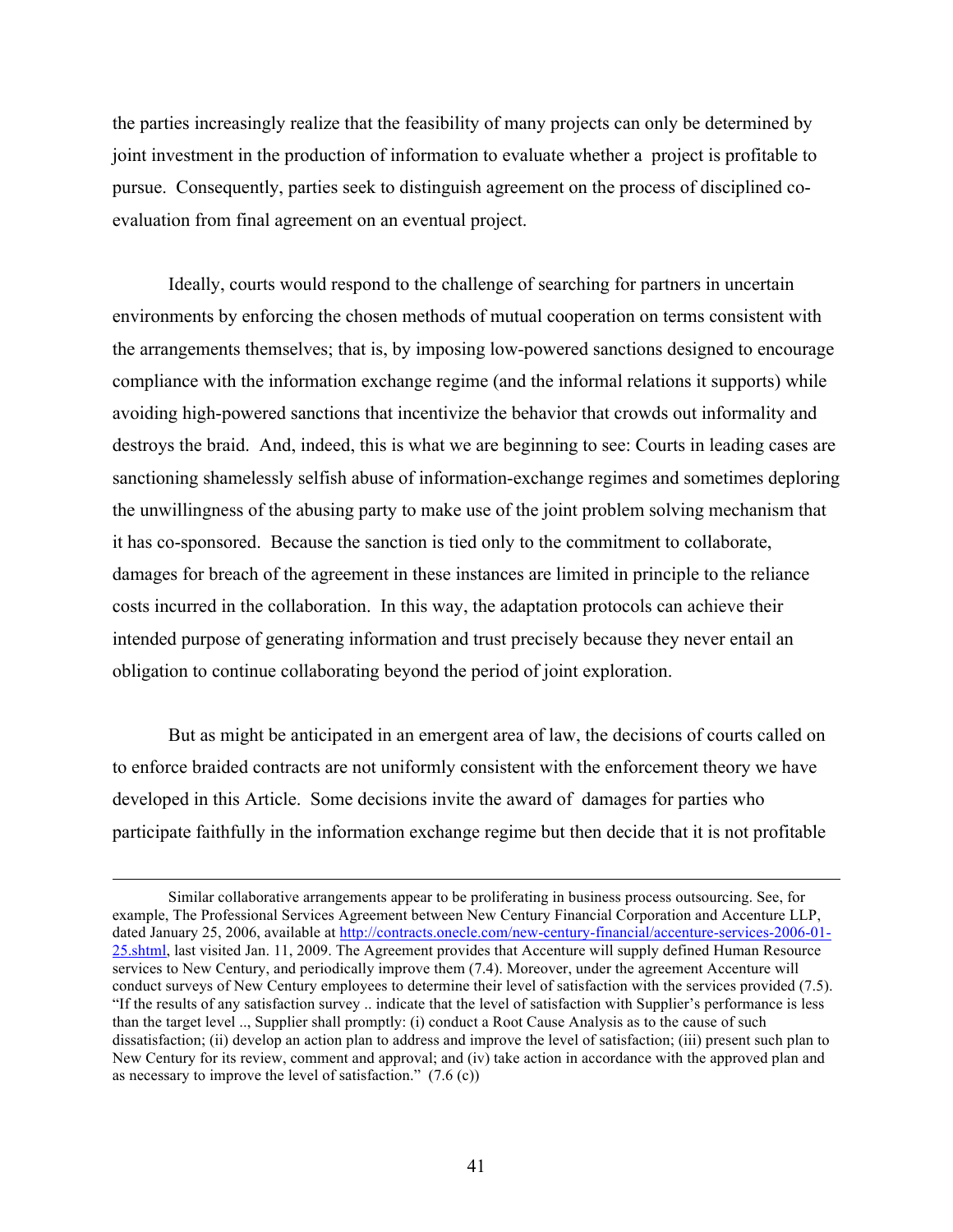for them to continue to pursue the joint project.<sup>101</sup> Other decisions contemplate (or at least invite the possibility of) the award of full expectation damages for breach of the information-exchange obligation.<sup>102</sup> In both instances, courts have failed to appreciate the importance of limiting formal enforcement to the imposition of low-powered sanctions focused on willful violations of the collaboration agreement itself. The prospect that the breakdown of collaborative exploration could give rise to liability merely because ultimate agreement could not be achieved or imposed on the scale of a failed joint project, creates the kind of incentives that undo braiding by inducing strategic crowding out of informal enforcement.

In this Part, we connect a review of the pertinent decisions with the preceding discussion of formal and informal enforcement. We begin with decisions in which important elements of the governance structure—the low powered formal sanctions that support informal enforcement are implied by courts and regulatory bodies as default rules. This discussion moves from contexts where information exchange is centered on technology to ones where it is not. We contrast the benefits of this approach with the costs of imposing high powered sanctions. Here we turn to cases in which courts, in like situations, either consider imposing damages for a failure to reach ultimate agreement or consider imposing expectation rather than reliance damages in instances where opportunism is observed. The divergent approaches to formal enforcement reveal the absence of a sound theoretical construct that courts can use to determine a) when the parties have agreed to explore possibilities for collaboration but have not yet committed themselves to a collaborative project and b) what remedies are appropriate for breach of such commitments. Here we show that the same analysis of braiding that allows courts to know what kind of sanctions to impose on breaches of collaborative obligations can guide determination of when to impose them.

<sup>&</sup>lt;sup>101</sup> See TAN infra.

<sup>&</sup>lt;sup>102</sup> The award of expectation damages for breach of a braided contract would be speculative since the alleged breacher will have abandoned the collaboration before the ultimate project was finalized. Expectation damages purports to put the injured party in the position she would have been in had the collaborative exploration not only been successfully concluded, but a joint project also agreed upon and realized. See discussion TAN infra.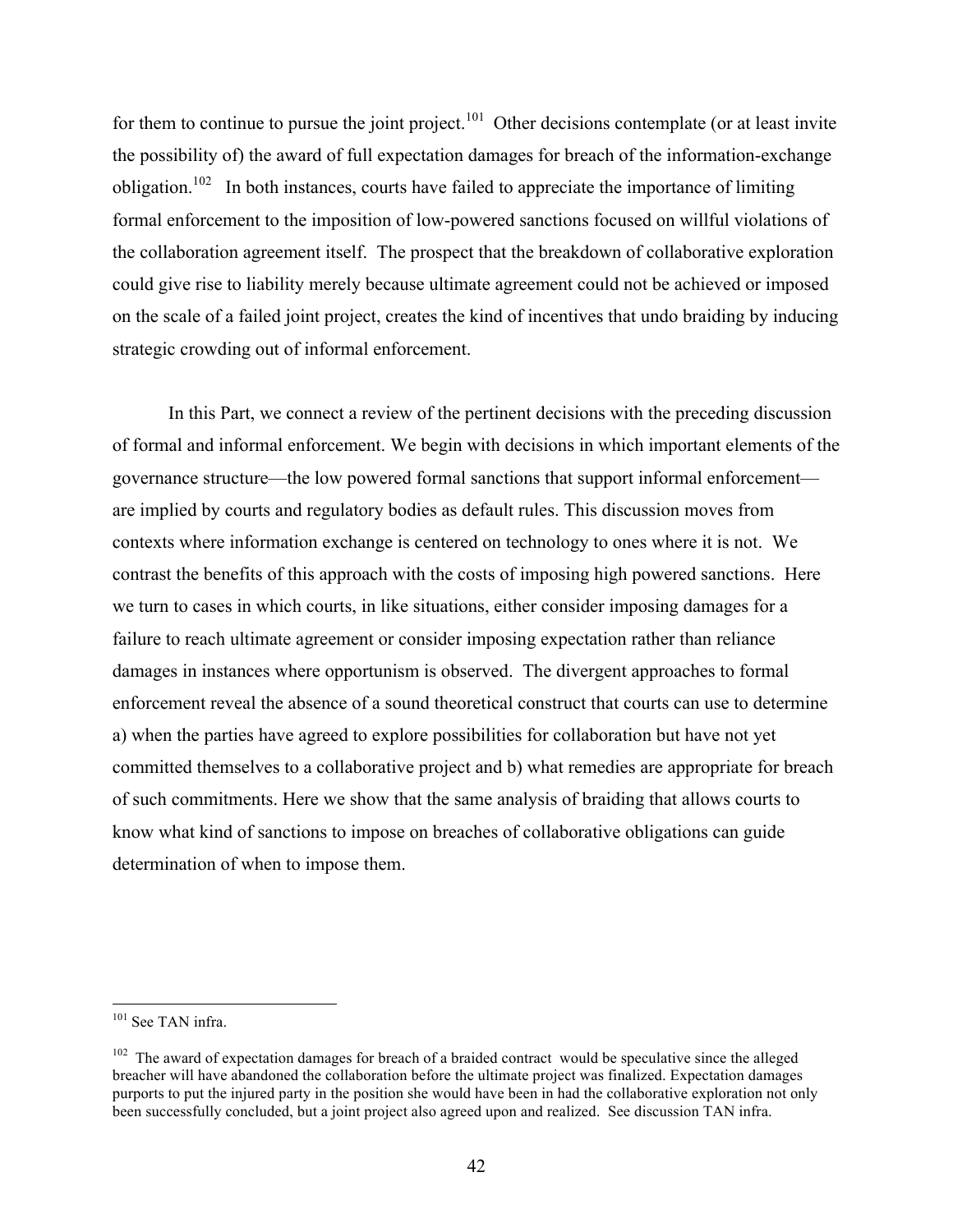#### **B. Technological Innovation: Braiding with "Low-Powered" Formal Enforcement***.*

The question of whether courts would formally enforce elements of the adaptation protocols of collaborative agreements was raised in *Eli Lilly & Co. v. Emisphere Technologies Inc.*<sup>103</sup> Lilly and Emisphere agreed in 1997 to collaborate in research on new chemical "carrier" compounds. The goal was to use these molecules to deliver therapeutic proteins to patients orally, carrying them intact through the human digestive system, which is designed to break proteins into their component amino acids. The research relationship required Lilly and Emisphere to share valuable information. The relationship broke down in a dispute over whether Lilly breached the contract by pursuing its own secret research projects with Emisphere's proprietary carriers. 104

Emisphere contended that in 2000 Lilly began carrying out secret, independent research projects using Emisphere's carriers with proteins other than those committed to the collaborative project. Emisphere also contended that Lilly further violated the agreement by having the employees who worked on the joint program provide confidential Emisphere information to the Lilly team working on the secret projects. The issue for the court was whether Lilly's violation of the adaptation protocols only gave rise to a suit for patent infringement by Emisphere, or whether it gave rise to an independent remedy for breach of contract and, if so, whether Emisphere could terminate the contract and thereby capture the fruits of a valuable, jointly created opportunity.

The court found that the contract was much more than a patent license. Rather, the parties had agreed to a close and collaborative research relationship in which Emisphere provided Lilly with a great deal of information, not all of which might be protected by patent law. Thus, held the court, there was an implied covenant not to use that information outside the scope of the license agreement. In short, the parties had entered into a form of cooperative agreement that had important—and legally enforceable—limits. When Lilly undertook its secret

 <sup>103 408</sup> F. Supp. 2d 608 (S.D. Ind. 2006).

<sup>&</sup>lt;sup>104</sup> The agreement provided, inter alia, that "Lilly shall not have any rights to use the Emisphere Technology or Emisphere Program Technology other than insofar as they relate directly to the Field and are expressly granted herein." Id. at -- (Clause 2.1).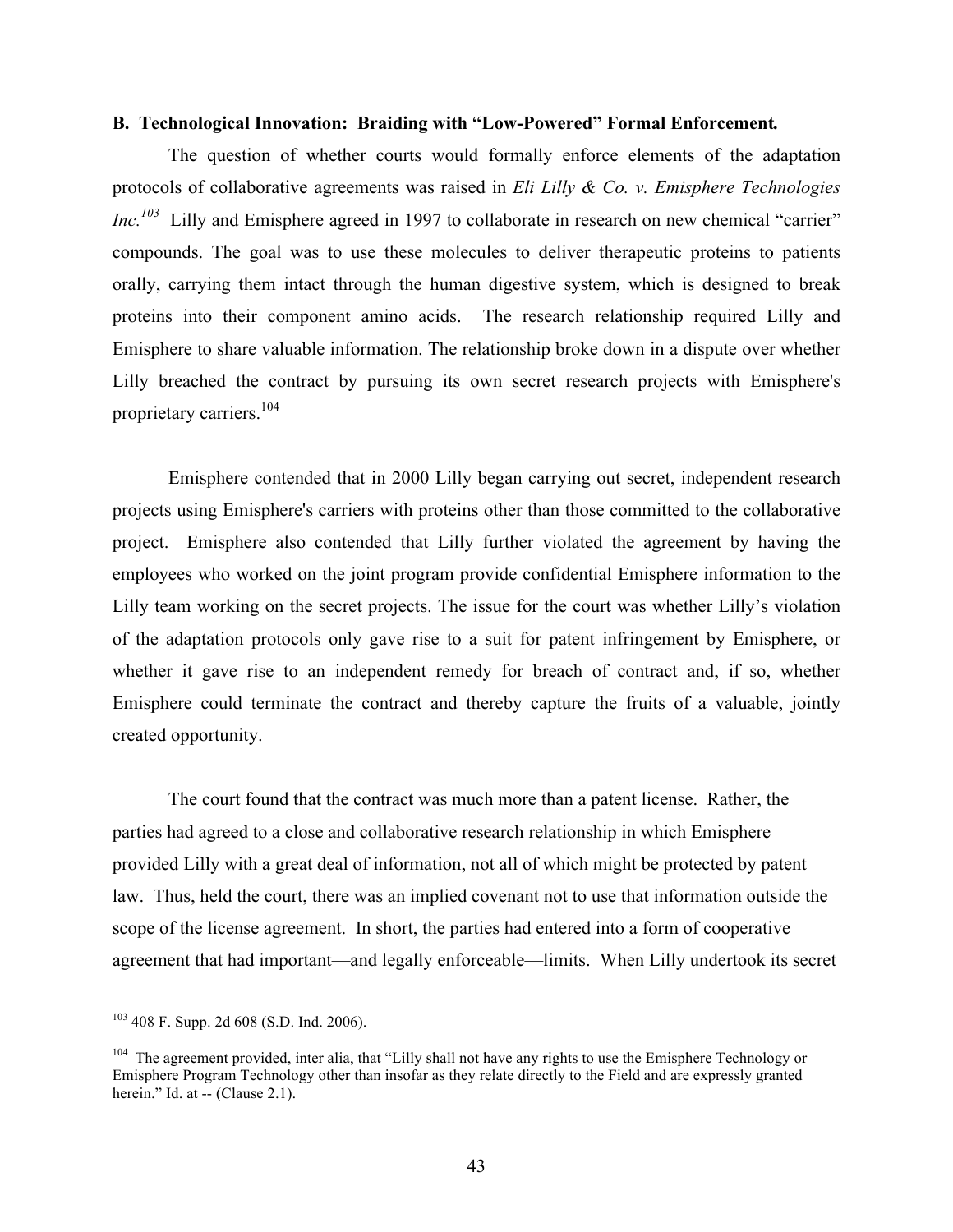research projects, it not only risked a claim of patent infringement, but it breached the contract that gave it the limited license in the first place. Holding that Lilly had therefore forfeited its investment in the joint project, the court concluded:

Lilly and Emisphere entered into a close, collaborative research relationship that required trust and good faith on both sides. After several years of joint research, Lilly decided it really did not need Emisphere any further, so it decided to pursue a secret research strategy in breach of its contractual obligations to Emisphere. The parties in this case are both highly sophisticated and well-counseled businesses that have the right to try to exercise their full legal rights under the relevant contracts. Lilly has asserted theories to justify its actions under the contracts, but those theories are not supported by the evidence or the law. 105

 At one level, *Lilly v. Emisphere* illustrates how courts can use formal enforcement to support a contractual relationship when informal mechanisms have failed. But by only sanctioning "red-faced" violations of the collaborative agreement, such as the secret research group formed by Lilly outside the informal exchanges created by the agreement itself, the court did not attempt to regulate the nature of the collaborative interactions. Thus, the maintenance of the adaptation protocols established by the parties was left entirely within the province of the internally generated enforcement mechanism. The formal enforcement only excluded a (secret) alternative process that undermined the trust that was in fact generated through braiding.

<sup>&</sup>lt;sup>105</sup> Id. at --. A similar result was reached in an analogous case, Medinol Ltd. v. Boston Scientific Corp., 346 F. Supp. 2d 575 (S.D.N.Y.2004). In *Medinol,* the parties entered into "a close and extensive contractual relationship" for research, development, manufacture, and distribution of stents for medical uses." *Id.* at 581. Medinol was to manufacture the stents and Boston Scientific was to sell them in the United States under license from Medinol. The parties agreed that Medinol would establish an "Alternative Line" for manufacturing stents, which Boston Scientific would be permitted to operate under license from Medinol so as to reduce the risk of supply disruptions. That license was limited to "the operation of the Alternative Line." *Id.* at 597. Boston Scientific then set up a secret manufacturing operation outside the scope of the Alternative Line. Although there was no express covenant against such manufacture, the court found that the parties' close collaborative relationship showed that the unauthorized manufacturing amounted to a breach of contract, *id.* at 598, without limiting Medinol to a patent infringement suit. The court further found that Boston Scientific's stealth and secrecy showed it had acted in bad faith by setting up the unauthorized line. *Id.* at 596. The court granted summary judgment for Medinol on liability for the breach, leaving only the issue of damages for trial. See also, Shaw v. E.I. DuPont De Nemours & Co., 126 Vt. 206, 226 A.2d 903, 905-07, 909 (1967) (affirming a damage award for breach of an implied covenant not to use a patent beyond the scope of license).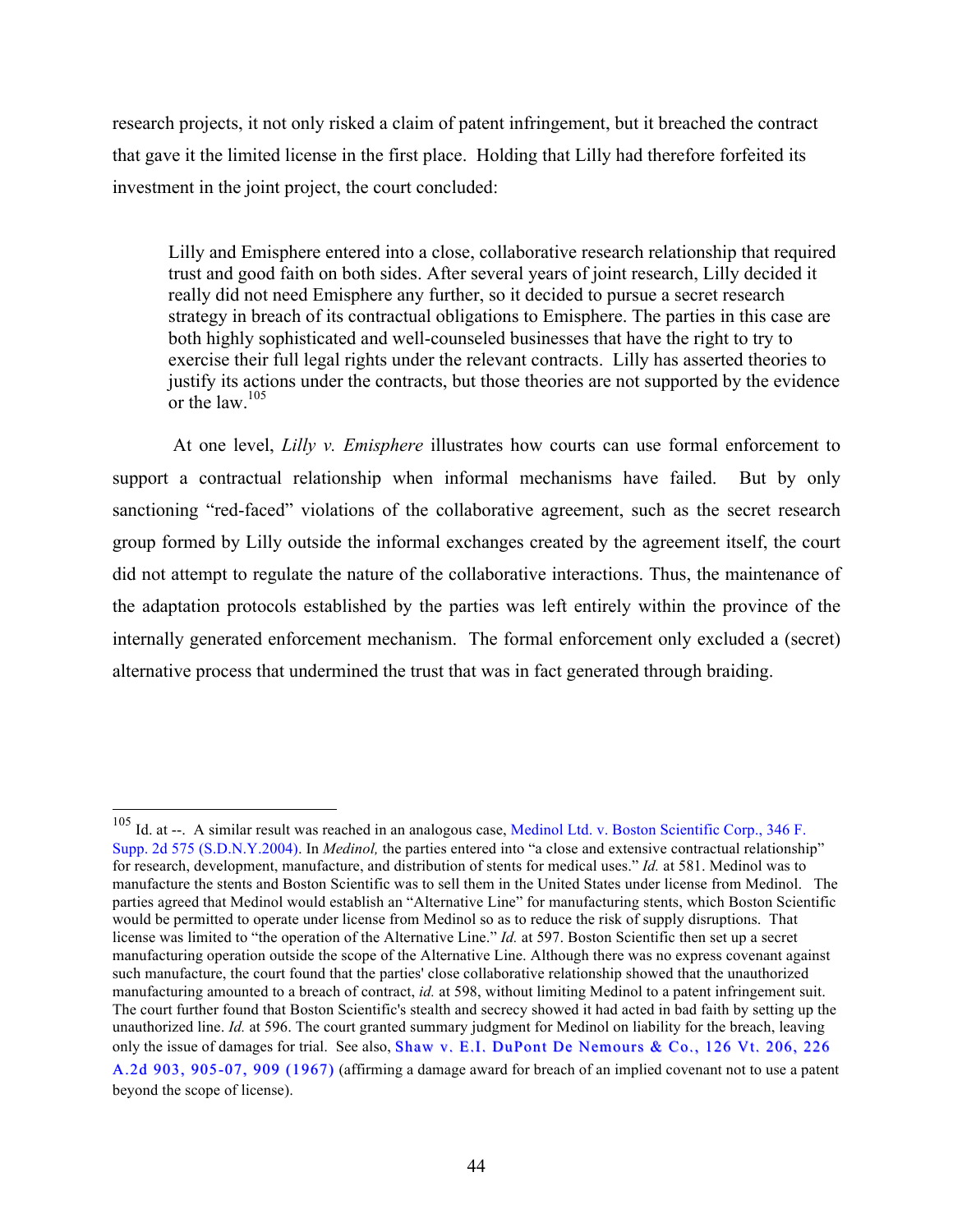# *2. The Federal Trade Commission v. Intel Corp.*

A prominent manifestation of the increased importance of search and preliminary exploration of collaborative possibilities in an increasingly uncertain world is the spread of platform production: systems in which applications or devices have value because they are linked and conveniently accessed through a common operating system, and conversely the operating system has value because of its ability to accommodate a wide and shifting suite of applications.<sup>106</sup> Co-development is endemic and persistent in such systems: no can firm can command the range of expertise needed to build operating systems and applications of the current generation, let alone the range that will prove necessary for succeeding ones. Collaborative exploration of the feasibility of new features of the operating system or innovations in applications is routine. It is not a response to an unusual opportunity, as might seem to be case for any particular collaboration between, say, big pharma and little pharma viewed in isolation. Rather, collaboration is a well-defined phase in the product cycle of the industry, with correspondingly well honed protocols regulating the content and timing of the information provided.

Intel Corporation is the leading maker of general-purpose microprocessors—the central processing unit or "brains" of the computer. With a current world market share of about eighty percent of total annual dollar sales, Intel Corp. is widely acknowledged as a leader—perhaps *the* leader—in platform development.<sup>107</sup> Product generation after product generation, Intel maintains various innovative "ecologies" in which it, together with its independent collaborators, develop new tools for producing microprocessors every more densely packed with semiconductor devices, new software operating systems, new applications and new devices for speeding the flow of information to and from the microprocessor to other components of the computer. Because the capabilities of the computer depend so directly on the capabilities of the

 <sup>106</sup> See Joseph Farrell & Philip J. Weiser, *Modularity, Vertical Integration, and Open Access Policies: Towards a Convergence of Antitrust and Regulation in the Internet Age,* 17 Harv. J.L. & Tech. 85, 90–96 (2003) (describing evolution towards open-access modular platform technology in three industries and noting that modularity facilitates innovation by organizing independent complementary specialized producers); cf. David S. Evans, *The Antitrust Economics of Multi-Sided Platform Markets,* 20 Yale J. Reg. 325, 331–36 (2003) (describing economics and conditions of platform markets, which productively coordinate needs and abilities of complementary participants).

<sup>&</sup>lt;sup>107</sup> ANNABELLE GAWER & MICHAEL A. CUSUMANO., PLATFORM LEADERSHIP : HOW INTEL, MICROSOFT, AND CISCO DRIVE INDUSTRY INNOVATION (Harvard Business School Press, 2002).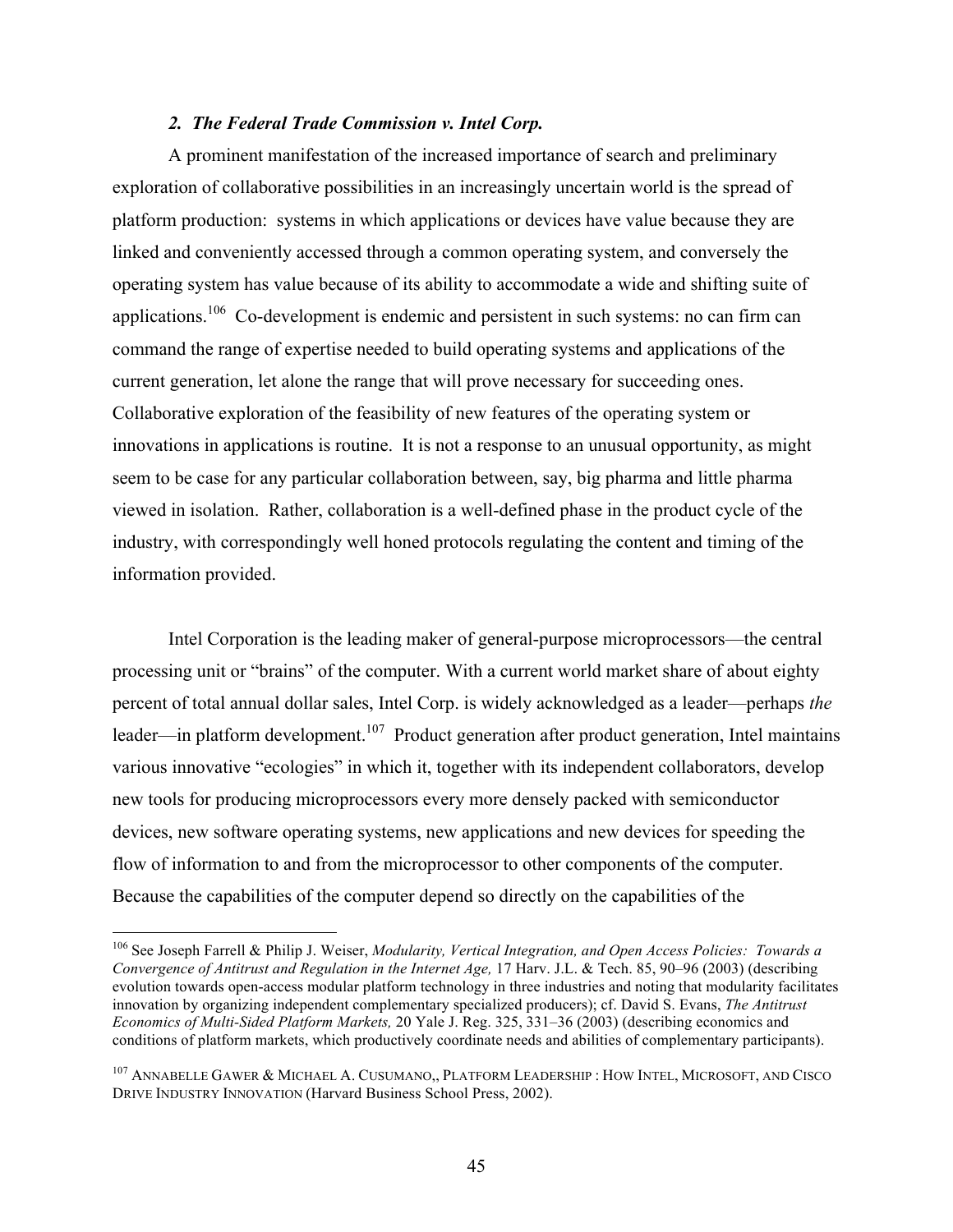microprocessor, it is impossible to design the next generation of a computer without detailed, advance knowledge of the performance of the microprocessor it will incorporate. Intel makes the necessary design information available to its collaborators in the personal computer, workstation and server industries through the Advanced Technology (AT) program at the relevant internals.<sup>108</sup> Under this program, Intel furnishes customers with electrical, mechanical, and thermal characteristics of its microprocessors, as well as advanced product samples, and technical assistance to test and debug systems.

In 1998, however, three of Intel's leading customers lodged a complaint with the Federal Trade Commission alleging that on separate occasions Intel excluded them from the AT program in order to force them to license Intel microprocessor-related technology that they developed and owned.<sup>109</sup> The Digital Corporation, then a leading maker of mini-computers, had previously sued Intel for infringing its patent rights in developing the Pentium Pro device.<sup>110</sup> The presumed purpose of the alleged infringement was to close some of the performance gap between Intel's products and Digital's superior Alpha processor. Digital also alleged in the complaint that Intel responded to the suit by publicly excluding it from the AT program, demanding the return of technical information, and deliberately creating uncertainty within the industry regarding Digital's access to timely knowledge of new Intel products and thus its ability to deliver the next generation of its computers on the schedule required by the market.<sup>111</sup> Intergraph Corporation, the second complainant, and then a leading manufacturer of advanced engineering workstations, claimed that in 1996 Intel had demanded from Intergraph a royalty-free license to use the latter's Clipper microprocessor technology as a condition of continued participation in the AT program. When Intergraph refused, Intel denied it access to crucial graphics technology.<sup>112</sup>

 $108$  FTC, In the Matter of INTEL CORPORATION, a corporation. DOCKET NO. 9288 COMPLAINT, June 8, 1998, at 1-3.

<sup>&</sup>lt;sup>109</sup> FTC complaint at 3.

<sup>&</sup>lt;sup>110</sup>FTC complaint at 5.

 $111$  Id.

 $112$  FTC complaint at 6.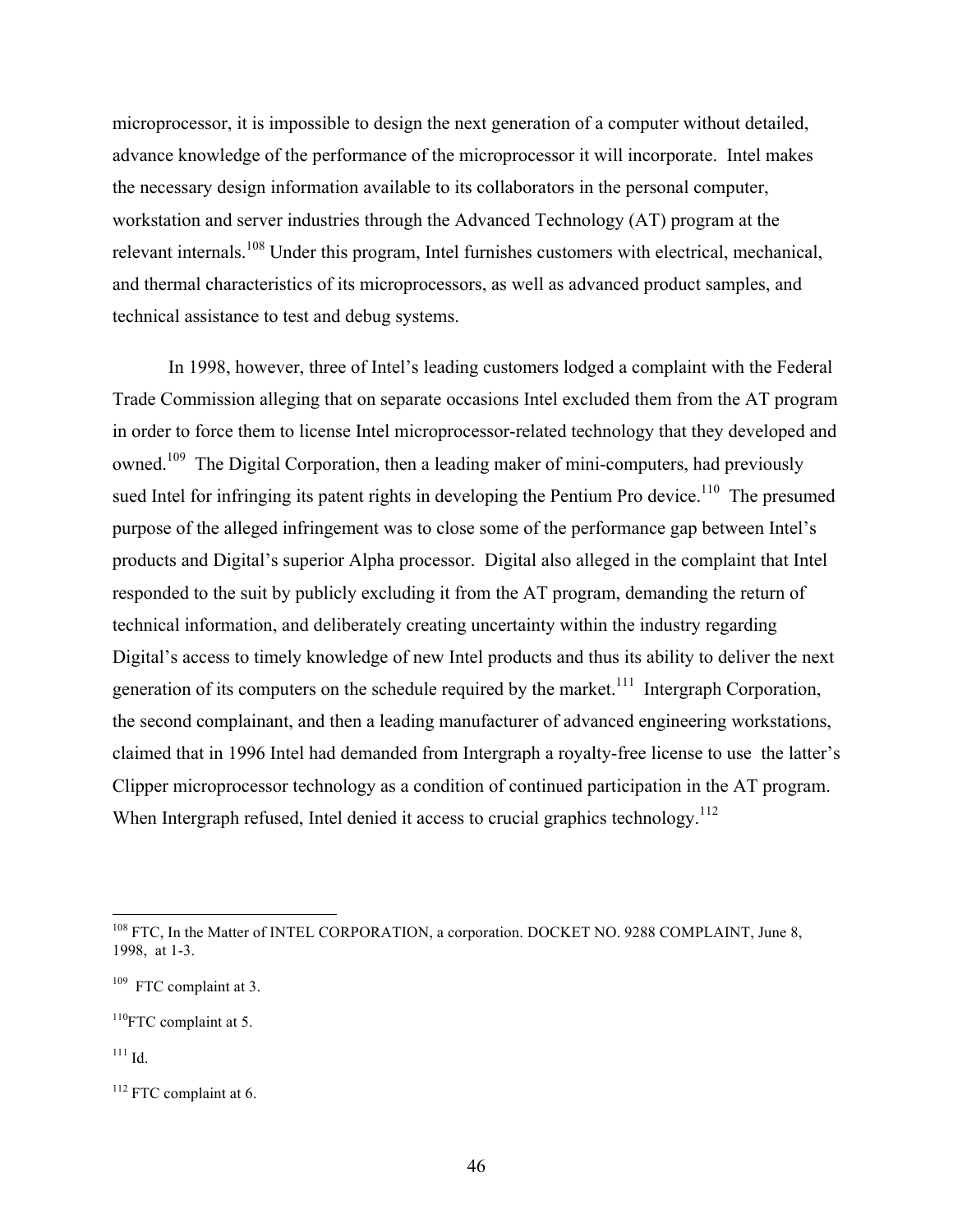Intel increased pressure on Intergraph the following year, when Intergraph claimed that third-parties, using Intel technology, were infringing certain of its patents, and these parties in turn sought indemnification from Intel against Intergraph's claims.<sup>113</sup> When Intergraph again refused the royalty-free license, Intel allegedly again retaliated with exclusion from the information regime.114 The third complainant, Compaq Computer Corporation, then the largest maker of personal computers in the world, claimed that it had been excluded from the AT program because of a suit against a computer systems manufacturer, Packard Bell Electronics, Inc., for infringing its patents.<sup>115</sup> As the supplier of the infringing components, Intel had intervened in the suit on Packard Bell's behalf.

 Thus, taking the allegations in the complaint at face value, it appears that Intel abused the iterative collaboration inherent in platform development in two ways: first by expropriating technology developed by some of its key partners, and second by using the AT program to cow them into tolerating this misuse. Judging again by appearances, it seems that Intel was, until the time of the complaint, largely successful in achieving its purposes: Apparently in response to the pressure exerted on them, Compaq and Digital cross-licensed the relevant technologies with Intel. Intergraph successfully resisted, but only by obtaining a preliminary injunction from a federal district court requiring Intel to permit Intergraph to participate in the AT program pending resolution of the suit claiming patent infringement. 116

In its settlement with Intel, the FTC was at pains to protect the AT regime, broadly defined as encompassing "all information necessary to enable a customer to design and develop, in a timely way, computer systems incorporating Intel microprocessors," from abuse by any of the participants.<sup>117</sup> Section IIA of the Settlement expressly prohibits Intel from withholding or threatening to withhold advance technical information, or refusing or threatening to refuse to sell

 $113$  Id.

<sup>&</sup>lt;sup>114</sup> FTC complaint at 7.

<sup>&</sup>lt;sup>115</sup> FTC complaint at 8.

<sup>&</sup>lt;sup>116</sup> FTC complaint at 7-8.

<sup>117</sup> Docket No. 9288, Agreement Containing Consent Order (Paragraph I.C).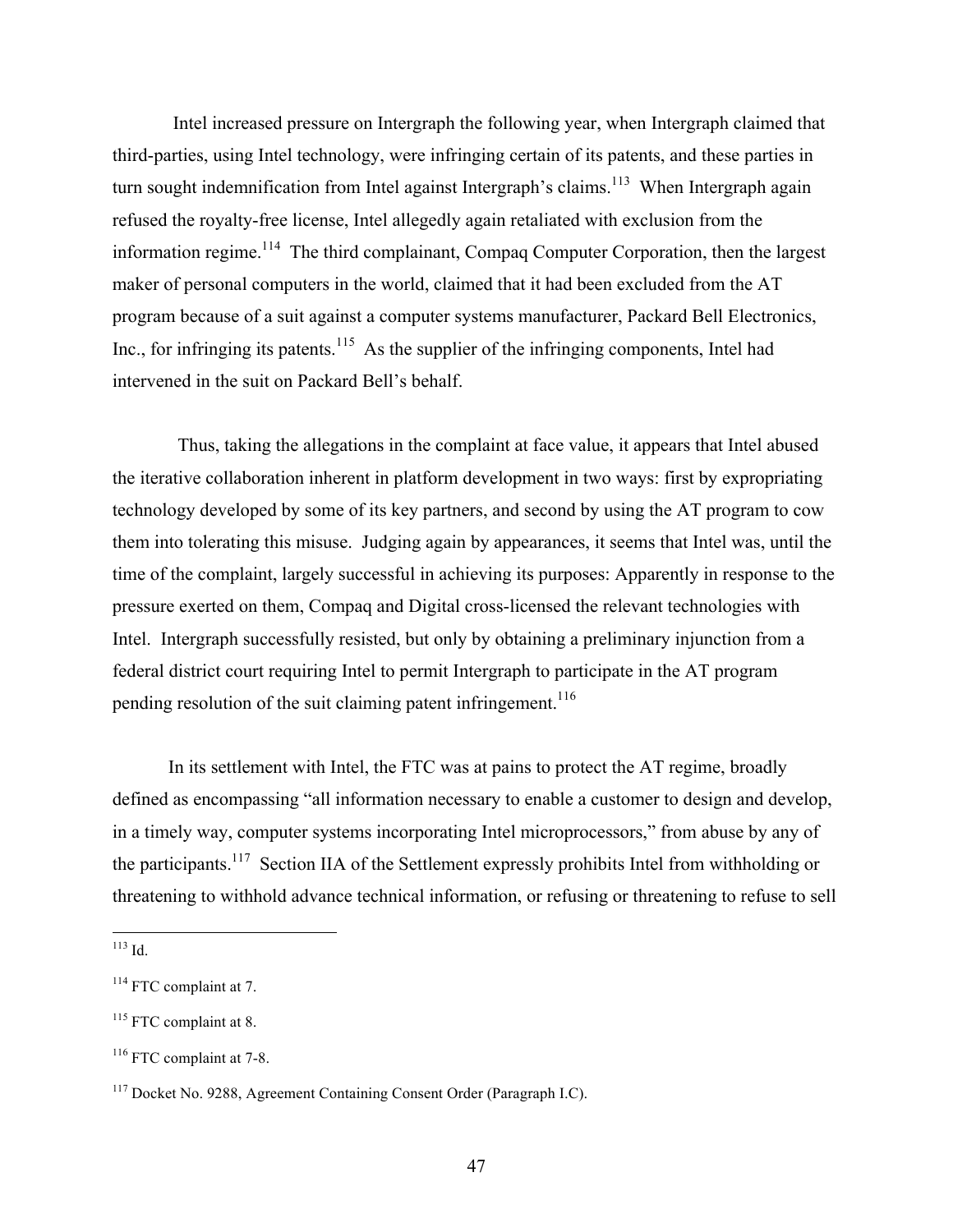microprocessors to particular customers to obtain advantage in a dispute over intellectual property.<sup>118</sup> But conversely, the agreement protects Intel against (would be) customers or competitors seeking to use the AT program to gain access to information that would advantage them in competition with Intel and thereby obligate Intel to enter commercial relations that it would not otherwise entertain.<sup>119</sup> Thus, Section IIB provides that Intel may withhold AT information from customers based on lawful business considerations unrelated to the intellectual property disputes.<sup>120</sup> For instance, Intel is neither required to provide AT information or microprocessors to potential competitors who have not designed or developed such devices within the preceding year, nor to actual competitors who already produce like devices.<sup>121</sup> As the FTC emphasized in its own analysis, the agreement

does *not* impose any kind of broad "compulsory licensing" regime upon Intel. So long as it is otherwise lawful, Intel is free to decide in the first instance whether it chooses to provide or not provide information to customers, and whether to provide more information or earlier information to specific customers in furtherance of a joint venture or other legitimate activity. Moreover, the Order is limited to the types of information that Intel routinely gives to customers to enable them to use Intel microprocessors, not information that would be used to design or manufacture microprocessors in competition with Intel.<sup>122</sup>

In distinguishing between the AT regime—open to all with legitimate interests--and commercial decisions based on participation in the regime—taken to be within the discretion of Intel and its potential partners–the FTC's resolution of the complaint against Intel fully reflects and gives legal effect to the distinction, central to braiding, between the obligation to explore collaboration and the freedom to choose to collaborate or not on the basis of this experience. It thus affirms, in a key regulatory domain, the essential elements of the *Emisphere* holding in contract.

<sup>&</sup>lt;sup>118</sup> Id at Section IIA

<sup>119</sup> Id. at Section IIB. 3.

 $120$  Id. at Section IIB. 2.

 $121$  Id. at Section IIB. 4, 5.

 $122$  Federal Trade Commission, Analysis of Proposed Consent Order to Aid Public Comment (1999), on line at http://www.ftc.gov/os/1999/03/d09288intelanalysis.htm, last visited Dec. 22, 2009.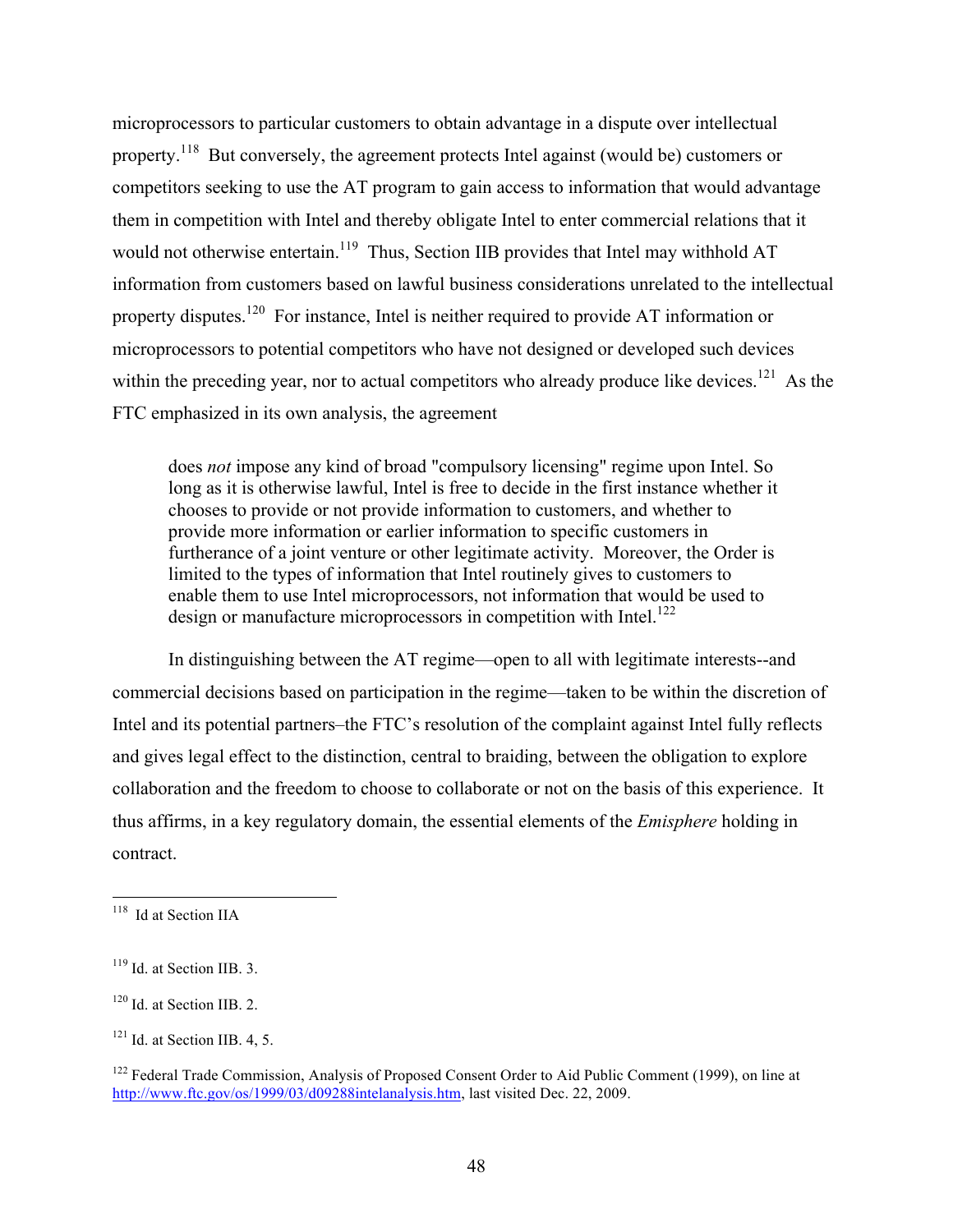# **C. Entrepreneurial Innovation: Braiding in Preliminary Agreements.**

#### *1. The Search for Partners and the Binding Duty to Negotiate in Good Faith*

Assume two commercial parties agree to collaborate in investigating the prospects for what they hope to be a profitable commercial project.<sup>123</sup> The parties agree on the nature of the initial investment that each is to make to support the collaboration, but the ultimate project, and what precisely each is to do to achieve it, cannot be described. As a result, important terms also cannot be agreed upon. Nevertheless, the parties agree to proceed with their respective investments and also agree to negotiate the remaining terms of the contract once they can observe the fruits of those efforts. These two parties have reached what the law now recognizes as a "preliminary agreement." They are unable to write a more complete incentive contract at the outset because they function in an uncertain environment in which a profitable project might take a number of forms, and just which form will work, if any, is unknown at the outset. Notwithstanding the continuing uncertainty, each party must now make an investment in information if the project is to be realized. Only by each party investing and sharing the information that the investment reveals can they determine collaboratively whether their project can possibly succeed and, if so, on what terms. The increased knowledge about the project revealed by the initial investments, together with realization of the state of the world in which the project will be pursued, will then permit the parties to determine whether to finalize the deal with a fully enforceable contract.

The question is whether and to what extent is a preliminary agreement that looks to the future exchange of private information formally enforceable? The question is important because the parties meet as strangers with no necessary prospect of an on-going relationship, and as yet there is no mechanism to stimulate the development of trust. Thus, the risk of opportunism is significant. This is particularly the case where the parties undertake to invest concurrently and then to share the information that the investments yield. Suppose one party who has agreed to invest at the same time as her counterparty thereafter elects instead to wait and see what comes of her counterparty's investment – in effect reneging on the mutual commitment to collaborate.

 <sup>123</sup> The discussion in this section draws on Alan Schwartz & Robert E. Scott, *Precontractual Liability and Preliminary Agreements*, 120 Harv. L. Rev. 661 (2007).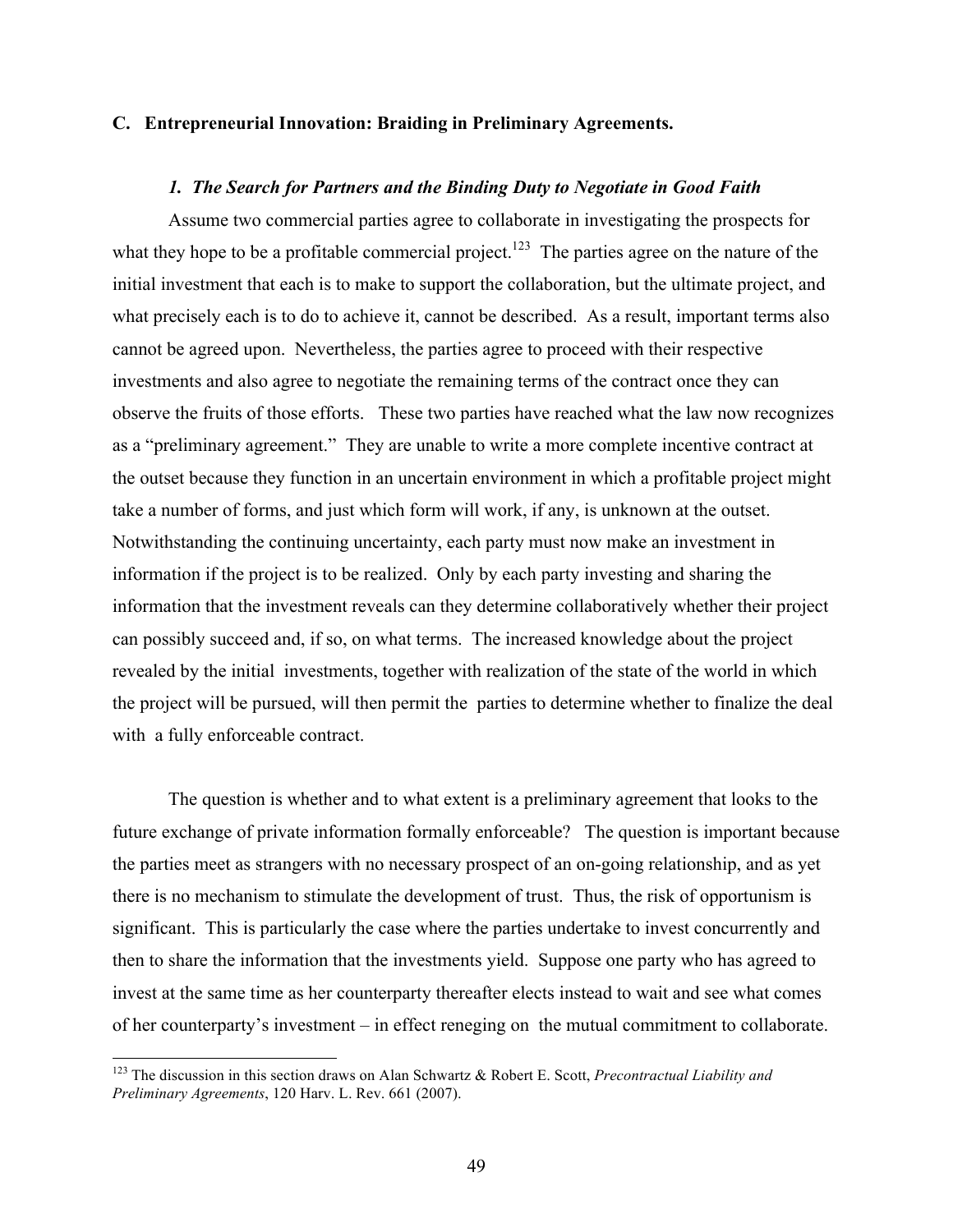Delaying a promised investment under these conditions offers several strategic advantages. First, the passage of time and her partner=s investment is likely to reveal whether the project will be profitable. If so, the opportunistic party—having yet to make any investment in the project can exploit the counterparty in a negotiation over the terms of the ultimate contract.<sup>124</sup> Second, if the project proves unsuccessful, delay permits the opportunistic party to avoid the resulting sunk costs. Those savings will likely be larger than any offsetting losses from delayed returns if the project instead proves profitable. 125

Historically, preliminary agreements such as this would be unenforceable under the indefiniteness doctrine of the common law of contracts.<sup>126</sup> Recently, however, in a major shift in doctrine, courts have relaxed the common law rule under which parties are either fully bound or not bound at all. Instead, a new enforcement rule is emerging to govern cases where the parties contemplate further negotiations.<sup>127</sup> This new rule responds to the increasing importance to

Id. at 35.

 $124$  In negotiating the terms of the ultimate contract, the division of the contractual surplus will not reflect the fact that one party has made specific investments that contribute to the surplus. Because the specific investments are sunk costs, the opportunistic party can compel the investing party to share the payoffs from her investment. For discussion, see Alan Schwartz & Robert E. Scott, *Contract Theory and the Limits of Contract Law,* 113 Yale L. J. 541, 559-62 (2003).

<sup>&</sup>lt;sup>125</sup> For a formal model supporting this analysis, see Schwartz & Scott, supra note – at 676-91.

 $126$  ROBERT E. SCOTT & JODY S. KRAUS, CONTRACT LAW AND THEORY 29-41, 299-303 ( $4$ <sup>TH</sup> ED. 2007). Two factual patterns typify unenforceable indefinite agreements at common law. The first, illustrated by *Varney v. Ditmars*, [111N.E. 822 (N.Y. 1916] is the indefinite bonus contract. In *Varney*, the New York Court of Appeals held a bonus agreement for ``a fair share of the profits'' too indefinite and thus enforceable. The second archetype is a variation on the first, extending the common law rule to agreements where essential terms were explicitly left to further negotiation. For example, in *Petze v. Morse Dry Dock & Repair Co.*, 109 N.Y.S. 328 (App. Div. 1908), the New York appellate court held that an agreement providing that ``the method of accounting to determine the net distributable profits is to be agreed upon later'' was unenforceable under the indefiniteness rule. Common law courts thereafter have consistently held that such "agreements to agree" are unenforceable so long as any essential term was open to negotiation.

 $127$  The rule originated with the opinion of Judge Pierre Leval in Teachers Insurance and Annuity Association of America v. Tribune Co., 670 F. Supp. 481, 488 (S.D.N.Y. 1987). Judge Leval identified two separate types of "preliminary agreements." He labeled as "Type I" those cases where the parties have agreed on all material terms but have also agreed to memorialize their agreement in a more formal document. Disputes arise primarily because parties have failed to express clearly their intention as to *when* their arrangement would be legally enforceable. Here the question is solely one of timing—when have the parties manifested an intention to be legally bound? In contrast, "Type II" agreements concern Abinding preliminary commitments@ **B** the preliminary agreements we analyze here. In this latter case, the parties agree on certain terms but leave possibly important terms open to further negotiation. This requires courts to determine *whether* such an agreement had been made, *what* the duty to bargain in good faith entails, and *which* remedy should be awarded for breach of that duty. This framework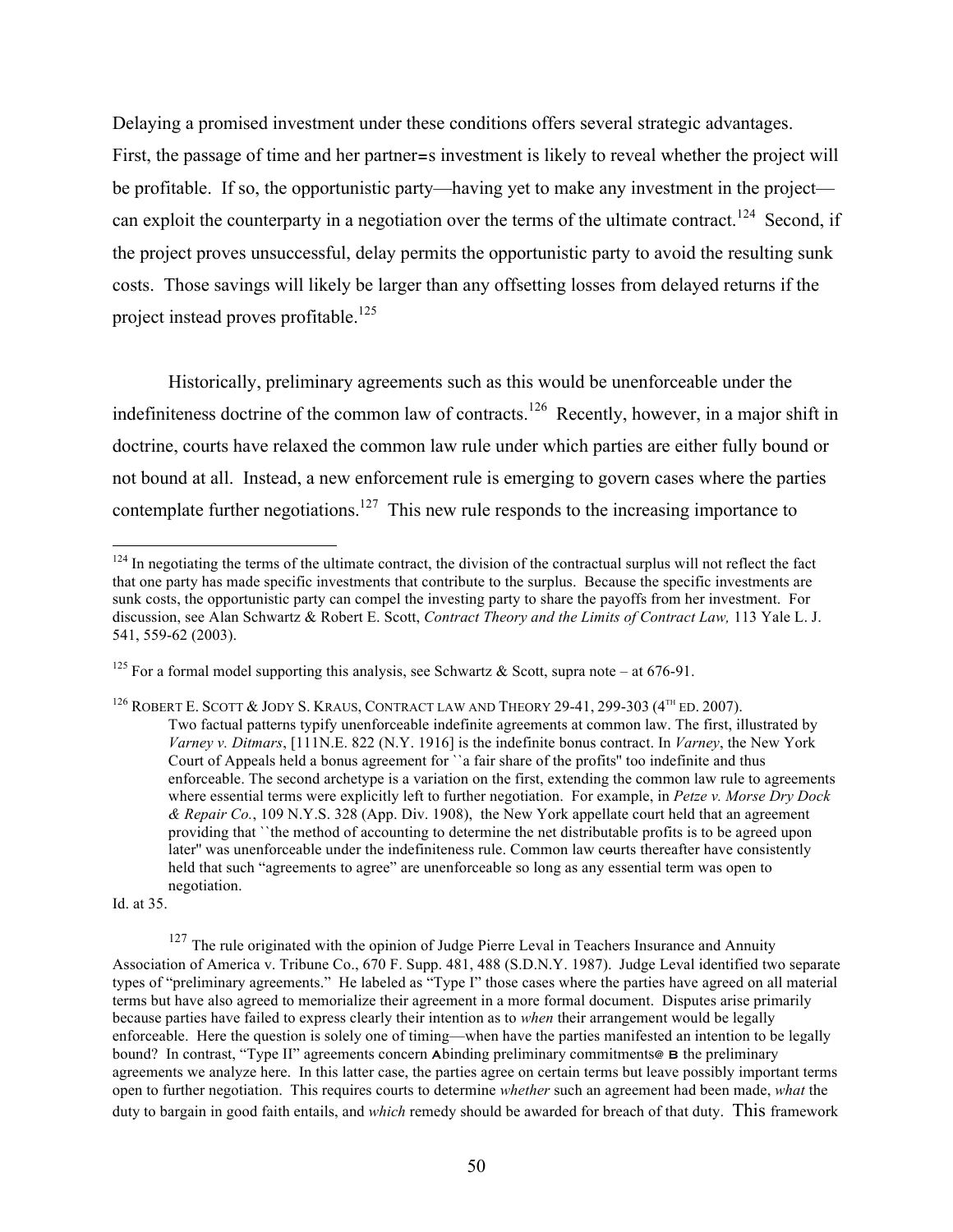successful collaborations of the search for new partners in an uncertain environment. The new rule starts with the presumption that Apreliminary agreements@ typically do not create fully binding contracts.<sup>128</sup> This presumption rests on the traditional common law view that courts should not hold parties to contracts unless the parties intended to make them. The shift comes from courts now recognizing that welfare gains can result from attaching some level of formal enforcement to agreements to collaborate that were intended to bind despite the need for further negotiation. The new default rule thus enforces "a mutual commitment to negotiate together in good faith in an effort to reach final agreement."<sup>129</sup> Neither party, however, has a right to demand performance of the contemplated transaction. If the parties cannot ultimately agree on a final contract, they may abandon the deal. Both parties thus enter into an option on the ultimate deal, which is exercisable after the parties learn the information produced through the preliminary investments and whose price is the cost of the preliminary investment. A federal court recently referred to this way of enforcing preliminary agreements as Athe modern trend in contract law." 130

This new rule governing preliminary agreements to collaborate -- creating a legal duty to bargain in good faith but not requiring the parties to agree -- is an appropriate first step in solving the parties' contracting problem. As we argued above, it is helpful to attach some formal support to those agreements that depend on initial learning to achieve innovation, particularly when the imposition of low-powered enforcement stimulates the mechanisms that build trust. The contemporary judicial approach to preliminary agreements of this sort appropriately opens the door to judicial support of mutual learning in contracts for innovation. Nevertheless, the courts' experience so far provides little normative guidance concerning the breadth of the enforceable obligation, an important shortcoming when, as we have seen,  $131$  the breadth of judicial

1

has been followed in at least thirteen states, sixteen federal district courts and seven federal circuits. *See* Schwarz & Scott, supra note – at 76-80.

<sup>&</sup>lt;sup>128</sup> See R.G. Group Inc. v. Horn & Hardart Co., 751 F.2d 69, 74 (2d Cir. 1984).

<sup>129</sup> *TIAA* v. *Tribune*, 670 F. Supp. at 498.

<sup>&</sup>lt;sup>130</sup> Beazer Homes v. VMIF, 235 F. Supp. 2d 485, 498 ( $4^{th}$  Cir. 2003).

 $131$  See TAN supra.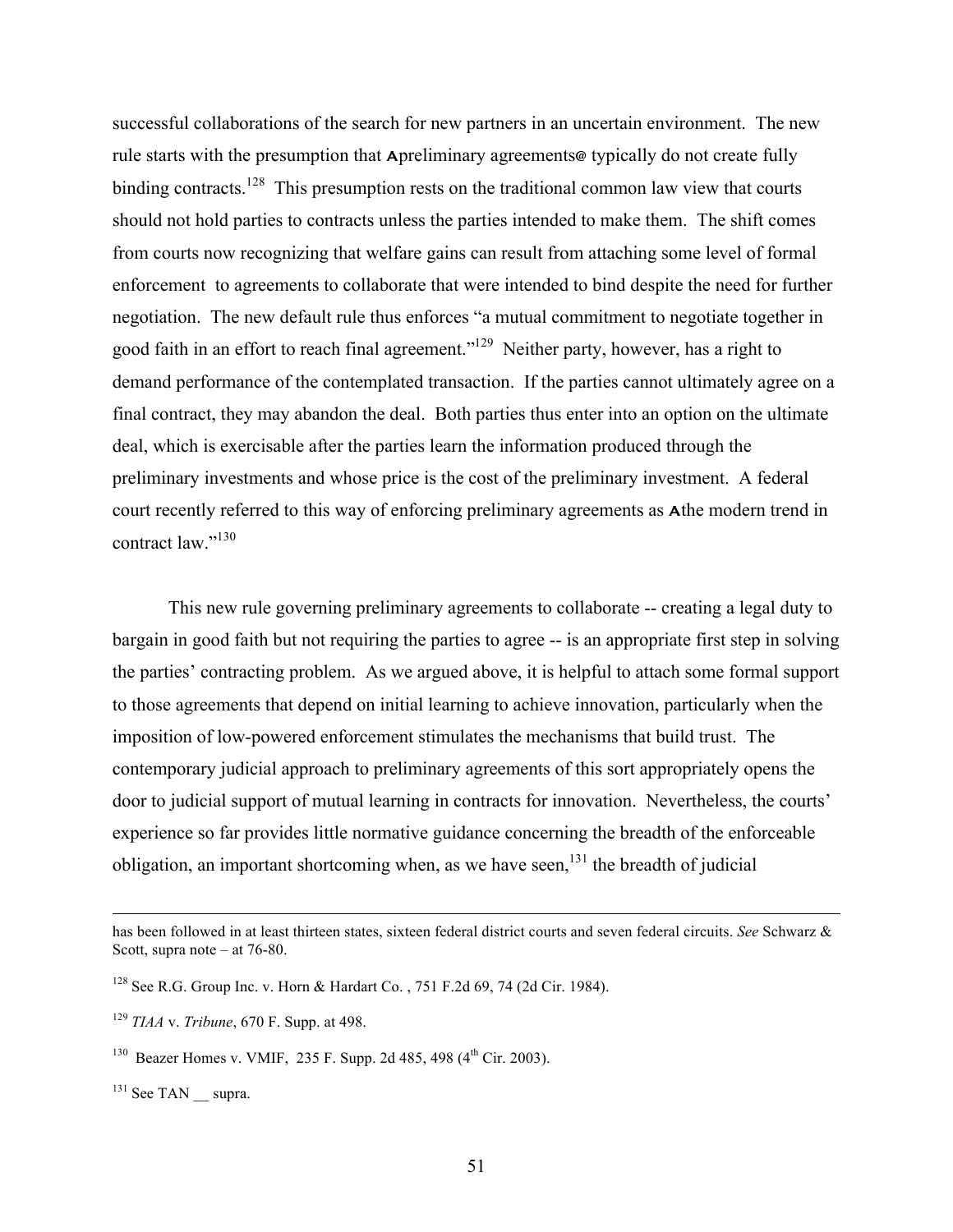enforcement is critical to whether crowding out is the unintended perverse consequence of the new formal enforcement. Most significantly, the courts do not indicate just what the parties should bargain about. The new legal doctrine thus raises the dual questions of when should preliminary agreements be enforced and what precisely is meant by enforcement.<sup>132</sup>

 Our analysis of the function of the braiding mechanism suggests that the parties to this agreement should be legally required to comply with their initial commitments to pursue promised investments (typically investments in information) that are necessary to reveal whether or not the proposed project is feasible. But formal enforcement should play no role in determining whether or not the project should go forward and on what terms. After all, rational parties will pursue efficient projects and abandon inefficient projects. The parties already have strong incentives to negotiate faithfully over the conditions for achieving success. A refusal to negotiate further if a party determines that the project has negative present value should not be a violation of the duty to bargain in good faith. The parties will agree to pursue the project whenever the collaboration yields a present value surplus and not otherwise. Rather, the challenge, as in *Lilly v. Emisphere,* is to discourage parties from defecting early in the relationship before a robust pattern of cooperation has developed. The threat of a legal sanction, therefore, should only be designed to give the parties sufficient opportunity to develop patterns of cooperation supported by switching costs. On this basis, the question for the court should primarily be one of character rather than capability: has one party behaved opportunistically by deferring a promised investment so as to exploit the advantages of hindsight, and, if so, what remedy is appropriate?

# *2. Enforcing the Duty to Negotiate with only Low-Powered Sanctions.*

To what extent, then, can we say that the new legal framework governing preliminary agreements has created a useful braiding mechanism? An examination of litigated cases can only provide some clues as to the utility of imposing formal sanctions on a relationship otherwise dependent upon informal enforcement. One significant datum, however, is available. We would hypothesize that the braiding mechanism would function as a complement rather than as a substitute for legal enforcement if and only if the following condition is satisfied: The courts are

<sup>&</sup>lt;sup>132</sup> We discuss the question of what precisely is meant by the duty to negotiate in good faith in Part IIIE infra.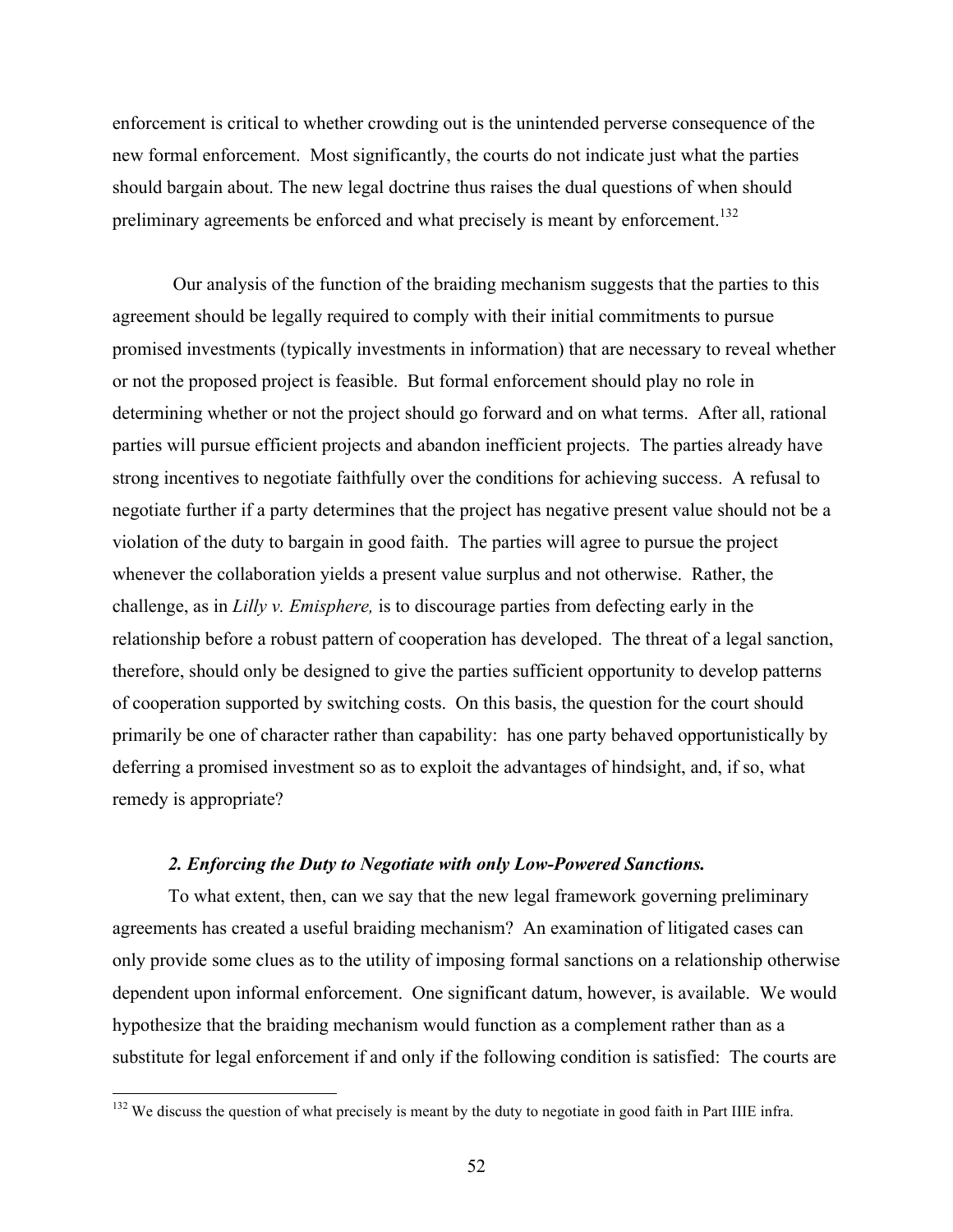only deploying low powered incentives; that is, courts only sanction cheating on the parties' mutual commitment to iterative collaboration but do not attempt to regulate the course or the outcome of the collaboration. Put differently, the court should require a party to repay the price the counterparty paid for the option – the amount spent on the preliminary investment – however, it should not require even a breaching party to exercise the option either by completing the transaction or by imposing expectation damages. This hypothesis follows from the evidence that the imposition of such high powered enforcement risks crowding out the trust needed to enforce the agreement informally. An examination of litigated preliminary agreements suggests that courts are divided in their understanding of the reach of the duty to bargain in good faith.<sup>133</sup> The outcome in some of the cases, however, does tend to support the braiding hypothesis.

Consider first *In re Matterhorn Group, Inc.*<sup>134</sup> There, Swatch wanted to sell more watches in the United States by expanding its franchise operations. Matterhorn and Swatch agreed to collaborate on pursuing the possibility of a long-term relationship: the parties signed a letter of intent granting Matterhorn the exclusive franchise for thirty possible sites. Under the agreement, Matterhorn undertook to invest in finding appropriate locations for retailing Swatch watches from among the list of possible locations. Swatch undertook to process diligently the applications for franchises at potentially profitable locations as Matterhorn filed them, and then to seek financing and approval of franchises at chosen locations from its parent firm. Thus, in terms of the framework set out above, the parties agreed to collaborate by making concurrent investments in pursuit of an entrepreneurial innovation: Swatch was to invest in opportunity costs (by granting exclusive rights to Matterhorn) and in the human capital needed to process applications and to become familiar with the American business climate; Matterhorn was to make human capital investments in search and information costs. The project contemplated an iterative exchange of information focused on finding profitable retail sites for selling Swatch watches in shopping malls, but precisely which locations, if any, would be mutually profitable could not be determined without the initial investments by both parties.

 <sup>133</sup> For an analysis of the litigated cases, *see* Schwartz & Scott, supra note --- at 691-702.

<sup>134</sup> 2002 WL 31528396 (Bk. S.D.N.Y. 2002).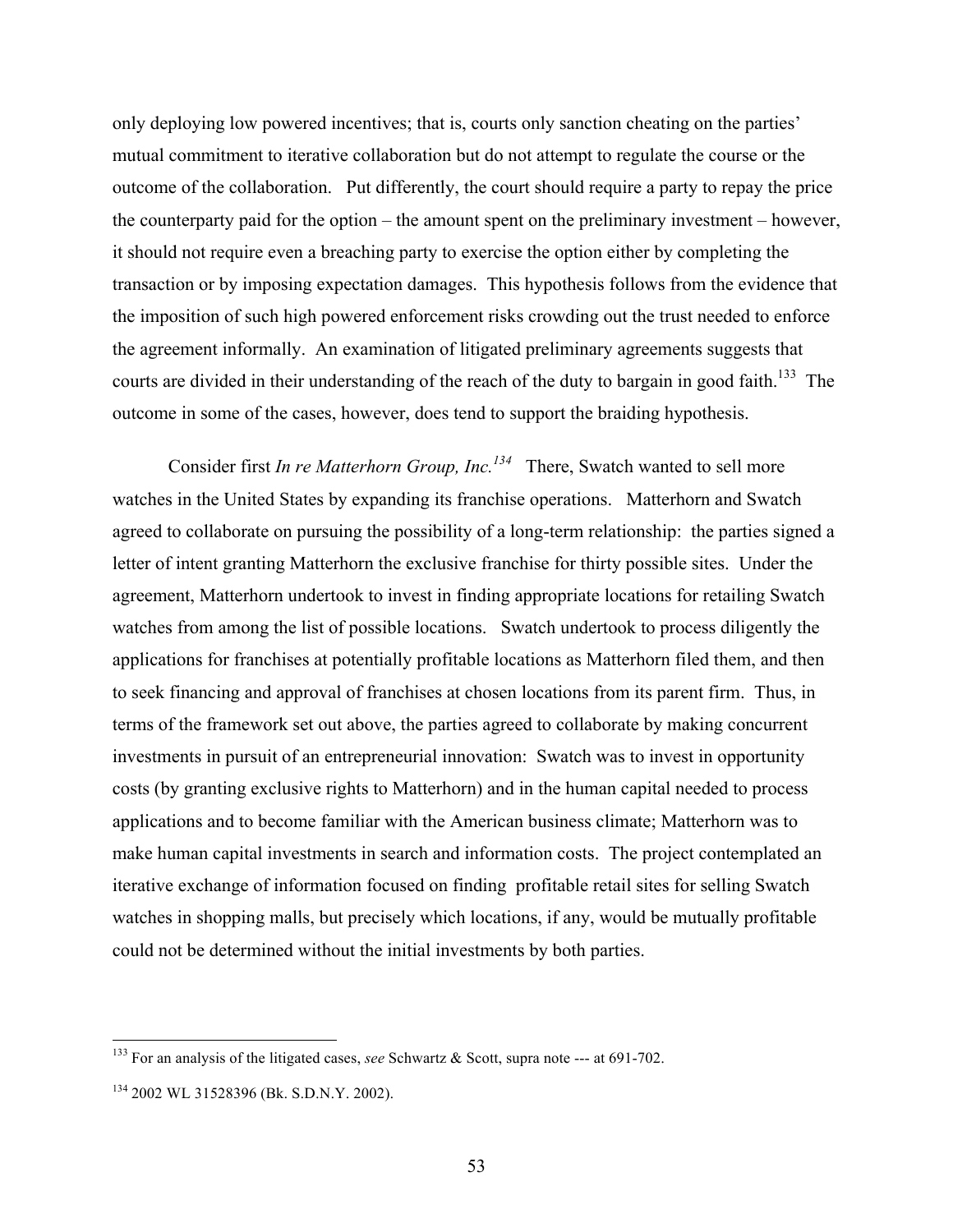In this case, the parties had no prior history, they did not share membership in a homogeneous community, nor could they depend on the discipline of repeated exchange to constrain opportunism. As a consequence, informal sanctions were weak at the outset of the relationship and the parties were each at risk of exploitation. And, indeed, Swatch engaged in just the strategic behavior that our framework predicts: It delayed processing several applications and failed to secure the necessary approvals.<sup>135</sup> The court found Swatch to be in breach of a preliminary agreement to bargain in good faith and awarded Matterhorn reliance damages based on its investment expenditures in investigating the locations in question. Importantly, however, the court denied Matterhorn's claim for expectation damages based on lost profits, holding that "there is no guarantee that it would have opened a store in  $[$ that location $]$ ."<sup>136</sup> Thus, the court compensated Matterhorn for the price it paid for the option, but did not protect it from Swatch's decision not to exercise it.

The result in *Matterhorn* is consistent with the hypothesis that narrowly defined duties of good faith will complement a regime that depends primarily on informal enforcement. A properly configured braiding mechanism, such as the one that appears to have been adopted by the court in *Matterhorn,* will likely not crowd out the informal mechanisms that build trust but rather will offer a low powered complement during the early stages of collaboration, thereby giving reciprocity and trust the opportunity to evolve. The court's decision motivates future parties to enter such collaborative relationships and make the iterative investments necessary for an innovative project to succeed. In the absence of a legal rule protecting Matterhorn's initial investment cost, a rational party in Matterhorn's position would anticipate the risk of opportunism and would decline to make the efficient investment. Writing a preliminary

Id. at 16-17.

136 Id.

 <sup>135</sup> The court held:

The rejection of the Vail application violated the Letter of Intent. The Letter of Intent granted Matterhorn the exclusive right to negotiate a lease in Vail despite Vail's geographical distance from Matterhorn's base of operation in the Northeast. Furthermore, it required Swatch to review the Vail application in good faith, and in a manner consistent with the criteria discussed above.... [Swatch] unilaterally rescinded the exclusivity that the Letter of Intent had granted, and Swatch's [decision] to reject the Vail application was improper. In addition, Matterhorn sent the Vail letter of intent in late April 1996. .... Swatch took four months to complete its processing of the application.... Accordingly, Swatch breached the Letter of Intent by rejecting the Vail application for improper reasons.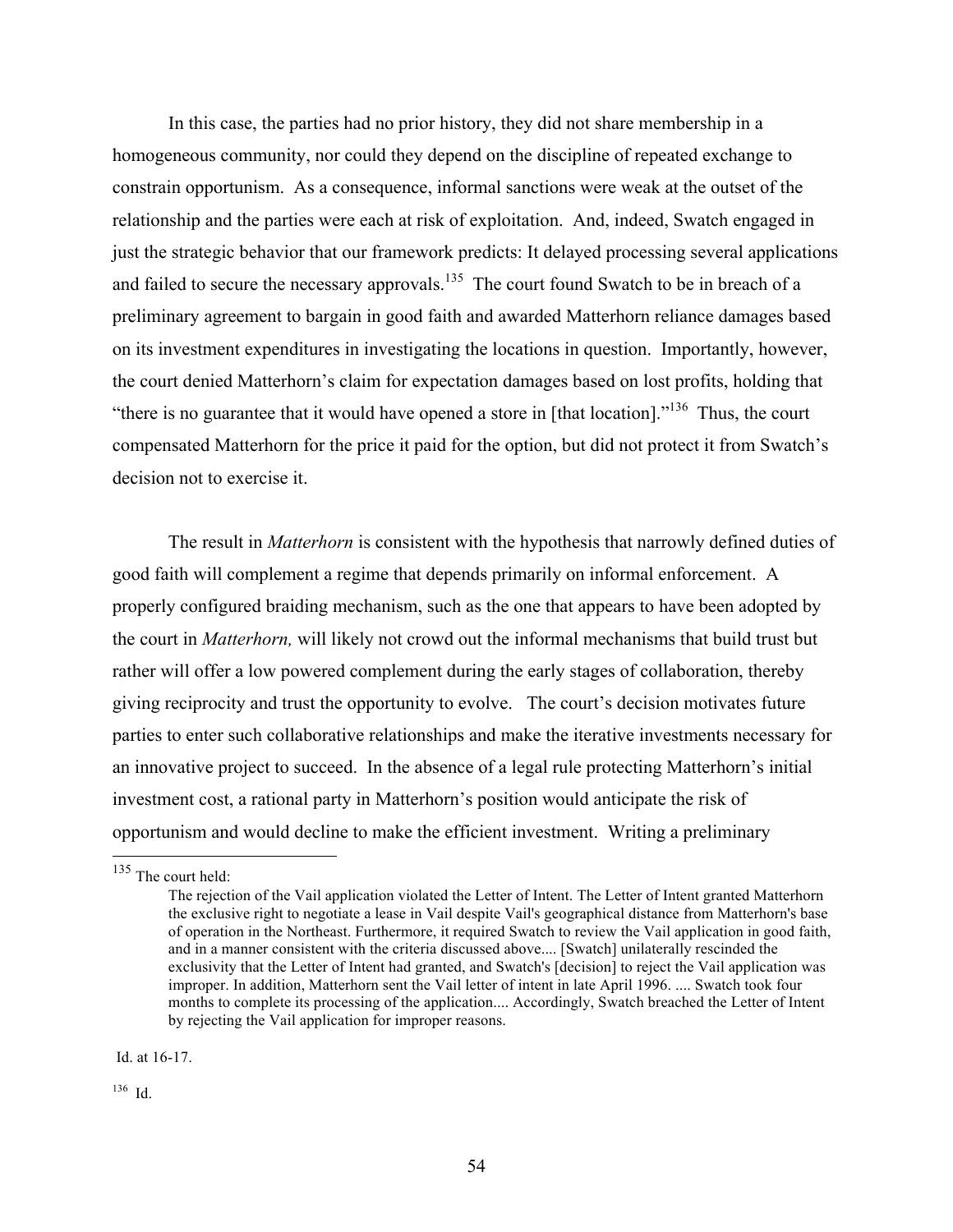agreement thus legally commits Swatch to invest as promised, and to reimburse Matterhorn's investment expenditures if it did not, but it does not commit either party to negotiate an ultimate deal.

Another example of a preliminary agreement looking to concurrent investments in the search for partners is *Kandel v. Center for Urological Treatment and Research*. 137 In *Kandel*, a doctor agreed to move his practice and his family from New York to Tennessee in order to join a urological practice. The parties signed an agreement which provided that Dr. Kandel was to work for one year, and then the parties would "negotiate in good faith" to permit Kandel to purchase stock in the practice group.<sup>138</sup> The parties did negotiate after one year, but they soon reached impasse over the financial terms of the partnership.<sup>139</sup> Once the negotiations ceased, Dr. Kandel's employment was terminated. He filed suit against the group, alleging that the defendants had breached their contract to "negotiate in good faith." The trial court granted summary judgment in favor of the defendants and the appellate court affirmed, holding that even if Tennessee recognized a cause of action for breach of an agreement to negotiate in good faith, the evidence here did not demonstrate such a breach by the practice group.

The outcome in *Kandel* is consistent with the normative implications of the braiding hypothesis.The contemporary doctrine enforces such a preliminary agreement to invest in the search for a mutually profitable partnership. Thus, once Dr. Kandel moved and began work he should be protected from any "red-faced" cheating by the practice group, say, for example, its

 <sup>137 2002</sup> WL 598567 (Tenn. App. 2002).

<sup>138</sup> The contract contained the following provision:

<sup>10.</sup> *Agreement to Negotiate in Good Faith Toward Purchase of Equity Ownership.* The Employer agrees that in the event Employee remains continuously employed by Employer for a period of one (1) year and has achieved Board Certification through the American Board of Urology, *Employer will negotiate in good faith with Employee to allow Employee to purchase from Employer that number of shares of Employer's stock which will permit Employee to own the same number of shares as the stockholder holding the most shares of Employer's stock at that time.* Employer anticipates that the purchase price of such stock shall be based on the GAAP book value of the Employer as of the date of the purchase.

 <sup>(</sup>Emphasis added). Id.

 $139$  The parties agreed on many terms of the buy-in, such as the formula to be used in determining the amount of Dr. Kandel's compensation, the formula to be used to calculate the amount of Dr. Kandel's buy-in, and the terms of the covenant not to compete. The parties disagreed, however, on the method for calculating the stock redemption value. Id.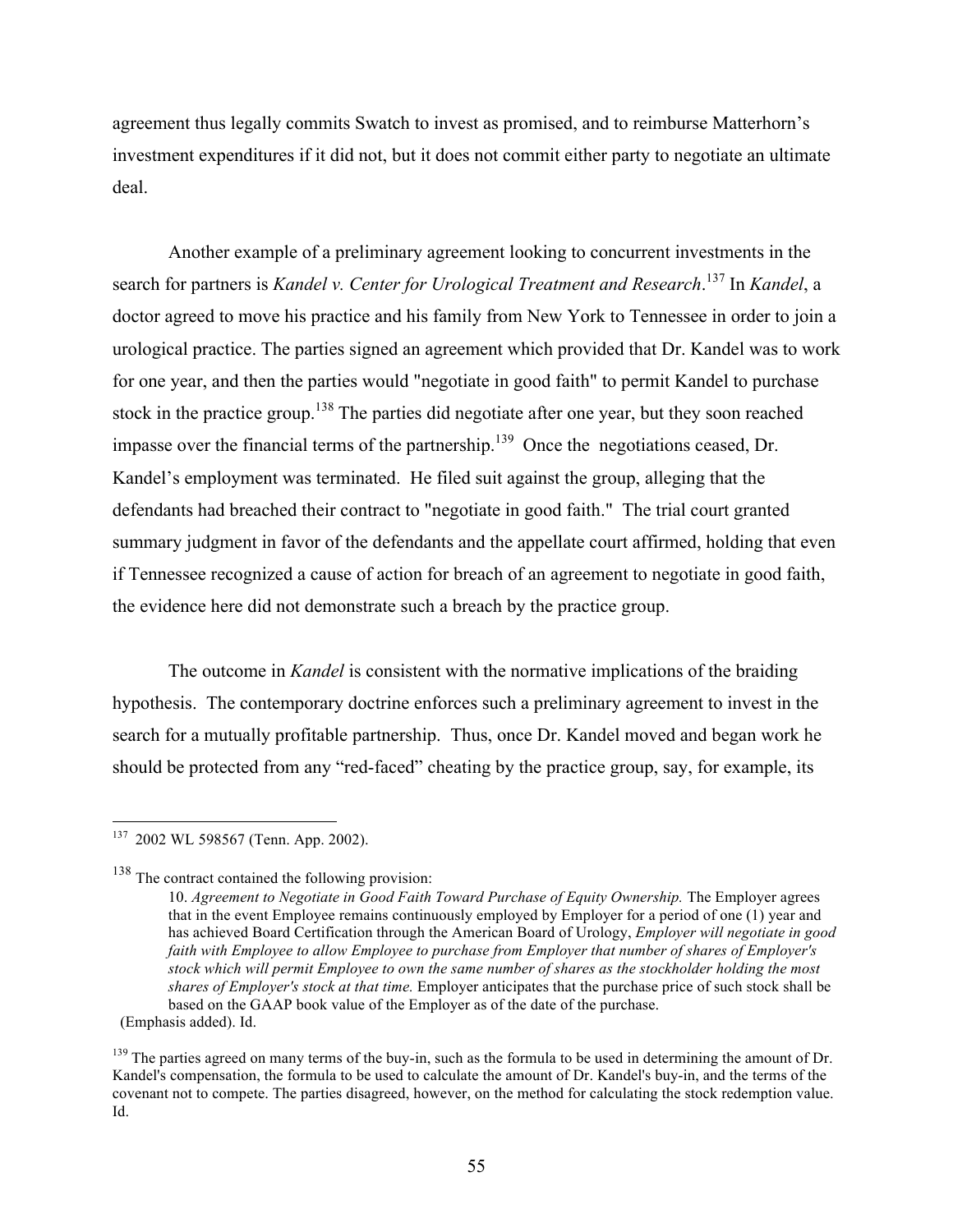refusal to invest concurrently in on-the-job training. The practice group would thus be motivated to invest as promised, anticipating that a court would require the group to reimburse Dr. Kandel's reliance costs should they behave opportunistically. Anticipating this, in turn, would encourage Dr. Kandel to undertake the move to Tennessee. Ideally, the mutual and iterative investments by both parties would build trust and provide the informal enforcement to the agreement to collaborate. On the other hand, the agreement to collaborate did not protect Dr. Kandel from the further risk that, once uncertainty was resolved, the formal partnership agreement might not be finalized. This outcome might occur if the value of Dr Kandel's services to the firm was less than his opportunity cost of practicing his profession in Tennessee. In that case, the deal would not be surplus maximizing ex post and the firm rationally would elect not to exercise its option to go forward with the deal. In short, the subsequent failure of the deal was a risk that both parties undertook at the time they entered into the preliminary agreement. On this analysis, the court was correct in declining to award contract damages for breach.

 The *Kandel* case illustrates the important point that the braiding mechanism has a discrete function: it promotes the investment in informal routines that increase trust and raise switching costs. That does not mean, however, that the "innovation" that the parties contemplate resulting from their collaboration will necessarily succeed. Braiding may well be the best economic form to support collaborative innovation, but economic form does not guarantee that parties will achieve the objectives that led them to collaborate initially.<sup>140</sup>

### **D. Braiding in Corporate Acquisition Agreements.**

To this point, we have focused on the braiding of formal and informal enforcement in the context of a collaborative agreement to pursue an innovation that, if successful, will extend over a significant period of time.<sup>141</sup> To highlight the breadth of the braiding concept, we turn now to

.

<sup>&</sup>lt;sup>140</sup> Note that in the case the court found no bad faith. The facts tend to support the inference that the partnership agreement failed to be consummated because of the divergence between Dr. Kandel's value to the firm and his opportunity cost.

<sup>&</sup>lt;sup>141</sup> See TAN supra; Gilson, Sabel & Scott, supra note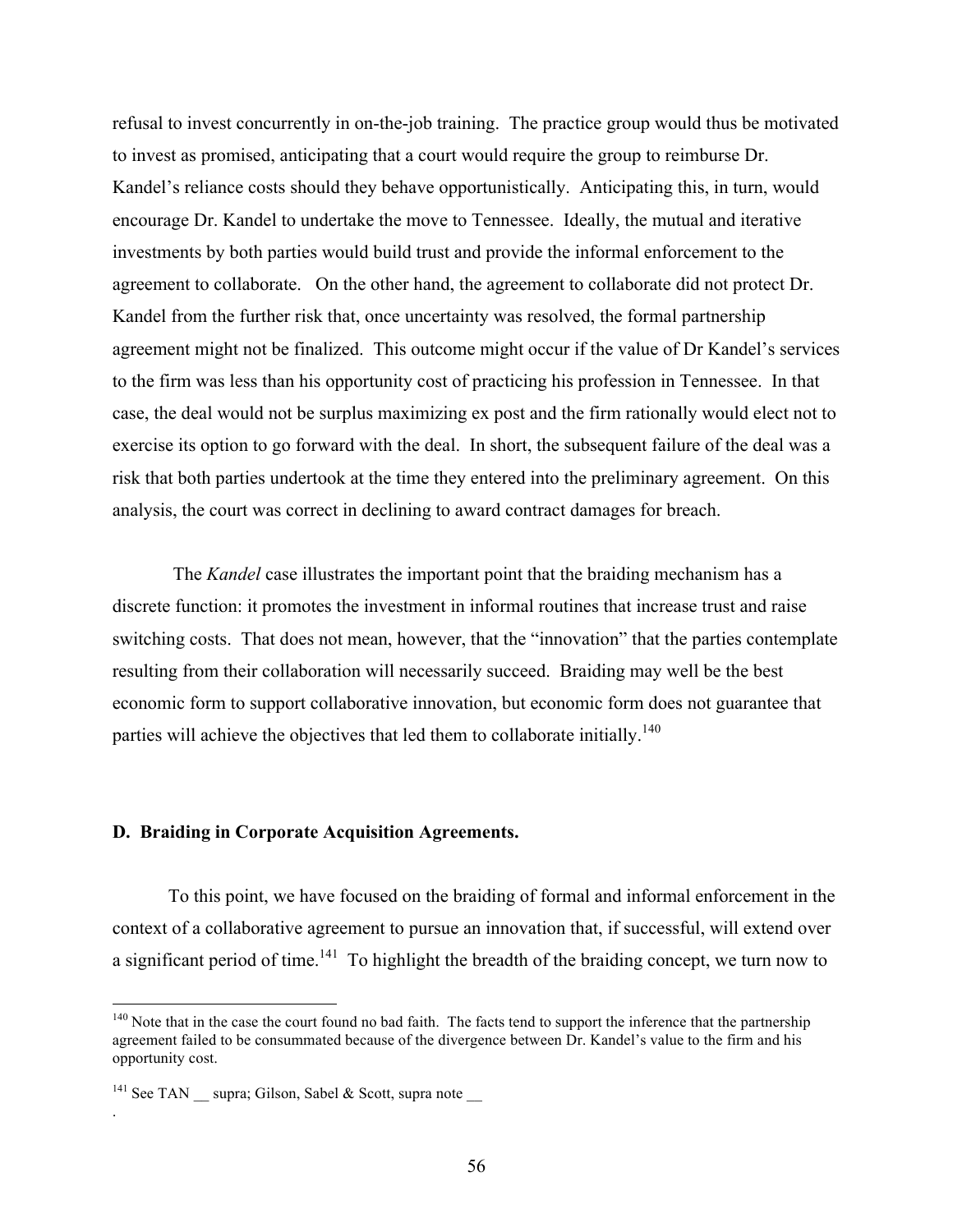an analysis of braiding in corporate acquisition agreements, which at least on a first take appear to be single transactions and, therefore, unlikely candidates for a braiding strategy that uses formal obligations to help establish informal enforcement techniques that support specific investment.

In fact, corporate acquisitions contemplate *both* simultaneous investments by the two parties over a period of time in order to resolve uncertainty, and which are supported by low powered legal enforcement, as well as explicit contractual obligations that are subject to the full panoply of formal enforcement mechanisms. In this respect, corporate acquisitions are like the small pharma-big pharma joint research efforts discussed above. While in a corporate acquisition the time frame is telescoped, with all of the investment taking place between the execution of the acquisition agreement and the closing of the transaction, a great deal of effort must be undertaken by the acquiring and target companies during that period. Put differently, an acquisition transaction is a long term, iterative collaboration, compressed into a number of months, followed by an end game—the implementation of an incentive contract.. As a result, the potential for opportunism arises and with it the potential for a braiding strategy to address it.

A brief description of the structure of a corporate acquisition agreement provides an account of the stages, however time compressed, between the execution of a corporate acquisition agreement and its closing. We then consider several examples presented in the case law, focusing on judicial opinions because enforcement of low powered legal sanctions is central to the operation of braiding in this context. The first exemplar, *Hexion Specialty Chemicals, Inc. v. Huntsman Corp*, 142 involves an important recent decision in which the Delaware Chancery Court held that an acquirer violated an obligation of good faith imposed on it by the acquisition agreement during the period between execution and closing. We then turn to several cases dealing with letters of intent concerning a corporate acquisition, each of which poses much the same issues raised in the discussion of preliminary agreements, albeit in an acquisition context. In *Huntsman*, the court reached the right result, but in the latter cases the courts seem to have lost

 <sup>142 965</sup> A. 2d 715 (Del.Ch. 2008).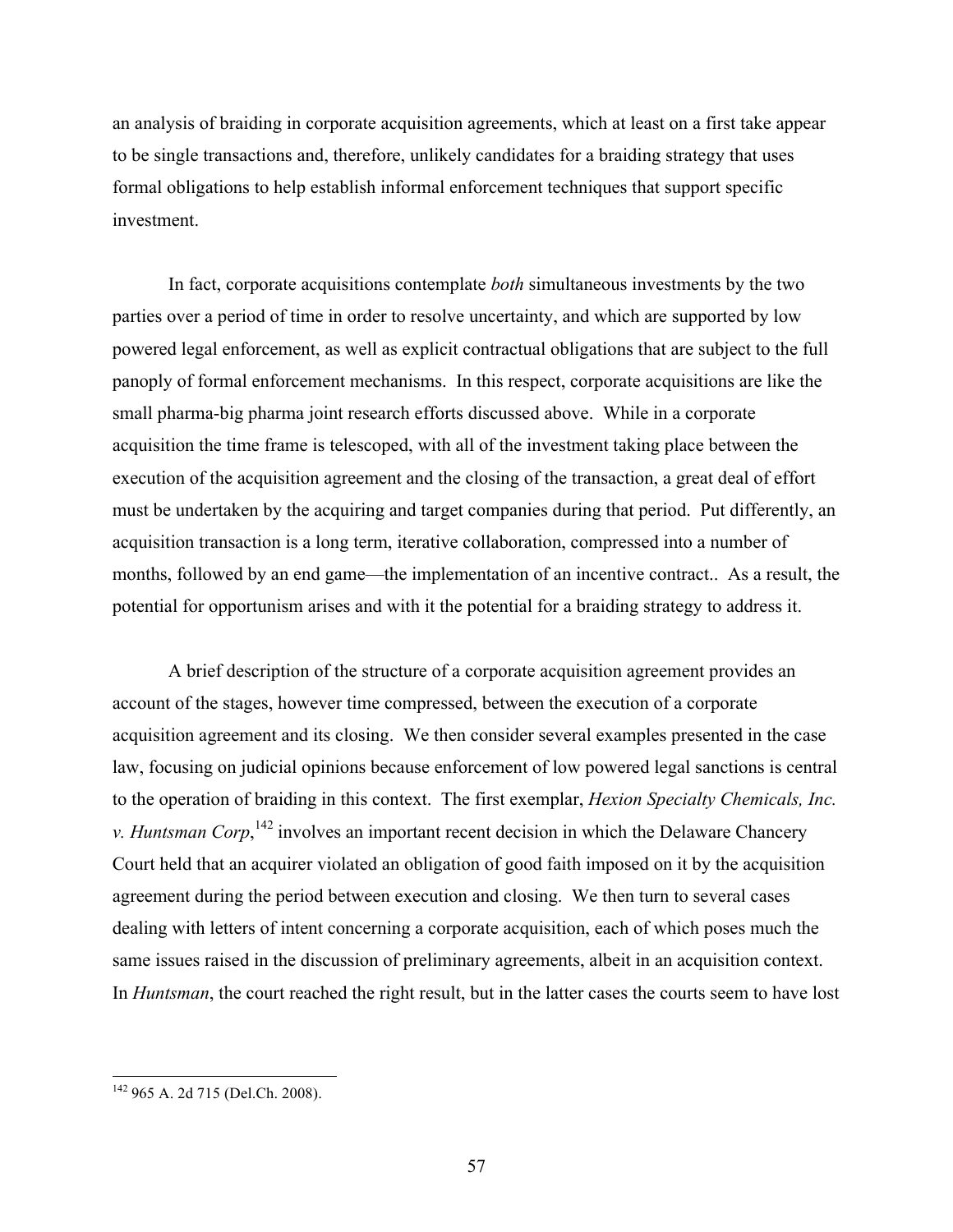their way, struggling with doctrine that is unmoored from an underlying theory of a court's proper role in enforcing a braiding strategy.

# *1. The Structure of a Corporate Acquisition Agreement* <sup>143</sup>

Three sets of provisions comprise the basic structure of a corporate acquisition agreement: representations and warranties, covenants, and conditions. Representations and warranties specify what the buyer acquires. These provisions warrant, as of the date of the acquisition agreement, such matters as the accuracy of the target's financial statements; the absence of liabilities for taxes or other matters accruing after the date of the target's most recently audited financial statements; the ownership and condition of assets important to the operation of the target's business; and the absence of problems in particularly important areas, such as environmental and pensions. When an acquisition agreement is executed and closed simultaneously, the agreement need contain little more than a warranties and representations article.<sup>144</sup> The other two elements of the transactional triumvirate – covenants and conditions – are irrelevant when there is no temporal gap between execution and closing.

More commonly, a significant temporal gap will exist. A regulatory regime may require delay, such as the need for agency approval of the transaction, or the need for filings with the SEC, or in connection with antitrust review. More important from our perspective here, delay will result from the nature of the transaction itself; due diligence for some deals can take considerable time. The acquiring company will need to investigate the accuracy of the target's representations and warranties, and to investigate whether the conditions believed necessary to achieve contemplated synergies are present. As a consequence of these factors, mergers seldom close within 90 days of execution of the acquisition agreement, and are sometimes delayed for as long as a year.

Covenants and conditions bridge the timing gap between execution and closing. Covenants require or prohibit particular verifiable actions, such as complying with regulations or

 <sup>143</sup> This discussion draws on Ronald J. Gilson & Alan Schwartz, *Understanding MACs: Moral Hazard in Acquisitions,* 21 J. L. Econ. & Org. 330, 333-40 (2005).

<sup>&</sup>lt;sup>144</sup> Other subjects, like a contractual statute of limitations that specifies for how long representations and warranties survive and provisions regulating claims for breach, would still demand attention.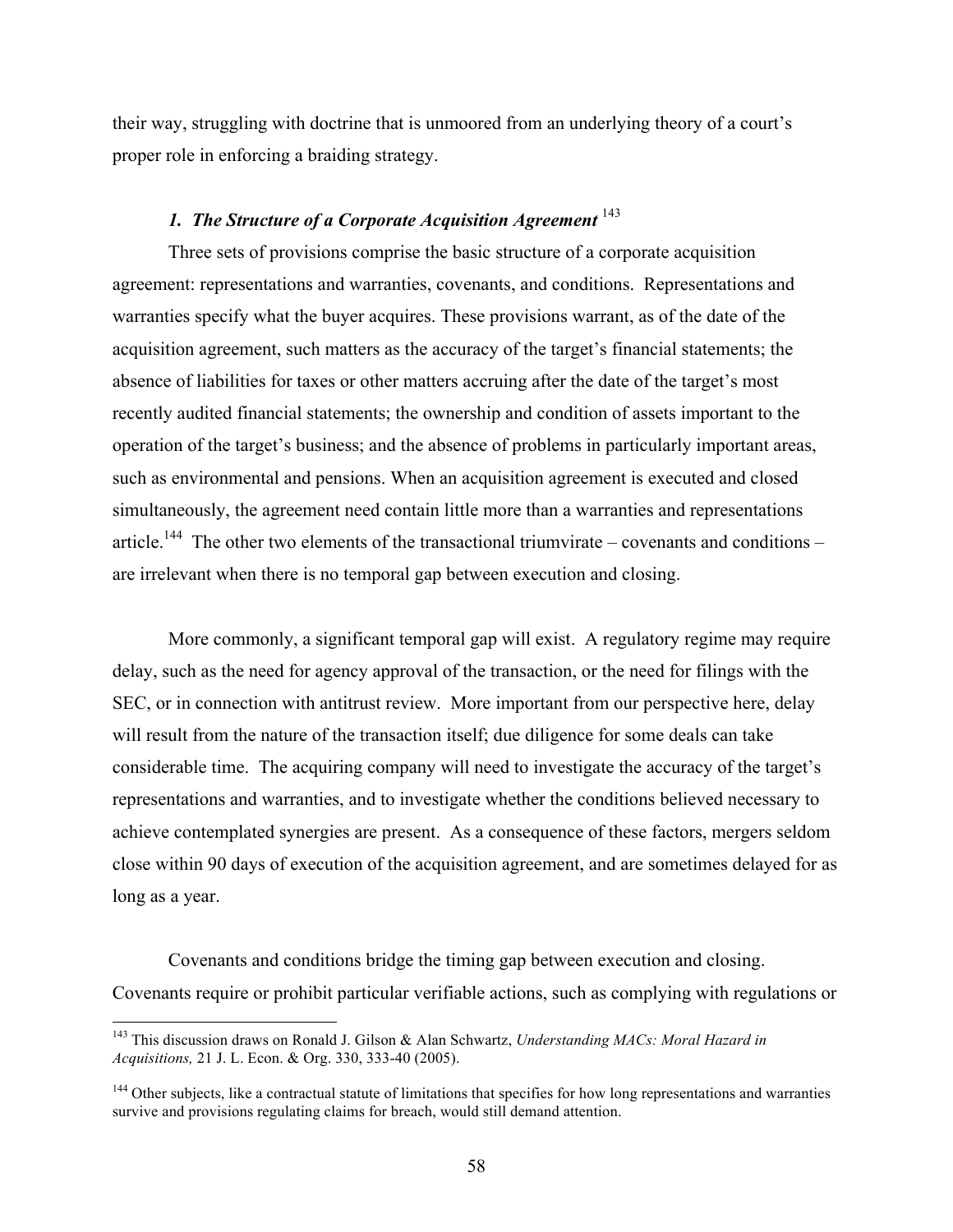not declaring an unusual dividend. Conditions specify the circumstances that, when absent, permit the acquirer not to close. Conditions generally include a requirement that the target's representations and warranties are true, and that no material adverse change in the target's business has occurred. Conditions thus focus on the target's conduct since the agreement's execution and on the occurrence of exogenous events that reduce the value of the target's business. Conditions may also relate to matters that are under the acquirer's control but that also may be subject to the effect of exogenous changes in the business environment. For example, the acquirer may have the right not to close if it is unable to secure adequate financing.

In the period between execution and closing, both parties to an acquisition agreement will need to make significant contemporaneous specific investments in causing the transaction to succeed. Some relate simply to the due diligence process through which the acquiring company assesses the accuracy of the representations and warranties made by the target company – in effect the acquirer assures itself of what it is buying – and develops the non-public information necessary to confirm the potential for post-closing synergies from combining the two businesses. However, even larger investments arise from the need to take steps directed at assuring the acquisition's success even before the transaction closes.

The specific investments not related to due diligence fall into three categories. First, the acquisition's success may depend on pre-closing efforts to facilitate integration of the businesses. In many industries, the announcement of the acquisition agreement's execution, rather than its closing, will trigger the competitive response. For example, both the acquirer and the target may need to begin integrating their product lines by suspending investment in some existing products and may shift R & D efforts to fit the anticipated post-closing strategy. Second, the target company may need to make efforts to retain its work force following the acquisition's announcement. More valuable employees may then become more receptive to competitors' efforts to hire them, with the possible result of an adverse selection cascade. Finally, both the acquirer and the target may have to respond to competitors' soliciting their customers by stressing the potential for adverse effects on customers from difficulties associated with post closing integration. 145

<sup>&</sup>lt;sup>145</sup>The post-execution/pre-closing activities in Hewlett-Packard's acquisition of Compaq illustrate the potential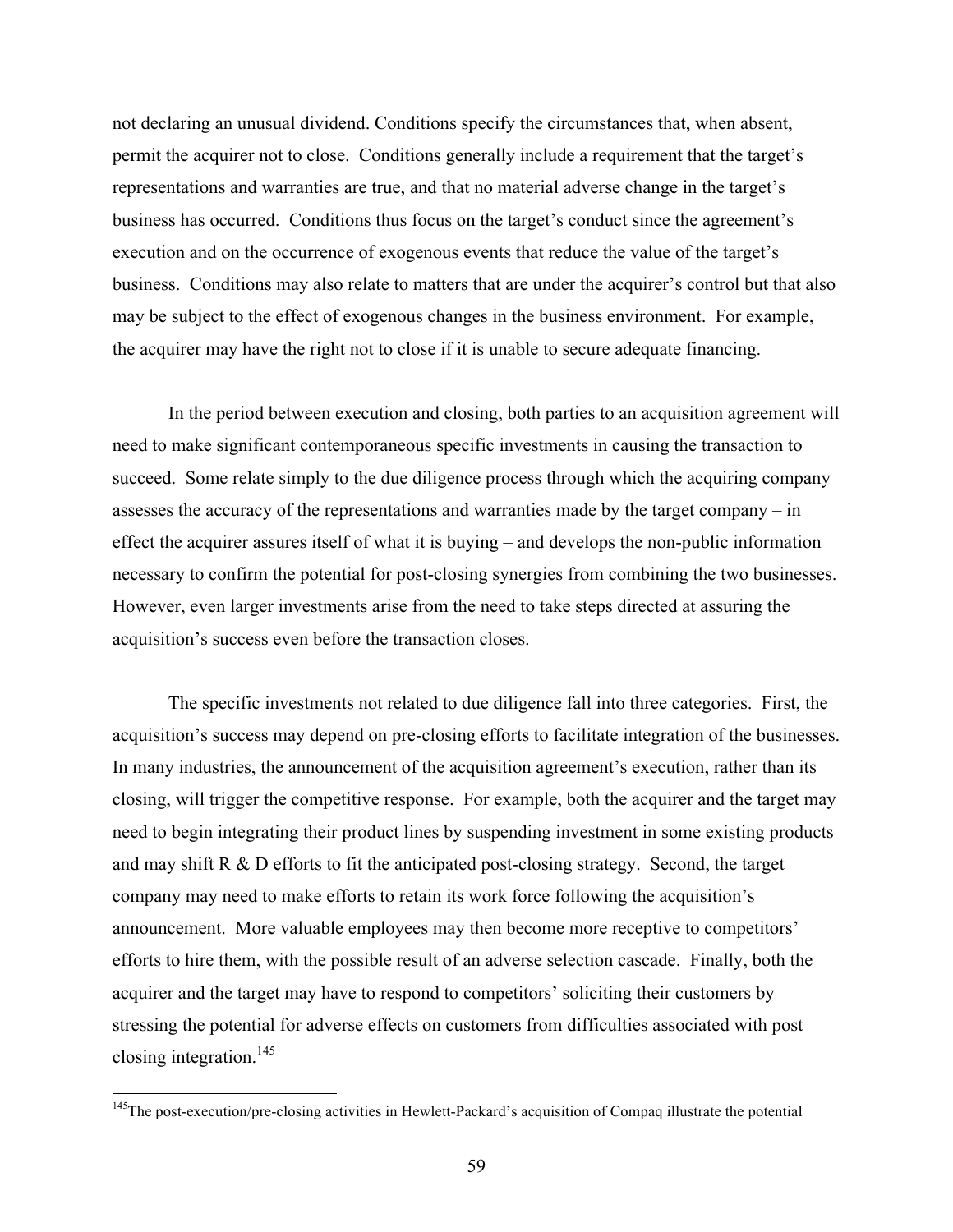# *2. Hexion v. Huntsman: Good Faith in Satisfying Conditions to Closing*

*Hexion Specialty Chemical, Inc. v. Huntsman Corp.*, 146 illustrates the proper judicial role is assuring the functioning of a braiding contract that was embodied in a definitive acquisition agreement. *Huntsman* involved the Delaware Chancery Court's application, in a high visibility case, of Hexion's (the acquiring company's) obligation to use "reasonable best efforts to take all actions and do all things 'necessary, proper or advisable'" to consummate the financing needed to close a \$10.6 billion acquisition of Huntsman.<sup>147</sup> As in acquisition agreements generally, both parties would have to make substantial concurrent investments in the post-execution/ pre-closing period. This is a particular problem for the company being acquired, whose circumstances can change dramatically when the transaction is first announced. This, in turn, creates the potential for opportunism by the acquiring company, and invites the use of a braiding strategy to support informal enforcement of the agreement to invest.<sup>148</sup> In the context of the Huntsman acquisition, the use of low-powered formal enforcement took on special significance in connection with the Hexion's obligation to collaborate in securing financing for the acquisition.

The Huntsman acquisition arose as the asset bubble that finally broke in 2008 approached what was still an unseen cliff over which asset values and the economy would soon tumble. The

 $146$  965 A.2d 17 (De. Ch. 2007).

 $148$  See TAN supra.

magnitude of transaction specific investment integration efforts in a large transaction. Prior to closing, more than 1,000 employees of both companies devoted more than one million hours to integration planning. Pui-Wing Tam & Scott Thurm, "Married at Last: HP, Compaq Face Real Test", WSJ, May 8, 2002. This effort included choosing which of the two companies' products would survive in each product line as well as developing three year plans for each surviving line, with obvious effects on the lines that were to be discontinued. Pui-Wing Tam, "An Elaborate Plan Forces H-P to Stay on Target", WSJ, April 28, 2003, p. 1,10. At the employee level, the top three tiers of managements were selected from among the two companies' managers well before closing. Id. At the same time, customers of both companies were the object of intense attention from competitors. One customer recounted that "he gets as many as five calls a week from other computer makers. The pitches frequently aren't subtle. 'You may want to be aware that such-and-such H-P or Compaq product won't be a survivor of the deal,' [the customer] quotes one sales representative as saying." Scott Thurm, Pui-Wing Tam & Gary McWilliams, "Nail Biter: HP Claims Victory on Compaq Merger", WSJ, March 20, 2003. To the same effect, a post-execution/pre-closing survey of Compaq Unix customers showed that they would be "less likely" to buy from the merged company. Scott Thurmn, "HP, Compaq Plan the Details of Their Union", WSJ, January 25, 2002.

<sup>&</sup>lt;sup>147</sup> 965 A. 2d at 720. This figure includes Huntsman debt that would have been assumed by Hexion in the transaction. Id. at 721.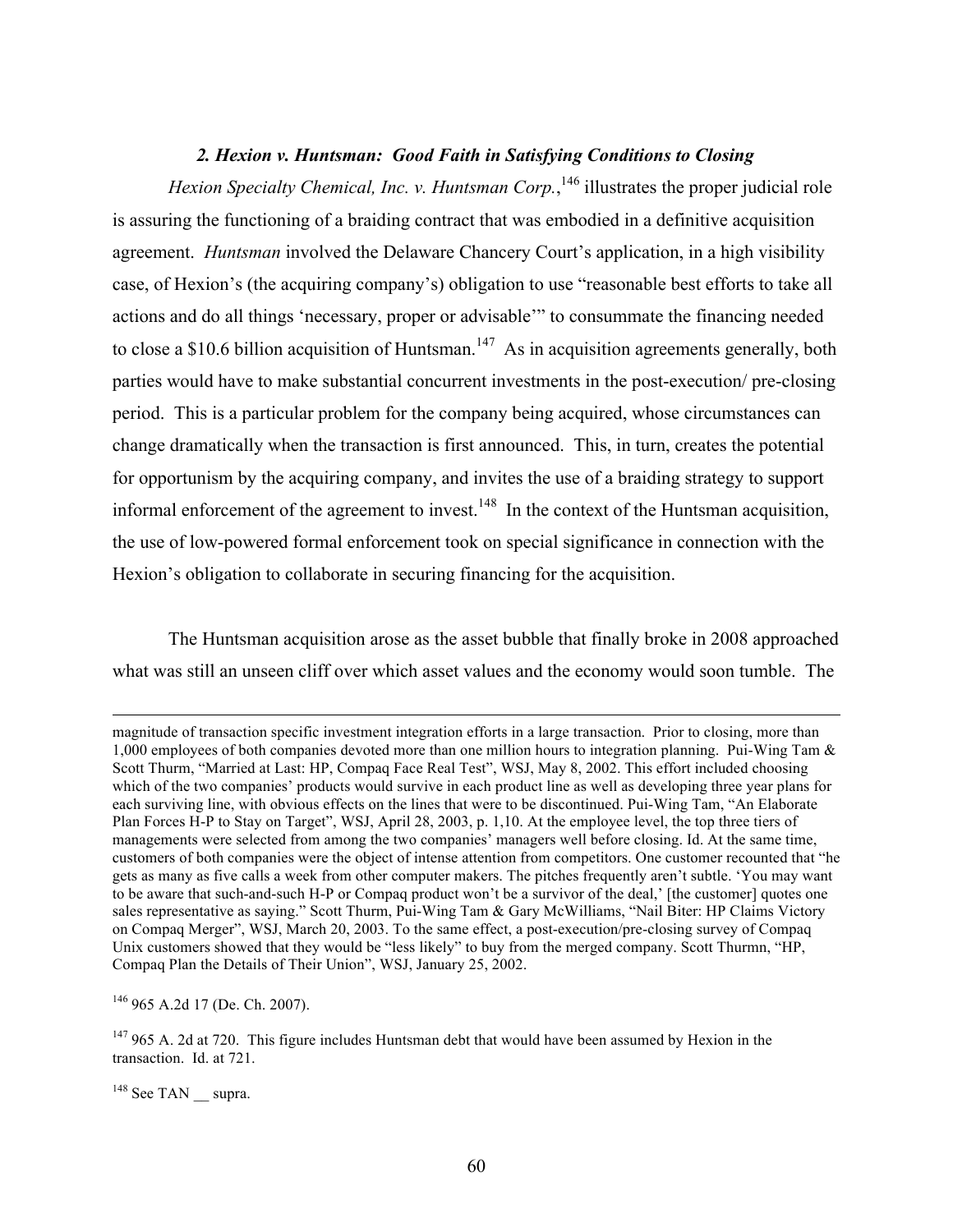fact of a vigorous auction for the right to acquire Huntsman made obvious that Huntsman had a good deal of bargaining power to shape the acquisition agreement powerfully in its favor. It did so by dramatically limiting the conditions under which Hexion could elect not to close the transaction.<sup>149</sup> Most important, the agreement did not contain a condition that gave Hexion the right not to close the transaction if it could not obtain the billions of dollars of financing necessary to complete the acquisition. Hexion may have been sanguine about this circumstance because it already had secured bank commitments to provide the necessary financing, although the banks' obligation to fund these commitments was conditioned on the banks receiving an opinion that the post-transaction combined entity would be solvent. The absence of a financing condition was somewhat unusual, a phenomenon of the later stages of the asset bubble.

The absence of a financing condition, however, did not leave Hexion obligated to actually close the multi-billion dollar transaction if it lacked the means to pay for it. Rather, Hexion negotiated a \$325 million cap on damages for not closing the transaction, in effect, giving it an option to abandon the transaction on payment of the damage cap.<sup>150</sup> This termination fee, however, had one critical wrinkle, and this is where the acquisition agreement's braiding strategy came in: the agreement deployed low-powered formal enforcement in support of the pre-closing specific investments necessary for the success of a multi-billion dollar acquisition.

The nature of the low-powered enforcement appears in response to the question of when Hexion could elect not to close the transaction if, because of exogenous changes in the economy, the transaction was no longer as profitable. Of course, the question turned out to be critical because the beginnings of the financial crisis caused Hexion to want badly not to close the transaction. Such circumstances typically are the realm of the material adverse change condition

<sup>&</sup>lt;sup>149</sup> The discussion in the text elides an important issue in understanding the economic structure of a transaction. To say that one party to a transaction has bargaining power says nothing about how that party will make use of its power. For example, Huntsman presumably could have exercised it power by increasing the price rather than in reducing the circumstances when the transaction would not close. Its choice might have been influenced by its belief that greater uncertainty was developing, or because its decision makers were more risk averse than those of the buyer, or both. We should note that Huntsman had a controlling shareholder group, comprised of Joel and Peter Huntsman (father and son) and a private equity fund – Maitlin Patterson Global Opportunities Partners LP.

<sup>150 965</sup> A. 2d at 721.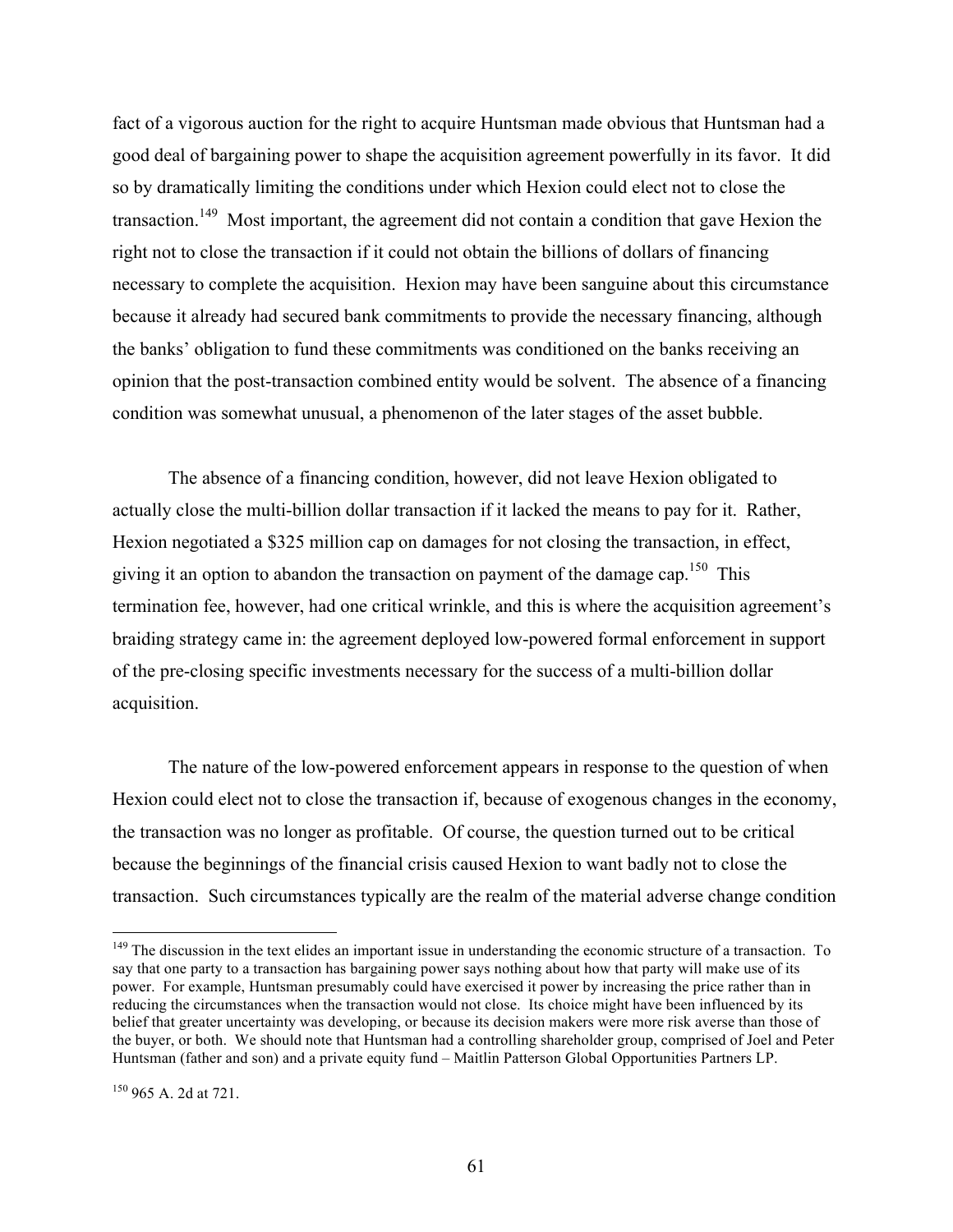to closing, which allocates between the acquiring and acquiree companies the risk of exogenous change between the execution and closing of the transaction.<sup>151</sup>

 In the Huntsman acquisition agreement, Hexion could decline to close the transaction without the payment of any damages if Huntsman had experienced a material adverse change in its business; Hexion's not closing the transaction because a condition was not satisfied was not a breach at all, and therefore gave rise to no damages to be capped. However, the material adverse change clause was itself drawn very narrowly – changes in Huntsman's industry, including changes in commodity prices, and changes in regulation and in economic or financial market conditions generally, were excluded – so that all that remained as a condition to closing were material adverse changes resulting from Huntsman's own actions.<sup>152</sup> Hexion still bore the risk of the occurrence of exogenous events that lowered the post-transaction value of Huntsman.

A buyer faces a heavy burden when it attempts to invoke a material adverse effect clause in order to avoid its obligation to close. Many commentators have noted that Delaware courts have never found a material adverse effect to have occurred in the context of a merger agreement. This is not a coincidence.

<sup>&</sup>lt;sup>151</sup> See Gilson & Schwartz, supra note  $\_\$ at 334-5 (explaining the operation of a material adverse change clause).

 $152$  This was accomplished by excluding from the exclusions changes that had a disproportionate effect on Huntsman compared to other chemical industry companies. However, even this carve out was ambiguous. For example, many exogenous changes would affect companies differently because of their capital structure. Should one control for capital structure in determining disproportionate result because, presumably, the acquiring company knew the target's capital structure relative to the industry before the transaction?

The Chancery Court's treatment of the material adverse change clause took up the bulk of the opinion. It did not address the application of the disproportionality exclusion to the exclusions from the MAC definition, holding that the seller first had to show there was a material adverse change, before the court had to address whether an exclusion would have disarmed the MAC and the disproportionality exclusion would have disarmed that. 965 A.2d at 736-38. While analysis of the Chancery Court's treatment of the MAC clauses is outside of our focus here, it is worth commenting on the puzzle that this treatment poses for contract theory. As we suggested earlier, parties face a choice between selecting rules or standards. Choosing a rule provides greater verifiability at the cost of turning out to be the wrong measure ex post, while choosing a standard accepts more uncertainty ex ante to get the benefit of the court's having much better information when the standard ultimately is imposed ex post and thereby being able to select an accurate measure of the clause's operation. See TAN \_\_\_ supra (describing the tradeoff between rules and standards). Acquisition lawyers plainly have chosen to use a standard – a material adverse change as opposed to, for example, numerical triggers keyed to revenue or profits. However, the Chancery Court has made plain that it will not accept the delegation by pointedly refusing to apply a MAC to relieve an acquiring company of its obligation not to close. As the court said in *Huntsman*, with some touch of pride:

Id. at 738. It is fair to say that the courts have not offered a clear explanation for their hostility, which leaves two very interesting puzzles which would well warrant the attention of contract theorists who wish to engage with the real world of contracting. First, why is the court so reluctant to select a proxy for the occurrence of a MAC that does not, in effect, reduce to the search for a unicorn? We speculate that the courts view the standard chosen by the acquisition bar as "empty" – that is, giving the court no guidance at all about the proper proxy – and therefore causing the courts to decline to allow sophisticated lawyers and parties to entirely turf the matter to the court. Second, whatever the reason for the courts inaction, the fact that sophisticated lawyers and parties continue to contract in the same way even knowing that courts will not take the MAC clause seriously requires explanation, especially because it would not be difficult to reduce the MAC either to a series of rules or give the court more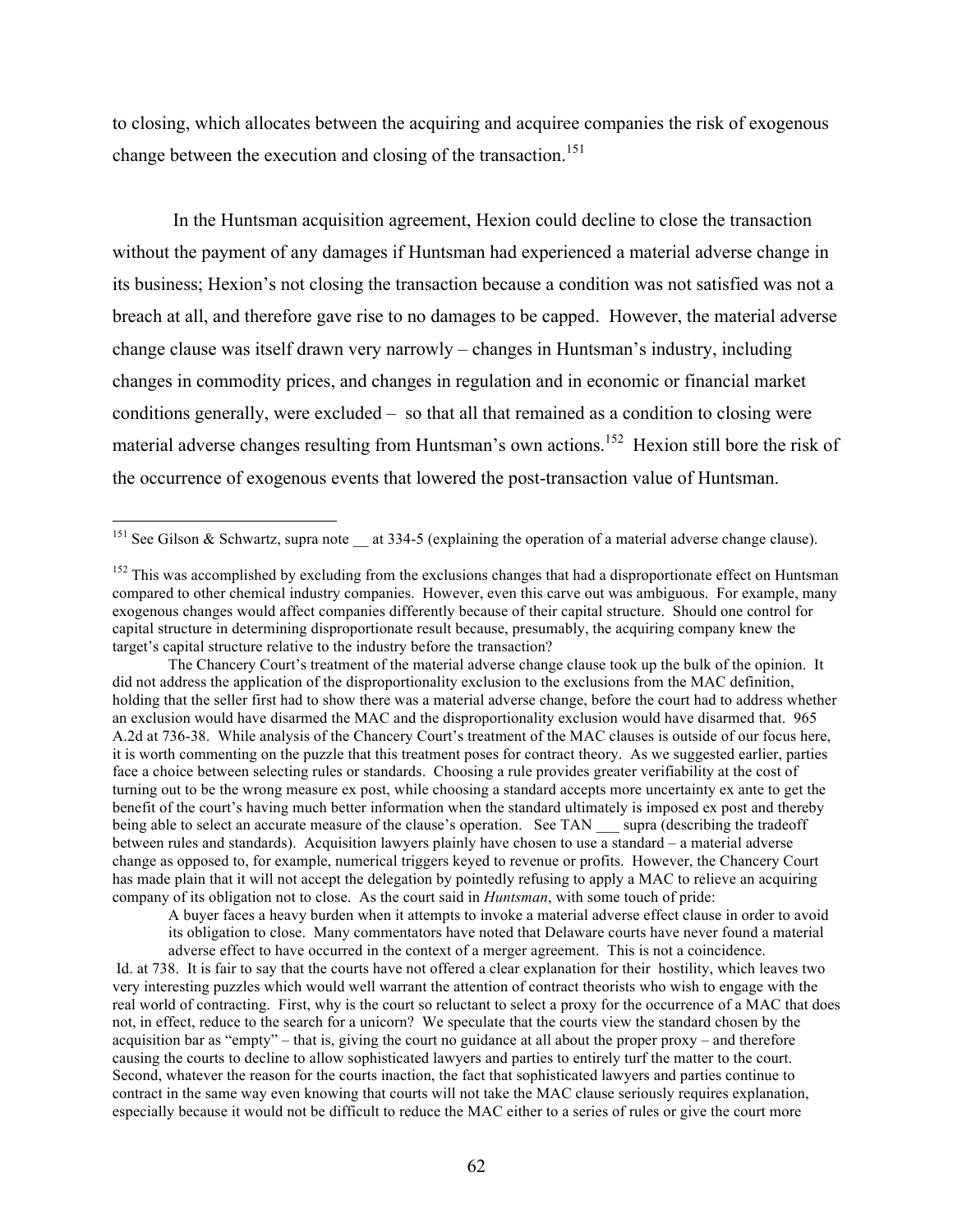One more step was necessary, however, to complete the allocation of post-execution exogenous risk to Hexion; the agreement had to address the fact that changes in general economic and industry conditions also could affect the closing of the transaction through the availability of financing. As we have seen, this was addressed by the elimination of a financing condition. But fully protecting Huntsman from the risk of exogenous change presented a serious problem. Without more, Hexion had an unqualified option not to close the acquisition exercisable by a \$325 million payment if it could not obtain financing. If events increased financing costs by more than \$325 million, Hexion would renegotiate and Huntsman, having made transaction specific investment or suffered transaction specific competitive costs, would be at a disadvantage. The puzzle then was how to encourage Hexion to work with Huntsman to develop strategies that would improve the post-transaction value of the combined entity so that financing could be obtained and the transaction closed. Otherwise, the transaction might not be entered into in the first place.

This was accomplished by a formal obligation to collaborate in good faith. Section 5.12(a) of the acquisition agreement inelegantly obligated Hexion "to use its reasonable best efforts to take, or cause to be taken, all actions and to do, or cause to be done, all things necessary, proper or advisable to arrange and consummate the Financing on the terms and conditions described in the Commitment Letter …." In turn, this commitment was given teeth. Hexion could not simply ignore the obligation because the \$325 million damage cap did not apply to a knowing and intentional breach of any of Hexion's covenants under the acquisition agreement, most particularly, its obligation to use its best efforts to secure financing.

Thus, the acquisition agreement supported Huntsman's pre-closing transaction specific investment by assuring that Hexion would have to act in good faith to secure financing; and so long as it met this formal obligation, Hexion could terminate the transaction by paying \$325 million. This structure should have given Hexion the incentive to invest together with Huntsman: to bring to bear both parties' specialized knowledge and experience in the effort to

guidance about the choice of a standard. Put differently, why do sophisticated parties write less complete contracts when they plainly can write more complete contracts? In a very interesting paper, Patrick Bolton and Antoine Faure-Grimaud have begun analysis of the problem. See Patrick Bolton & Antoine Faure-Grimaud, "Satisficing Contracts" NBER Working Paper No. w14654 (January 2009). NBER Working Paper No. w14654. Available at SSRN: http://ssrn.com/abstract=1329272, available at SSRN: http://ssrn.com/abstract=1329272 .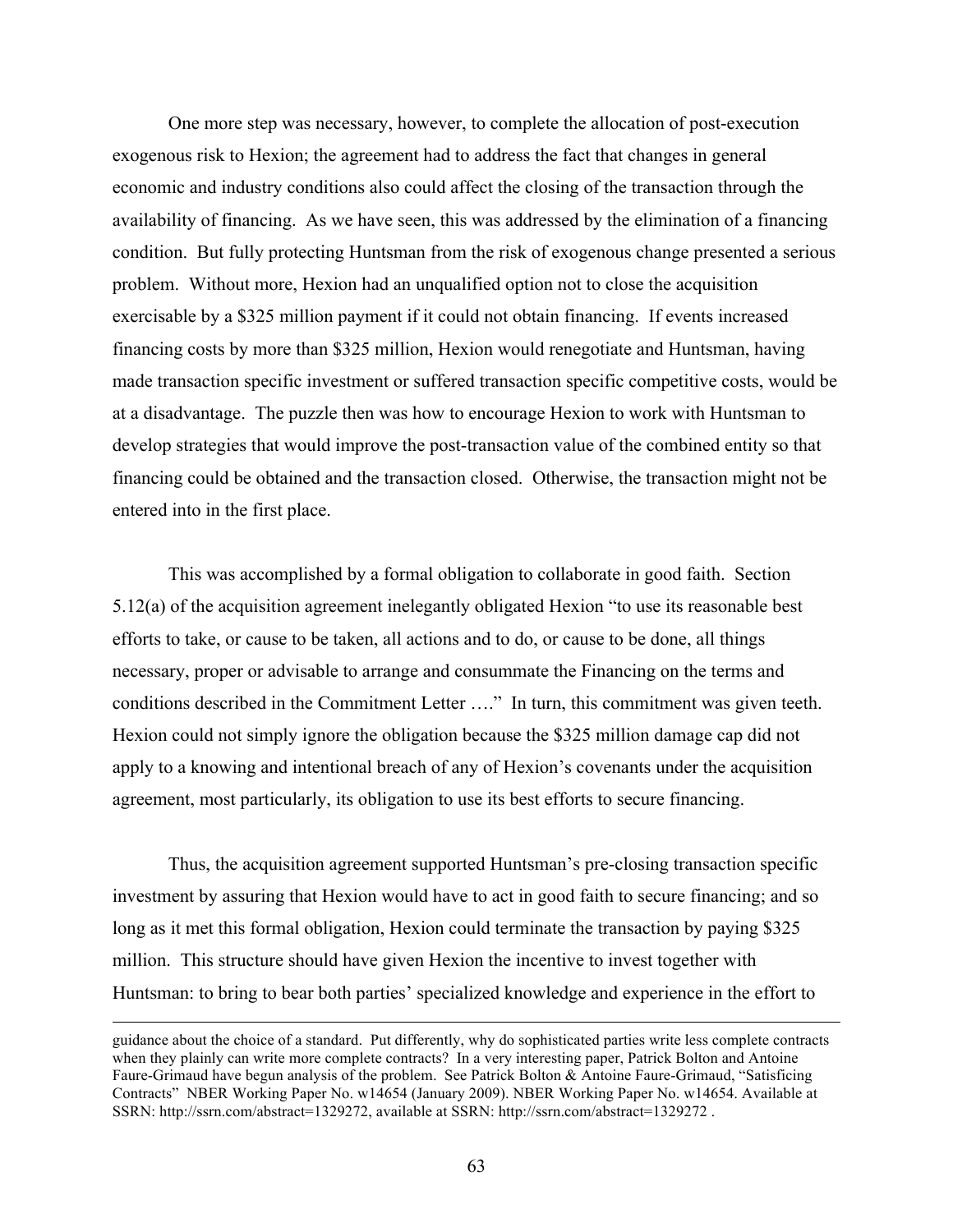save the transaction should a financing problem develop. If these efforts failed to persuade Hexion that, despite the availability of financing, it should make the acquisition, or if financing ultimately turned out not to be available, then Hexion could terminate the transaction by paying \$325 million. But if Hexion instead behaved very badly – that is, if it knowingly and intentionally breached its obligation to try to secure financing to close the transaction – then its liability for breach of the covenant was uncapped.<sup>153</sup>

The fit of the *Huntsman* court's approach with the need for cooperative concurrent investment appears from the court's recitation of what Hexion should have done:

> "Sometime in May 2008, Hexion apparently became concerned that the combined entity, after giving effect to the merger agreement and the commitment letter, would be insolvent, At that time a reasonable response to such concerns might have been to approach Huntsman's management to discuss the issue and potential resolutions of it. This would be particularly productive to the extent that such potential insolvency problems rested on the insufficiency of operating liquidity, which could be addressed by a number of different 'levers' available to management." This is not what management did."<sup>154</sup>

Then, speaking to a later point in time, the court again stressed Hexion's refusal to engage Huntsman in a cooperative effort to address the problem.

> "[Having had 'a justifiable good faith concern' that it would not be able to provide the necessary solvency certificate, and that the bank financing pursuant to the commitment letter might be imperiled, Hexion was then clearly obligated to approach Huntsman management to discuss the appropriate course to take to mitigate these concerns.

<sup>&</sup>lt;sup>153</sup> The court set out in great detail the facts supporting its conclusion that Hexion had breached its obligation to use its best efforts to secure financing. Central to its conclusion was that from the first moment Hexion concluded that exogenous changes, which the court held did not amount to a material adverse change even without reference to the carve outs from the definition of a MAC, had reduced the likely post-transaction value of Huntsman and so caused Hexion not to wish to close the transaction, Hexion directed its lawyers to establish a legal basis for its desired nonperformance, including securing an unfavorable solvency opinion and circulating that opinion to the banks who had issued the financing commitment, all without notice to Huntsman and with the knowledge that doing so would make securing financing unlikely. 965 A. 2d at  $\qquad$ .

 $154$  965 A. 2d at \_\_.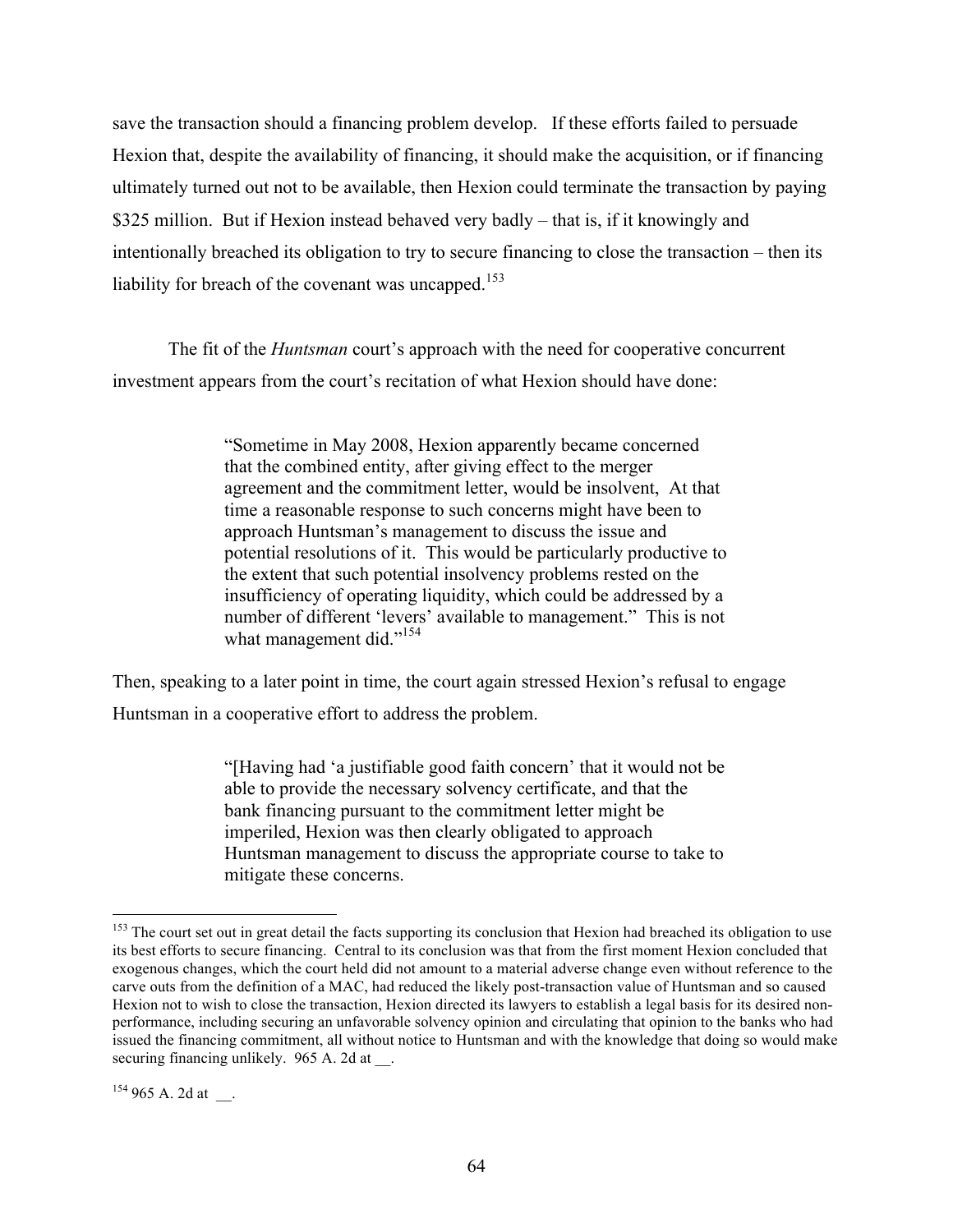… But Hexion did nothing to approach Huntsman management, either to discuss ways the solvency problems might be addressed, or even to put Huntsman on notice of its concerns. This choice alone would be sufficient to find that Hexion had knowingly and intentionally breached its covenants under the merger agreement."<sup>155</sup>

Thus, the court in *Huntsman* construed the best efforts obligation in Section 5.12(a) to require a good faith exchange of information about the progress and prospects of their joint search for financing. It is this information sharing regime that "braids" the formal and informal elements of the contract and endogenizes trust. But, importantly, the formal enforcement of the cooperative regime was low powered because if a good faith effort were made, Hexion could elect not to close subject only to paying the damage cap. Formal enforcement – that is, uncapped damages – was available only in the limited circumstance where Hexion behaved very badly by intentionally breaching its obligation to use its best efforts in securing financing. This condition, whose satisfaction was entirely under Hexion's control and was both observable and verifiable, likely would not give rise to the crowding out phenomenon that undermines informal enforcement.

Indeed, the court in *Huntsman* was quite sensitive to the danger of crowding out. The court repeatedly emphasized that the remedy was only to require Huntsman to comply with its covenants – to seek to secure financing – rather than granting the equivalent of expectation damages by ordering Hexion to close the acquisition and awarding expectation damages when it could not.<sup>156</sup> The parties' understanding of the remedial limits of low-powered enforcement was reflected in the terms by which the litigation ultimately was settled and the transaction allowed to die. Huntsman received cash in the amount of \$750 million, made up of the \$325 million

 $^{155}$  Id. at \_\_.

<sup>&</sup>lt;sup>156</sup> "[T]he court finds that, under the agreement, Huntsman cannot force Hexion to consummate the merger, but that Huntsman is entitled to a judgment ordering Hexion to specifically perform its other covenants and conditions. 865 A.2d at 759.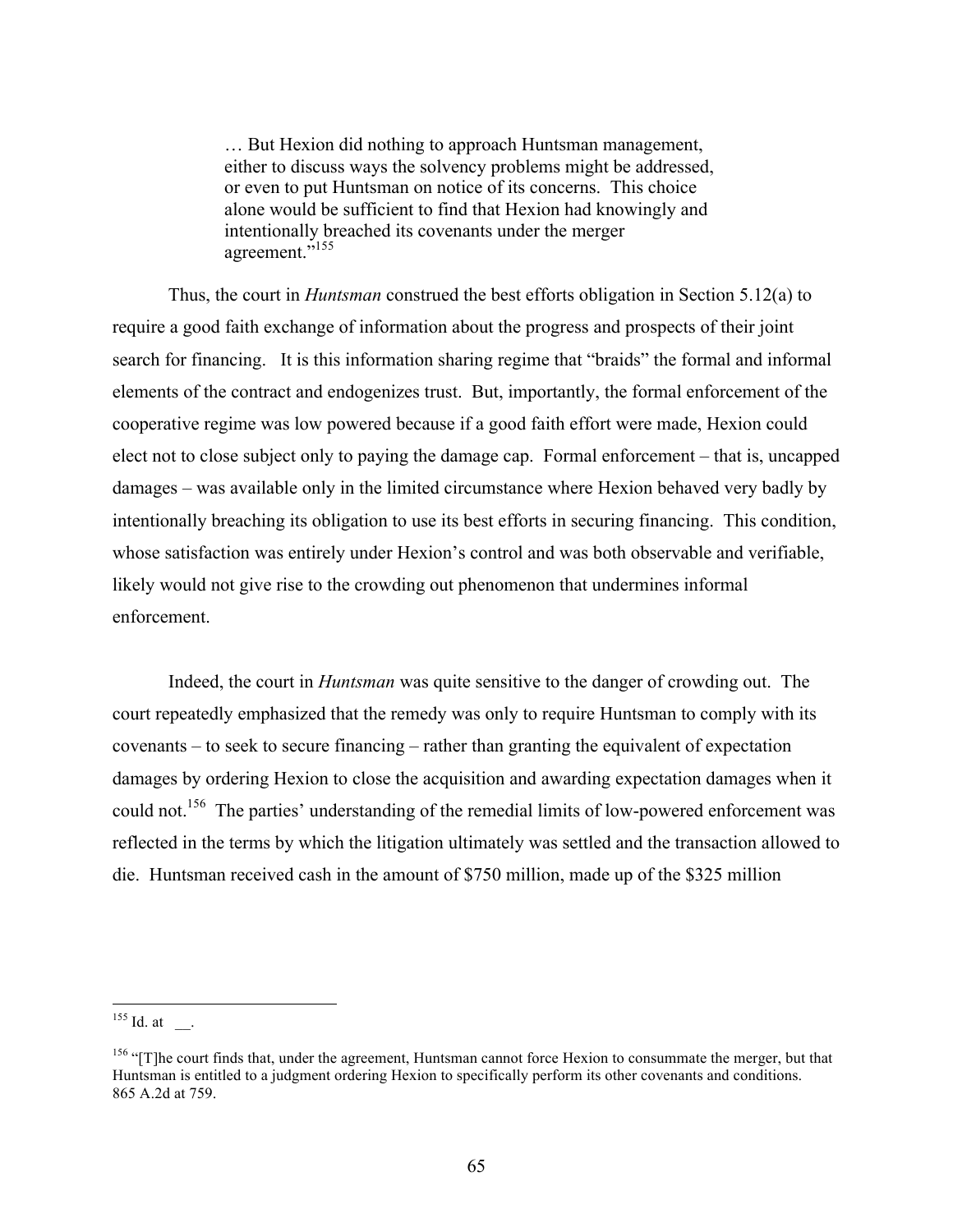termination fee that should have been paid, and \$450 million to settle tort claims that Hexion had disparaged Huntsman by asserting its insolvency.<sup>157</sup>

In short, the *Huntsman* court, much like the courts that protect specific investment in preliminary agreements by enforcing good faith obligations, used low-powered enforcement of a formal obligation in order to support the specific investments necessary to collaborative innovation. While the context and the technology associated with the innovation in these settings is radically different than the high technology supply transactions we discussed in our prior article, the braiding strategy, and the complementary use of formal and informal enforcement strategies, plainly appears.

What is missing from *Huntsman,* however, is a clear statement of the theory that underpins the court's analysis: the same omission that, as we show below, undermines complementary enforcement of formal and informal contracting in the preliminary agreement context. To be sure, the court got it right in this case, but providing guidance both to transacting parties as to how to craft their braiding strategies, and to other courts in how to support those strategies, requires an explicit conceptual framework. We offer that framework here: a braiding of formal and informal enforcement avoids the crowding out risk by legally enforcing only the commitment to collaborate that is necessary to stimulate the growth of trust. We can underscore the importance of a theoretical framework by pointing to the differences between the braiding mechanisms created by parties contracting for technological innovation and those created by courts giving content to the duty of good faith. In the former case, parties have created the governance structures we explored in Part II following an extensive learning process of trial and error. In the latter case, the courts lack comparable experience; they require a theory. In the following discussion, we look in detail at how courts may misdirect their efforts, with potentially disruptive effects on the conditions for innovative collaboration under uncertainty, when they have none.

<sup>&</sup>lt;sup>157</sup> In addition, Hexion's controlling shareholder agreed to purchase \$250 million in Huntsman preferred stock that would be redeemed in 10 years. Hexion vs. Huntsman: the Settlement, M&A Litigation commentary, available at http://mandalitigationcommentary.blogspot.com/2008/12/hexion-v-huntsman-settlement.html.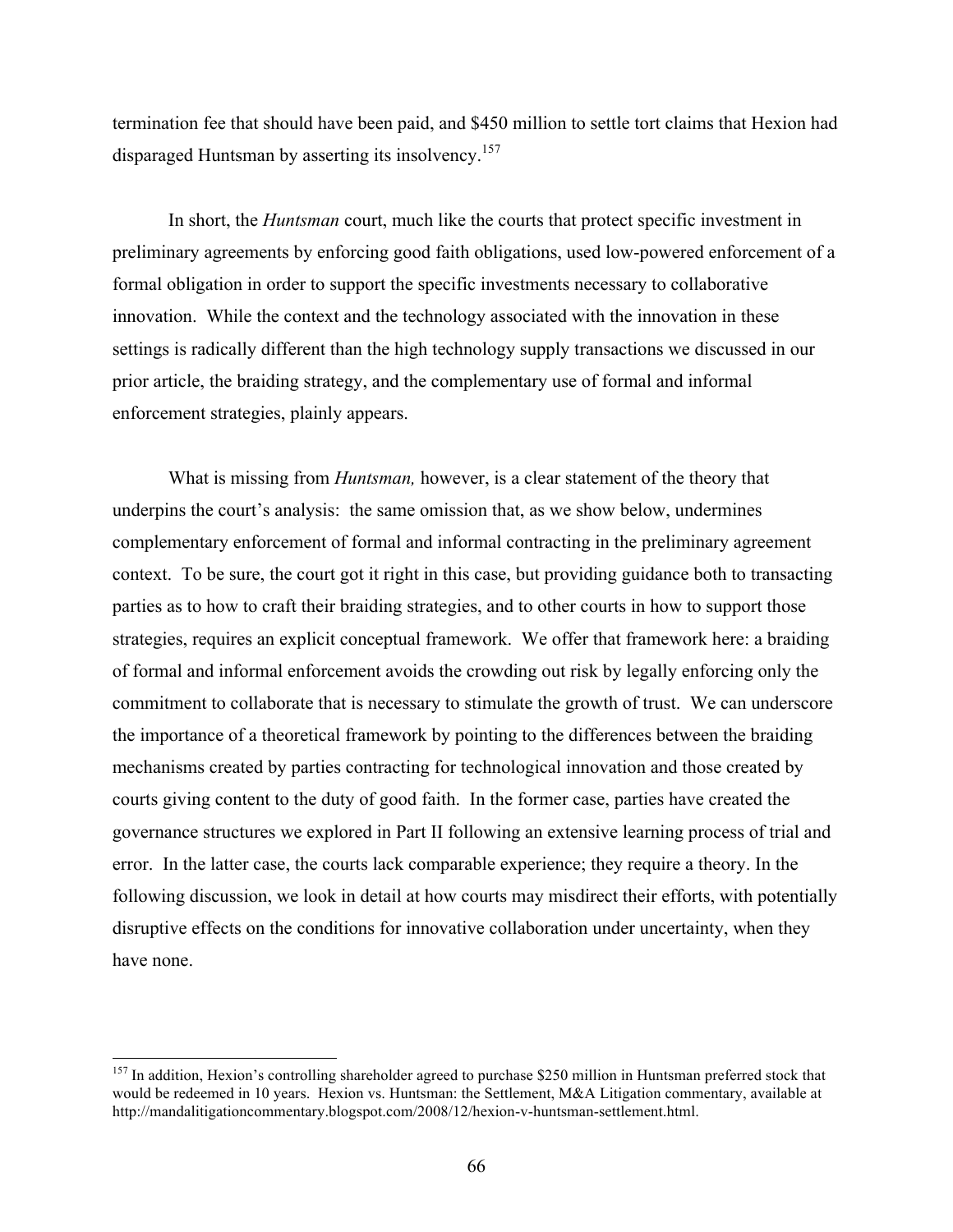## **D. The Doctrine Unmoored: Letters of Intent and the Duty to Negotiate in Good Faith**

As suggested earlier in this Part, the pattern of preliminary agreements that contemplate concurrent investments in a relationship that stretches out over time can also be seen in the context of corporate acquisitions.<sup>158</sup> We turn now to several cases that illustrate this pattern. They also illustrate the adverse consequences when courts fail to understand the interaction of formal and informal enforcement.

### *1. Tan v. Allwaste, Inc.*

*Tan v. Allwaste, Inc.,* involved a claim by shareholders of Geotrack that Allwaste had breached an obligation to negotiate in good faith the acquisition of all of Geotrack's outstanding stock. Discussions between Allwaste and Geotrack had led to the parties executing a letter of intent that stated Allwaste's intention to make the acquisition subject to satisfactory due diligence. The letter of intent also stated that it "does not constitute a binding agreement among the parties" and further stated that, according to the court, "the parties do not have a deal until a formal agreement was executed." However, the letter did contain some binding obligations. It bound the parties to pursue a deal in good faith and contained a "no shop" clause by which Geotrack promised not to shop Allwaste's stock offer to other potential buyers. During the due diligence investigation, Allwaste discovered Geotrack had not remitted payroll and withholding taxes to the Internal Revenue Service for some time. Allwaste withdrew from further negotiations and was unwilling to buy Geotrack even after it offered to lower the price.

This preliminary acquisition agreement can be fairly characterized as an innovative effort to secure the synergies that might arise from combining the Allwaste and Geotrack businesses, whose success depends on both parties investing in the proposed project concurrently. Here the buyer invests in information costs (due diligence) to determine the actual condition of Geotrack's business and to develop the information necessary to assess the potential for synergy and the difficulty that may be associated with actually achieving it. In turn, this investment is protected by a no shop clause: the seller cannot use the fact of Allwaste's interest to induce other buyers to

<sup>&</sup>lt;sup>158</sup> They may also be seen in other capital-related transactions. For discussion of braiding in a venture capital context, see Gilson, *Engineering a Venture Capital Market*, supra note 3 at --.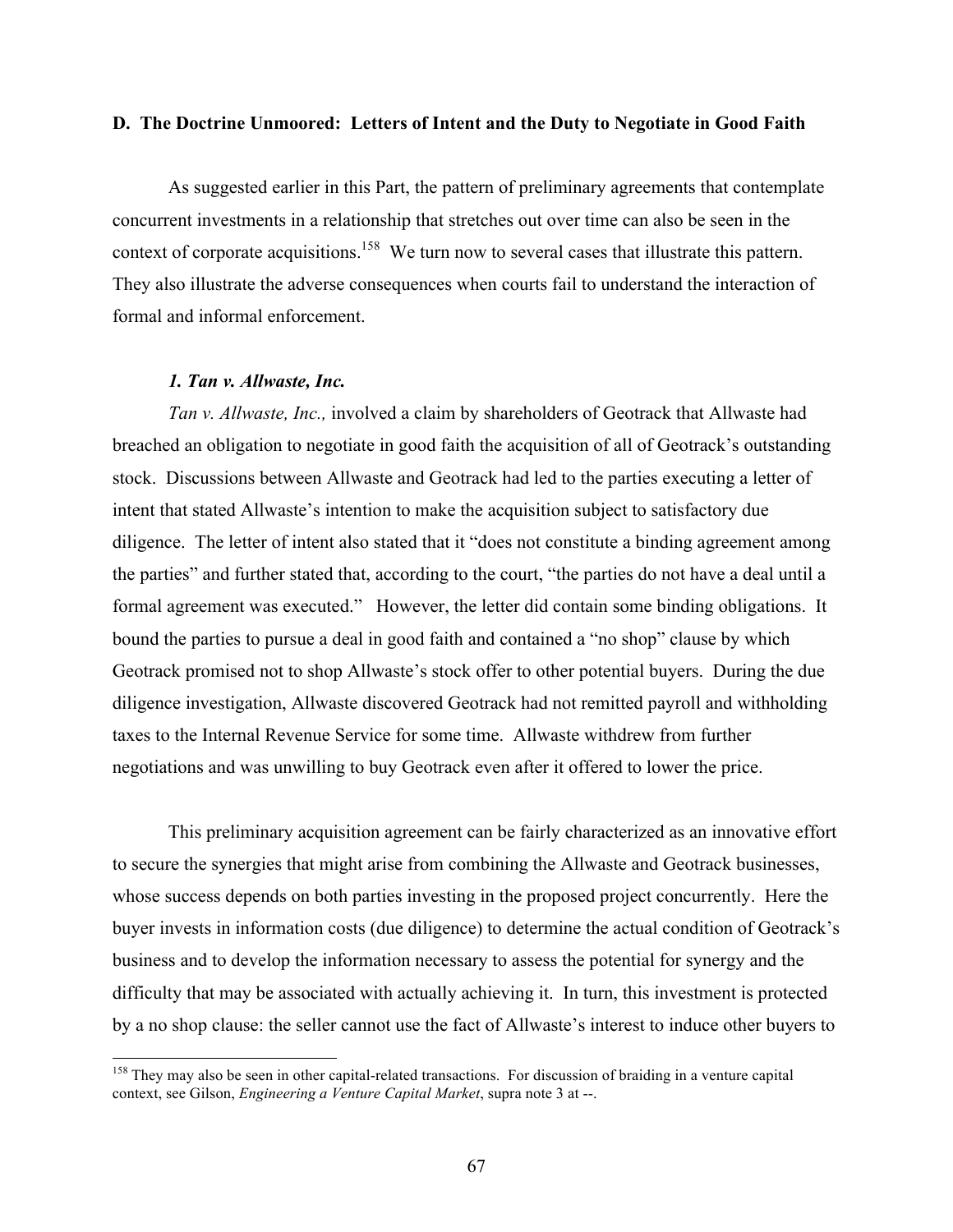enter a competing bid and thereby devalue Allwaste's investment in information. Thus, Geotrack makes an opportunity cost investment and incurs the potential costs of running the business without change and subject to its competitors' actions, <sup>159</sup> while Allwaste undertakes its investigation. <sup>160</sup> Concurrent investment and the passage of time together will show whether a profitable project exists, at which time the parties would be free to write a contract to complete the acquisition if the underlying innovation were feasible.

In this case, the court correctly held that the letter agreement was a preliminary agreement obligating Allwaste to negotiate further in good faith with Geotrack: in our terms, this was a low powered formal obligation that supported the concurrent investment that was necessary to get the parties to the point where they could assess whether synergy gains could be captured and then decide whether to complete a transaction. However, the court went a step further by also concluding that there was sufficient evidence for a reasonable jury to conclude that, although the target had failed to disclose that it had not paid its payroll and withholding taxes for some time, Allwaste had declined to go forward with the deal for reasons that were unrelated to Geotrack's actions, omissions, or financial status.<sup>161</sup> On this basis, the court concluded that the case would go to a jury to determine whether Allwaste had breached its obligation to negotiate in good faith because it may have declined to go forward with the transactions for reasons unrelated to the target's misbehavior.<sup>162</sup>

<sup>&</sup>lt;sup>159</sup> See note supra (discussing risk to seller of competitors actions between the execution and closing of an acquisition).

<sup>160</sup> Sellers in these acquisition agreements may also invest in the synergies that result from integration. *See* Gilson & Schwartz, *Understanding MACs,* supra note ---.

<sup>&</sup>lt;sup>161</sup> In particular, plaintiffs noted the acquisition of Geotrack was to be debt free, so Geotrack's tax liability should not have affected Allwaste's analysis of the deal. Plaintiffs also provided evidence that Allwaste simply decided not to conduct any more acquisitions. 1997 WL 337207 at ---. However, Allwaste might well have concluded that a counterparty that lied about its liabilities may have been lying about other matters, such as the condition of its assets or the non-debt aspects of its financial condition that a debt free acquisition would not protect against.

<sup>&</sup>lt;sup>162</sup> The court appears to have concluded that if Allwaste declined to go forward with the acquisition because it "simply decided not to conduct any more acquisitions", id. at \_\_, a jury could conclude that it breached its preliminary agreement. In other words, the court construed the obligation as prohibiting a change in one party's strategy.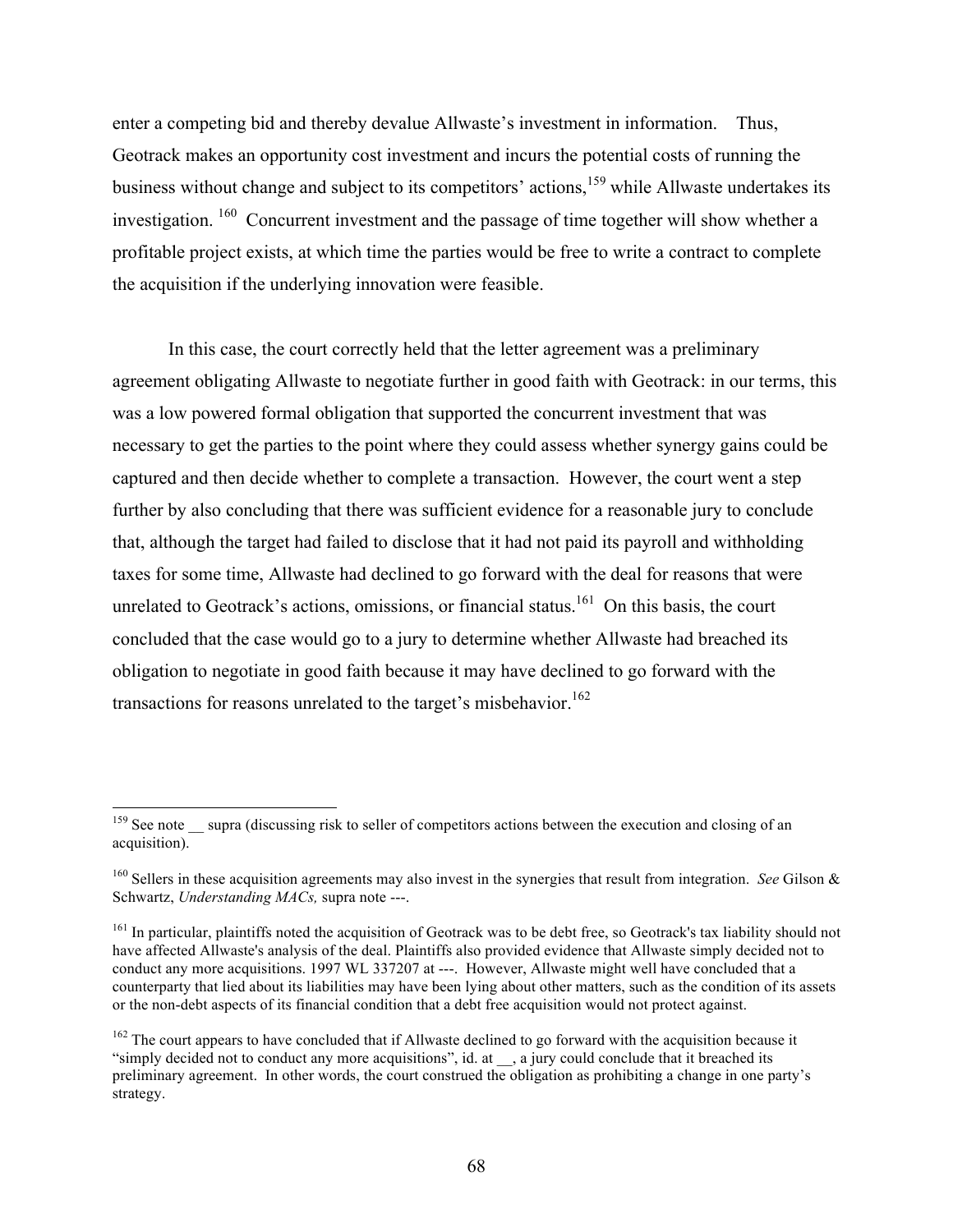Under these circumstances, exposing Allwaste to the threat of a jury finding a bad faith failure to negotiate transforms the preliminary agreement from a low powered formal enforcement tool that supports the diligence process necessary to assessing the potential for innovation, to a high powered sanction that exposes Allwaste to large damages from not making the acquisition.<sup>163</sup> There was no allegation that Allwaste had not made its preliminary investment in assessing the potential of the acquisition; it had paid the price for its option. Rather, Geotrack alleged that Allwaste had merely concluded that the acquisition was no longer advantageous, which the court concluded would be a breach. So expansive an interpretation of the good faith obligation and the expansion of the role of formal enforcement goes much further than the low-powered enforcement associated with a braiding strategy, which contemplates only that each party is held to making the preliminary investments necessary to assessing the acquisition, but neither is obligated to close the transaction. More concretely, a braiding strategy does not envision that a letter of intent shifts the risk of changes in general economic conditions or the potential buyer's circumstances or strategy to the buyer. Such an expansion of formal enforcement is precisely the shift in the relative importance of formal and informal enforcement that, as developed in Part I, is associated with crowding out the development of informal patterns of cooperation that are necessary to exploit the potential for innovation in the first place. The court in *Tan v. Allwaste* unwisely departed from the kind of low powered enforcement that is most likely to create an effective braiding mechanism, and thereby restricted the range of contractual techniques available to parties seeking to innovate.

# *2.* **VS & A Communications** *and* **Venture Associates**

The potentially dysfunctional reasoning and result in *Tan v. Allwaste* is not simply an example of a single judge getting it wrong. The impact of the absence of a theoretically sound principle to guide judicial enforcement of a letter of intent can be seen by comparing the efforts of two distinguished jurists confronting this problem – then Delaware Chancellor William T. Allen, and then Chief Judge Richard Posner of the United States Court of Appeals for the Seventh Circuit. Both in the end reach the right result, but Chancellor Allen inflicted on the

<sup>&</sup>lt;sup>163</sup> The court did not limit potential damages to Geotrack's reliance costs, thus leaving open the possibility that Allwaste could be held to benefit of the bargain damages.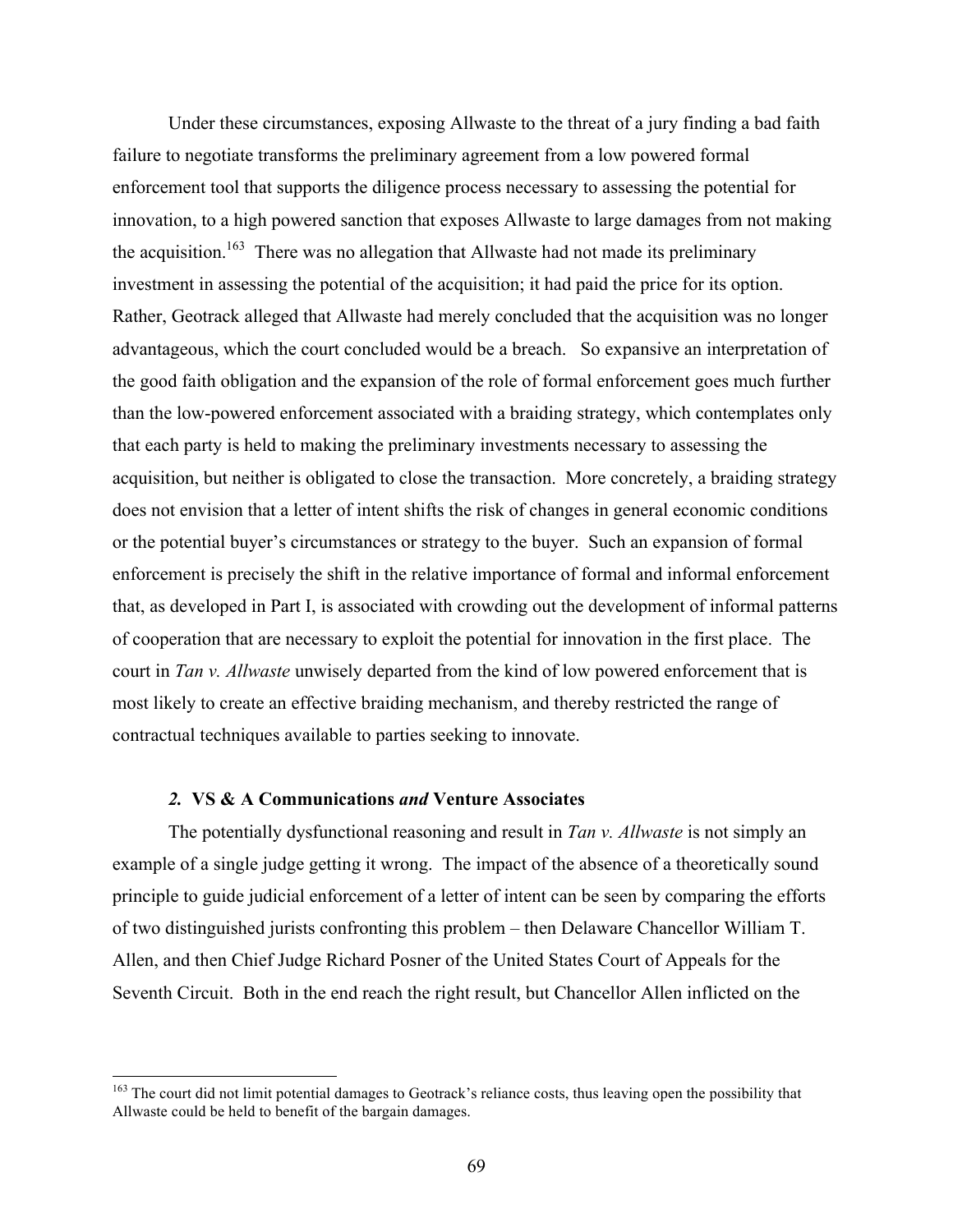defendant a costly trial which he later acknowledged was unnecessary, <sup>164</sup> and Judge Posner, albeit in dicta, held out the possibility that the measure of damages for breach of an obligation to negotiate in good faith contained in a letter of intent might extend to expectation damages. 165

In *VS & A Communications*, Chancellor Allen considered the claim that an obligation to negotiate in good faith contained in a letter of intent concerning an acquisition in effect required to seller to close the transaction on terms that the buyer alleges the seller could not in good faith have rejected.<sup>166</sup> While the facts that give the buyer's position at least surface plausibility are complicated, Chancellor Allen's framing of the issue is not:

> In my opinion [the letter of intent] does create an implied obligation to keep the Stations off the market and not to offer to sell or negotiate with others concerning the sale. In addition, [the buyer] was obligated to continue to assist the negotiation process in specific ways: to afford information, for example. These obligations are real and they would have value to one negotiating to buy the Stations. But the obligation … does not go so far as to constitute a concession from the seller of its right as a property owner to change its mind … prior to the time it agrees to bind itself legally to a sale.

Markets change. Negotiating a complex transaction is always subject to the risk that a material change in a relevant market will suddenly make a proposed deal uneconomic from one side of the transaction or the other. That risk inevitably exists until a party is legally bound.<sup>167</sup>

Thus, Chancellor Allen reaches a conclusion that is consistent with low-powered enforcement of a braiding strategy and the avoidance of a crowding out result. However, it is important to keep in mind that Chancellor Allen was writing a post-trial opinion. As he said, "It may be that, taking the view of this case that I now do, it would have been permissible to grant

….

 <sup>164</sup> VS & A Communications Partners, L.P. v. Palmer Broadcasting Limited Partnership, 1992 WL 339377 (Del.Ch. 1992).

<sup>&</sup>lt;sup>165</sup> Venture Associates Corporation v. Zenith Data Systems Corporation, 96 F.  $3^{rd}$  275 (7<sup>th</sup> Cir. 1996).

<sup>&</sup>lt;sup>166</sup> The case is unusual in that typically it is the buyer who elects not to go forward.

 $167$  1992 W.L. 339377 at 8.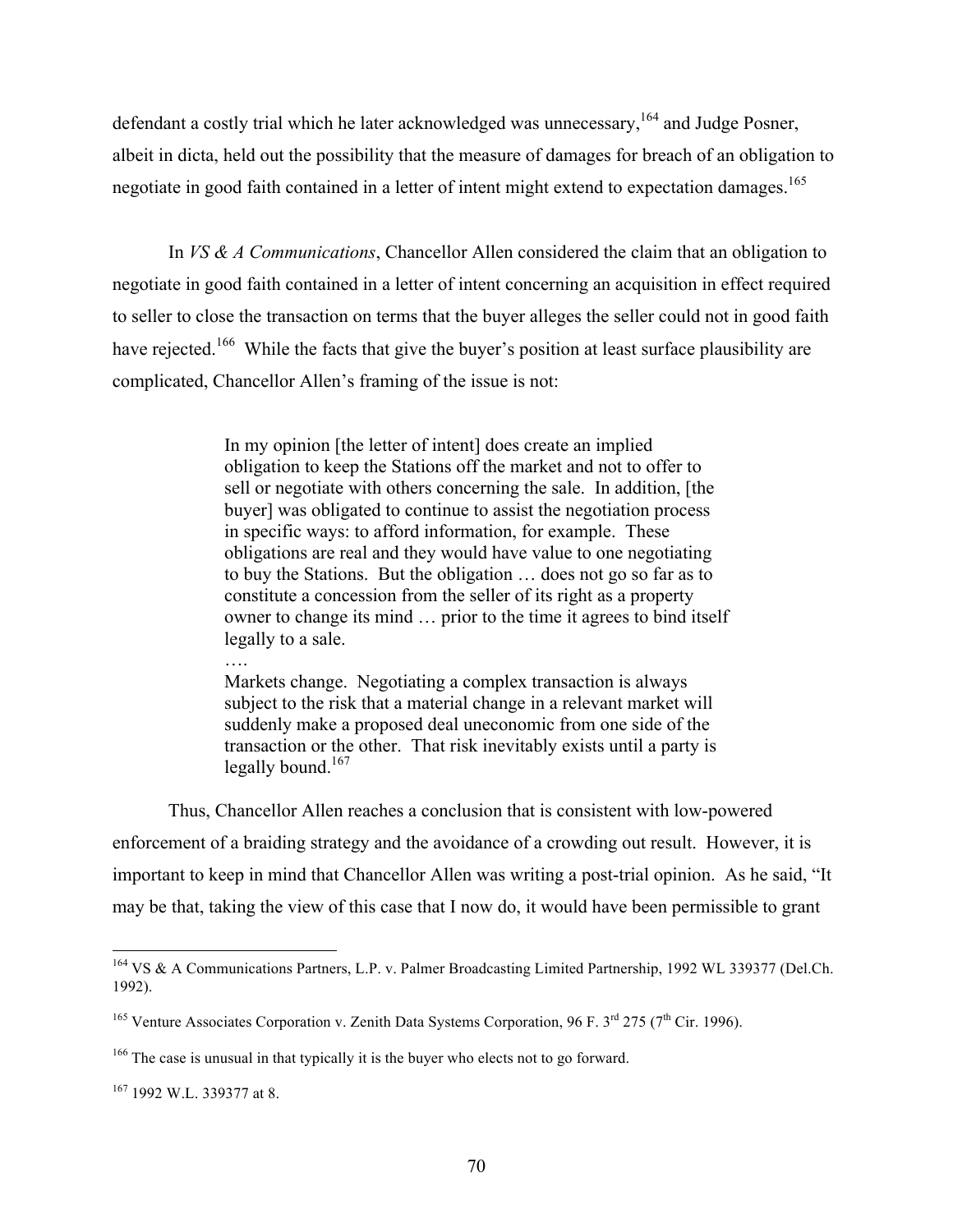summary judgment of dismissal to defendants. That course would have saved the substantial effort and expense entailed in the trial that has now been completed."<sup>168</sup>

The risk of trial, especially trial to a jury as opposed to the bench trial found in the Delaware Chancery Court, becomes especially significant if the potential damage remedy extends not just to reliance damages, the amount of one party's preliminary investment, but also to benefit of the bargain damages, the profits the party would have earned had the acquisition actually been completed. And here is where Judge Posner's opinion in *Venture Associates Corporation* 169 becomes relevant.

Judge Posner correctly concludes, as did Chancellor Allen, that an obligation to negotiate in good faith does not constrain a party from changing its view of the desirability of an acquisition in light of a change in conditions:

> "Since [the seller] had not agreed on the sale price, it remained free to demand a higher price in order to reflect the market value of the company at the time of the actual sale. … [The seller] was free to demand as high a price as it thought the market would bear, provided that it was not trying to scuttle the deal… If the market value … rose…, to say to \$25 million, [the seller] would not be acting in bad faith to demand that amount from [the buyer] even if it knew that [the buyer] would not go that high. [The seller] would be acting in bad faith only if its purpose in charging more than {the buyer] would pay was to induce [the buyer] to back out of the deal."<sup>170</sup>

Consistent with proper judicial enforcement of a braiding strategy, a party is not committed to exercising the option to close the transaction.

However, the risk of trial becomes a serious threat to crowd out informal contracting, even if the charge to the jury is correct, if the potential damages are calculated in terms of a

<sup>&</sup>lt;sup>168</sup> Id. at 2.<br><sup>169</sup> Venture Associates Corporation v. Zenith Data Systems Corporation, 96 F. 3<sup>rd</sup> 275 (7<sup>th</sup> Cir. 1996).

 $170$  96 F. 3<sup>rd</sup> at 279-80. Judge Posner does not address the broader point made by Chancellor Allen that the changed conditions that have affected the price would allow the seller in good faith simply to decline to complete the transaction.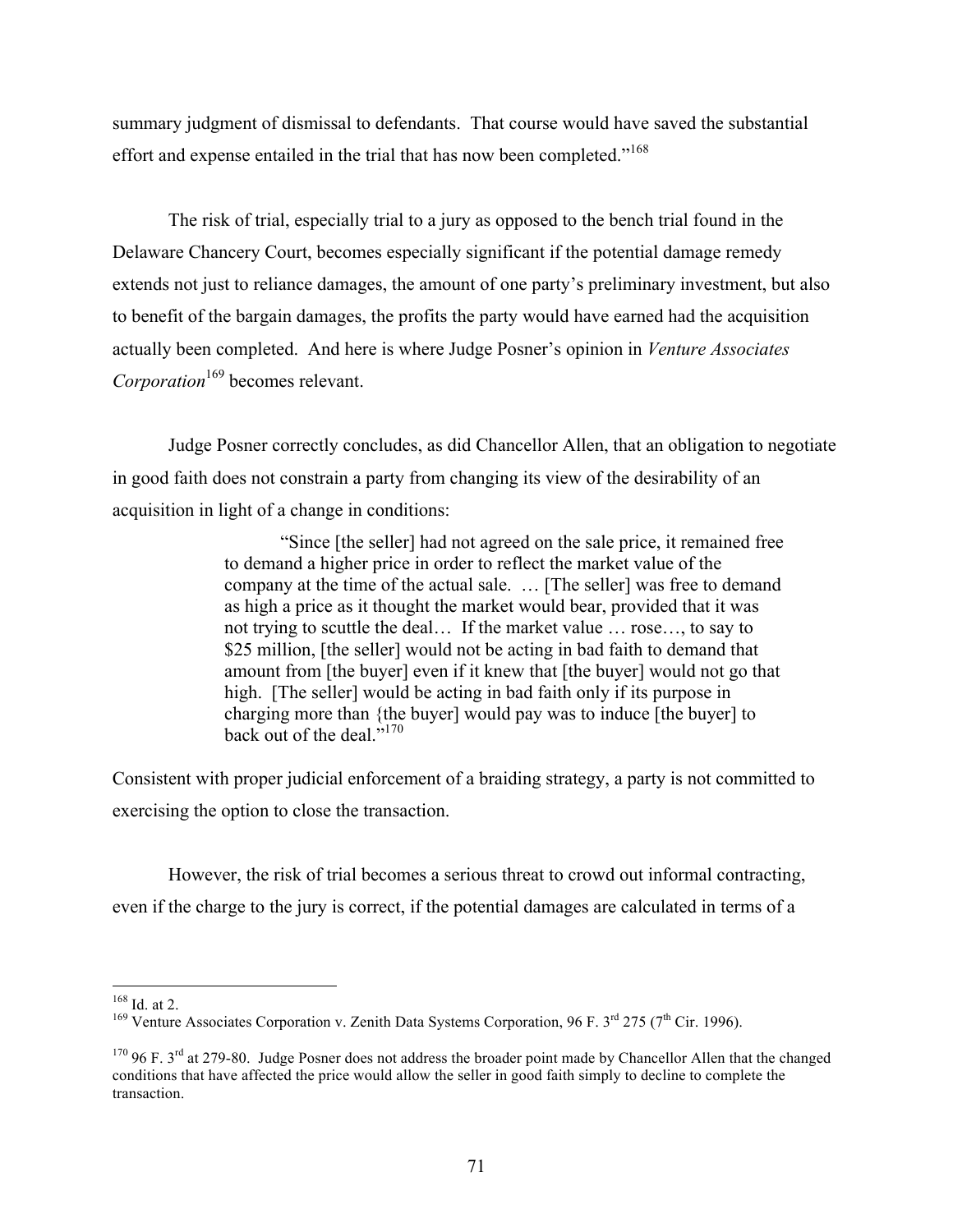breach of an obligation to pursue the ultimate deal.  $171$  And here, Judge Posner expresses the view that the threat is real: "[d]amages for breach of an agreement to negotiate may be, although they are unlikely to be, the same as the damages for breach of the final contract that the parties would have signed had it not been for the defendant's bad faith."<sup>172</sup> The difficulty with Judge Posner's invitation to courts to award expectation damages is that it blurs the separation between the braided portion of the contract and the incentive portion, thereby increasing the risk of crowding out.

----------------

The conclusion in *Tan v. Allwaste* that a party who has made the contemplated preliminary investment cannot simply decline to close the transaction, together with Chancellor Allen's subjecting such a party to trial and Judge Posner's holding out the possibility that the party might be subject to expectation damages premised on a breach of the final contract, illustrates the importance of a theory to explain the underlying commercial behavior and prescribe the appropriate facilitative role for courts. No matter how sharp are the intuitions of experienced judges, courts unguided by a theoretical framework are prone to err. Thus, in each case discussed above, the court failed to embrace fully the notion that an enforceable preliminary agreement only requires a party to pay the option price by undertaking the promised investment in acquiring and sharing information. Framing the obligation in this way should permit a party to properly obtain a summary judgment even though it walks away from the transaction for reasons wholly unrelated to the actions of the counterparty. And, even if the promised investment is not made, the defendant's liability is properly limited to the investment cost and not to the expectancy that might result from a concluded deal.

## **E. How Courts Can Know Braiding When They See It**

Two broad themes emerge from the preceding discussion of the evolving case law governing braided contracts. First, it is clear that the duty to negotiate in good faith in preliminary

 $171$  See TAN supra.

<sup>172</sup> Id. at 278.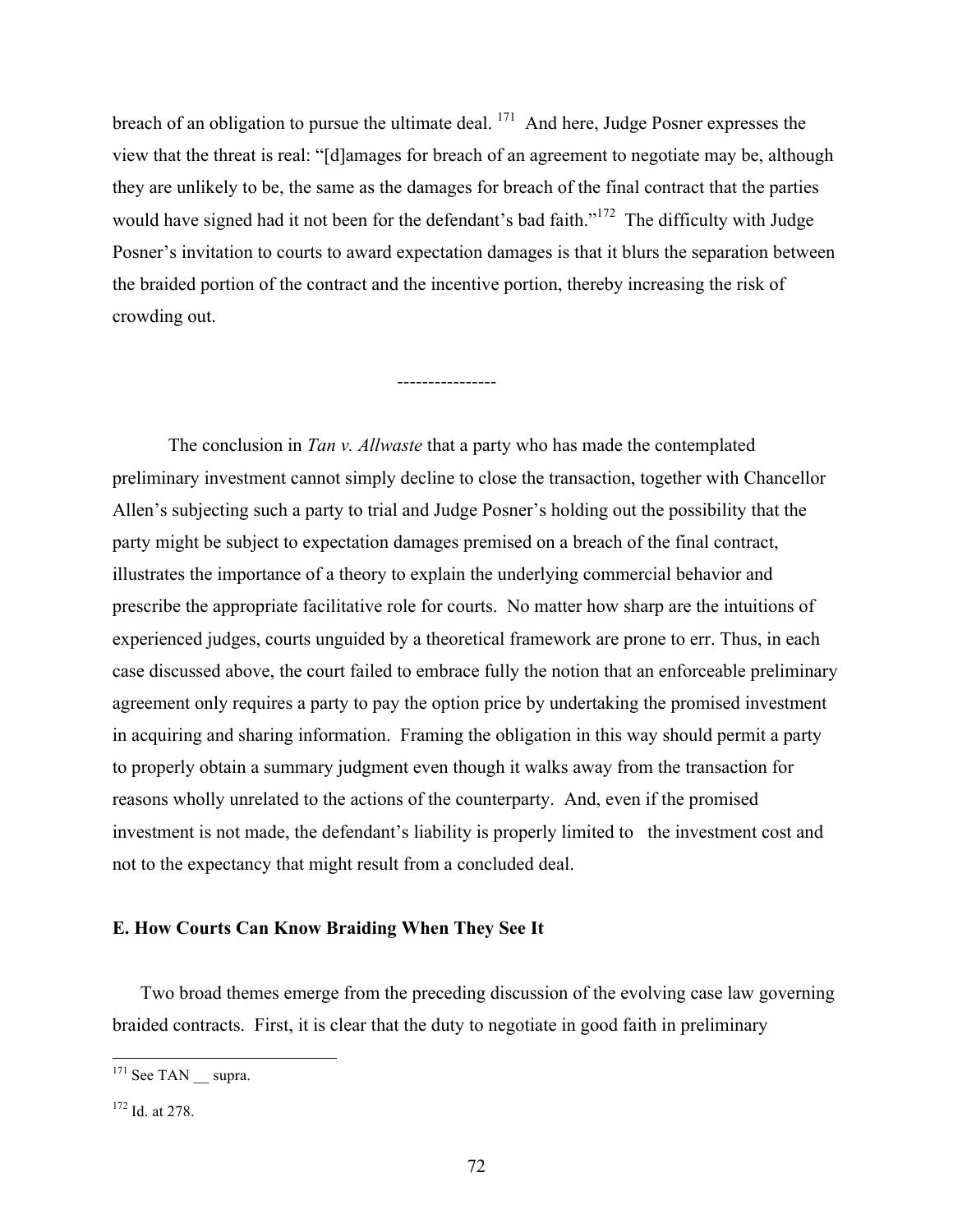agreements and corporate acquisition transactions provides a useful doctrinal placeholder permitting courts to imply a governance structure to support agreements that rely principally on iterative investments in information. This emerging doctrine is compatible with the outcomes in cases such as *Lilly v. Emisphere* and *FTC v. Intel* that imposed carefully calibrated sanctions to deter willful cheating on the obligation to exchange information in pharmaceutical and platform production collaborations. Second, we also see that when courts lack sufficient normative guidance, they will sometimes expand the legal sanction from low to high power and thereby risk crowding out the very informal enforcement arrangements that braided good faith obligations are designed to support. To avoid this risk, courts must be able to determine when the parties have undertaken a braiding obligation and what formal duties that obligation entails.

The new obligation to negotiate in good faith is unmoored because the cases do not indicate what the parties are supposed to bargain over, or when the refusal to agree constitutes bad faith, or just what should be the remedy for bad faith. Under contemporary legal doctrine, for example, the question of when preliminary agreements should be enforced requires a multifactor analysis that invokes the language of the agreement, the existence and number of open terms, the extent of any reliance investments, and the customary practice regarding formalities. The court, in addition, is required to consider the context of the negotiations resulting in the preliminary agreement.<sup>173</sup> A laundry list of relevant factors leaves the decision process largely obscure. That is particularly the case when courts fail to attach weights to the factors or specify the relationship among them.<sup>174</sup> In the absence of any theory, the courts are left to interpret criteria for imposing liability that are unconnected to the operative facts that might justify formal enforcement. Our theory of how courts can best support the braiding of formal and informal contracting provides a coherent way to think about the domain and limits of the obligation to negotiate in good faith: Courts can best respond to the challenge of searching for partners in uncertain environments by imposing low-powered sanctions designed to encourage compliance with the information exchange regime (and the informal relations it supports) while avoiding sanctions that incentivize the strategic behavior that crowds out informality and destroys the

 $173$  See TIAA v. Tribune, 670 F. Supp. at 500-02.

<sup>&</sup>lt;sup>174</sup> Schwartz & Scott, supra note – at 675-6.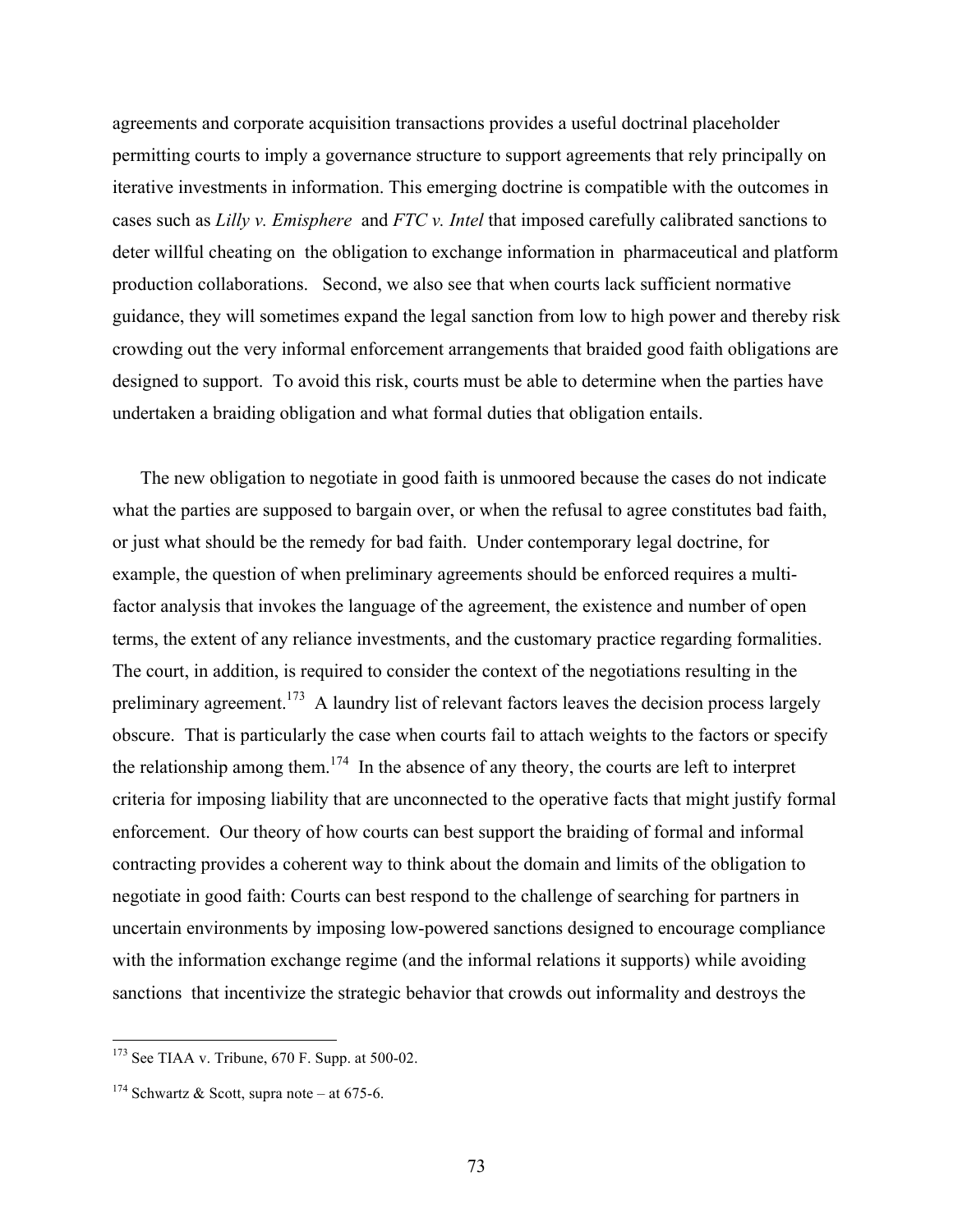braid. In short, the duty to negotiate in good faith means that parties should be held to their commitment to make initial investments in collaboration and nothing else.<sup>175</sup>

Despite the misleading rhetoric of the doctrinal commitment to negotiate in good faith, our theory shows that parties to braided contracts do not need to bargain at all. Rather, a party need only do that which it promised to do in the initial agreement-- to invest and collaborate. Thereafter, each party faces a choice whether or not to proceed to a fully enforceable, formal obligation. The key to understanding the nature of low-powered sanctions, therefore, is to recognize that an obligation to collaborate is not an obligation to bargain. Whenever a court holds, to the contrary, that the dissenting party has an obligation to bargain in good faith, then it follows that there must be a state of the world in which failing to reach agreement is a breach. It is precisely that trap that led the court in *Tan v. Allwaste* and Judge Posner in *Venture Associates*  to err*.* 

## **CONCLUSION**

In this article, we examined the interaction of formal and informal contracting and enforcement at the level of the transaction. We argue that across important areas of innovative activity, linking formal and informal strategies is complementary. Formal contracting does not crowd out the informal strategy. Combined in an information-exchange regime that itself joins attributes of formality and informality, the two strategies together render tractable problems that neither can address alone. The braiding of the two strategies that we observe in practice makes the level of trust endogenous to the collaborative relation, allowing the contract to support levels of joint innovation that cannot be sustained by other techniques. Here, we offer the conceptual framework for what contracting parties have developed intuitively, with the hope that courts, who lack the contracting parties' opportunity to learn directly and continuously from experience, can use that framework to provide the low level formal enforcement that a braiding strategy requires.

 $175$  Our principal concern has been the question of what it means to formally enforce these preliminary obligations. But, as noted above, the criteria for determining *when* parties have reached such an agreement are also needlessly vague. See note -- supra. Since parties are always free to indicate their desire to be completely free from formal enforcement, courts should hold all commercial parties to an obligation to invest as promised whenever they agree to invest collaboratively in a letter of intent or other similar form of transaction.